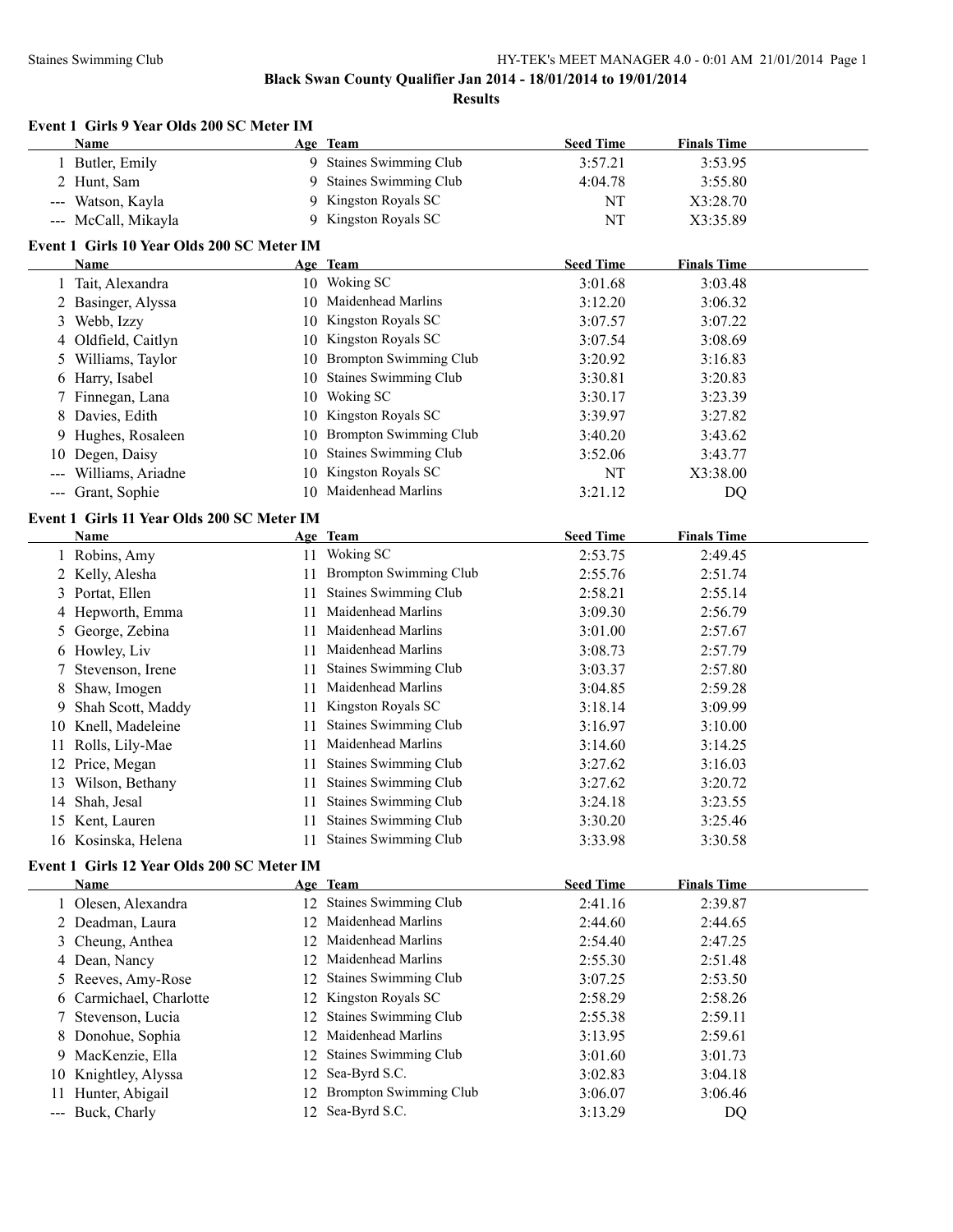**Results**

# **Event 1 Girls 13 Year Olds 200 SC Meter IM**

|    | Name                                                  |    | Age Team                     | <b>Seed Time</b> | <b>Finals Time</b> |  |
|----|-------------------------------------------------------|----|------------------------------|------------------|--------------------|--|
|    | Jennings, Ella-May                                    |    | 13 Brompton Swimming Club    | 2:48.71          | 2:46.87            |  |
|    | 2 Seymour, Bella C                                    |    | 13 Kingston Royals SC        | 2:45.35          | 2:47.19            |  |
| 3  | Bates, Olly S                                         |    | 13 Kingston Royals SC        | 2:51.85          | 2:50.80            |  |
|    | 4 Everitt, Honor M                                    |    | 13 Kingston Royals SC        | 3:01.43          | 2:52.81            |  |
| 5  | Calliss, Charlotte                                    | 13 | Maidenhead Marlins           | 3:01.38          | 2:54.43            |  |
|    | 6 White, Mimi                                         | 13 | <b>Staines Swimming Club</b> | 2:58.84          | 2:57.14            |  |
|    | 7 Hartley, Olivia                                     | 13 | Woking SC                    | 2:56.89          | 2:58.31            |  |
|    | Atkinson, Lucy                                        |    | 13 Leander Swimming Club     | 3:06.96          | 3:01.91            |  |
|    | Monteiro, Jasmin T                                    | 13 | Woking SC                    | NT               | X2:54.15           |  |
|    | Morgan, Ellie                                         | 13 | Staines Swimming Club        | NT               | X3:17.49           |  |
|    | --- Angood, Freya                                     | 13 | Staines Swimming Club        | 2:42.82          | DQ                 |  |
|    | --- Carroll, Sloane                                   |    | 13 Brompton Swimming Club    | 2:51.44          | DQ                 |  |
|    |                                                       |    |                              |                  |                    |  |
|    | Event 1 Girls 14 Year Olds 200 SC Meter IM            |    |                              |                  |                    |  |
|    | Name                                                  |    | Age Team                     | <b>Seed Time</b> | <b>Finals Time</b> |  |
|    | 1 McGurin, Mary                                       |    | 14 Maidenhead Marlins        | 2:38.80          | 2:40.96            |  |
|    | 2 Beaulieu, Zoe                                       |    | 14 Brompton Swimming Club    | 2:40.01          | 2:44.65            |  |
| 3  | Cossins, Maisie                                       |    | 14 Maidenhead Marlins        | 2:45.09          | 2:47.37            |  |
|    | 4 Znetyniak, Amanda                                   |    | 14 Staines Swimming Club     | 2:51.73          | 2:50.27            |  |
|    | 5 Wood, Ella S                                        |    | 14 Woking SC                 | 2:45.33          | 2:57.17            |  |
|    | 6 Vandamme, Emilia                                    |    | 14 Brompton Swimming Club    | 3:00.11          | 3:02.71            |  |
|    | 7 Houghton, Pips                                      |    | 14 Elmbridge Phoenix SC      | NT               | 3:20.29            |  |
|    | Event 1 Girls 15 & Over 200 SC Meter IM               |    |                              |                  |                    |  |
|    | Name                                                  |    | Age Team                     | <b>Seed Time</b> | <b>Finals Time</b> |  |
|    | 1 White, Abi                                          |    | 15 Woking SC                 | 2:38.62          | 2:35.85            |  |
|    | 2 Rishworth, Laura                                    |    | 15 Staines Swimming Club     | 2:35.91          | 2:38.70            |  |
|    | 3 Williams, Amy                                       | 15 | <b>Staines Swimming Club</b> | 2:48.70          | 2:46.09            |  |
|    | 4 Hunt, Grace                                         | 15 | Maidenhead Marlins           | 2:41.42          | 2:46.36            |  |
|    | 5 Kelly, Elise                                        | 15 | Sea-Byrd S.C.                | 2:51.77          | 2:50.62            |  |
|    | 6 Znetyniak, Natasha                                  |    | 17 Staines Swimming Club     | 2:59.15          | 2:59.60            |  |
|    |                                                       |    |                              |                  |                    |  |
|    | <b>Event 2 Boys 9 Year Olds 50 SC Meter Butterfly</b> |    |                              |                  |                    |  |
|    | <b>Name</b>                                           |    | Age Team                     | <b>Seed Time</b> | <b>Finals Time</b> |  |
|    | 1 Hill, Tom W                                         |    | 9 Kingston Royals SC         | 46.78            | 40.48              |  |
|    | 2 Santos, Aljeroe                                     |    | 9 Staines Swimming Club      | 46.66            | 46.49              |  |
|    | 3 Cheung, Aaron                                       |    | Maidenhead Marlins           | 56.93            | 47.59              |  |
|    | 4 Davies, Louis                                       |    | 9 Kingston Royals SC         | 50.66            | 47.92              |  |
|    | 5 Churchill, Joseph                                   |    | 9 Staines Swimming Club      | 48.32            | 51.27              |  |
|    | 6 Whittington, Riley                                  | 9. | Woking SC                    | 1:02.88          | 52.89              |  |
|    | 7 Houllier, Jake                                      |    | 9 Kingston Royals SC         | 59.45            | 53.91              |  |
| 8  | Beard, Alex                                           | 9  | Staines Swimming Club        | 58.81            | 54.50              |  |
|    | 9 White, Jensen                                       | 9. | <b>Staines Swimming Club</b> | 1:01.13          | 1:00.58            |  |
|    | Event 2 Boys 10 Year Olds 50 SC Meter Butterfly       |    |                              |                  |                    |  |
|    | <b>Name</b>                                           |    | Age Team                     | <b>Seed Time</b> | <b>Finals Time</b> |  |
|    | 1 Colling, Logan                                      |    | 10 Sea-Byrd S.C.             | 43.22            | 38.56              |  |
|    | 2 Lee-Knowles, Billy                                  | 10 | Sea-Byrd S.C.                | 45.27            | 38.98              |  |
|    | 3 Bedworth, Ollie                                     | 10 | <b>Staines Swimming Club</b> | 42.31            | 41.12              |  |
|    | 4 Sutton, Charlie                                     |    | Kingston Royals SC           | 43.25            | 41.32              |  |
|    |                                                       | 10 | Maidenhead Marlins           | 44.81            |                    |  |
| 5  | Meyrick, James                                        | 10 | Staines Swimming Club        |                  | 41.46              |  |
|    | 6 Evans, Aaron                                        | 10 |                              | 47.32            | 42.84              |  |
| 7  | Dilley, Matthew                                       | 10 | Maidenhead Marlins           | 54.20            | 43.54              |  |
| 8  | Bouyahiaoui, Leith                                    |    | 10 Sea-Byrd S.C.             | 44.97            | 45.73              |  |
| 9  | Gunn, Dominic                                         |    | 10 Woking SC                 | 51.11            | 45.79              |  |
| 10 | Stearn, Oliver                                        |    | 10 Staines Swimming Club     | 47.20            | 46.46              |  |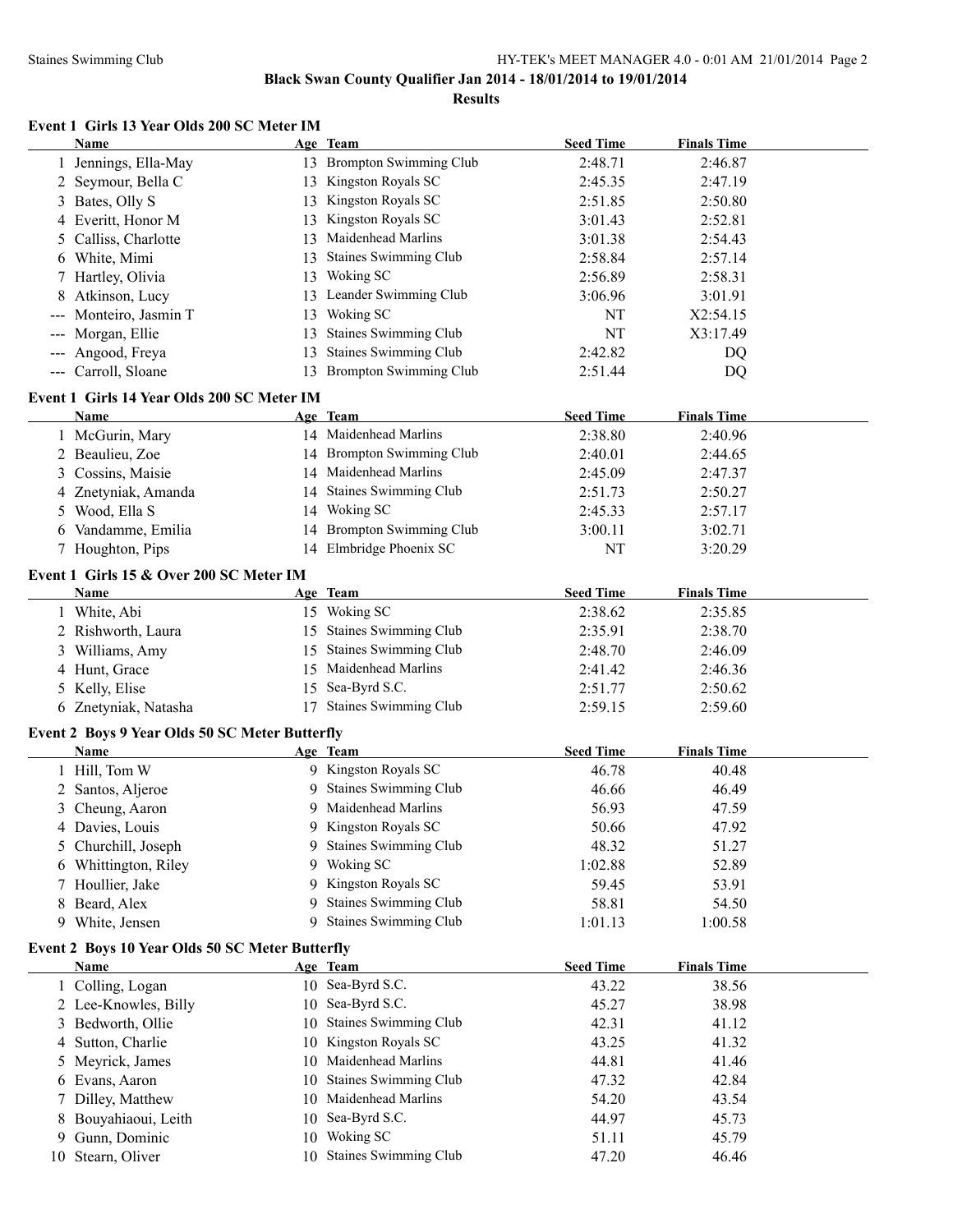|     | (Event 2 Boys 10 Year Olds 50 SC Meter Butterfly)<br>Name      |    | Age Team                     | <b>Seed Time</b> | <b>Finals Time</b> |
|-----|----------------------------------------------------------------|----|------------------------------|------------------|--------------------|
|     | 11 Manning, Charlie                                            |    | 10 Sea-Byrd S.C.             | 47.17            | 48.01              |
|     | 12 Falconer, Iain                                              |    | 10 Woking SC                 | 53.66            | 48.71              |
|     | 13 Lange, Scott                                                |    | 10 Maidenhead Marlins        | 56.30            | 54.50              |
|     | --- Allinson, Henry                                            |    | 10 Staines Swimming Club     | 54.70            | <b>DQ</b>          |
|     | Event 2 Boys 11 Year Olds 50 SC Meter Butterfly                |    |                              |                  |                    |
|     | Name                                                           |    | Age Team                     | <b>Seed Time</b> | <b>Finals Time</b> |
|     | 1 Smith, Benjamin                                              |    | 11 Woking SC                 | 34.13            | 34.88              |
|     | 2 Chitty, Max                                                  |    | 11 Woking SC                 | 35.66            | 35.42              |
|     | 3 Zalaf, Oliver                                                |    | 11 Woking SC                 | 36.77            | 35.62              |
| 4   | Wood, Alex                                                     |    | 11 Maidenhead Marlins        | 39.61            | 38.29              |
|     | 5 Fox, Owen                                                    |    | 11 Staines Swimming Club     | 39.20            | 38.92              |
|     | 6 Taylor, Ewan                                                 |    | 11 Staines Swimming Club     | 39.83            | 39.07              |
|     | 7 Rishworth, Matthew                                           |    | 11 Staines Swimming Club     | 40.69            | 40.21              |
| 8   | Sunderland, Daniel                                             |    | 11 Kingston Royals SC        | 42.58            | 41.58              |
| 9   | Thorel, Francesco                                              |    | 11 Brompton Swimming Club    | 44.29            | 43.55              |
| 10  | Scopelliti, Federico                                           |    | 11 Brompton Swimming Club    | 41.98            | 43.88              |
| 11  | Simpson, George                                                |    | 11 Leander Swimming Club     | 48.75            | 46.17              |
| 12  | Sando, Ciaran                                                  |    | 11 Maidenhead Marlins        | 52.33            | 47.44              |
|     | --- Smith, Rory                                                |    | 11 Woking SC                 | NT               | X44.34             |
|     |                                                                |    |                              |                  |                    |
|     | Event 2 Boys 12 Year Olds 50 SC Meter Butterfly<br>Name        |    | Age Team                     | <b>Seed Time</b> | <b>Finals Time</b> |
|     | 1 Santos, Avrey                                                |    | 12 Staines Swimming Club     | 33.31            | 31.92              |
|     | 2 Ferris, Christopher                                          |    | 12 Sea-Byrd S.C.             | 35.86            | 35.70              |
|     | 3 Uttley, Aidan                                                |    | 12 Woking SC                 | 37.54            | 37.03              |
|     | 4 Bailey, Dylan                                                |    | 12 Woking SC                 | 39.30            | 37.13              |
|     | 5 Stearn, Callum                                               |    | 12 Staines Swimming Club     | 38.84            | 37.60              |
|     | 6 Mcclenn, James                                               |    | 12 Maidenhead Marlins        | 42.09            | 37.86              |
|     | 7 Davies, Charlie                                              |    | 12 Kingston Royals SC        | 40.79            | 38.08              |
|     | 8 Oliver, Ed                                                   |    | 12 Kingston Royals SC        | 38.09            | 38.20              |
| 9   | Tattersdill, Finlay                                            |    | 12 Woking SC                 | 38.78            | 38.55              |
|     | 10 Morad, Guy O                                                |    | 12 Kingston Royals SC        | 45.00            | 42.10              |
|     | 11 Hands-Heart, Nicholas                                       |    | 12 Kingston Royals SC        | 41.81            | 42.25              |
|     | 12 Kenyon-Reyero, Javier                                       |    | 12 Kingston Royals SC        | 45.32            | 46.25              |
|     |                                                                |    |                              |                  |                    |
|     | Event 2 Boys 13 Year Olds 50 SC Meter Butterfly<br><b>Name</b> |    | Age Team                     | <b>Seed Time</b> | <b>Finals Time</b> |
|     | 1 Sugden, Richard                                              |    | 13 Woking SC                 | 33.02            | 31.97              |
|     | 2 Bernheim, Paul                                               |    | 13 Brompton Swimming Club    | 35.12            | 34.88              |
|     | 3 Grady, Matthew                                               |    | 13 Woking SC                 | 36.62            | 35.31              |
| 4   | Wilson, Nathan                                                 | 13 | <b>Staines Swimming Club</b> | 39.15            | 38.40              |
| 5   | Gibson, Adam                                                   | 13 | Staines Swimming Club        | 41.12            | 39.02              |
|     | Smith, Ewan M                                                  | 13 | Woking SC                    | NT               | X29.49             |
| --- | Edmunds, Blu                                                   | 13 | Kingston Royals SC           | NT               | X32.81             |
| --- | Sando, James                                                   |    | 13 Maidenhead Marlins        | NT               | X38.68             |
|     | Event 2 Boys 14 Year Olds 50 SC Meter Butterfly                |    |                              |                  |                    |
|     | <b>Name</b>                                                    |    | Age Team                     | <b>Seed Time</b> | <b>Finals Time</b> |
|     | 1 Bernheim, Max                                                |    | 14 Brompton Swimming Club    | 30.18            | 30.29              |
|     | 2 Lines, Mariano                                               |    | 14 Woking SC                 | 31.97            | 30.83              |
| 3   | Boles, Luke                                                    | 14 | Maidenhead Marlins           | 32.59            | 31.37              |
| 4   | Alnasir, Menaf                                                 |    | 14 Brompton Swimming Club    | 33.73            | 33.26              |
| 5   | Friend, Matthew                                                | 14 | Staines Swimming Club        | 33.32            | 33.65              |
|     | 6 Kelly, Oscar                                                 | 14 | Maidenhead Marlins           | 34.40            | 34.09              |
|     | 7 White, Jake                                                  |    | 14 Leander Swimming Club     | 35.60            | 35.57              |
|     |                                                                |    |                              |                  |                    |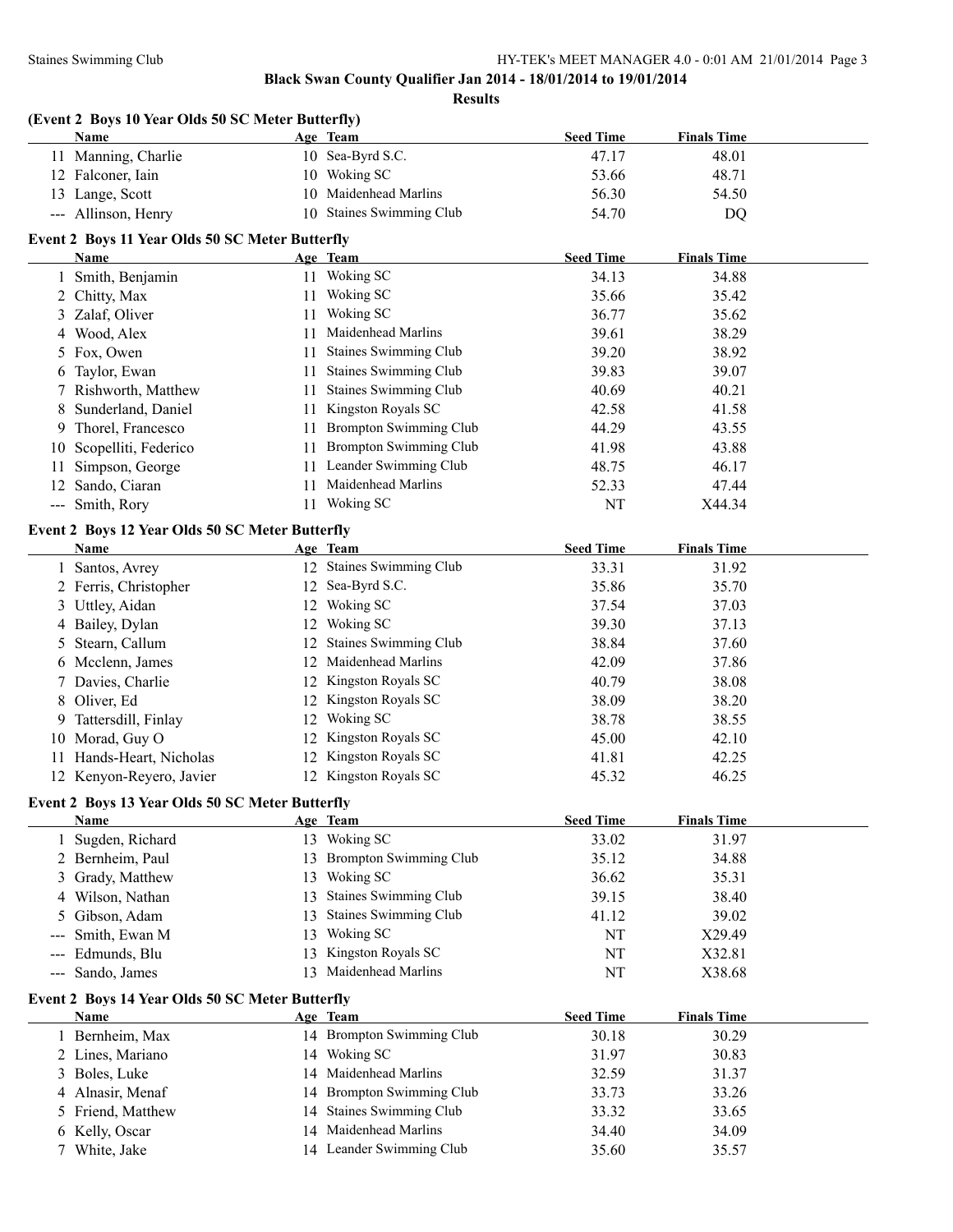|                                                                                                                                                                                                                                                                                                                                                                                              | Event 2 Boys 15 & Over 50 SC Meter Butterfly                     |    |                               |                  |                    |
|----------------------------------------------------------------------------------------------------------------------------------------------------------------------------------------------------------------------------------------------------------------------------------------------------------------------------------------------------------------------------------------------|------------------------------------------------------------------|----|-------------------------------|------------------|--------------------|
|                                                                                                                                                                                                                                                                                                                                                                                              | Name                                                             |    | Age Team                      | <b>Seed Time</b> | <b>Finals Time</b> |
|                                                                                                                                                                                                                                                                                                                                                                                              | 1 Wyne, Haaris                                                   |    | 15 Woking SC                  | 29.63            | 28.98              |
|                                                                                                                                                                                                                                                                                                                                                                                              | 2 Gasson, Lewis                                                  |    | 15 Staines Swimming Club      | 30.31            | 29.47              |
|                                                                                                                                                                                                                                                                                                                                                                                              | 3 Newman, Lewis                                                  |    | 18 Sea-Byrd S.C.              | 30.79            | 30.02              |
|                                                                                                                                                                                                                                                                                                                                                                                              | 4 Ramsey, Matthew                                                |    | 15 Staines Swimming Club      | 32.22            | 30.55              |
| 5                                                                                                                                                                                                                                                                                                                                                                                            | Taylor, Ross                                                     |    | 15 Staines Swimming Club      | 31.60            | 31.77              |
|                                                                                                                                                                                                                                                                                                                                                                                              | 6 Hall, Shaun                                                    |    | 15 Staines Swimming Club      | 37.54            | 36.99              |
|                                                                                                                                                                                                                                                                                                                                                                                              | Event 3 Girls 10 Year Olds 100 SC Meter Freestyle                |    |                               |                  |                    |
|                                                                                                                                                                                                                                                                                                                                                                                              | Name                                                             |    | Age Team                      | <b>Seed Time</b> | <b>Finals Time</b> |
|                                                                                                                                                                                                                                                                                                                                                                                              | 1 Basinger, Alyssa                                               |    | 10 Maidenhead Marlins         | 1:17.50          | 1:15.94            |
|                                                                                                                                                                                                                                                                                                                                                                                              | 2 Davies, Edith                                                  |    | 10 Kingston Royals SC         | 1:25.20          | 1:25.57            |
|                                                                                                                                                                                                                                                                                                                                                                                              | 3 Degen, Daisy                                                   |    | 10 Staines Swimming Club      | 1:33.97          | 1:26.25            |
|                                                                                                                                                                                                                                                                                                                                                                                              | 4 Hubbard, Caitlin                                               |    | 10 Sea-Byrd S.C.              | 1:28.80          | 1:27.07            |
|                                                                                                                                                                                                                                                                                                                                                                                              | 5 Walkden, Abbie                                                 |    | 10 Maidenhead Marlins         | 1:38.15          | 1:29.68            |
|                                                                                                                                                                                                                                                                                                                                                                                              | 6 Jackivicz, Aidan                                               |    | 10 Brompton Swimming Club     | 1:39.00          | 1:34.50            |
|                                                                                                                                                                                                                                                                                                                                                                                              | 7 Hughes, Rosaleen                                               |    | 10 Brompton Swimming Club     | 1:34.06          | 1:39.37            |
|                                                                                                                                                                                                                                                                                                                                                                                              | Event 3 Girls 11 Year Olds 100 SC Meter Freestyle<br><b>Name</b> |    | Age Team                      | <b>Seed Time</b> | <b>Finals Time</b> |
|                                                                                                                                                                                                                                                                                                                                                                                              | 1 Kelly, Alesha                                                  |    | 11 Brompton Swimming Club     | 1:10.57          | 1:09.31            |
|                                                                                                                                                                                                                                                                                                                                                                                              | 2 Stevenson, Irene                                               |    | 11 Staines Swimming Club      | 1:09.93          | 1:10.18            |
|                                                                                                                                                                                                                                                                                                                                                                                              | 3 Hepworth, Emma                                                 | 11 | Maidenhead Marlins            | 1:13.80          | 1:10.24            |
|                                                                                                                                                                                                                                                                                                                                                                                              | 4 George, Zebina                                                 |    | 11 Maidenhead Marlins         | 1:14.70          | 1:10.89            |
|                                                                                                                                                                                                                                                                                                                                                                                              | 5 Edmunds, Simone                                                |    | 11 Kingston Royals SC         | 1:14.74          | 1:12.05            |
|                                                                                                                                                                                                                                                                                                                                                                                              | 6 George, Reese O                                                |    | 11 Leander Swimming Club      | 1:23.95          | 1:12.84            |
|                                                                                                                                                                                                                                                                                                                                                                                              | 7 Robins, Amy                                                    |    | 11 Woking SC                  | 1:09.99          | 1:13.16            |
|                                                                                                                                                                                                                                                                                                                                                                                              | 8 Moss, Niamh A                                                  |    | 11 Kingston Royals SC         | 1:17.09          | 1:13.64            |
|                                                                                                                                                                                                                                                                                                                                                                                              | 9 Mullooly, Zara                                                 | 11 | Woking SC                     | 1:14.26          | 1:14.84            |
|                                                                                                                                                                                                                                                                                                                                                                                              | 10 Lee-Leslie, Mia L                                             |    | 11 Leander Swimming Club      | 1:30.35          | 1:15.64            |
|                                                                                                                                                                                                                                                                                                                                                                                              | 11 Crouzier, Lily                                                |    | 11 Brompton Swimming Club     | 1:20.29          | 1:15.79            |
|                                                                                                                                                                                                                                                                                                                                                                                              | 12 Badgery, Tegan                                                |    | 11 Staines Swimming Club      | 1:22.01          | 1:16.16            |
|                                                                                                                                                                                                                                                                                                                                                                                              | 13 Shah Scott, Maddy                                             |    | 11 Kingston Royals SC         | 1:16.31          | 1:16.28            |
|                                                                                                                                                                                                                                                                                                                                                                                              | 14 Price, Megan                                                  |    | 11 Staines Swimming Club      | 1:23.94          | 1:18.28            |
|                                                                                                                                                                                                                                                                                                                                                                                              | 15 Knell, Madeleine                                              |    | 11 Staines Swimming Club      | 1:17.43          | 1:20.88            |
|                                                                                                                                                                                                                                                                                                                                                                                              | 16 Shah, Jesal                                                   |    | 11 Staines Swimming Club      | 1:24.34          | 1:21.73            |
|                                                                                                                                                                                                                                                                                                                                                                                              | 17 Young, Eleanor                                                | 11 | Kingston Royals SC            | 1:23.98          | 1:22.08            |
|                                                                                                                                                                                                                                                                                                                                                                                              | 18 Wilson, Bethany                                               | 11 | Staines Swimming Club         | 1:18.58          | 1:22.23            |
|                                                                                                                                                                                                                                                                                                                                                                                              | 19 Whittington, Dylan                                            | 11 | Woking SC                     | 1:26.25          | 1:23.13            |
|                                                                                                                                                                                                                                                                                                                                                                                              | 20 Mason, Olivia                                                 | 11 | Staines Swimming Club         | 1:34.59          | 1:23.15            |
|                                                                                                                                                                                                                                                                                                                                                                                              | 21 Rolls, Lily-Mae                                               | 11 | Maidenhead Marlins            | 1:25.00          | 1:23.42            |
|                                                                                                                                                                                                                                                                                                                                                                                              | 22 Feldwick, Poppy                                               | 11 | Maidenhead Marlins            | 1:26.76          | 1:24.03            |
|                                                                                                                                                                                                                                                                                                                                                                                              | 23 Robson, Niamh                                                 | 11 | Maidenhead Marlins            | 1:25.90          | 1:26.17            |
|                                                                                                                                                                                                                                                                                                                                                                                              | 24 Kosinska, Helena                                              | 11 | <b>Staines Swimming Club</b>  | 1:24.56          | 1:26.59            |
|                                                                                                                                                                                                                                                                                                                                                                                              | 25 Carroll, Lauren                                               | 11 | <b>Brompton Swimming Club</b> | 1:36.06          | 1:29.46            |
| $\frac{1}{2} \frac{1}{2} \frac{1}{2} \frac{1}{2} \frac{1}{2} \frac{1}{2} \frac{1}{2} \frac{1}{2} \frac{1}{2} \frac{1}{2} \frac{1}{2} \frac{1}{2} \frac{1}{2} \frac{1}{2} \frac{1}{2} \frac{1}{2} \frac{1}{2} \frac{1}{2} \frac{1}{2} \frac{1}{2} \frac{1}{2} \frac{1}{2} \frac{1}{2} \frac{1}{2} \frac{1}{2} \frac{1}{2} \frac{1}{2} \frac{1}{2} \frac{1}{2} \frac{1}{2} \frac{1}{2} \frac{$ | Sammes, Molly                                                    | 11 | Maidenhead Marlins            | NT               | X1:27.17           |
|                                                                                                                                                                                                                                                                                                                                                                                              | Event 3 Girls 12 Year Olds 100 SC Meter Freestyle                |    |                               |                  |                    |
|                                                                                                                                                                                                                                                                                                                                                                                              | <b>Name</b>                                                      |    | Age Team                      | <b>Seed Time</b> | <b>Finals Time</b> |
|                                                                                                                                                                                                                                                                                                                                                                                              | 1 Olesen, Alexandra                                              |    | 12 Staines Swimming Club      | 1:06.13          | 1:05.56            |
|                                                                                                                                                                                                                                                                                                                                                                                              | 2 Dean, Nancy                                                    |    | 12 Maidenhead Marlins         | 1:11.96          | 1:07.75            |
|                                                                                                                                                                                                                                                                                                                                                                                              | 3 Calvert, Chloe                                                 |    | 12 Maidenhead Marlins         | 1:14.00          | 1:07.91            |
|                                                                                                                                                                                                                                                                                                                                                                                              | 4 Ruppel, Polly                                                  |    | 12 Leander Swimming Club      | 1:11.84          | 1:07.96            |
| 5                                                                                                                                                                                                                                                                                                                                                                                            | Cheung, Anthea                                                   |    | 12 Maidenhead Marlins         | 1:11.00          | 1:08.15            |
|                                                                                                                                                                                                                                                                                                                                                                                              | 6 Ellis, Emily                                                   |    | 12 Brompton Swimming Club     | 1:10.09          | 1:08.42            |
| $7\phantom{.0}$                                                                                                                                                                                                                                                                                                                                                                              | Coghlan, Maisie                                                  |    | 12 Woking SC                  | 1:10.94          | 1:10.41            |

8 Arthur, Alice 12 Woking SC 1:10.55 1:10.55 1:10.55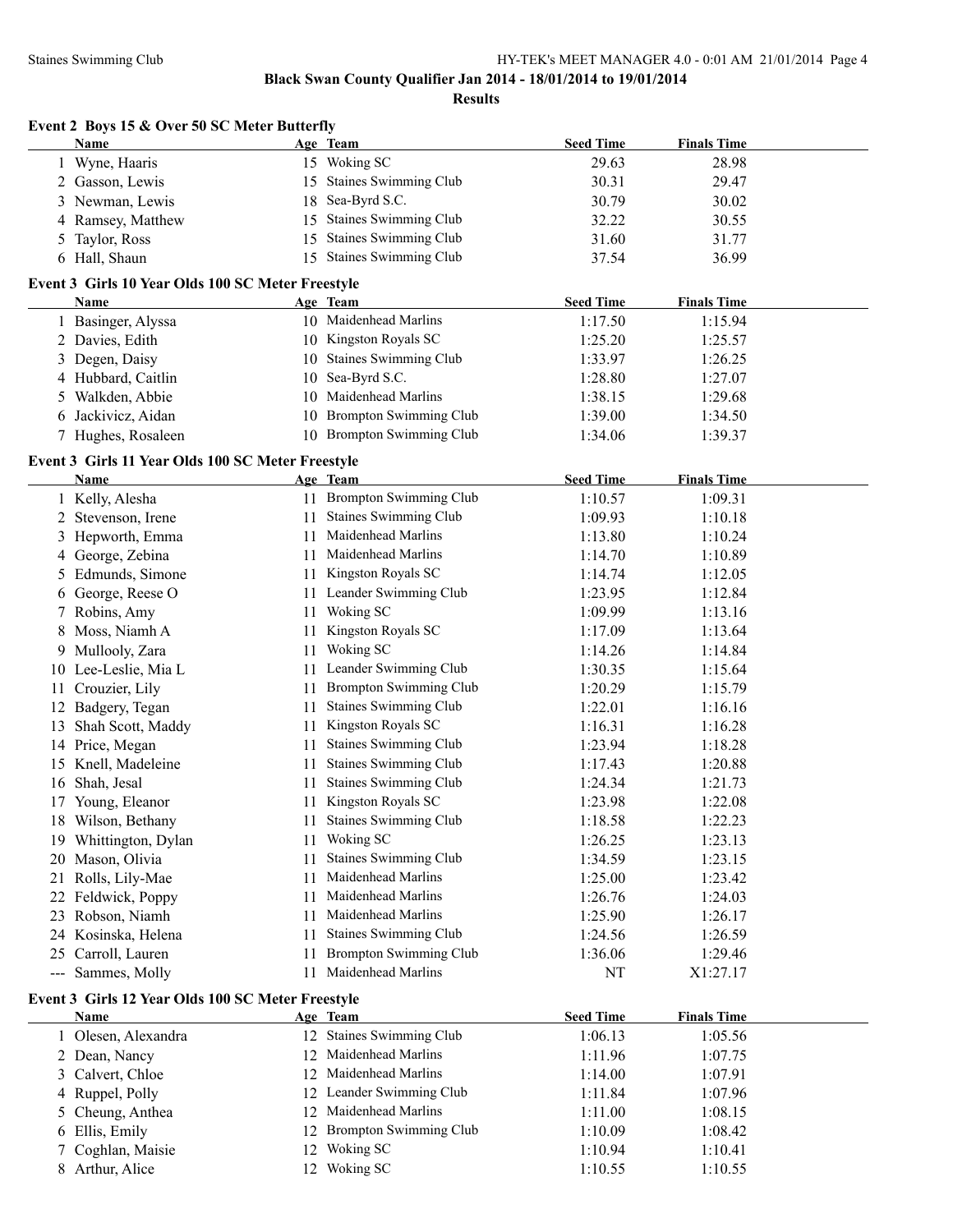#### Staines Swimming Club HY-TEK's MEET MANAGER 4.0 - 0:01 AM 21/01/2014 Page 5

**Black Swan County Qualifier Jan 2014 - 18/01/2014 to 19/01/2014**

**Results**

# **(Event 3 Girls 12 Year Olds 100 SC Meter Freestyle)**

| <b>Name</b>                                       |    | Age Team                      | <b>Seed Time</b> | <b>Finals Time</b> |
|---------------------------------------------------|----|-------------------------------|------------------|--------------------|
| 9 Mulvihill, Ciara                                |    | 12 Woking SC                  | 1:10.77          | 1:10.82            |
| 10 Stevenson, Lucia                               |    | 12 Staines Swimming Club      | 1:11.46          | 1:10.84            |
| 11 Adelman, Elizabeth E                           |    | 12 Leander Swimming Club      | 1:14.44          | 1:11.66            |
| 12 Ground, Sophia                                 |    | 12 Brompton Swimming Club     | 1:11.36          | 1:11.88            |
| 13 Sutton, Olivia                                 |    | 12 Kingston Royals SC         | 1:13.90          | 1:12.62            |
| 14 Thuringer, Bethany                             | 12 | Staines Swimming Club         | 1:13.20          | 1:12.88            |
| 15 Falconer, Eilidh O                             | 12 | Woking SC                     | 1:13.78          | 1:12.93            |
| 16 Churcher, Charlotte                            |    | 12 Leander Swimming Club      | 1:19.52          | 1:13.05            |
| 17 Williams, Jordan                               |    | 12 Brompton Swimming Club     | 1:21.34          | 1:13.08            |
| 18 Carmichael, Charlotte                          |    | 12 Kingston Royals SC         | 1:12.89          | 1:13.47            |
| 19 Meyrick, Hannah                                |    | 12 Maidenhead Marlins         | 1:15.55          | 1:13.79            |
| 20 Van Heerden, Synead                            |    | 12 Woking SC                  | 1:15.11          | 1:14.00            |
| 21 Longhurst, Francesca I                         |    | 12 Woking SC                  | 1:16.36          | 1:14.09            |
| 22 Howley, Laura C                                |    | 12 Kingston Royals SC         | 1:18.19          | 1:14.29            |
| 23 Bloxham, Thea                                  | 12 | Woking SC                     | 1:12.47          | 1:14.30            |
| 24 Chinn, Bryony                                  | 12 | Maidenhead Marlins            | 1:18.03          | 1:14.53            |
| 25 Donohue, Sophia                                |    | 12 Maidenhead Marlins         | 1:21.10          | 1:15.49            |
| 26 Hunter, Abigail                                |    | 12 Brompton Swimming Club     | 1:18.35          | 1:16.85            |
| 27 Hobden, Tereza                                 |    | 12 Maidenhead Marlins         | 1:21.32          | 1:16.89            |
| 28 Buck, Charly                                   |    | 12 Sea-Byrd S.C.              | 1:18.88          | 1:19.38            |
| 29 Brown, Leila                                   |    | 12 Leander Swimming Club      | 1:28.00          | 1:21.04            |
| 30 Bell, Madison                                  |    | 12 Sea-Byrd S.C.              | 1:25.00          | 1:25.72            |
| 31 Ferone, Emma                                   |    | 12 Brompton Swimming Club     | 1:28.09          | 1:29.71            |
|                                                   |    |                               |                  |                    |
| Event 3 Girls 13 Year Olds 100 SC Meter Freestyle |    |                               |                  |                    |
| Name                                              |    | Age Team                      | <b>Seed Time</b> | <b>Finals Time</b> |
| 1 Angood, Freya                                   |    | 13 Staines Swimming Club      | 1:03.24          | 1:03.93            |
| 2 Seymour, Bella C                                |    | 13 Kingston Royals SC         | 1:07.61          | 1:06.42            |
| 3 Wolfe, Emma                                     | 13 | <b>Brompton Swimming Club</b> | 1:06.75          | 1:08.11            |
| 4 Hartwell, Maya E                                | 13 | Woking SC                     | 1:09.46          | 1:08.99            |
| 5 Bates, Olly S                                   |    | 13 Kingston Royals SC         | 1:12.76          | 1:09.43            |
| 6 Everitt, Honor M                                |    | 13 Kingston Royals SC         | 1:10.39          | 1:09.62            |
| 7 Watson, Sophia                                  |    | 13 Kingston Royals SC         | NT               | 1:10.02            |
| 8 Wensley, Georgia                                | 13 | Woking SC                     | 1:10.61          | 1:10.06            |
| 9 Hartley, Olivia                                 |    | 13 Woking SC                  | 1:08.74          | 1:11.06            |
| 10 Ritchie, Eleanor                               |    | 13 Staines Swimming Club      | 1:12.48          | 1:11.45            |
| 11 White, Mimi                                    |    | 13 Staines Swimming Club      | 1:10.29          | 1:11.95            |
| 12 Watkin, Millie K                               |    | 13 Kingston Royals SC         | 1:12.96          | 1:12.94            |
| 13 Carroll, Sloane                                |    | 13 Brompton Swimming Club     | 1:14.04          | 1:12.98            |
| 14 Bouch, Rebecca                                 | 13 | Sea-Byrd S.C.                 | 1:12.30          | 1:13.09            |
| 15 Byrne, Caitlin L                               | 13 | Woking SC                     | 1:14.32          | 1:14.16            |
| 16 Banks, Stephanie                               | 13 | Woking SC                     | 1:14.09          | 1:14.66            |
| 17 Cubbon, Elena                                  | 13 | <b>Brompton Swimming Club</b> | 1:21.50          | 1:18.28            |
| 18 Ellis, Isabelle                                | 13 | <b>Brompton Swimming Club</b> | 1:17.79          | 1:18.93            |
| 19 Morgan, Ellie                                  | 13 | Staines Swimming Club         | 1:17.85          | 1:19.55            |
| 20 Lennon, Marianne                               |    | 13 Sea-Byrd S.C.              | 1:22.00          | 1:20.57            |
| 21 Inglefield, Phoebe                             | 13 | <b>Brompton Swimming Club</b> | 1:21.51          | 1:21.01            |
| 22 Parry, Rachel                                  | 13 | Sea-Byrd S.C.                 | 1:22.00          | 1:22.77            |
| 23 Oglethorpe, Kate                               |    | 13 Brompton Swimming Club     | 1:22.49          | 1:33.56            |
| --- Fane, Arabella C                              |    | 13 Leander Swimming Club      | NT               | X1:11.99           |
| --- Baulk, Florence                               |    | 13 Staines Swimming Club      | NT               | X1:17.17           |
|                                                   |    |                               |                  |                    |
| Event 3 Girls 14 Year Olds 100 SC Meter Freestyle |    |                               |                  | <b>Finals Time</b> |
| <b>Name</b>                                       |    | Age Team<br>14 Woking SC      | <b>Seed Time</b> |                    |
| 1 Wood, Ella S                                    |    |                               | 1:04.28          | 1:04.78            |
| 2 Kearney, Amy S                                  |    | 14 Woking SC                  | 1:05.00          | 1:05.22            |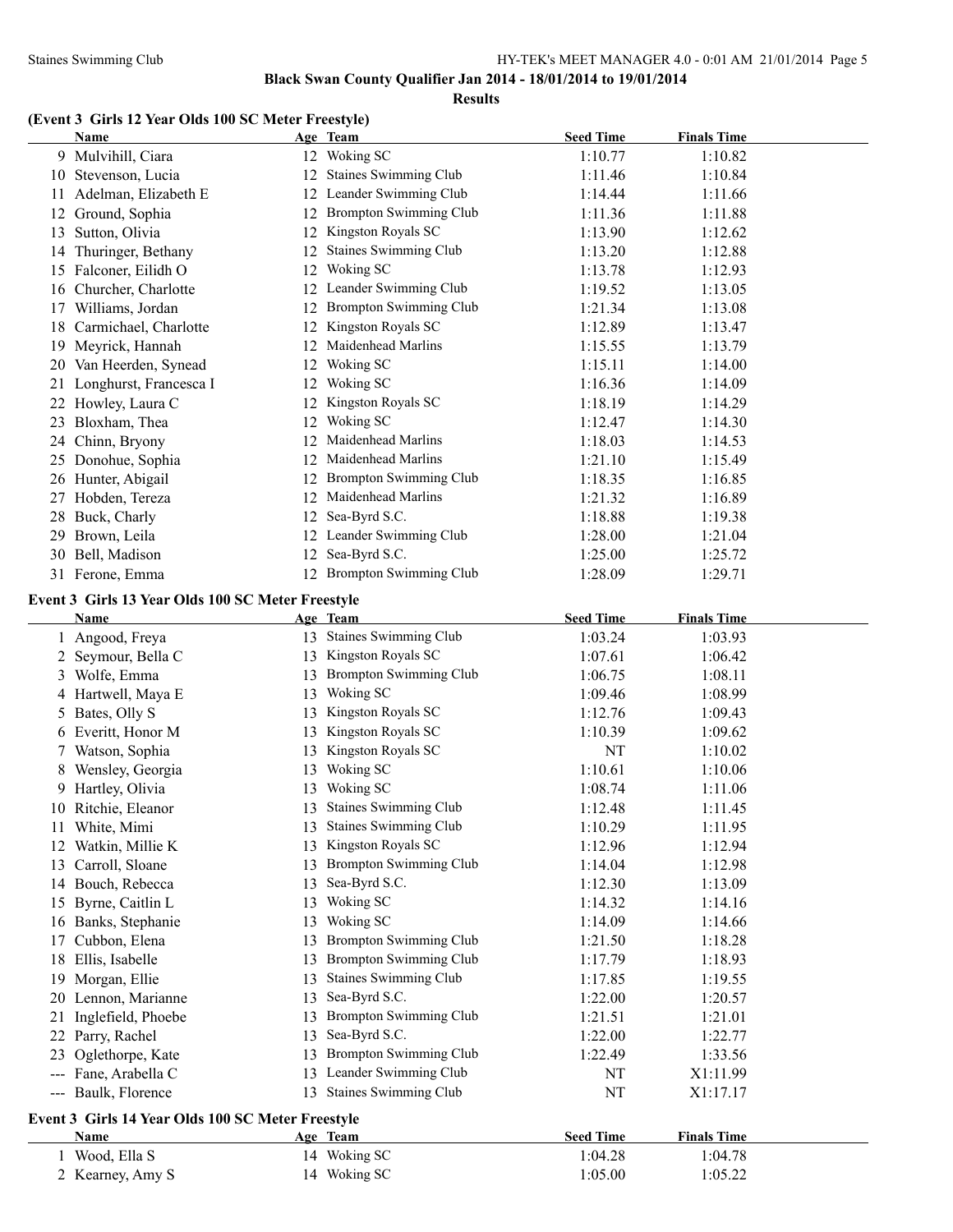**Results**

# **(Event 3 Girls 14 Year Olds 100 SC Meter Freestyle)**

|     | Name                                                   |    | Age Team                        | <b>Seed Time</b> | <b>Finals Time</b> |  |
|-----|--------------------------------------------------------|----|---------------------------------|------------------|--------------------|--|
|     | 3 Smith, Molly                                         |    | 14 Woking SC                    | 1:03.87          | 1:05.27            |  |
|     | 4 Alexopoulos, Ellie                                   |    | 14 Elmbridge Phoenix SC         | 1:06.51          | 1:06.87            |  |
|     | 5 De Buchet, Felicite                                  |    | 14 Brompton Swimming Club       | 1:09.84          | 1:07.79            |  |
|     | 6 Byrne, Siobhan                                       | 14 | Maidenhead Marlins              | 1:08.64          | 1:09.50            |  |
|     | 7 Cossins, Maisie                                      | 14 | Maidenhead Marlins              | 1:05.70          | 1:10.07            |  |
|     | 8 Znetyniak, Amanda                                    | 14 | Staines Swimming Club           | 1:09.97          | 1:10.56            |  |
|     | 9 Forkin, Isabella                                     |    | 14 Leander Swimming Club        | 1:12.50          | 1:10.88            |  |
|     | 10 Roche, Zara S                                       | 14 | Leander Swimming Club           | 1:11.50          | 1:11.06            |  |
| 11. | Vandamme, Emilia                                       | 14 | <b>Brompton Swimming Club</b>   | 1:10.06          | 1:11.39            |  |
| 12  | Beaulieu, Zoe                                          | 14 | <b>Brompton Swimming Club</b>   | 1:07.53          | 1:11.59            |  |
| 13  | Gibson, Elsa                                           | 14 | <b>Staines Swimming Club</b>    | 1:09.26          | 1:11.60            |  |
|     | 14 Houghton, Pips                                      | 14 | Elmbridge Phoenix SC            | NT               | 1:22.06            |  |
|     | --- McGurin, Mary                                      |    | 14 Maidenhead Marlins           | NT               | X1:06.47           |  |
|     |                                                        |    |                                 |                  |                    |  |
|     | Event 3 Girls 15 & Over 100 SC Meter Freestyle<br>Name |    | Age Team                        | <b>Seed Time</b> | <b>Finals Time</b> |  |
|     | 1 Rishworth, Laura                                     |    | 15 Staines Swimming Club        | 1:03.11          |                    |  |
|     |                                                        |    | Woking SC                       |                  | 1:05.42            |  |
|     | 2 White, Abi                                           | 15 |                                 | 1:04.43          | 1:05.85            |  |
| 3   | Spruzs, Lucy                                           | 15 | Woking SC<br>Maidenhead Marlins | 1:05.68          | 1:05.93            |  |
|     | 4 Hunt, Grace                                          | 15 |                                 | 1:05.61          | 1:07.84            |  |
|     | Williams, Amy                                          | 15 | <b>Staines Swimming Club</b>    | 1:07.02          | 1:08.42            |  |
|     | 6 Kelly, Elise                                         | 15 | Sea-Byrd S.C.                   | 1:09.44          | 1:08.51            |  |
|     | 7 Holden, Jasmine                                      | 16 | Woking SC                       | 1:10.07          | 1:10.55            |  |
|     | 8 Lipscombe, Daisy                                     | 15 | <b>Staines Swimming Club</b>    | 1:14.15          | 1:14.14            |  |
|     | Event 4 Boys 9 Year Olds 200 SC Meter Breaststroke     |    |                                 |                  |                    |  |
|     | Name                                                   |    | Age Team                        | <b>Seed Time</b> | <b>Finals Time</b> |  |
|     | 1 Geczy, Imre                                          |    | 9 Staines Swimming Club         | 3:44.21          | 3:38.27            |  |
|     | 2 Santos, Aljeroe                                      | 9  | Staines Swimming Club           | 4:14.78          | 4:03.48            |  |
| 3   | Beard, Alex                                            | 9  | <b>Staines Swimming Club</b>    | 4:15.59          | 4:04.72            |  |
| 4   | Churchill, Joseph                                      | 9  | Staines Swimming Club           | 4:20.31          | 4:22.81            |  |
| 5   | Silvestri, Angelo                                      | 9  | <b>Staines Swimming Club</b>    | 4:53.66          | 4:45.19            |  |
| --- | Davies, Louis                                          | 9  | Kingston Royals SC              | NT               | X3:53.45           |  |
|     | --- White, Jensen                                      | 9  | <b>Staines Swimming Club</b>    | 4:20.27          | <b>DQ</b>          |  |
|     | Event 4 Boys 10 Year Olds 200 SC Meter Breaststroke    |    |                                 |                  |                    |  |
|     | Name                                                   |    | Age Team                        | <b>Seed Time</b> | <b>Finals Time</b> |  |
|     | 1 Bedworth, Ollie                                      |    | 10 Staines Swimming Club        | 3:38.73          | 3:30.54            |  |
|     | 2 Evans, Aaron                                         |    | 10 Staines Swimming Club        | 3:39.00          | 3:32.56            |  |
| 3   | Colling, Logan                                         | 10 | Sea-Byrd S.C.                   | 4:00.36          | 3:36.83            |  |
|     | 4 Stearn, Oliver                                       | 10 | <b>Staines Swimming Club</b>    | 3:45.20          | 3:44.53            |  |
| 5.  | Dean, Alfie                                            | 10 | Maidenhead Marlins              | 3:33.57          | 3:44.78            |  |
|     | 6 Baldwin, Alexej                                      | 10 | Woking SC                       | 3:46.64          | 3:46.09            |  |
|     | 7 Lee-Knowles, Billy                                   |    | Sea-Byrd S.C.                   | 4:05.26          |                    |  |
|     | 8 Gunn, Dominic                                        | 10 | Woking SC                       |                  | 3:47.85            |  |
|     |                                                        | 10 | Sea-Byrd S.C.                   | 3:58.39          | 3:51.74            |  |
|     | 9 Abdulwahid, Maseh                                    | 10 | Sea-Byrd S.C.                   | 3:50.89          | 3:56.65            |  |
| 10  | Bouyahiaoui, Leith                                     | 10 | Maidenhead Marlins              | 4:07.83          | 4:06.55            |  |
| 11. | Lange, Scott                                           | 10 | Maidenhead Marlins              | 4:11.90          | 4:07.14            |  |
|     | 12 Kennedy, John                                       | 10 |                                 | 4:10.50          | 4:11.07            |  |
|     | 13 Allinson, Henry                                     |    | 10 Staines Swimming Club        | 4:29.70          | 4:22.39            |  |
|     | Event 4 Boys 11 Year Olds 200 SC Meter Breaststroke    |    |                                 |                  |                    |  |
|     | <b>Name</b>                                            |    | Age Team                        | <b>Seed Time</b> | <b>Finals Time</b> |  |
|     | 1 Darling, Jordan                                      |    | 11 Leander Swimming Club        | 3:24.50          | 3:17.08            |  |
|     | 2 Zalaf, Oliver                                        |    | 11 Woking SC                    | 3:23.43          | 3:17.78            |  |
| 3   | Smith, Benjamin                                        |    | 11 Woking SC                    | 3:21.52          | 3:26.01            |  |
| 4   | Smith, Rory                                            |    | 11 Woking SC                    | 3:26.84          | 3:27.15            |  |
|     |                                                        |    |                                 |                  |                    |  |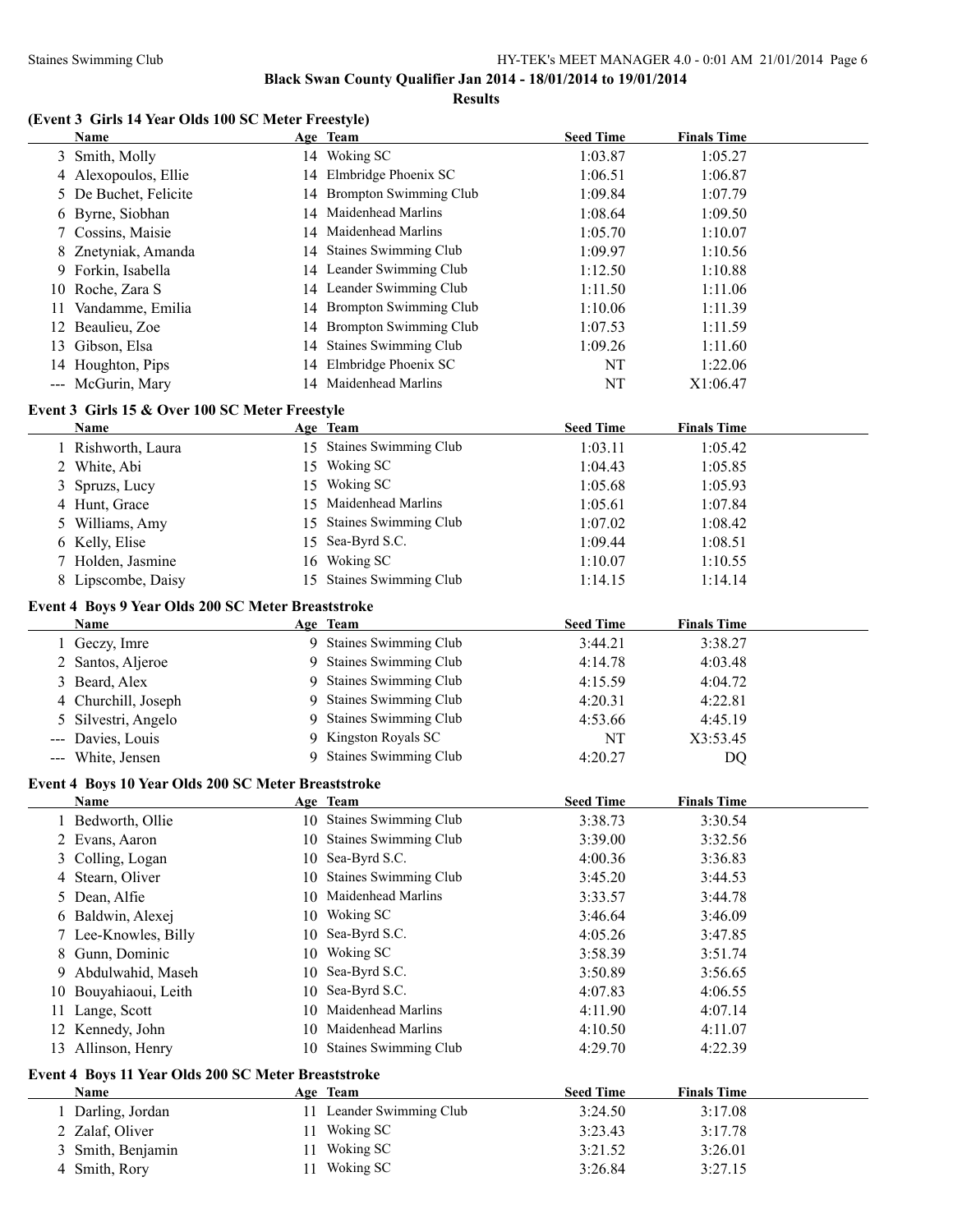|  |  | (Event 4 Boys 11 Year Olds 200 SC Meter Breaststroke) |  |
|--|--|-------------------------------------------------------|--|
|--|--|-------------------------------------------------------|--|

|                                                                                                                                                                                                                                                                                                                                                                                              | Name                                                |    | Age Team                      | <b>Seed Time</b> | <b>Finals Time</b> |  |
|----------------------------------------------------------------------------------------------------------------------------------------------------------------------------------------------------------------------------------------------------------------------------------------------------------------------------------------------------------------------------------------------|-----------------------------------------------------|----|-------------------------------|------------------|--------------------|--|
|                                                                                                                                                                                                                                                                                                                                                                                              | 5 Philp, Ross                                       |    | 11 Staines Swimming Club      | 3:30.81          | 3:28.37            |  |
|                                                                                                                                                                                                                                                                                                                                                                                              | 6 Bindschedler, David                               |    | 11 Woking SC                  | 3:38.34          | 3:29.40            |  |
| 7                                                                                                                                                                                                                                                                                                                                                                                            | Rishworth, Matthew                                  | 11 | <b>Staines Swimming Club</b>  | 3:32.91          | 3:30.60            |  |
| 8                                                                                                                                                                                                                                                                                                                                                                                            | Simpson, George                                     | 11 | Leander Swimming Club         | 3:58.91          | 3:33.10            |  |
|                                                                                                                                                                                                                                                                                                                                                                                              | 9 Taylor, Ewan                                      | 11 | Staines Swimming Club         | 3:33.12          | 3:42.88            |  |
|                                                                                                                                                                                                                                                                                                                                                                                              | 10 Calliss, James                                   | 11 | Maidenhead Marlins            | 3:28.23          | 3:44.80            |  |
| 11                                                                                                                                                                                                                                                                                                                                                                                           | Thorel, Francesco                                   | 11 | <b>Brompton Swimming Club</b> | 3:42.21          | 3:44.84            |  |
|                                                                                                                                                                                                                                                                                                                                                                                              | 12 Sando, Ciaran                                    | 11 | Maidenhead Marlins            | 3:51.12          | 3:53.73            |  |
|                                                                                                                                                                                                                                                                                                                                                                                              | 13 Degen, Harry                                     | 11 | <b>Staines Swimming Club</b>  | 4:11.93          | 4:03.00            |  |
|                                                                                                                                                                                                                                                                                                                                                                                              | 14 Lennon, Cian                                     | 11 | Sea-Byrd S.C.                 | 4:21.00          | 4:30.87            |  |
| $\frac{1}{2} \frac{1}{2} \frac{1}{2} \frac{1}{2} \frac{1}{2} \frac{1}{2} \frac{1}{2} \frac{1}{2} \frac{1}{2} \frac{1}{2} \frac{1}{2} \frac{1}{2} \frac{1}{2} \frac{1}{2} \frac{1}{2} \frac{1}{2} \frac{1}{2} \frac{1}{2} \frac{1}{2} \frac{1}{2} \frac{1}{2} \frac{1}{2} \frac{1}{2} \frac{1}{2} \frac{1}{2} \frac{1}{2} \frac{1}{2} \frac{1}{2} \frac{1}{2} \frac{1}{2} \frac{1}{2} \frac{$ | Toussaint, Clement                                  | 11 | Swim Excel Esher              | NT               | X3:19.14           |  |
|                                                                                                                                                                                                                                                                                                                                                                                              | --- Toussaint, Jeremy                               | 11 | Swim Excel Esher              | NT               | X3:23.92           |  |
|                                                                                                                                                                                                                                                                                                                                                                                              |                                                     |    |                               |                  |                    |  |
|                                                                                                                                                                                                                                                                                                                                                                                              | Event 4 Boys 12 Year Olds 200 SC Meter Breaststroke |    |                               |                  |                    |  |
|                                                                                                                                                                                                                                                                                                                                                                                              | Name                                                |    | Age Team                      | <b>Seed Time</b> | <b>Finals Time</b> |  |
| $\mathbf{1}$                                                                                                                                                                                                                                                                                                                                                                                 | Santos, Avrey                                       |    | 12 Staines Swimming Club      | 3:02.84          | 2:53.49            |  |
|                                                                                                                                                                                                                                                                                                                                                                                              | 2 Lange, Joel                                       |    | 12 Maidenhead Marlins         | 3:03.97          | 3:04.34            |  |
|                                                                                                                                                                                                                                                                                                                                                                                              | 3 Davies, Charlie                                   |    | 12 Kingston Royals SC         | 3:30.25          | 3:24.15            |  |
|                                                                                                                                                                                                                                                                                                                                                                                              | 4 Stearn, Callum                                    |    | 12 Staines Swimming Club      | 3:30.25          | 3:24.31            |  |
|                                                                                                                                                                                                                                                                                                                                                                                              | 5 Hands-Heart, Nicholas                             |    | 12 Kingston Royals SC         | 3:33.01          | 3:31.46            |  |
|                                                                                                                                                                                                                                                                                                                                                                                              | 6 Pepper, Sam                                       |    | 12 Kingston Royals SC         | 3:40.04          | 3:37.68            |  |
|                                                                                                                                                                                                                                                                                                                                                                                              | 7 Artis, Jacob                                      |    | 12 Staines Swimming Club      | 3:43.40          | 3:50.24            |  |
|                                                                                                                                                                                                                                                                                                                                                                                              | Event 4 Boys 13 Year Olds 200 SC Meter Breaststroke |    |                               |                  |                    |  |
|                                                                                                                                                                                                                                                                                                                                                                                              | <b>Name</b>                                         |    | Age Team                      | <b>Seed Time</b> | <b>Finals Time</b> |  |
| 1                                                                                                                                                                                                                                                                                                                                                                                            | Sugden, Richard                                     |    | 13 Woking SC                  | 2:46.09          | 2:50.64            |  |
|                                                                                                                                                                                                                                                                                                                                                                                              | 2 Downey, Bill J                                    |    | 13 Kingston Royals SC         | 3:27.33          | 3:26.36            |  |
|                                                                                                                                                                                                                                                                                                                                                                                              | --- Edmunds, Blu                                    |    | 13 Kingston Royals SC         | NT               | X2:58.32           |  |
|                                                                                                                                                                                                                                                                                                                                                                                              |                                                     |    |                               |                  |                    |  |
|                                                                                                                                                                                                                                                                                                                                                                                              | Event 4 Boys 14 Year Olds 200 SC Meter Breaststroke |    |                               |                  |                    |  |
|                                                                                                                                                                                                                                                                                                                                                                                              | <b>Name</b>                                         |    | Age Team                      | <b>Seed Time</b> | <b>Finals Time</b> |  |
|                                                                                                                                                                                                                                                                                                                                                                                              | 1 Tattersdill, Fraser                               |    | 14 Woking SC                  | 2:52.33          | 2:47.82            |  |
|                                                                                                                                                                                                                                                                                                                                                                                              | 2 Longhurst, Max H                                  |    | 14 Woking SC                  | 2:59.23          | 2:53.51            |  |
|                                                                                                                                                                                                                                                                                                                                                                                              | 3 Campbell, Connor                                  |    | 14 Maidenhead Marlins         | 2:50.00          | 2:54.47            |  |
|                                                                                                                                                                                                                                                                                                                                                                                              | 4 Bernheim, Max                                     |    | 14 Brompton Swimming Club     | 2:54.01          | 2:57.65            |  |
|                                                                                                                                                                                                                                                                                                                                                                                              | 5 Causevic, Liam                                    |    | 14 Kingston Royals SC         | 3:07.68          | 2:58.02            |  |
|                                                                                                                                                                                                                                                                                                                                                                                              | --- Butler, Jack                                    |    | 14 Staines Swimming Club      | NT               | X2:55.71           |  |
|                                                                                                                                                                                                                                                                                                                                                                                              | Event 4 Boys 15 & Over 200 SC Meter Breaststroke    |    |                               |                  |                    |  |
|                                                                                                                                                                                                                                                                                                                                                                                              | <b>Name</b>                                         |    | Age Team                      | <b>Seed Time</b> | <b>Finals Time</b> |  |
|                                                                                                                                                                                                                                                                                                                                                                                              | --- Portat, Morgan                                  |    | 15 Staines Swimming Club      | NT               | X2:42.37           |  |
|                                                                                                                                                                                                                                                                                                                                                                                              | --- Hall, Shaun                                     |    | 15 Staines Swimming Club      | NT               | X3:19.84           |  |
|                                                                                                                                                                                                                                                                                                                                                                                              |                                                     |    |                               |                  |                    |  |
|                                                                                                                                                                                                                                                                                                                                                                                              | Event 5 Girls 9 Year Olds 50 SC Meter Backstroke    |    |                               |                  |                    |  |
|                                                                                                                                                                                                                                                                                                                                                                                              | Name                                                |    | Age Team                      | <b>Seed Time</b> | <b>Finals Time</b> |  |
|                                                                                                                                                                                                                                                                                                                                                                                              | 1 Benster, Isobel                                   |    | 9 Maidenhead Marlins          | 47.19            | 43.71              |  |
|                                                                                                                                                                                                                                                                                                                                                                                              | 2 Ellis, Lucy                                       |    | 9 Woking SC                   | 50.65            | 45.93              |  |
|                                                                                                                                                                                                                                                                                                                                                                                              | 3 Howley, Anna                                      | 9  | Maidenhead Marlins            | 50.80            | 49.76              |  |
|                                                                                                                                                                                                                                                                                                                                                                                              | 4 Golding, Heidi                                    | 9  | Maidenhead Marlins            | 49.63            | 49.82              |  |
|                                                                                                                                                                                                                                                                                                                                                                                              | 5 Augier, Rebecca                                   | 9  | Staines Swimming Club         | 53.00            | 57.79              |  |
| $\frac{1}{2} \frac{1}{2} \frac{1}{2} \frac{1}{2} \frac{1}{2} \frac{1}{2} \frac{1}{2} \frac{1}{2} \frac{1}{2} \frac{1}{2} \frac{1}{2} \frac{1}{2} \frac{1}{2} \frac{1}{2} \frac{1}{2} \frac{1}{2} \frac{1}{2} \frac{1}{2} \frac{1}{2} \frac{1}{2} \frac{1}{2} \frac{1}{2} \frac{1}{2} \frac{1}{2} \frac{1}{2} \frac{1}{2} \frac{1}{2} \frac{1}{2} \frac{1}{2} \frac{1}{2} \frac{1}{2} \frac{$ | McCall, Mikayla                                     | 9  | Kingston Royals SC            | NT               | X44.08             |  |
|                                                                                                                                                                                                                                                                                                                                                                                              | --- Hunt, Sam                                       | 9  | Staines Swimming Club         | 51.02            | DQ                 |  |
|                                                                                                                                                                                                                                                                                                                                                                                              | --- Butler, Emily                                   | 9  | <b>Staines Swimming Club</b>  | 49.20            | DQ                 |  |
|                                                                                                                                                                                                                                                                                                                                                                                              | Event 5 Girls 10 Year Olds 50 SC Meter Backstroke   |    |                               |                  |                    |  |
|                                                                                                                                                                                                                                                                                                                                                                                              | Name                                                |    | Age Team                      | <b>Seed Time</b> | <b>Finals Time</b> |  |
|                                                                                                                                                                                                                                                                                                                                                                                              | 1 Oldfield, Caitlyn                                 |    | 10 Kingston Royals SC         | 41.41            | 40.17              |  |
|                                                                                                                                                                                                                                                                                                                                                                                              |                                                     |    |                               |                  |                    |  |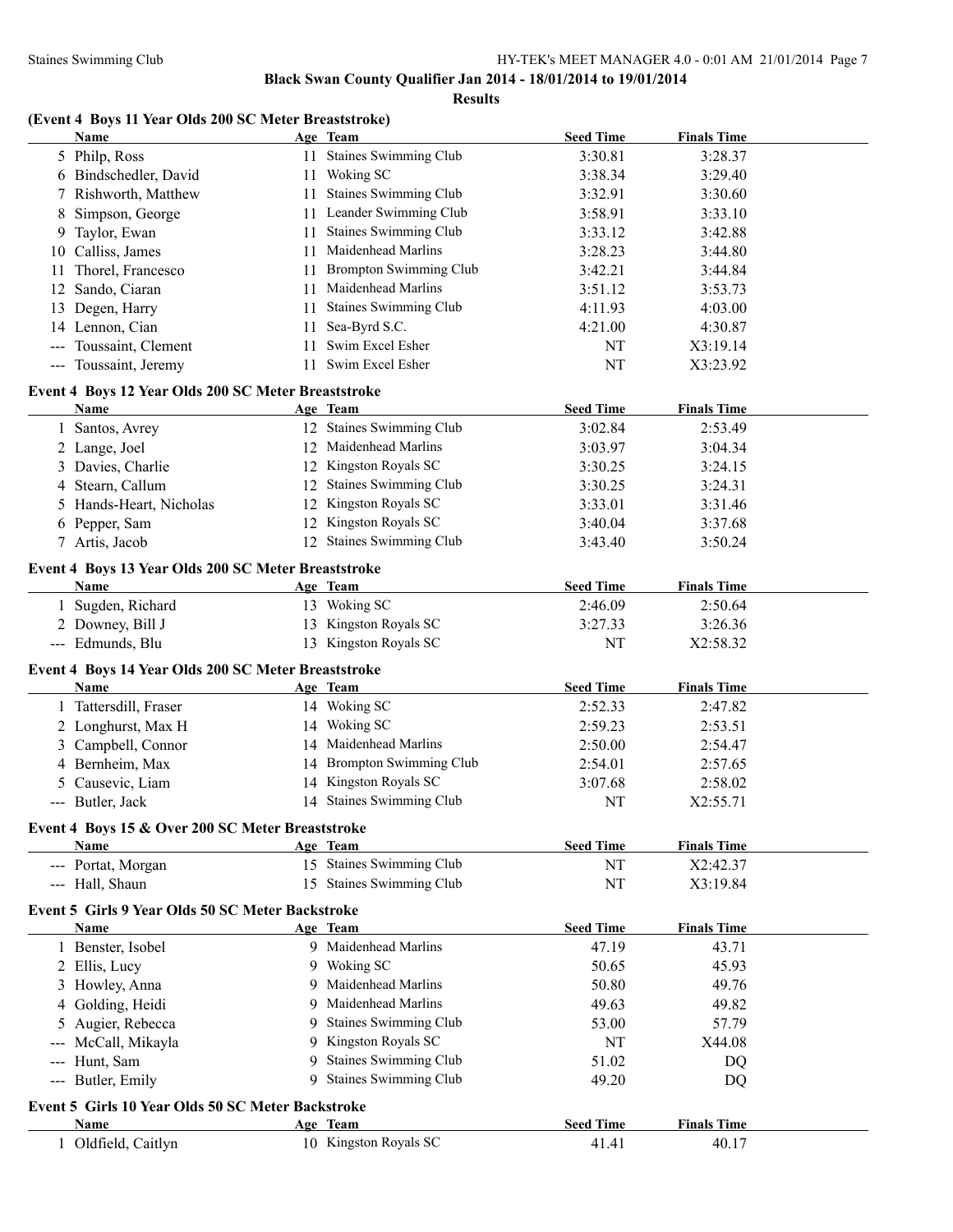**Results**

### **(Event 5 Girls 10 Year Olds 50 SC Meter Backstroke)**

|    | Name                                              |           | Age Team                                    | <b>Seed Time</b> | <b>Finals Time</b> |
|----|---------------------------------------------------|-----------|---------------------------------------------|------------------|--------------------|
|    | 2 Basinger, Alyssa                                |           | 10 Maidenhead Marlins                       | 43.55            | 41.47              |
| 3  | Harry, Isabel                                     | 10        | <b>Staines Swimming Club</b>                | 43.53            | 41.84              |
|    | 4 Grant, Sophie                                   |           | 10 Maidenhead Marlins                       | 43.26            | 43.24              |
| 5  | Stuij, Stephanie                                  |           | 10 Maidenhead Marlins                       | 47.21            | 43.94              |
| 6  | Williams, Taylor                                  |           | 10 Brompton Swimming Club                   | 46.11            | 44.10              |
| 7. | Williams, Ariadne                                 |           | 10 Kingston Royals SC                       | 45.31            | 44.32              |
| 8  | Gill, Maya                                        |           | 10 Kingston Royals SC                       | 48.00            | 45.07              |
| 9  | Blazevic, Emma                                    |           | 10 Kingston Royals SC                       | 47.04            | 45.13              |
|    | 10 Finnegan, Lana                                 |           | 10 Woking SC                                | 46.22            | 45.68              |
| 11 | Jackivicz, Aidan                                  |           | 10 Brompton Swimming Club                   | 47.21            | 46.20              |
|    | 12 Hubbard, Caitlin                               | 10        | Sea-Byrd S.C.                               | 48.38            | 46.34              |
| 13 | Sando, Orlagh                                     | 10        | Maidenhead Marlins                          | 50.48            | 47.04              |
|    | 14 Hartley, Isobel                                |           | 10 Woking SC                                | 45.56            | 47.27              |
|    | 15 Moore, Martina                                 | 10        | Maidenhead Marlins                          | 48.75            | 48.58              |
|    | 16 Walkden, Abbie                                 |           | 10 Maidenhead Marlins                       | 47.51            | 48.79              |
| 17 | Degen, Daisy                                      |           | 10 Staines Swimming Club                    | 49.36            | 49.65              |
|    | 18 Hughes, Rosaleen                               |           | 10 Brompton Swimming Club                   | 50.29            | 51.67              |
|    | 19 O'Keeffe, Jessie                               |           | 10 Staines Swimming Club                    | 53.19            | 52.27              |
|    | Event 5 Girls 11 Year Olds 50 SC Meter Backstroke |           |                                             |                  |                    |
|    | <b>Name</b>                                       |           | Age Team                                    | <b>Seed Time</b> | <b>Finals Time</b> |
|    | 1 Howley, Liv                                     |           | 11 Maidenhead Marlins                       | 37.47            | 36.43              |
| 2  | George, Reese O                                   |           | 11 Leander Swimming Club                    | 38.65            | 36.49              |
| 3  | Robins, Amy                                       |           | 11 Woking SC                                | 35.87            | 36.71              |
| 4  | Kelly, Alesha                                     | 11        | <b>Brompton Swimming Club</b>               | 39.74            | 38.17              |
| 5  | George, Zebina                                    | 11        | Maidenhead Marlins                          | 37.63            | 38.60              |
| 6  | Shaw, Imogen                                      | 11        | Maidenhead Marlins                          | 38.74            | 39.41              |
|    |                                                   |           | Staines Swimming Club                       | 40.25            |                    |
|    |                                                   |           |                                             |                  |                    |
| 7  | Portat, Ellen                                     | 11        |                                             |                  | 39.83              |
| 8  | Badgery, Tegan                                    | 11        | Staines Swimming Club                       | 43.40            | 40.08              |
| 9. | Shah Scott, Maddy                                 | 11        | Kingston Royals SC                          | 40.71            | 40.50              |
| 10 | Young, Eleanor                                    | 11        | Kingston Royals SC                          | 40.91            | 40.55              |
| 11 | Mullooly, Zara                                    | 11        | Woking SC                                   | 40.44            | 41.42              |
|    | 12 Moss, Niamh A                                  | 11        | Kingston Royals SC                          | 41.86            | 41.91              |
|    | 13 Wilson, Bethany                                | 11        | Staines Swimming Club                       | 43.65            | 42.10              |
|    | 14 Kent, Lauren                                   | 11        | Staines Swimming Club                       | 41.63            | 42.39              |
|    | 15 Shah, Jesal                                    |           | 11 Staines Swimming Club                    | 42.63            | 42.91              |
|    | 16 Robson, Niamh                                  |           | Maidenhead Marlins                          | 43.37            | 43.15              |
| 17 | Price, Megan                                      | 11        | Staines Swimming Club                       | 48.83            | 43.35              |
|    | 18 Edmunds, Simone                                | 11        | Kingston Royals SC                          | 44.59            | 43.42              |
| 19 | Kearney, Laura                                    | 11        | Woking SC                                   | 45.34            | 43.68              |
|    | 20 Whittington, Dylan                             | 11        | Woking SC                                   | 45.29            | 43.72              |
|    | 21 Rolls, Lily-Mae                                | 11        | Maidenhead Marlins                          | 43.40            | 43.95              |
|    | 22 Mason, Olivia                                  | 11        | Staines Swimming Club                       | 48.22            | 44.40              |
| 23 | Akkache, Lydia                                    | 11        | Maidenhead Marlins                          | 42.20            | 44.41              |
|    | 24 Feldwick, Poppy                                | 11        | Maidenhead Marlins                          | 45.80            | 44.93              |
|    | 25 Carroll, Lauren                                | 11        | <b>Brompton Swimming Club</b>               | 46.10            | 45.43              |
|    | 26 Kosinska, Helena<br>27 Sammes, Molly           | 11<br>11. | Staines Swimming Club<br>Maidenhead Marlins | 44.50<br>48.49   | 46.03<br>46.50     |

# **Event 5 Girls 12 Year Olds 50 SC Meter Backstroke**

| <b>Name</b>         |                | Age Team                 | <b>Seed Time</b> | <b>Finals Time</b> |  |
|---------------------|----------------|--------------------------|------------------|--------------------|--|
| Bloxham, Thea       |                | 12 Woking SC             | 35.65            | 35.41              |  |
| 2 Olesen, Alexandra |                | 12 Staines Swimming Club | 35.97            | 35.82              |  |
| 3 Ruppel, Polly     |                | 12 Leander Swimming Club | 36.18            | 36.38              |  |
| 4 Mulvihill, Ciara  | $\overline{2}$ | Woking SC                | 36.56            | 37.20              |  |
| 5 Arthur, Alice     |                | 12 Woking SC             | 37.53            | 37.25              |  |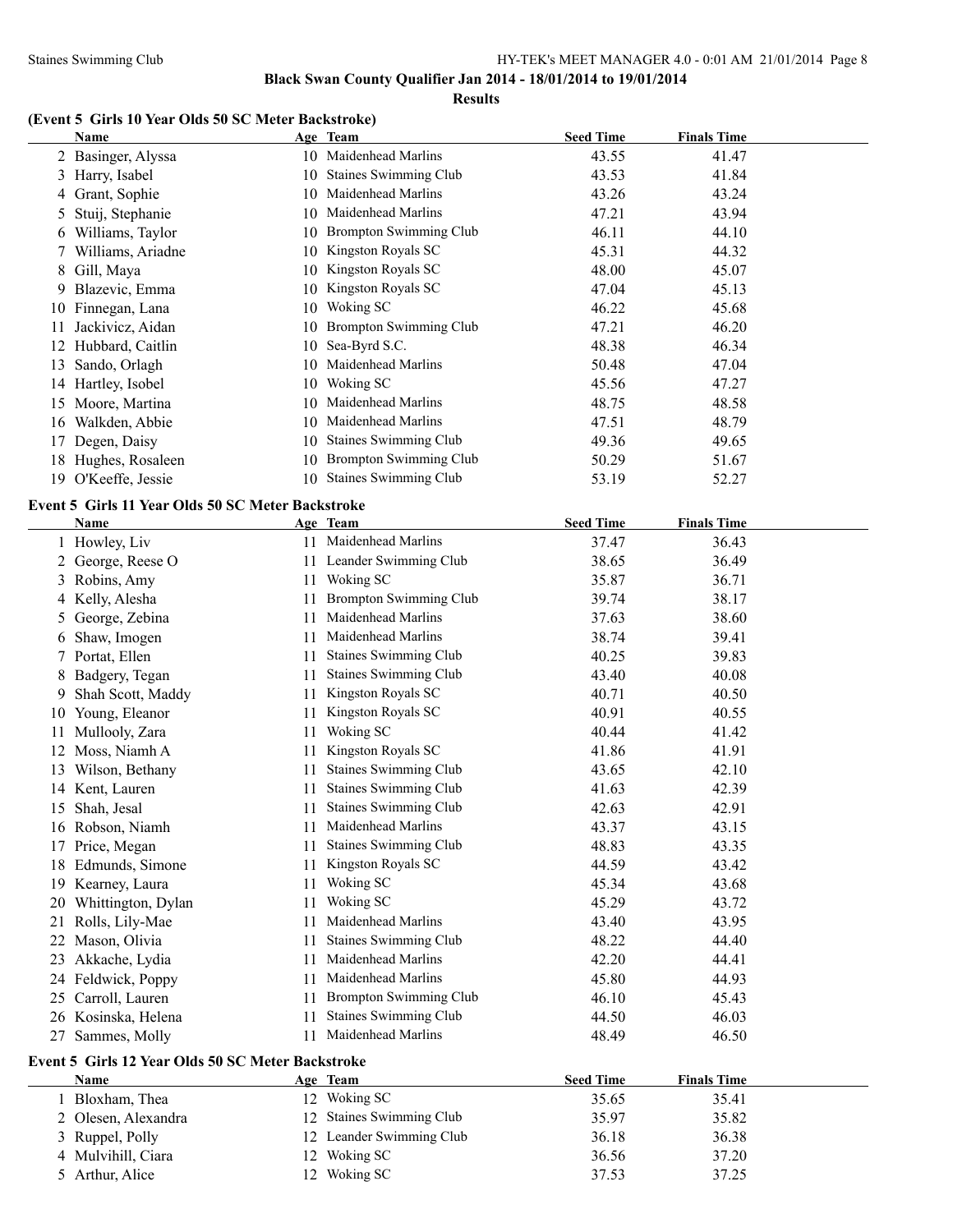#### Staines Swimming Club HY-TEK's MEET MANAGER 4.0 - 0:01 AM 21/01/2014 Page 9

**Black Swan County Qualifier Jan 2014 - 18/01/2014 to 19/01/2014**

**Results**

### **(Event 5 Girls 12 Year Olds 50 SC Meter Backstroke)**

|       | Name                                              |    | Age Team                      | <b>Seed Time</b> | <b>Finals Time</b> |
|-------|---------------------------------------------------|----|-------------------------------|------------------|--------------------|
|       | 6 Van Heerden, Synead                             |    | 12 Woking SC                  | 36.99            | 37.27              |
|       | 7 Ground, Sophia                                  |    | 12 Brompton Swimming Club     | 40.33            | 37.52              |
|       | 8 Bewes, Eleanor                                  |    | 12 Leander Swimming Club      | 39.38            | 38.64              |
| 9     | Hunter, Abigail                                   |    | 12 Brompton Swimming Club     | 38.17            | 38.72              |
|       | 10 Lauriot Prevost, Fleur                         |    | 12 Brompton Swimming Club     | 39.77            | 39.28              |
|       | 11 Calvert, Chloe                                 |    | 12 Maidenhead Marlins         | 41.70            | 39.29              |
|       | 12 MacKenzie, Ella                                |    | 12 Staines Swimming Club      | 39.78            | 39.57              |
|       | 13 Chinn, Bryony                                  |    | 12 Maidenhead Marlins         | 40.60            | 40.04              |
|       | 14 Knightley, Alyssa                              |    | 12 Sea-Byrd S.C.              | 39.57            | 40.18              |
|       | 15 Adelman, Elizabeth E                           |    | 12 Leander Swimming Club      | 40.01            | 40.26              |
|       | 16 Falconer, Eilidh O                             |    | 12 Woking SC                  | 40.28            | 40.45              |
|       | 17 Carmichael, Charlotte                          |    | 12 Kingston Royals SC         | 40.03            | 40.53              |
|       | 18 Longhurst, Francesca I                         |    | 12 Woking SC                  | 38.89            | 40.54              |
|       | 19 Williams, Jordan                               |    | 12 Brompton Swimming Club     | 40.78            | 40.89              |
|       | 20 Meyrick, Hannah                                |    | 12 Maidenhead Marlins         | 41.73            | 41.08              |
|       | 21 Buck, Charly                                   |    | 12 Sea-Byrd S.C.              | 41.68            | 41.83              |
|       | 22 Donohue, Sophia                                |    | 12 Maidenhead Marlins         | 42.12            | 42.24              |
|       | 23 Howley, Laura C                                |    | 12 Kingston Royals SC         | 47.46            | 45.28              |
|       | 24 Ferone, Emma                                   |    | 12 Brompton Swimming Club     | 46.14            | 46.75              |
|       | --- Cheung, Anthea                                |    | 12 Maidenhead Marlins         | NT               | X36.81             |
|       | --- McGurin, Lydia                                |    | 12 Maidenhead Marlins         | 41.23            | DQ                 |
|       | Event 5 Girls 13 Year Olds 50 SC Meter Backstroke |    |                               |                  |                    |
|       | Name                                              |    | Age Team                      | <b>Seed Time</b> | <b>Finals Time</b> |
|       | 1 Angood, Freya                                   |    | 13 Staines Swimming Club      | 34.06            | 33.64              |
|       | 2 Wolfe, Emma                                     |    | 13 Brompton Swimming Club     | 37.39            | 36.70              |
|       | 3 Ritchie, Eleanor                                | 13 | <b>Staines Swimming Club</b>  | 36.08            | 36.98              |
| 4     | Jennings, Ella-May                                | 13 | Brompton Swimming Club        | 39.18            | 37.15              |
|       | 5 White, Mimi                                     | 13 | Staines Swimming Club         | 37.69            | 37.37              |
|       | 6 Hartwell, Maya E                                | 13 | Woking SC                     | 38.24            | 37.81              |
| Τ     | Banks, Stephanie                                  | 13 | Woking SC                     | 38.63            | 37.82              |
|       | 8 Carroll, Sloane                                 | 13 | <b>Brompton Swimming Club</b> | 40.31            | 37.88              |
|       | 9 Hartley, Olivia                                 |    | 13 Woking SC                  | 36.86            | 37.91              |
|       | 10 Everitt, Honor M                               |    | 13 Kingston Royals SC         | 38.50            | 38.77              |
|       | 11 Cubbon, Elena                                  |    | 13 Brompton Swimming Club     | 43.39            | 38.88              |
|       | 12 Wensley, Georgia                               |    | 13 Woking SC                  | 37.92            | 39.02              |
|       | 13 Byrne, Caitlin L                               |    | 13 Woking SC                  | 38.87            | 39.16              |
|       | 14 Fane, Arabella C                               |    | 13 Leander Swimming Club      | 40.68            | 39.31              |
|       | 15 Atkinson, Lucy                                 |    | 13 Leander Swimming Club      | 41.54            | 39.51              |
|       | 16 Lennon, Marianne                               | 13 | Sea-Byrd S.C.                 | 40.50            | 39.73              |
|       | 17 Bouch, Rebecca                                 | 13 | Sea-Byrd S.C.                 | 40.02            | 39.89              |
|       | 18 Morgan, Ellie                                  | 13 | Staines Swimming Club         | 38.74            | 40.19              |
|       | 19 Ellis, Isabelle                                | 13 | <b>Brompton Swimming Club</b> | 41.25            | 40.99              |
|       | 20 Inglefield, Phoebe                             | 13 | Brompton Swimming Club        | 41.74            | 42.87              |
| 21    | Oglethorpe, Kate                                  | 13 | <b>Brompton Swimming Club</b> | 47.38            | 48.20              |
|       | --- Watson, Sophia                                |    | 13 Kingston Royals SC         | NT               | X34.08             |
| $---$ | Richardson, Ana                                   |    | 13 Woking SC                  | NT               | X37.43             |
|       |                                                   |    |                               |                  |                    |

| <b>Name</b>           | Age Team                  | <b>Seed Time</b> | <b>Finals Time</b> |  |
|-----------------------|---------------------------|------------------|--------------------|--|
| Smith, Molly          | Woking SC<br>14           | 32.49            | 33.46              |  |
| 2 Wood, Ella S        | Woking SC<br>14           | 33.89            | 34.26              |  |
| 3 Alexopoulos, Ellie  | 14 Elmbridge Phoenix SC   | 35.96            | 34.99              |  |
| 4 De Buchet, Felicite | 14 Brompton Swimming Club | 37.59            | 36.19              |  |
| 5 Gibson, Elsa        | 14 Staines Swimming Club  | 34.66            | 36.50              |  |
| 6 Roche, Zara S       | 14 Leander Swimming Club  | 37.25            | 36.84              |  |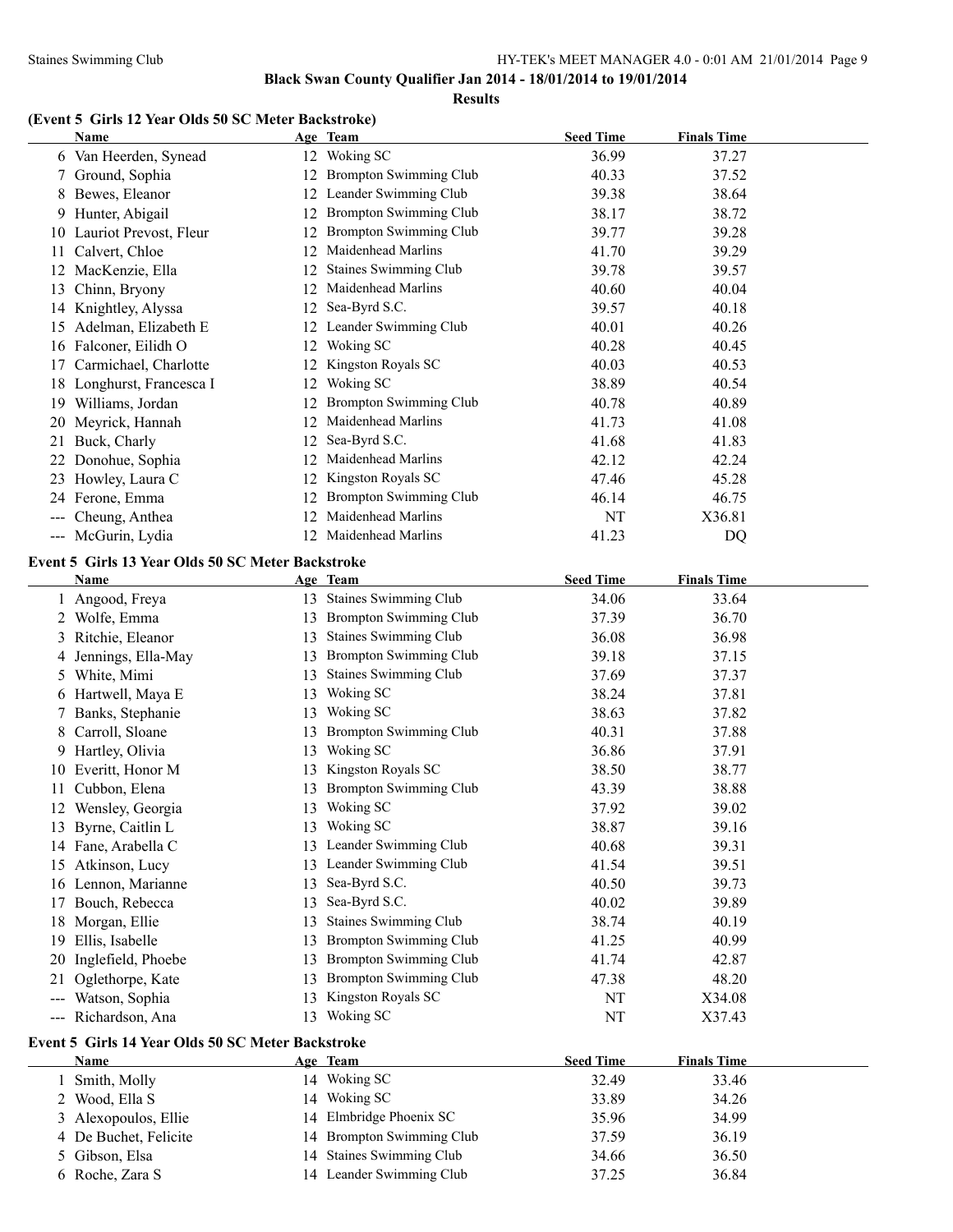|                | (Event 5 Girls 14 Year Olds 50 SC Meter Backstroke)<br>Name |    | Age Team                              | <b>Seed Time</b> | <b>Finals Time</b> |  |
|----------------|-------------------------------------------------------------|----|---------------------------------------|------------------|--------------------|--|
|                | 7 Byrne, Siobhan                                            |    | 14 Maidenhead Marlins                 | 36.32            | 37.58              |  |
|                | 8 Cossins, Maisie                                           |    | 14 Maidenhead Marlins                 | 36.40            | 38.26              |  |
|                | 9 Forkin, Isabella                                          |    | 14 Leander Swimming Club              | 39.75            | 38.96              |  |
| 10             | Vandamme, Emilia                                            |    | 14 Brompton Swimming Club             | 39.25            | 39.28              |  |
| 11             | Van Damme, Jessica                                          |    | 14 Brompton Swimming Club             | 39.19            | 39.70              |  |
| 12             | Znetyniak, Amanda                                           | 14 | <b>Staines Swimming Club</b>          | 37.25            | 39.72              |  |
|                | 13 Houghton, Pips                                           |    | 14 Elmbridge Phoenix SC               | <b>NT</b>        | 44.02              |  |
|                |                                                             |    |                                       |                  |                    |  |
|                | Event 5 Girls 15 & Over 50 SC Meter Backstroke              |    |                                       |                  |                    |  |
|                | <b>Name</b>                                                 |    | Age Team<br>15 Maidenhead Marlins     | <b>Seed Time</b> | <b>Finals Time</b> |  |
|                | 1 Hunt, Grace                                               |    |                                       | 32.92            | 34.50              |  |
|                | 2 Kelly, Elise                                              |    | 15 Sea-Byrd S.C.                      | 34.63            | 34.73              |  |
|                | 3 Williams, Amy                                             |    | 15 Staines Swimming Club              | 37.61            | 37.58              |  |
|                | 4 Znetyniak, Natasha                                        |    | 17 Staines Swimming Club              | 39.48            | 40.50              |  |
|                | Event 6 Boys 11 Year Olds 100 SC Meter Backstroke           |    |                                       |                  |                    |  |
|                | Name                                                        |    | Age Team                              | <b>Seed Time</b> | <b>Finals Time</b> |  |
|                | 1 Philp, Ross                                               |    | 11 Staines Swimming Club              | 1:18.25          | 1:18.55            |  |
| 2              | Taylor, Ewan                                                |    | 11 Staines Swimming Club              | 1:21.73          | 1:22.21            |  |
| 3              | Chitty, Max                                                 |    | 11 Woking SC                          | 1:25.86          | 1:26.06            |  |
| 4              | Wood, Alex                                                  | 11 | Maidenhead Marlins                    | 1:25.51          | 1:26.60            |  |
| 5              | Fox, Owen                                                   | 11 | <b>Staines Swimming Club</b>          | 1:28.56          | 1:27.44            |  |
| 6              | Darling, Jordan                                             |    | 11 Leander Swimming Club              | 1:33.00          | 1:28.82            |  |
| 7              | Sunderland, Daniel                                          |    | 11 Kingston Royals SC                 | 1:34.38          | 1:29.11            |  |
| 8              | Scopelliti, Federico                                        | 11 | <b>Brompton Swimming Club</b>         | 1:30.10          | 1:29.27            |  |
| 9.             | Toussaint, Jeremy                                           | 11 | Swim Excel Esher                      | NT               | 1:29.72            |  |
| 10             | Rishworth, Matthew                                          | 11 | <b>Staines Swimming Club</b>          | 1:38.24          | 1:32.74            |  |
| 11             | Calliss, James                                              | 11 | Maidenhead Marlins                    | 1:35.81          | 1:40.06            |  |
| 12             | Lennon, Cian                                                | 11 | Sea-Byrd S.C.                         | 1:51.00          | 1:50.11            |  |
|                | Toussaint, Clement                                          | 11 | Swim Excel Esher                      | NT               | X1:24.60           |  |
|                | --- Bindschedler, David                                     |    | 11 Woking SC                          | 1:27.04          | DQ                 |  |
|                | Event 6 Boys 12 Year Olds 100 SC Meter Backstroke           |    |                                       |                  |                    |  |
|                | Name                                                        |    | Age Team                              | <b>Seed Time</b> | <b>Finals Time</b> |  |
|                | 1 Lange, Joel                                               |    | 12 Maidenhead Marlins                 | 1:14.08          | 1:13.10            |  |
|                | 2 Barella, Henry                                            |    | 12 Godalming SC                       | 1:18.54          | 1:16.13            |  |
| $\mathfrak{Z}$ | Santos, Avrey                                               |    | 12 Staines Swimming Club              | 1:18.00          | 1:16.18            |  |
|                | 4 Mcclenn, James                                            |    | 12 Maidenhead Marlins                 | 1:28.63          | 1:16.20            |  |
| 5              | Stearn, Callum                                              |    | 12 Staines Swimming Club              | 1:17.88          | 1:16.56            |  |
| 6              | Uttley, Aidan                                               |    | 12 Woking SC                          | 1:20.09          | 1:20.04            |  |
| 7              | Tattersdill, Finlay                                         | 12 | Woking SC                             | 1:20.89          | 1:20.43            |  |
| 8              | Ferris, Christopher                                         | 12 | Sea-Byrd S.C.                         | 1:21.27          | 1:20.49            |  |
| 9              | Oliver, Ed                                                  | 12 | Kingston Royals SC                    | 1:22.10          | 1:20.89            |  |
|                | 10 Morad, Guy O                                             |    | 12 Kingston Royals SC                 | 1:32.49          | 1:28.44            |  |
|                | Event 6 Boys 13 Year Olds 100 SC Meter Backstroke           |    |                                       |                  |                    |  |
|                | <b>Name</b>                                                 |    | Age Team                              | <b>Seed Time</b> | <b>Finals Time</b> |  |
|                | 1 Bernheim, Paul                                            |    | 13 Brompton Swimming Club             | 1:16.88          | 1:13.01            |  |
|                | 2 Metcalfe, Ben                                             |    | 13 Staines Swimming Club              | 1:14.18          | 1:16.43            |  |
| 3              | Blazevic, Filip                                             | 13 | Kingston Royals SC                    | 1:19.96          | 1:16.99            |  |
|                | 4 Wilson, Nathan                                            | 13 | <b>Staines Swimming Club</b>          | 1:26.34          | 1:23.75            |  |
|                | Event 6 Boys 14 Year Olds 100 SC Meter Backstroke           |    |                                       |                  |                    |  |
|                |                                                             |    | Age Team                              | <b>Seed Time</b> | <b>Finals Time</b> |  |
|                | Name                                                        |    |                                       |                  |                    |  |
|                | 1 Boles, Luke                                               |    | 14 Maidenhead Marlins                 | 1:13.19          | 1:08.38            |  |
|                | 2 Lines, Mariano                                            |    | 14 Woking SC<br>14 Maidenhead Marlins | 1:10.93          | 1:10.11            |  |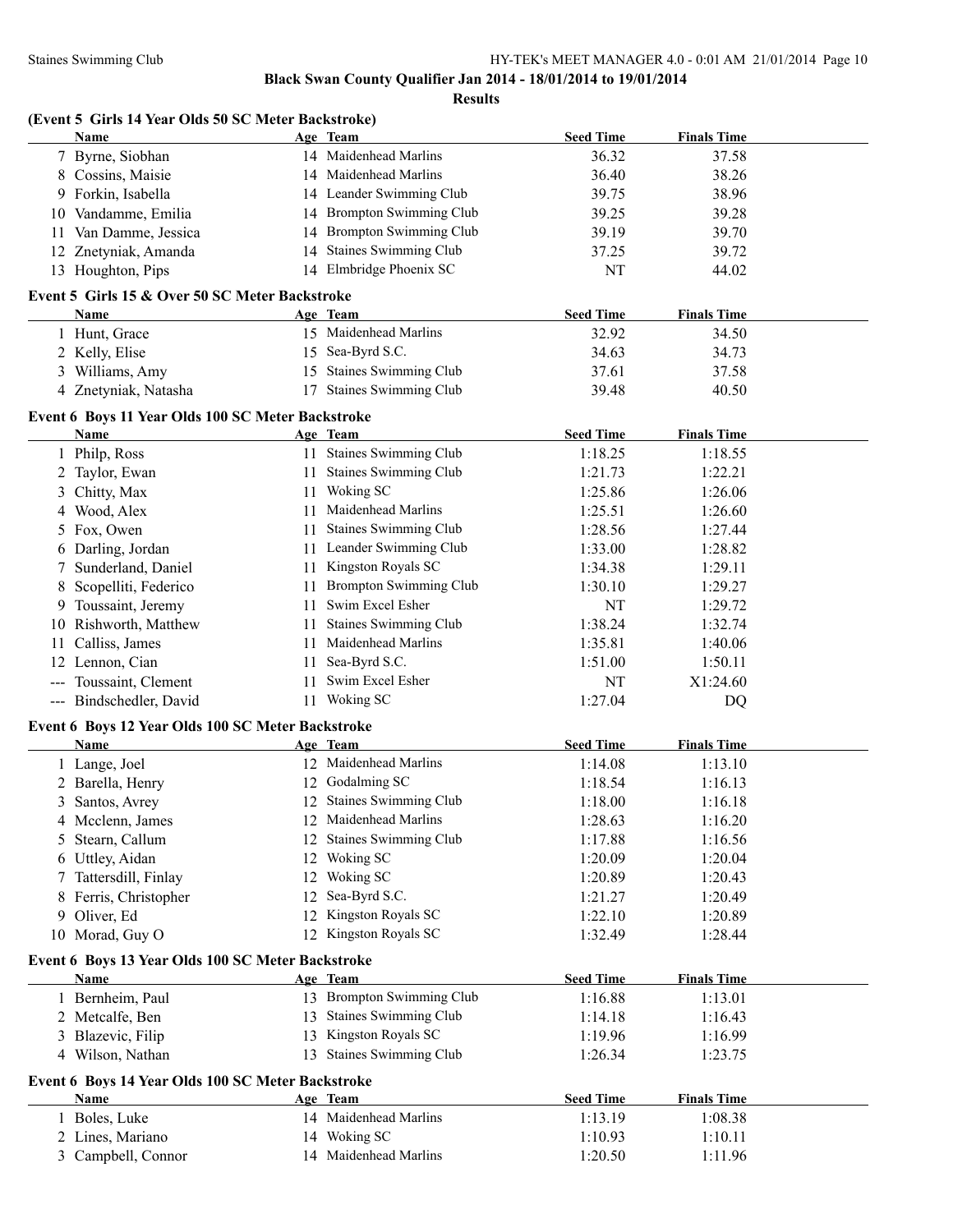| (Event 6 Boys 14 Year Olds 100 SC Meter Backstroke)<br><b>Name</b> |    | Age Team                  | <b>Seed Time</b> | <b>Finals Time</b>  |
|--------------------------------------------------------------------|----|---------------------------|------------------|---------------------|
| 4 Kelly, Oscar                                                     |    | 14 Maidenhead Marlins     | 1:12.01          | 1:13.45             |
| 5 Butler, Jack                                                     |    | 14 Staines Swimming Club  | 1:16.84          | 1:14.34             |
| 6 Friend, Matthew                                                  |    | 14 Staines Swimming Club  | 1:16.69          | 1:15.79             |
| 7 Bernheim, Max                                                    |    | 14 Brompton Swimming Club | 1:16.70          | 1:16.48             |
| 8 Alnasir, Menaf                                                   |    | 14 Brompton Swimming Club | 1:19.44          | 1:17.53             |
| Event 6 Boys 15 & Over 100 SC Meter Backstroke                     |    |                           |                  |                     |
| <b>Name</b>                                                        |    | Age Team                  | <b>Seed Time</b> | <b>Finals Time</b>  |
| 1 Taylor, Ross                                                     |    | 15 Staines Swimming Club  | 1:07.83          | 1:08.70             |
| 2 Barella, Oliver                                                  |    | 16 Godalming SC           | 1:07.93          | 1:09.05             |
| 3 Gasson, Lewis                                                    |    | 15 Staines Swimming Club  | 1:10.00          | 1:10.17             |
| 4 Newman, Lewis                                                    |    | 18 Sea-Byrd S.C.          | 1:11.35          | 1:11.40             |
| 5 Hall, Shaun                                                      |    | 15 Staines Swimming Club  | 1:19.52          | 1:18.53             |
| --- Portat, Morgan                                                 |    | 15 Staines Swimming Club  | NT               | X1:05.75            |
| --- Ramsey, Matthew                                                |    | 15 Staines Swimming Club  | 1:09.91          | DQ                  |
| Event 7 Girls 9 Year Olds 200 SC Meter Butterfly                   |    |                           |                  |                     |
| Name                                                               |    | Age Team                  | <b>Seed Time</b> | <b>Finals Time</b>  |
| 1 Watson, Kayla                                                    |    | 9 Kingston Royals SC      | 4:24.21          | 4:16.98             |
| Event 7 Girls 10 Year Olds 200 SC Meter Butterfly                  |    |                           |                  |                     |
| Name                                                               |    | Age Team                  | <b>Seed Time</b> | <b>Finals Time</b>  |
| 1 Tait, Alexandra                                                  |    | 10 Woking SC              | 3:53.86          | 3:29.81             |
| 2 Hughes, Rosaleen                                                 |    | 10 Brompton Swimming Club | 4:13.46          | 4:18.80             |
|                                                                    |    |                           |                  |                     |
| Event 7 Girls 11 Year Olds 200 SC Meter Butterfly<br>Name          |    | Age Team                  | <b>Seed Time</b> | <b>Finals Time</b>  |
| 1 Kelly, Alesha                                                    |    | 11 Brompton Swimming Club | 2:52.01          | 2:50.34             |
| 2 Hepworth, Emma                                                   |    | 11 Maidenhead Marlins     | 3:26.22          | 3:07.98             |
| 3 Shaw, Imogen                                                     |    | 11 Maidenhead Marlins     | 3:21.66          | 3:27.05             |
| 4 Knell, Madeleine                                                 |    | Staines Swimming Club     |                  | 3:31.89             |
|                                                                    | 11 | 11 Staines Swimming Club  | 3:35.15          |                     |
| Stevenson, Irene<br>5<br>--- Howley, Liv                           |    | 11 Maidenhead Marlins     | 3:41.04<br>NT    | 3:45.35<br>X3:17.74 |
|                                                                    |    |                           |                  |                     |
| Event 7 Girls 12 Year Olds 200 SC Meter Butterfly                  |    |                           |                  |                     |
| Name                                                               |    | Age Team                  | <b>Seed Time</b> | <b>Finals Time</b>  |
| 1 Cheung, Anthea                                                   |    | 12 Maidenhead Marlins     | 2:56.80          | 2:53.66             |
| 2 Deadman, Laura                                                   |    | 12 Maidenhead Marlins     | 2:58.97          | 2:59.51             |
| 3 Reeves, Amy-Rose                                                 |    | 12 Staines Swimming Club  | 3:25.82          | 3:10.63             |
| Event 7 Girls 13 Year Olds 200 SC Meter Butterfly                  |    |                           |                  |                     |
| Name                                                               |    | Age Team                  | <b>Seed Time</b> | <b>Finals Time</b>  |
| 1 Calliss, Charlotte                                               |    | 13 Maidenhead Marlins     | 3:23.81          | 3:24.51             |
| Event 7 Girls 14 Year Olds 200 SC Meter Butterfly                  |    |                           |                  |                     |
| Name                                                               |    | Age Team                  | <b>Seed Time</b> | <b>Finals Time</b>  |
| 1 McGurin, Mary                                                    |    | 14 Maidenhead Marlins     | 2:43.21          | 2:46.82             |
| 2 Znetyniak, Amanda                                                |    | 14 Staines Swimming Club  | 3:03.16          | 3:06.41             |
| 3 Capon, Lisa                                                      |    | 14 Feltham SC             | 3:10.00          | 3:45.40             |
| Event 7 Girls 15 & Over 200 SC Meter Butterfly                     |    |                           |                  |                     |
| Name                                                               |    | Age Team                  | <b>Seed Time</b> | <b>Finals Time</b>  |
| 1 Williams, Amy                                                    |    | 15 Staines Swimming Club  | 2:58.75          | 2:50.39             |
| 2 Znetyniak, Natasha                                               |    | 17 Staines Swimming Club  | 3:01.88          | 3:04.74             |
| Event 8 Girls 9 Year Olds 100 SC Meter IM                          |    |                           |                  |                     |
| <b>Name</b>                                                        |    | Age Team                  | <b>Seed Time</b> | <b>Finals Time</b>  |
| 1 Hodges, Bella G                                                  |    | 9 Leander Swimming Club   | 2:13.60          | 1:33.49             |
|                                                                    |    |                           |                  |                     |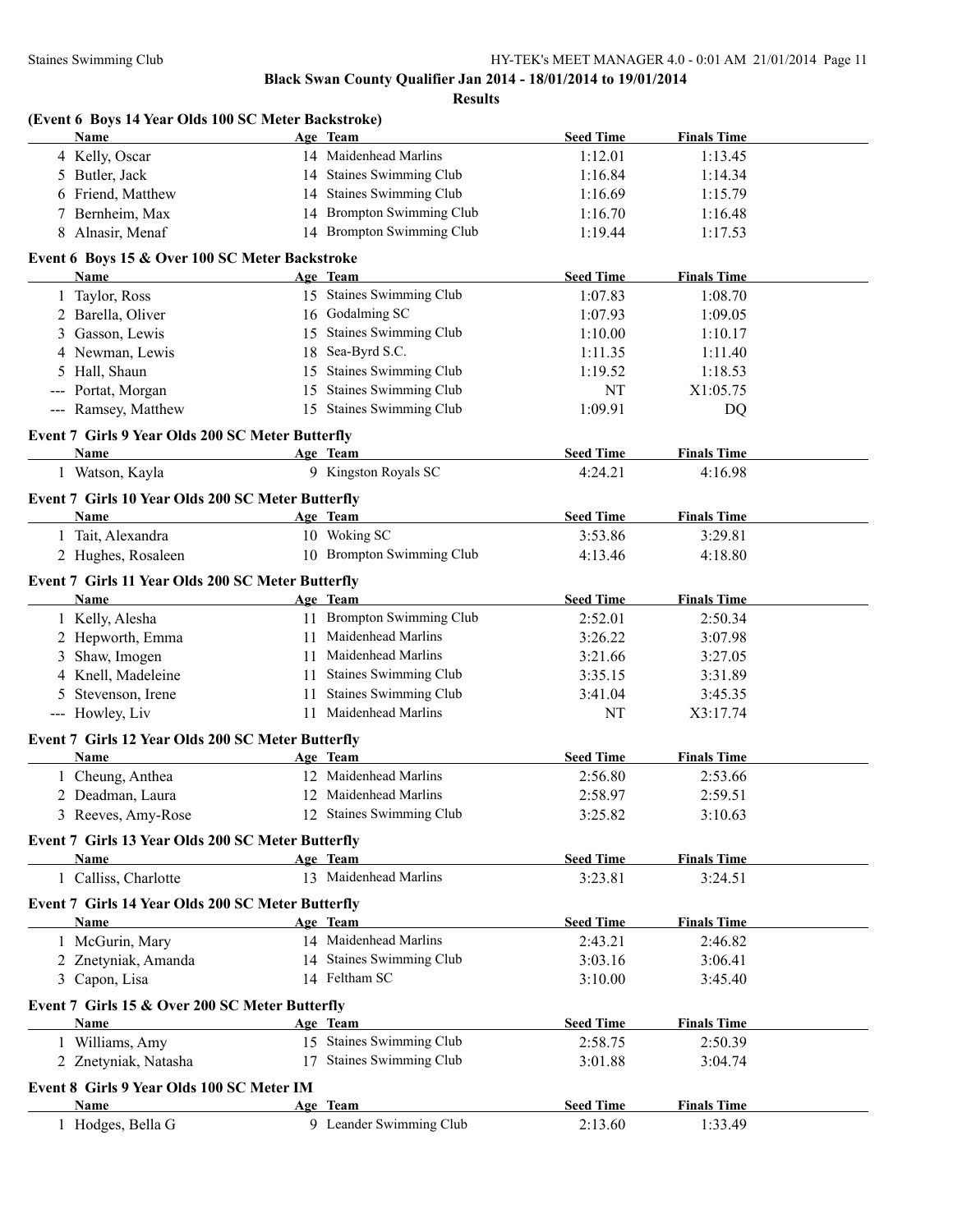#### Staines Swimming Club HY-TEK's MEET MANAGER 4.0 - 0:01 AM 21/01/2014 Page 12

**Black Swan County Qualifier Jan 2014 - 18/01/2014 to 19/01/2014**

**Results**

# **(Event 8 Girls 9 Year Olds 100 SC Meter IM)**

|     | Name                                       |    | Age Team                  | <b>Seed Time</b> | <b>Finals Time</b> |  |
|-----|--------------------------------------------|----|---------------------------|------------------|--------------------|--|
|     | 2 Benster, Isobel                          |    | 9 Maidenhead Marlins      | 1:46.25          | 1:35.97            |  |
|     | 3 Donohue, Nicole                          |    | 9 Maidenhead Marlins      | 1:50.69          | 1:37.80            |  |
| 4   | Johnson, Lily                              |    | 9 Woking SC               | 1:41.92          | 1:38.17            |  |
|     | 5 Howley, Anna                             | 9  | Maidenhead Marlins        | 1:54.00          | 1:44.28            |  |
|     | 6 Hill, Katie                              | 9  | Sea-Byrd S.C.             | 2:02.67          | 1:48.61            |  |
| 7   | Millard, Katya                             |    | 9 Leander Swimming Club   | 1:46.06          | 1:59.15            |  |
| --- | Watson, Kayla                              | 9  | Kingston Royals SC        | NT               | X1:38.89           |  |
|     | Carmichael, Kathryn                        |    | 9 Kingston Royals SC      | NT               | X1:39.15           |  |
|     | --- Hunt, Sam                              |    | 9 Staines Swimming Club   | NT               | X1:53.68           |  |
|     |                                            |    |                           |                  |                    |  |
|     | Event 8 Girls 10 Year Olds 100 SC Meter IM |    |                           |                  |                    |  |
|     | <b>Name</b>                                |    | Age Team                  | <b>Seed Time</b> | <b>Finals Time</b> |  |
|     | 1 Good, Olivia                             |    | 10 Maidenhead Marlins     | 1:31.46          | 1:26.12            |  |
|     | 2 Webb, Izzy                               |    | 10 Kingston Royals SC     | 1:29.22          | 1:26.32            |  |
|     | 3 Basinger, Alyssa                         |    | 10 Maidenhead Marlins     | 1:32.38          | 1:28.51            |  |
|     | 4 Grant, Sophie                            |    | 10 Maidenhead Marlins     | 1:29.77          | 1:31.56            |  |
|     | 5 Harry, Isabel                            |    | 10 Staines Swimming Club  | 1:35.16          | 1:32.07            |  |
|     | 6 Williams, Taylor                         |    | 10 Brompton Swimming Club | 1:41.77          | 1:34.45            |  |
|     | 7 Finnegan, Lana                           |    | 10 Woking SC              | 1:37.78          | 1:35.49            |  |
|     | 8 Richards, Charlotte                      |    | 10 Maidenhead Marlins     | 1:38.50          | 1:36.16            |  |
|     | 9 Pereira, Sarah                           |    | 10 Sea-Byrd S.C.          | 1:36.00          | 1:36.84            |  |
| 10  | Stuij, Stephanie                           |    | 10 Maidenhead Marlins     | 1:43.93          | 1:39.00            |  |
| 11  | Blazevic, Emma                             |    | 10 Kingston Royals SC     | 1:42.74          | 1:39.89            |  |
|     | 12 Hubbard, Caitlin                        |    | 10 Sea-Byrd S.C.          | 1:41.12          | 1:40.48            |  |
| 13  | Jackivicz, Aidan                           |    | 10 Brompton Swimming Club | 1:53.37          | 1:41.31            |  |
|     | 14 Moore, Martina                          |    | 10 Maidenhead Marlins     | 1:46.62          | 1:41.70            |  |
|     | 15 Williams, Ariadne                       |    | 10 Kingston Royals SC     | 1:42.69          | 1:42.50            |  |
|     | 16 Gill, Maya                              |    | 10 Kingston Royals SC     | 1:44.60          | 1:43.80            |  |
| 17  | Degen, Daisy                               |    | 10 Staines Swimming Club  | 1:50.08          | 1:44.13            |  |
|     | 18 Sando, Orlagh                           |    | 10 Maidenhead Marlins     | 1:57.55          | 1:51.98            |  |
|     | --- Walkden, Abbie                         |    | 10 Maidenhead Marlins     | 1:49.39          | DQ                 |  |
|     | Event 8 Girls 11 Year Olds 100 SC Meter IM |    |                           |                  |                    |  |
|     | Name                                       |    | Age Team                  | <b>Seed Time</b> | <b>Finals Time</b> |  |
|     | 1 Howley, Liv                              |    | 11 Maidenhead Marlins     | 1:29.13          | 1:24.20            |  |
|     | 2 Lee-Leslie, Mia L                        |    | 11 Leander Swimming Club  | 1:26.87          | 1:24.79            |  |
|     | 3 George, Zebina                           |    | 11 Maidenhead Marlins     | 1:24.40          | 1:26.14            |  |
| 4   | Moss, Niamh A                              |    | 11 Kingston Royals SC     | 1:29.47          | 1:26.33            |  |
| 5.  | George, Reese O                            |    | Leander Swimming Club     | 1:32.41          | 1:26.64            |  |
| 6   | Shaw, Imogen                               | 11 | Maidenhead Marlins        | 1:27.60          | 1:26.86            |  |
|     | Hepworth, Emma                             | 11 | Maidenhead Marlins        | 1:29.30          | 1:26.89            |  |
| 8   | Shah Scott, Maddy                          | 11 | Kingston Royals SC        | 1:29.39          | 1:27.33            |  |
| 9.  | Marcar, Imogen A                           | 11 | Leander Swimming Club     | 1:38.02          | 1:27.38            |  |
| 10  | Chippington, Ria                           | 11 | Maidenhead Marlins        | 1:28.94          | 1:27.94            |  |
| 11. | Edmunds, Simone                            | 11 | Kingston Royals SC        | 1:30.18          | 1:30.66            |  |
|     | 12 Rolls, Lily-Mae                         | 11 | Maidenhead Marlins        | 1:34.45          | 1:32.52            |  |
| 13  | Vincent, Lara                              | 11 | Woking SC                 | 1:34.40          | 1:33.61            |  |
| 14  | Young, Eleanor                             | 11 | Kingston Royals SC        | 1:32.81          | 1:33.82            |  |
| 15  | Shah, Jesal                                | 11 | Staines Swimming Club     | 1:44.47          | 1:34.26            |  |
| 16  | Bryson-Harris, Sabina G                    | 11 | Kingston Royals SC        | 1:35.51          | 1:34.50            |  |
| 17  | Mason, Olivia                              | 11 | Staines Swimming Club     | 1:35.61          | 1:34.88            |  |
| 18  | Wilson, Bethany                            | 11 | Staines Swimming Club     | 1:33.17          | 1:35.52            |  |
| 19  | Kent, Lauren                               | 11 | Staines Swimming Club     | 1:35.59          | 1:36.44            |  |
| 20  | Akkache, Lydia                             | 11 | Maidenhead Marlins        | 1:41.48          | 1:37.55            |  |
| 21  | Robson, Niamh                              | 11 | Maidenhead Marlins        | 1:41.86          | 1:37.67            |  |
|     | 22 Whittington, Dylan                      |    | 11 Woking SC              | 1:40.11          | 1:38.42            |  |
|     |                                            |    |                           |                  |                    |  |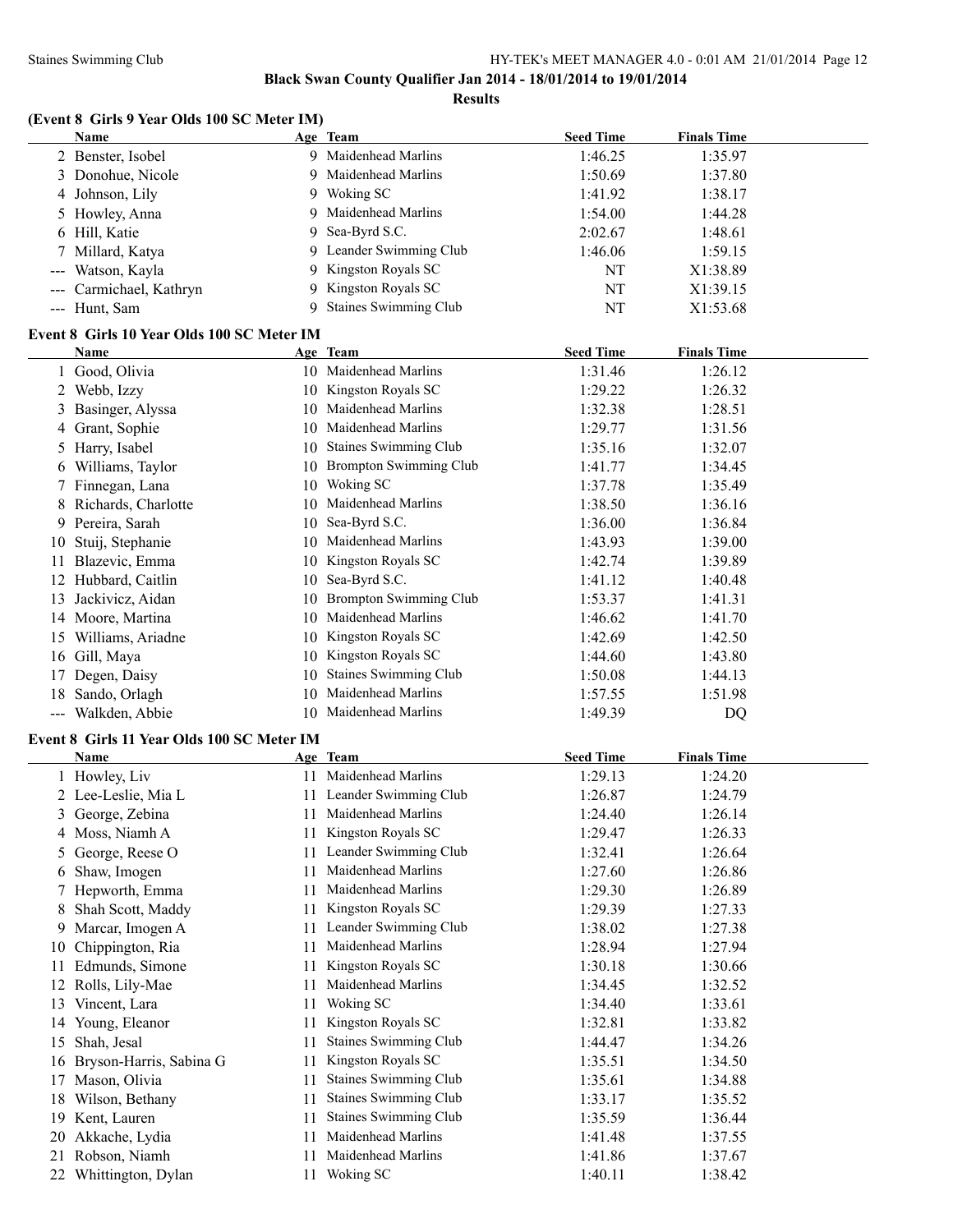**Results**

| (Event 8 Girls 11 Year Olds 100 SC Meter IM) |  |  |
|----------------------------------------------|--|--|
|----------------------------------------------|--|--|

|    | Name                                       |     | Age Team                      | <b>Seed Time</b> | <b>Finals Time</b> |  |  |  |  |
|----|--------------------------------------------|-----|-------------------------------|------------------|--------------------|--|--|--|--|
|    | 23 Kosinska, Helena                        | 11. | <b>Staines Swimming Club</b>  | 1:42.88          | 1:42.46            |  |  |  |  |
|    | 24 Sammes, Molly                           | 11  | Maidenhead Marlins            | 1:49.54          | 1:44.62            |  |  |  |  |
|    | Event 8 Girls 12 Year Olds 100 SC Meter IM |     |                               |                  |                    |  |  |  |  |
|    | Name                                       |     | Age Team                      | <b>Seed Time</b> | <b>Finals Time</b> |  |  |  |  |
|    | 1 Olesen, Alexandra                        |     | 12 Staines Swimming Club      | 1:14.25          | 1:16.98            |  |  |  |  |
|    | 2 Hobbs, Georgia                           | 12  | <b>Staines Swimming Club</b>  | 1:21.30          | 1:17.75            |  |  |  |  |
| 3  | Deadman, Laura                             |     | 12 Maidenhead Marlins         | 1:17.80          | 1:18.05            |  |  |  |  |
|    | 4 Ruppel, Polly                            |     | 12 Leander Swimming Club      | 1:21.18          | 1:19.27            |  |  |  |  |
|    | 5 Cheung, Anthea                           | 12  | Maidenhead Marlins            | 1:22.13          | 1:20.40            |  |  |  |  |
|    | 6 Dean, Nancy                              | 12  | Maidenhead Marlins            | 1:20.53          | 1:22.27            |  |  |  |  |
|    | Stevenson, Lucia                           | 12  | Staines Swimming Club         | 1:21.85          | 1:22.49            |  |  |  |  |
|    | 8 Kensell, Esme                            | 12  | Woking SC                     | 1:24.30          | 1:23.11            |  |  |  |  |
| 9. | Mulvihill, Ciara                           |     | 12 Woking SC                  | 1:22.89          | 1:23.51            |  |  |  |  |
|    | 10 Calvert, Chloe                          | 12  | Maidenhead Marlins            | 1:29.89          | 1:24.43            |  |  |  |  |
|    | 11 Williams, Jordan                        | 12  | <b>Brompton Swimming Club</b> | 1:31.35          | 1:24.77            |  |  |  |  |
|    | 12 Van Heerden, Synead                     | 12  | Woking SC                     | 1:25.11          | 1:25.60            |  |  |  |  |
| 13 | MacKenzie, Ella                            | 12  | Staines Swimming Club         | 1:30.09          | 1:26.22            |  |  |  |  |
|    | 14 Ground, Sophia                          |     | <b>Brompton Swimming Club</b> | 1:35.29          | 1:26.81            |  |  |  |  |
| 15 | Donohue, Sophia                            |     | 12 Maidenhead Marlins         | 1:30.84          | 1:27.78            |  |  |  |  |
|    | 16 Crighton, Savannah                      | 12  | Staines Swimming Club         | 1:38.74          | 1:28.73            |  |  |  |  |
| 17 | Thuringer, Bethany                         | 12  | Staines Swimming Club         | 1:30.75          | 1:29.35            |  |  |  |  |
| 18 | Hobden, Tereza                             | 12  | Maidenhead Marlins            | 1:35.22          | 1:29.39            |  |  |  |  |
| 19 | Meyrick, Hannah                            | 12  | Maidenhead Marlins            | 1:27.66          | 1:29.44            |  |  |  |  |
| 20 | Chinn, Bryony                              | 12  | Maidenhead Marlins            | 1:32.32          | 1:30.36            |  |  |  |  |
| 21 | Knightley, Alyssa                          | 12  | Sea-Byrd S.C.                 | 1:25.89          | 1:30.90            |  |  |  |  |
|    | 22 Buck, Charly                            |     | 12 Sea-Byrd S.C.              | 1:31.49          | 1:32.41            |  |  |  |  |
|    | Event 8 Girls 13 Year Olds 100 SC Meter IM |     |                               |                  |                    |  |  |  |  |
|    | Name                                       |     | Age Team                      | <b>Seed Time</b> | <b>Finals Time</b> |  |  |  |  |
|    | 1 Angood, Freya                            |     | 13 Staines Swimming Club      | 1:16.84          | 1:15.21            |  |  |  |  |
|    | 2 Young, Kirsten F                         | 13  | Woking SC                     | 1:14.59          | 1:16.48            |  |  |  |  |
| 3  | Wolfe, Emma                                | 13  | <b>Brompton Swimming Club</b> | 1:18.65          | 1:17.89            |  |  |  |  |
|    | 4 Wakefield, Ella S                        |     | 13 Leander Swimming Club      | 1:21.75          | 1:18.45            |  |  |  |  |
|    | 5 Monteiro, Jasmin T                       |     | 13 Woking SC                  | 1:22.45          | 1:20.43            |  |  |  |  |

|                                            | $\ldots$              |    |                               |         |          |  |  |  |
|--------------------------------------------|-----------------------|----|-------------------------------|---------|----------|--|--|--|
|                                            | 5 Monteiro, Jasmin T  | 13 | Woking SC                     | 1:22.45 | 1:20.43  |  |  |  |
|                                            | 6 Hartwell, Maya E    | 13 | Woking SC                     | 1:20.98 | 1:21.11  |  |  |  |
|                                            | 7 Fane, Arabella C    | 13 | Leander Swimming Club         | 1:27.39 | 1:22.68  |  |  |  |
| 8                                          | White, Mimi           | 13 | <b>Staines Swimming Club</b>  | 1:23.61 | 1:23.45  |  |  |  |
|                                            | Bouch, Rebecca        | 13 | Sea-Byrd S.C.                 | 1:17.57 | 1:23.92  |  |  |  |
| 10                                         | Calliss, Charlotte    | 13 | Maidenhead Marlins            | 1:24.07 | 1:24.49  |  |  |  |
|                                            | Byrne, Caitlin L      | 13 | Woking SC                     | 1:25.51 | 1:25.14  |  |  |  |
| 12                                         | Richardson, Ana       | 13 | Woking SC                     | 1:24.56 | 1:25.46  |  |  |  |
| 13                                         | Broadley, Alexandra   | 13 | <b>Brompton Swimming Club</b> | 1:25.88 | 1:25.88  |  |  |  |
|                                            | 14 Mosdell, Elizabeth | 13 | Woking SC                     | 1:27.20 | 1:26.57  |  |  |  |
|                                            | 15 Hudson, Sophie     | 13 | Woking SC                     | 1:30.06 | 1:26.88  |  |  |  |
| 16                                         | Atkinson, Lucy        | 13 | Leander Swimming Club         | 1:29.18 | 1:27.16  |  |  |  |
| 17                                         | Banks, Stephanie      | 13 | Woking SC                     | 1:31.74 | 1:29.78  |  |  |  |
| 18                                         | Morgan, Ellie         | 13 | <b>Staines Swimming Club</b>  | 1:30.11 | 1:31.27  |  |  |  |
| 19.                                        | Lennon, Marianne      | 13 | Sea-Byrd S.C.                 | 1:33.00 | 1:33.92  |  |  |  |
| 20.                                        | Inglefield, Phoebe    | 13 | <b>Brompton Swimming Club</b> | 1:33.27 | 1:34.99  |  |  |  |
| ---                                        | Jennings, Ella-May    | 13 | <b>Brompton Swimming Club</b> | NT      | X1:19.45 |  |  |  |
|                                            | --- Carroll, Sloane   | 13 | Brompton Swimming Club        | NT      | X1:20.50 |  |  |  |
| Event 8 Girls 14 Year Olds 100 SC Meter IM |                       |    |                               |         |          |  |  |  |

# **Age Team Seed Time Finals Time** Beaulieu, Zoe 14 Brompton Swimming Club 1:13.84 1:13.81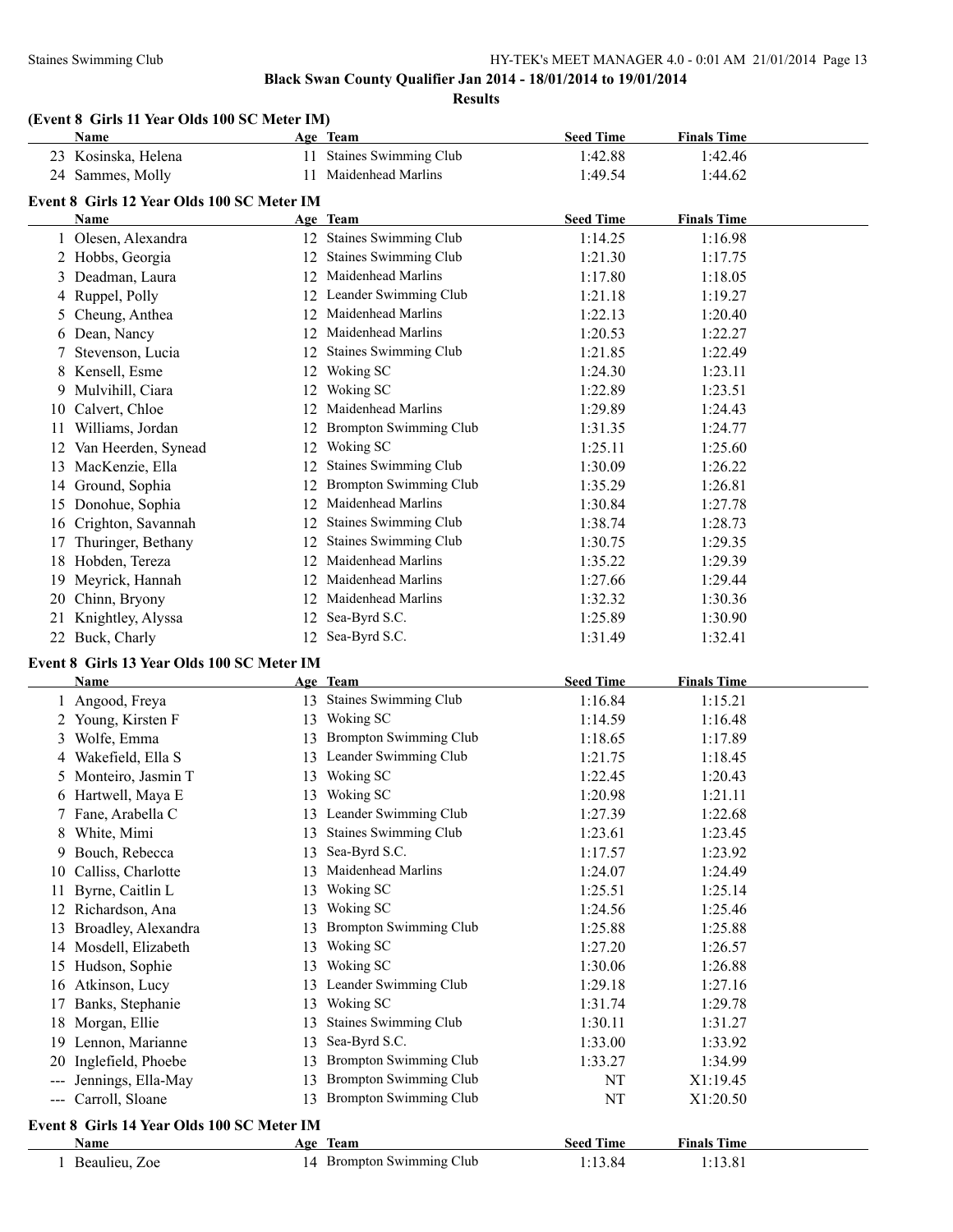| (Event 8 Girls 14 Year Olds 100 SC Meter IM) |                   |  |                 |  |  |  |  |  |
|----------------------------------------------|-------------------|--|-----------------|--|--|--|--|--|
|                                              | <b>Name</b>       |  | Age Team        |  |  |  |  |  |
|                                              | 2 Cossins, Maisie |  | 14 Maidenl      |  |  |  |  |  |
|                                              | 2.7.11.11.1       |  | 1.4 $W_{1}$ $1$ |  |  |  |  |  |

| <b>Name</b>                                      | Age Team |                           | <b>Seed Time</b> | <b>Finals Time</b> |  |
|--------------------------------------------------|----------|---------------------------|------------------|--------------------|--|
| 2 Cossins, Maisie                                |          | 14 Maidenhead Marlins     | 1:16.53          | 1:14.74            |  |
| 3 Gardiner, Holly L                              |          | 14 Woking SC              | 1:18.39          | 1:15.03            |  |
| 4 Wood, Ella S                                   |          | 14 Woking SC              | 1:15.54          | 1:17.10            |  |
| 5 Kearney, Amy S                                 |          | 14 Woking SC              | 1:17.25          | 1:17.32            |  |
| 6 De Buchet, Felicite                            |          | 14 Brompton Swimming Club | 1:23.03          | 1:18.90            |  |
| 7 Forkin, Isabella                               |          | 14 Leander Swimming Club  | 1:23.77          | 1:23.88            |  |
| 8 Znetyniak, Amanda                              |          | 14 Staines Swimming Club  | 1:19.97          | 1:24.74            |  |
| --- Vandamme, Emilia                             |          | 14 Brompton Swimming Club | NT               | X1:22.02           |  |
| Event 8 Girls 15 & Over 100 SC Meter IM          |          |                           |                  |                    |  |
| Name                                             | Age Team |                           | <b>Seed Time</b> | <b>Finals Time</b> |  |
| 1 Hunt, Grace                                    |          | 15 Maidenhead Marlins     | 1:15.19          | 1:17.42            |  |
| 2 Kelly, Elise                                   |          | 15 Sea-Byrd S.C.          | 1:16.27          | 1:19.26            |  |
| 3 Williams, Amy                                  |          | 15 Staines Swimming Club  | 1:20.90          | 1:19.76            |  |
| 4 Banks, Emma                                    |          | 15 Staines Swimming Club  | 1:20.54          | 1:21.80            |  |
| 5 Znetyniak, Natasha                             |          | 17 Staines Swimming Club  | 1:24.59          | 1:25.17            |  |
|                                                  |          |                           |                  |                    |  |
| Event 9 Boys 9 Year Olds 200 SC Meter Freestyle  |          |                           |                  |                    |  |
| <b>Name</b>                                      | Age Team |                           | <b>Seed Time</b> | <b>Finals Time</b> |  |
| 1 Geczy, Imre                                    |          | 9 Staines Swimming Club   | 3:02.32          | 2:52.05            |  |
| 2 Tadman, Harvey                                 |          | 9 Sea-Byrd S.C.           | 3:22.25          | 3:19.08            |  |
| Churchill, Joseph<br>3                           |          | 9 Staines Swimming Club   | 3:27.71          | 3:23.56            |  |
| 4 Santos, Aljeroe                                |          | 9 Staines Swimming Club   | 3:35.96          | 3:28.68            |  |
| 5 Beard, Alex                                    |          | 9 Staines Swimming Club   | 3:52.91          | 3:34.48            |  |
| 6 White, Jensen                                  |          | 9 Staines Swimming Club   | 3:36.74          | 3:34.74            |  |
| Silvestri, Angelo                                |          | 9 Staines Swimming Club   | 4:08.69          | 4:03.23            |  |
| --- Hill, Tom W                                  |          | 9 Kingston Royals SC      | NT               | X3:06.12           |  |
| --- Davies, Louis                                |          | 9 Kingston Royals SC      | NT               | X3:07.16           |  |
| Event 9 Boys 10 Year Olds 200 SC Meter Freestyle |          |                           |                  |                    |  |
| <b>Name</b>                                      | Age Team |                           | <b>Seed Time</b> | <b>Finals Time</b> |  |
| 1 Lally, Aarian                                  |          | 10 Sea-Byrd S.C.          | 2:48.85          | 2:36.83            |  |
| 2 Bleekendaal, Zack                              |          | 10 Maidenhead Marlins     | 2:40.10          | 2:37.69            |  |
| 3 Stearn, Oliver                                 |          | 10 Staines Swimming Club  | 2:49.56          | 2:45.12            |  |
| 4 Dean, Alfie                                    |          | 10 Maidenhead Marlins     | 2:47.36          | 2:45.13            |  |
| 5 Meyrick, James                                 |          | 10 Maidenhead Marlins     | 2:57.78          | 2:48.51            |  |
| 6 Lee-Knowles, Billy                             |          | 10 Sea-Byrd S.C.          | 3:02.35          | 2:49.41            |  |
| 7 Sutton, Charlie                                |          | 10 Kingston Royals SC     | 3:02.75          | 2:51.74            |  |
| 8 Richards, Elliot                               |          | 10 Maidenhead Marlins     | 3:01.72          | 2:54.74            |  |
| Colling, Logan<br>9.                             |          | 10 Sea-Byrd S.C.          | 3:00.81          | 2:56.39            |  |
| 10 Hobbs, Ben                                    |          | 10 Staines Swimming Club  | 2:56.56          | 2:57.48            |  |
| 11 Bouyahiaoui, Leith                            |          | 10 Sea-Byrd S.C.          | 2:57.64          | 3:02.01            |  |
| 12 Gunn, Dominic                                 |          | 10 Woking SC              | 3:00.85          | 3:02.55            |  |
| 13 Manning, Charlie                              |          | 10 Sea-Byrd S.C.          | 3:02.13          | 3:02.59            |  |
| 14 Evans, Aaron                                  | 10       | Staines Swimming Club     | 3:26.21          | 3:06.79            |  |
| 15 Baldwin, Alexej                               | 10       | Woking SC                 | 3:08.09          | 3:11.81            |  |
| 16 Lange, Scott                                  |          | 10 Maidenhead Marlins     | 3:13.30          | 3:12.99            |  |
| 17 Abdulwahid, Maseh                             |          | 10 Sea-Byrd S.C.          | 3:22.98          | 3:17.03            |  |
| 18 Taylor, Timothy                               |          | 10 Brompton Swimming Club | 3:31.86          | 3:24.27            |  |
| 19 Scott, Alister                                | 10       | Staines Swimming Club     | 3:52.30          | 3:33.14            |  |
| 20 Allinson, Henry                               |          | 10 Staines Swimming Club  | 3:35.28          | 3:33.21            |  |
| 21 Clark, Sam                                    |          | 10 Staines Swimming Club  | 3:50.56          | 4:01.62            |  |
| --- Bedworth, Ollie                              |          | 10 Staines Swimming Club  | NT               | X2:47.96           |  |
| Event 9 Boys 11 Year Olds 200 SC Meter Freestyle |          |                           |                  |                    |  |
| <b>Name</b>                                      | Age Team |                           | <b>Seed Time</b> | <b>Finals Time</b> |  |
| 1 Philp, Ross                                    |          | 11 Staines Swimming Club  | 2:26.29          | 2:29.70            |  |
|                                                  |          |                           |                  |                    |  |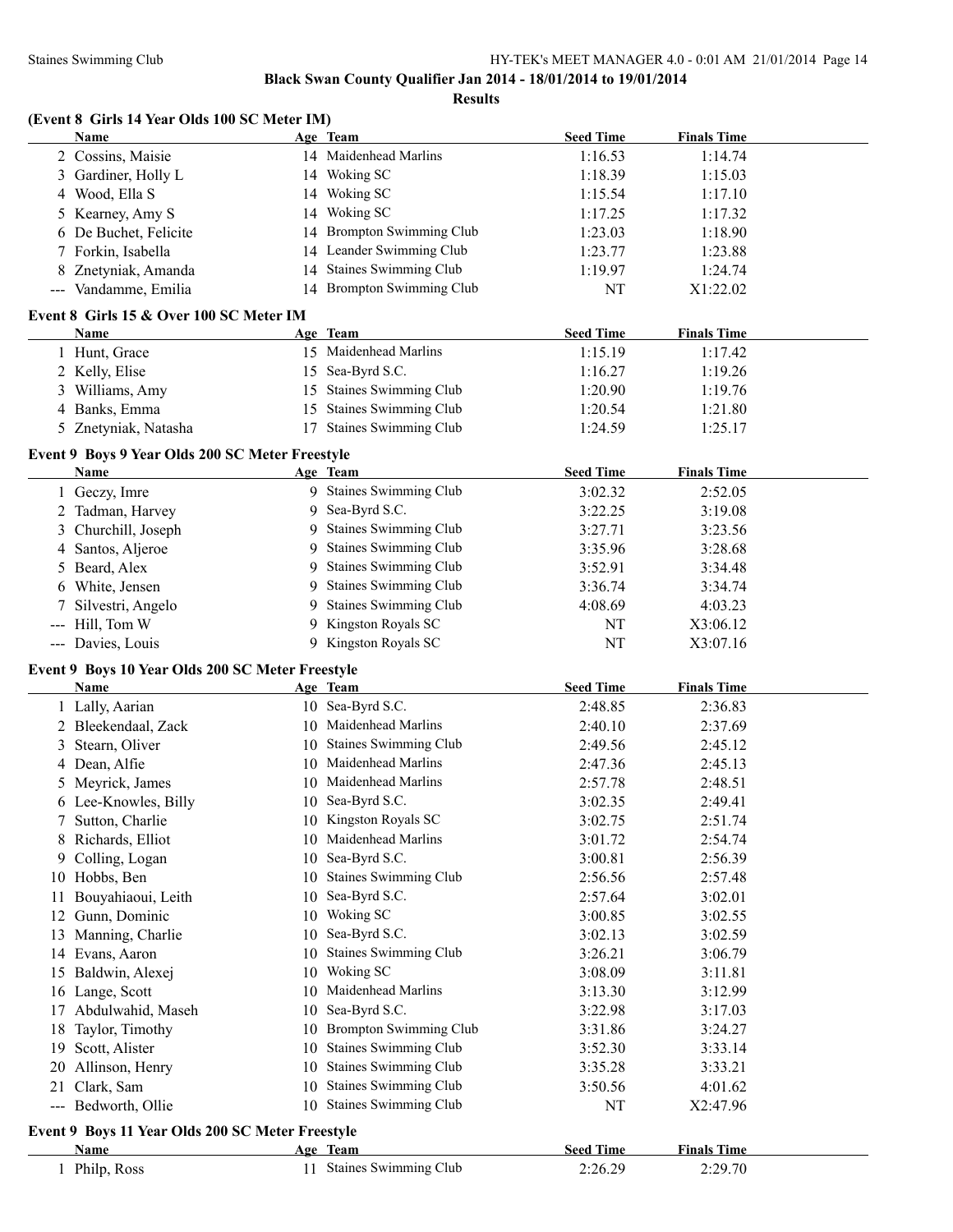**Results**

# **(Event 9 Boys 11 Year Olds 200 SC Meter Freestyle)**

|                     | Name                                             |    | Age Team                      | <b>Seed Time</b> | <b>Finals Time</b> |  |
|---------------------|--------------------------------------------------|----|-------------------------------|------------------|--------------------|--|
|                     | 2 Bindschedler, David                            |    | 11 Woking SC                  | 2:37.68          | 2:32.02            |  |
| 3                   | Zalaf, Oliver                                    | 11 | Woking SC                     | 2:35.37          | 2:33.41            |  |
|                     | 4 Darling, Jordan                                | 11 | Leander Swimming Club         | 2:37.10          | 2:37.12            |  |
| 5                   | Taylor, Ewan                                     | 11 | Staines Swimming Club         | 2:35.62          | 2:37.93            |  |
| 6                   | Wood, Alex                                       | 11 | Maidenhead Marlins            | 2:38.30          | 2:38.72            |  |
| 7                   | Oestergaard, Christian                           | 11 | <b>Brompton Swimming Club</b> | 2:51.44          | 2:42.12            |  |
| 8                   | Chitty, Max                                      | 11 | Woking SC                     | 2:49.69          | 2:47.96            |  |
|                     | 9 Fox, Owen                                      | 11 | Staines Swimming Club         | 2:52.40          | 2:48.11            |  |
|                     | 10 Sunderland, Daniel                            | 11 | Kingston Royals SC            | 2:45.95          | 2:49.83            |  |
| 11                  | Wiking, Oscar                                    | 11 | Maidenhead Marlins            | 3:16.48          | 2:51.01            |  |
|                     | 12 Rishworth, Matthew                            | 11 | <b>Staines Swimming Club</b>  | 2:51.45          | 2:51.80            |  |
|                     | 13 Calliss, James                                | 11 | Maidenhead Marlins            | 2:52.85          | 2:51.83            |  |
|                     | 14 Simpson, George                               |    | 11 Leander Swimming Club      | 3:12.16          | 2:55.46            |  |
|                     | 15 Adams, Kieran                                 | 11 | Staines Swimming Club         | 2:54.64          | 2:57.14            |  |
|                     | 16 Howell, Ewan                                  | 11 | Woking SC                     | 2:59.09          | 3:00.75            |  |
| 17                  | Scopelliti, Federico                             | 11 | <b>Brompton Swimming Club</b> | 3:08.57          | 3:05.79            |  |
|                     | 18 Degen, Harry                                  | 11 | <b>Staines Swimming Club</b>  | 3:16.85          | 3:06.22            |  |
| 19                  | Sando, Ciaran                                    | 11 | Maidenhead Marlins            | 3:16.06          | 3:06.39            |  |
| 20                  | Chilton, Alex                                    | 11 | Leander Swimming Club         | 3:30.50          | 3:11.44            |  |
| $\qquad \qquad - -$ | Thorel, Francesco                                | 11 | <b>Brompton Swimming Club</b> | NT               | X2:58.96           |  |
|                     | --- Dorrell, Brin                                |    | 11 Woking SC                  | 2:51.25          | DQ                 |  |
|                     |                                                  |    |                               |                  |                    |  |
|                     | Event 9 Boys 12 Year Olds 200 SC Meter Freestyle |    |                               |                  |                    |  |
|                     | Name                                             |    | Age Team                      | <b>Seed Time</b> | <b>Finals Time</b> |  |
|                     | 1 Lange, Joel                                    |    | 12 Maidenhead Marlins         | 2:22.60          | 2:20.64            |  |
|                     | 2 Mcclenn, James                                 | 12 | Maidenhead Marlins            | 2:49.00          | 2:25.83            |  |
| 3                   | Santos, Avrey                                    | 12 | <b>Staines Swimming Club</b>  | 2:25.18          | 2:26.25            |  |
|                     | 4 Ferris, Christopher                            |    | 12 Sea-Byrd S.C.              | 2:27.63          | 2:32.14            |  |
| 5                   | Stearn, Callum                                   | 12 | <b>Staines Swimming Club</b>  | 2:34.35          | 2:32.91            |  |
|                     | 6 Tattersdill, Finlay                            |    | 12 Woking SC                  | 2:35.70          | 2:33.23            |  |
| 7                   | Uttley, Aidan                                    |    | 12 Woking SC                  | 2:36.00          | 2:37.93            |  |
| 8                   | Oliver, Ed                                       |    | 12 Kingston Royals SC         | 2:43.39          | 2:43.54            |  |
|                     | 9 Davies, Charlie                                |    | 12 Kingston Royals SC         | 2:48.79          | 2:44.76            |  |
|                     | 10 Pepper, Sam                                   |    | 12 Kingston Royals SC         | 2:45.65          | 2:51.40            |  |
|                     | 11 Woodford, Gabriel                             |    | 12 Brompton Swimming Club     | 2:59.73          | 2:55.36            |  |
|                     | 12 Artis, Jacob                                  |    | 12 Staines Swimming Club      | 3:10.31          | 3:12.03            |  |
|                     | --- Portbury, Thomas                             |    | 12 Swim Excel Esher           | NT               | X2:45.65           |  |
|                     | Event 9 Boys 13 Year Olds 200 SC Meter Freestyle |    |                               |                  |                    |  |
|                     | Name                                             |    | Age Team                      | <b>Seed Time</b> | <b>Finals Time</b> |  |
|                     | 1 Metcalfe, Ben                                  |    | 13 Staines Swimming Club      | 2:23.32          | 2:19.86            |  |
|                     | 2 Bernheim, Paul                                 |    | 13 Brompton Swimming Club     | 2:36.92          | 2:26.26            |  |
|                     | 3 Downey, Bill J                                 |    | 13 Kingston Royals SC         | 2:40.60          | 2:37.43            |  |
|                     | 4 Wilson, Nathan                                 | 13 | Staines Swimming Club         | 2:37.80          | 2:40.93            |  |
|                     | 5 Beckenham, Oliver J                            |    | 13 Kingston Royals SC         | 2:56.21          | 2:47.45            |  |
|                     | 6 Gibson, Adam                                   | 13 | <b>Staines Swimming Club</b>  | 2:47.71          | 2:48.90            |  |
|                     |                                                  |    |                               |                  |                    |  |
|                     | Event 9 Boys 14 Year Olds 200 SC Meter Freestyle |    |                               |                  |                    |  |
|                     | Name                                             |    | Age Team                      | <b>Seed Time</b> | <b>Finals Time</b> |  |
|                     | 1 Pearce, Jack                                   |    | 14 Woking SC                  | 2:10.41          | 2:11.13            |  |
|                     | 2 Boles, Luke                                    |    | 14 Maidenhead Marlins         | 2:16.26          | 2:14.35            |  |
|                     | 3 Bernheim, Max                                  |    | 14 Brompton Swimming Club     | 2:16.73          | 2:17.49            |  |
|                     | 4 Butler, Jack                                   |    | 14 Staines Swimming Club      | 2:20.42          | 2:18.28            |  |
| 5                   | Mason, Jacob C                                   |    | 14 Leander Swimming Club      | 2:41.53          | 2:19.44            |  |
| 6                   | Longhurst, Max H                                 |    | 14 Woking SC                  | 2:22.60          | 2:19.94            |  |
|                     | 7 White, Jake                                    |    | 14 Leander Swimming Club      | 2:19.27          | 2:20.82            |  |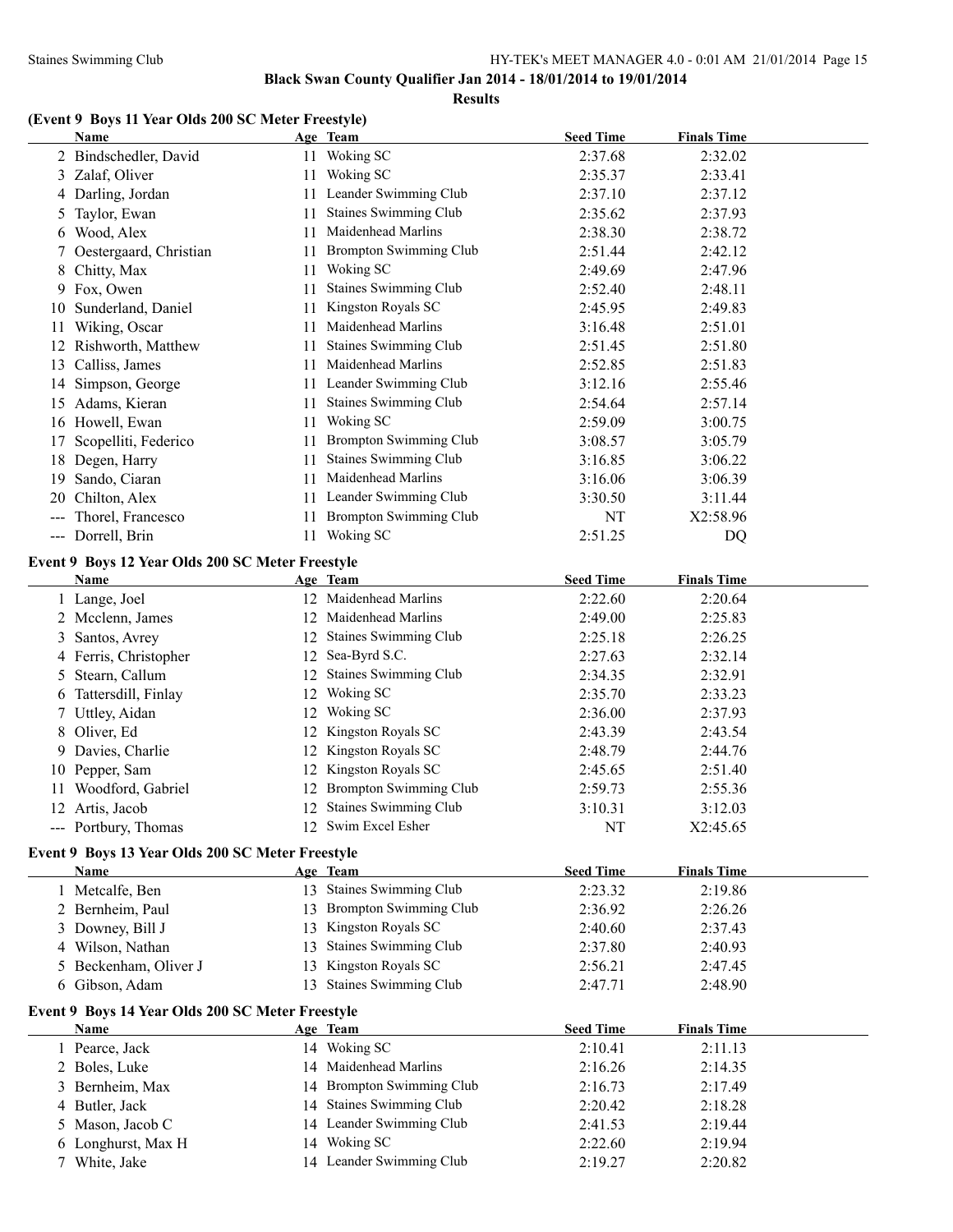|    | (Event 9 Boys 14 Year Olds 200 SC Meter Freestyle)<br>Name |    | Age Team                      | <b>Seed Time</b> | <b>Finals Time</b> |  |
|----|------------------------------------------------------------|----|-------------------------------|------------------|--------------------|--|
|    | 8 Friend, Matthew                                          |    | 14 Staines Swimming Club      | 2:26.53          | 2:22.83            |  |
|    |                                                            |    |                               |                  |                    |  |
|    | Event 9 Boys 15 & Over 200 SC Meter Freestyle<br>Name      |    | Age Team                      | <b>Seed Time</b> | <b>Finals Time</b> |  |
|    | 1 Ramsey, Matthew                                          |    | 15 Staines Swimming Club      | 2:03.61          | 2:02.98            |  |
|    | 2 Wyne, Haaris                                             |    | 15 Woking SC                  | 2:20.99          | 2:14.68            |  |
|    | 3 Hall, Shaun                                              | 15 | Staines Swimming Club         | 2:34.52          | 2:29.64            |  |
|    | --- Portat, Morgan                                         | 15 | <b>Staines Swimming Club</b>  | NT               | X2:08.16           |  |
|    |                                                            |    |                               |                  |                    |  |
|    | Event 10 Girls 10 Year Olds 100 SC Meter Breaststroke      |    |                               |                  |                    |  |
|    | Name                                                       |    | Age Team                      | <b>Seed Time</b> | <b>Finals Time</b> |  |
|    | 1 Good, Olivia                                             |    | 10 Maidenhead Marlins         | 1:45.06          | 1:39.26            |  |
|    | 2 Basinger, Alyssa                                         | 10 | Maidenhead Marlins            | 1:45.00          | 1:42.81            |  |
|    | 3 Key, Finola                                              | 10 | Maidenhead Marlins            | 1:52.00          | 1:45.64            |  |
|    | 4 Davies, Edith                                            |    | 10 Kingston Royals SC         | 1:50.87          | 1:46.26            |  |
| 5  | Gibbs, Alice                                               |    | 10 Brompton Swimming Club     | 1:48.68          | 1:49.21            |  |
|    | 6 Pereira, Sarah                                           | 10 | Sea-Byrd S.C.                 | 1:50.40          | 1:49.24            |  |
|    | 7 Walkden, Abbie                                           | 10 | Maidenhead Marlins            | 2:01.20          | 1:49.53            |  |
| 8  | Hubbard, Caitlin                                           | 10 | Sea-Byrd S.C.                 | 2:02.04          | 1:52.37            |  |
|    | 9 Blazevic, Emma                                           | 10 | Kingston Royals SC            | 2:05.57          | 1:55.41            |  |
|    | 10 Hughes, Rosaleen                                        | 10 | Brompton Swimming Club        | 1:59.21          | 1:59.99            |  |
| 11 | Jackivicz, Aidan                                           | 10 | <b>Brompton Swimming Club</b> | 2:08.12          | 2:03.05            |  |
|    | 12 Degen, Daisy                                            |    | 10 Staines Swimming Club      | 2:07.12          | 2:08.45            |  |
|    | Event 10 Girls 11 Year Olds 100 SC Meter Breaststroke      |    |                               |                  |                    |  |
|    | Name                                                       |    | Age Team                      | <b>Seed Time</b> | <b>Finals Time</b> |  |
|    | 1 Marcar, Imogen A                                         |    | 11 Leander Swimming Club      | 1:35.04          | 1:29.83            |  |
|    | 2 Lee-Leslie, Mia L                                        |    | 11 Leander Swimming Club      | 1:47.50          | 1:31.71            |  |
| 3  | George, Zebina                                             | 11 | Maidenhead Marlins            | 1:33.20          | 1:33.90            |  |
|    | 4 Kelly, Alesha                                            | 11 | <b>Brompton Swimming Club</b> | 1:37.91          | 1:33.92            |  |
| 5. | Moss, Niamh A                                              | 11 | Kingston Royals SC            | 1:36.96          | 1:35.87            |  |
|    | 6 Howley, Liv                                              | 11 | Maidenhead Marlins            | 1:43.25          | 1:37.66            |  |
| 7  | Patel, Sahara                                              | 11 | Kingston Royals SC            | 1:39.29          | 1:39.96            |  |
| 8  | Crouzier, Lily                                             | 11 | Brompton Swimming Club        | 1:45.51          | 1:41.63            |  |
| 9. | Shah Scott, Maddy                                          | 11 | Kingston Royals SC            | 1:44.62          | 1:42.97            |  |
|    | 10 Rolls, Lily-Mae                                         | 11 | Maidenhead Marlins            | 1:45.70          | 1:44.29            |  |
|    | 11 Bryson-Harris, Sabina G                                 |    | 11 Kingston Royals SC         | 1:42.97          | 1:44.61            |  |
|    | 12 Scanlon, Melissa                                        |    | 11 Maidenhead Marlins         | 1:44.14          | 1:46.22            |  |
|    | 13 Knell, Madeleine                                        | 11 | <b>Staines Swimming Club</b>  | 1:43.94          | 1:46.23            |  |
|    | 14 Shah, Jesal                                             | 11 | <b>Staines Swimming Club</b>  | 1:50.65          | 1:48.42            |  |
|    | 15 Kent, Lauren                                            | 11 | Staines Swimming Club         | 1:44.89          | 1:49.43            |  |
|    | 16 Vincent, Lara                                           | 11 | Woking SC                     | 1:47.55          | 1:49.56            |  |
|    | 17 Wilson, Bethany                                         | 11 | Staines Swimming Club         | 1:50.74          | 1:51.92            |  |
|    | --- Suter, Seren                                           | 11 | Maidenhead Marlins            | NT               | X1:37.88           |  |
|    | Event 10 Girls 12 Year Olds 100 SC Meter Breaststroke      |    |                               |                  |                    |  |
|    | <u>Name</u>                                                |    | Age Team                      | <b>Seed Time</b> | <b>Finals Time</b> |  |
|    | 1 Dean, Nancy                                              |    | 12 Maidenhead Marlins         | 1:23.50          | 1:24.50            |  |
|    | 2 Hobbs, Georgia                                           |    | 12 Staines Swimming Club      | 1:29.06          | 1:25.74            |  |
| 3  | Olesen, Alexandra                                          | 12 | <b>Staines Swimming Club</b>  | 1:25.37          | 1:28.77            |  |
|    | 4 Donohue, Sophia                                          | 12 | Maidenhead Marlins            | 1:37.72          | 1:33.25            |  |
|    | Longhurst, Francesca I                                     |    | 12 Woking SC                  |                  | 1:33.62            |  |
| 5  |                                                            |    | 12 Leander Swimming Club      | 1:33.37          | 1:33.88            |  |
|    | 6 Bewes, Eleanor                                           |    | <b>Staines Swimming Club</b>  | 1:38.90          |                    |  |
| 7  | Stevenson, Lucia                                           | 12 | 12 Brompton Swimming Club     | 1:34.92          | 1:33.99            |  |
| 8  | Lauriot Prevost, Fleur                                     |    | <b>Brompton Swimming Club</b> | 1:32.65          | 1:34.73            |  |
| 9  | Ellis, Emily                                               | 12 |                               | 1:36.80          | 1:35.21            |  |
|    | 10 Kensell, Esme                                           |    | 12 Woking SC                  | 1:37.59          | 1:35.53            |  |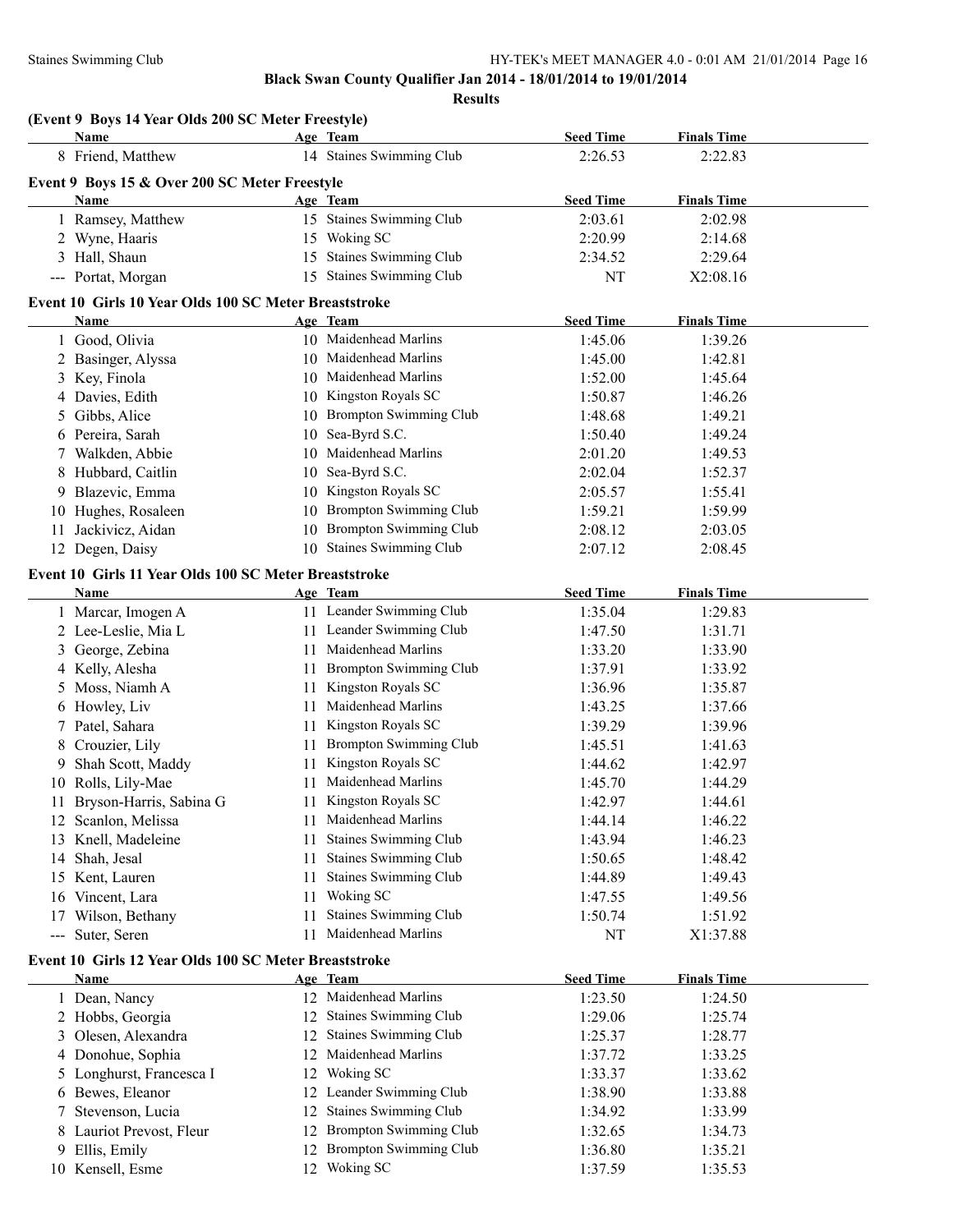$\overline{a}$ 

#### Staines Swimming Club HY-TEK's MEET MANAGER 4.0 - 0:01 AM 21/01/2014 Page 17

**Black Swan County Qualifier Jan 2014 - 18/01/2014 to 19/01/2014**

**Results**

# **(Event 10 Girls 12 Year Olds 100 SC Meter Breaststroke)**

|    | Name                   |     | Age Team                      | <b>Seed Time</b> | <b>Finals Time</b> |
|----|------------------------|-----|-------------------------------|------------------|--------------------|
|    | 11 Churcher, Charlotte |     | 12 Leander Swimming Club      | 1:40.04          | 1:35.99            |
| 12 | Hunter, Abigail        | 12. | <b>Brompton Swimming Club</b> | 1:38.46          | 1:36.28            |
| 13 | Arthur, Alice          | 12. | Woking SC                     | 1:36.60          | 1:36.59            |
|    | 14 McLarnon, Aoife L   | 12. | Kingston Royals SC            | 1:39.66          | 1:37.22            |
| 15 | Adelman, Elizabeth E   |     | 12 Leander Swimming Club      | 1:44.25          | 1:37.96            |
| 16 | Hobden, Tereza         | 12. | Maidenhead Marlins            | 1:36.23          | 1:38.05            |
|    | 17 Cheung, Anthea      | 12. | Maidenhead Marlins            | 1:43.80          | 1:38.09            |
| 18 | Knightley, Alyssa      |     | 12 Sea-Byrd S.C.              | 1:34.17          | 1:39.32            |
| 19 | Van Heerden, Synead    | 12. | Woking SC                     | 1:39.68          | 1:39.95            |
| 20 | Williams, Jordan       | 12. | <b>Brompton Swimming Club</b> | 1:44.18          | 1:42.16            |
| 21 | MacKenzie, Ella        | 12. | <b>Staines Swimming Club</b>  | 1:41.57          | 1:42.32            |
|    | 22 Bloxham, Thea       | 12. | Woking SC                     | 1:40.19          | 1:42.48            |
|    | 23 Crighton, Savannah  | 12. | <b>Staines Swimming Club</b>  | 1:40.35          | 1:45.16            |
|    | 24 Ferone, Emma        |     | <b>Brompton Swimming Club</b> | 1:48.01          | 1:51.02            |
|    | 25 Bell, Madison       | 12. | Sea-Byrd S.C.                 | 1:47.00          | 1:55.52            |
|    | --- Calvert, Chloe     | 12. | Maidenhead Marlins            | NT               | X1:32.93           |

### **Event 10 Girls 13 Year Olds 100 SC Meter Breaststroke**

|    | Name                 |    | Age Team                      | <b>Seed Time</b> | <b>Finals Time</b> |
|----|----------------------|----|-------------------------------|------------------|--------------------|
|    | Young, Kirsten F     | 13 | Woking SC                     | 1:24.26          | 1:26.71            |
|    | 2 Monteiro, Jasmin T | 13 | Woking SC                     | 1:30.31          | 1:29.10            |
| 3  | Bouch, Rebecca       | 13 | Sea-Byrd S.C.                 | 1:25.00          | 1:29.29            |
| 4  | White, Mimi          | 13 | <b>Staines Swimming Club</b>  | 1:31.87          | 1:31.27            |
|    | 5 Carroll, Sloane    | 13 | <b>Brompton Swimming Club</b> | 1:30.06          | 1:32.44            |
|    | 6 Calliss, Charlotte | 13 | Maidenhead Marlins            | 1:32.14          | 1:32.73            |
|    | Hartwell, Maya E     | 13 | Woking SC                     | 1:33.49          | 1:33.00            |
| 8  | Wolfe, Emma          | 13 | <b>Brompton Swimming Club</b> | 1:31.85          | 1:33.49            |
| 9  | Wakefield, Ella S    | 13 | Leander Swimming Club         | 1:30.96          | 1:34.13            |
| 10 | Richardson, Ana      | 13 | Woking SC                     | 1:38.09          | 1:36.80            |
| 11 | Byrne, Caitlin L     | 13 | Woking SC                     | 1:37.31          | 1:37.61            |
| 12 | Watkin, Millie K     | 13 | Kingston Royals SC            | 1:34.35          | 1:37.84            |
| 13 | Broadley, Alexandra  | 13 | <b>Brompton Swimming Club</b> | 1:34.63          | 1:38.67            |
| 14 | Ellis, Isabelle      | 13 | <b>Brompton Swimming Club</b> | 1:38.84          | 1:44.20            |
|    | 15 Oglethorpe, Kate  | 13 | <b>Brompton Swimming Club</b> | 1:40.29          | 1:47.06            |
|    | 16 Lennon, Marianne  | 13 | Sea-Byrd S.C.                 | 1:40.00          | 1:51.10            |
|    | Seymour, Bella C     | 13 | Kingston Royals SC            | NT               | X1:21.50           |
|    | Baulk, Florence      | 13 | <b>Staines Swimming Club</b>  | NT               | X1:51.39           |
|    |                      |    |                               |                  |                    |

# **Event 10 Girls 14 Year Olds 100 SC Meter Breaststroke**

| <b>Name</b>                                        |     | Age Team                     | <b>Seed Time</b> | <b>Finals Time</b> |  |
|----------------------------------------------------|-----|------------------------------|------------------|--------------------|--|
| 1 Cossins, Maisie                                  |     | 14 Maidenhead Marlins        | 1:15.89          | 1:17.81            |  |
| 2 Gardiner, Holly L                                |     | 14 Woking SC                 | 1:26.14          | 1:25.77            |  |
| 3 Van Damme, Jessica                               |     | 14 Brompton Swimming Club    | 1:31.69          | 1:32.20            |  |
| 4 Vandamme, Emilia                                 |     | 14 Brompton Swimming Club    | 1:33.78          | 1:34.77            |  |
| 5 Znetyniak, Amanda                                |     | 14 Staines Swimming Club     | 1:31.30          | 1:35.20            |  |
| --- Houghton, Pips                                 |     | 14 Elmbridge Phoenix SC      | NT               | <b>XDQ</b>         |  |
| Event 10 Girls 15 & Over 100 SC Meter Breaststroke |     |                              |                  |                    |  |
| <b>Name</b>                                        |     | Age Team                     | <b>Seed Time</b> | <b>Finals Time</b> |  |
| 1 White, Abi                                       | 15. | Woking SC                    | 1:18.71          | 1:21.43            |  |
| 2 Rishworth, Laura                                 |     | 15 Staines Swimming Club     | 1:19.50          | 1:22.58            |  |
| 3 Banks, Emma                                      | 15. | <b>Staines Swimming Club</b> | 1:26.56          | 1:27.89            |  |
| $\lambda$ IZ 11 $\Gamma$ 11                        |     | $17.0 \cdot R = 10.0$        | 1.20.00          | 1.22.00            |  |

| 3 Banks, Emma        | 15 Staines Swimming Club | 1:26.56 | 1:27.89 |
|----------------------|--------------------------|---------|---------|
| 4 Kelly, Elise       | 15 Sea-Byrd S.C.         | 1:29.89 | 1:33.99 |
| 5 Bond, Megan        | 16 Staines Swimming Club | 1:32.01 | 1:34.83 |
| 6 Lipscombe, Daisy   | 15 Staines Swimming Club | 1:34.55 | 1:36.22 |
| 7 Znetyniak, Natasha | 17 Staines Swimming Club | 1:34.70 | 1:36.87 |
|                      |                          |         |         |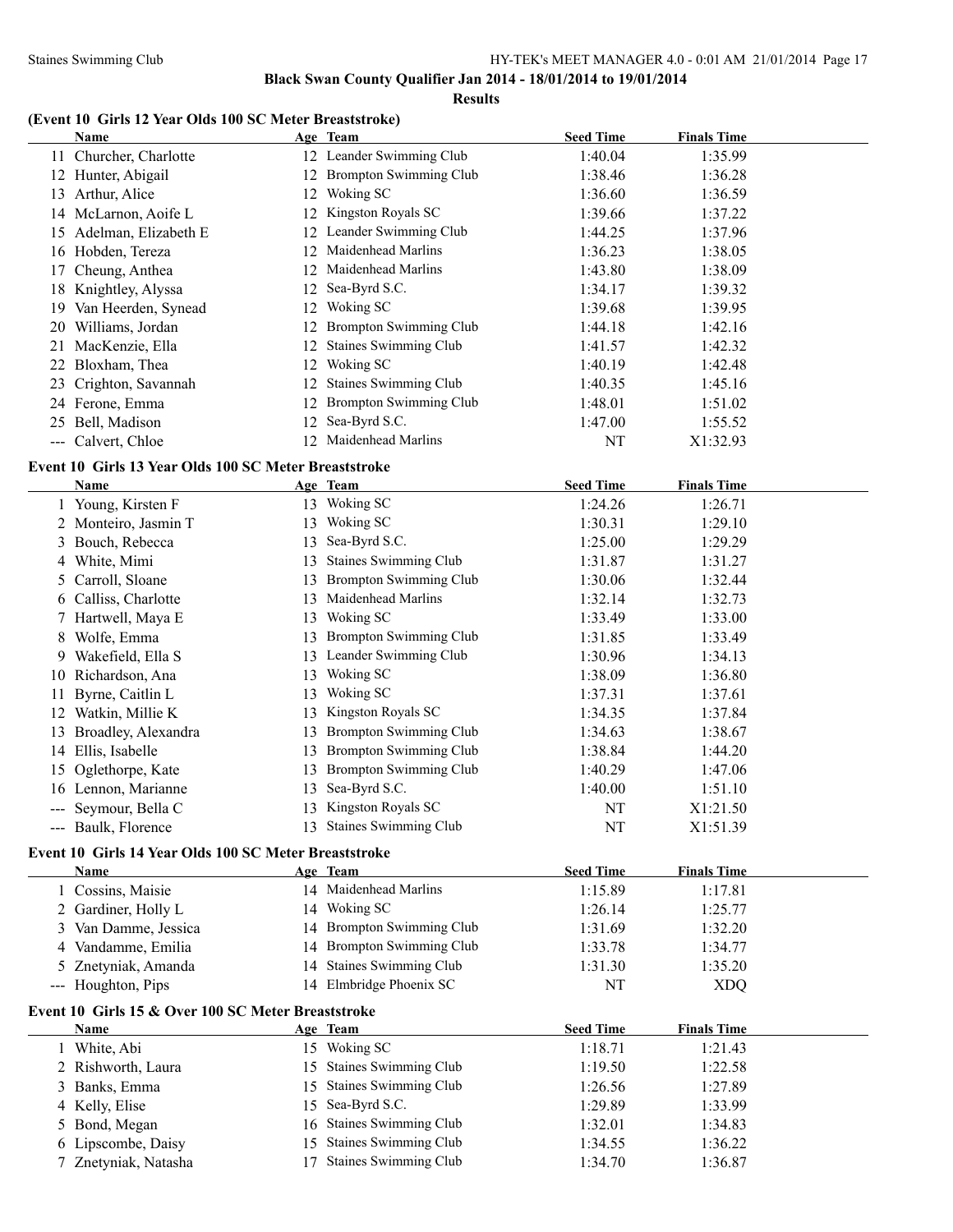**Results**

# **Event 11 Boys 9 Year Olds 50 SC Meter Breaststroke**

|     | <b>Name</b>                                         |    | Age Team                      | <b>Seed Time</b> | <b>Finals Time</b> |  |
|-----|-----------------------------------------------------|----|-------------------------------|------------------|--------------------|--|
|     | 1 Geczy, Imre                                       |    | 9 Staines Swimming Club       | 50.64            | 49.36              |  |
|     | 2 Gardiner, Archie                                  | 9  | Woking SC                     | 52.25            | 51.16              |  |
| 3   | Santos, Aljeroe                                     | 9  | Staines Swimming Club         | 56.06            | 52.23              |  |
| 4   | Beard, Alex                                         | 9  | <b>Staines Swimming Club</b>  | 59.49            | 54.48              |  |
| 5   | Tadman, Harvey                                      | 9  | Sea-Byrd S.C.                 | 59.00            | 57.70              |  |
| 6   | Cheung, Aaron                                       | 9  | Maidenhead Marlins            | 1:06.93          | 57.71              |  |
| 7   | Wood, Steven                                        | 9  | Woking SC                     | 1:04.08          | 59.18              |  |
| 8   | White, Jensen                                       | 9  | <b>Staines Swimming Club</b>  | 57.12            | 1:00.12            |  |
| 9.  | Whittington, Riley                                  | 9  | Woking SC                     | 1:03.75          | 1:02.17            |  |
|     | 10 Silvestri, Angelo                                | 9  | <b>Staines Swimming Club</b>  | 1:05.28          | 1:06.08            |  |
|     | --- Churchill, Joseph                               | 9  | <b>Staines Swimming Club</b>  | 56.61            | DQ                 |  |
|     |                                                     |    |                               |                  |                    |  |
|     | Event 11 Boys 10 Year Olds 50 SC Meter Breaststroke |    |                               |                  |                    |  |
|     | Name                                                |    | Age Team                      | <b>Seed Time</b> | <b>Finals Time</b> |  |
|     | 1 Dean, Alfie                                       |    | 10 Maidenhead Marlins         | 45.88            | 44.38              |  |
|     | 2 Bleekendaal, Zack                                 | 10 | Maidenhead Marlins            | 45.70            | 44.40              |  |
|     | 3 Evans, Aaron                                      | 10 | <b>Staines Swimming Club</b>  | 48.62            | 46.29              |  |
|     | 4 Bedworth, Ollie                                   | 10 | <b>Staines Swimming Club</b>  | 46.39            | 47.12              |  |
| 5.  | Stearn, Oliver                                      | 10 | <b>Staines Swimming Club</b>  | 48.07            | 47.46              |  |
|     | 6 Colling, Logan                                    | 10 | Sea-Byrd S.C.                 | 49.22            | 47.79              |  |
|     | 7 Hobbs, Ben                                        | 10 | <b>Staines Swimming Club</b>  | 48.56            | 48.63              |  |
|     | 8 Lee-Knowles, Billy                                | 10 | Sea-Byrd S.C.                 | 53.80            | 48.71              |  |
| 9   | Gunn, Dominic                                       | 10 | Woking SC                     | 48.36            | 50.07              |  |
|     | 10 Baldwin, Alexej                                  | 10 | Woking SC                     | 52.35            | 50.99              |  |
| 11  | Abdulwahid, Maseh                                   | 10 | Sea-Byrd S.C.                 | 50.60            | 51.17              |  |
|     | 12 Lally, Aarian                                    | 10 | Sea-Byrd S.C.                 | 50.11            | 51.40              |  |
|     | 13 Kennedy, John                                    | 10 | Maidenhead Marlins            | 55.70            | 52.88              |  |
|     | 14 Manning, Charlie                                 | 10 | Sea-Byrd S.C.                 | 56.03            | 54.71              |  |
|     | 15 Falconer, Iain                                   | 10 | Woking SC                     | 56.94            | 55.02              |  |
|     | 16 Bouyahiaoui, Leith                               | 10 | Sea-Byrd S.C.                 | 53.35            | 55.03              |  |
|     | 17 Lange, Scott                                     | 10 | Maidenhead Marlins            | 55.50            | 55.90              |  |
|     | 18 Taylor, Timothy                                  | 10 | <b>Brompton Swimming Club</b> | 1:01.24          | 56.56              |  |
|     | 19 Meyrick, James                                   | 10 | Maidenhead Marlins            | 59.06            | 57.97              |  |
|     |                                                     |    | Staines Swimming Club         |                  | 1:01.89            |  |
|     | 20 Allinson, Henry                                  | 10 |                               | 58.39            |                    |  |
| --- | Findley, Ben                                        |    | 10 Leander Swimming Club      | NT               | X51.76             |  |
|     | --- Clark, Sam                                      |    | 10 Staines Swimming Club      | NT               | X1:08.53           |  |
|     | Event 11 Boys 11 Year Olds 50 SC Meter Breaststroke |    |                               |                  |                    |  |
|     | Name                                                |    | Age Team                      | <b>Seed Time</b> | <b>Finals Time</b> |  |
|     | 1 Zalaf, Oliver                                     |    | 11 Woking SC                  | 43.02            | 43.68              |  |
|     | 2 Darling, Jordan                                   | 11 | Leander Swimming Club         | 45.66            | 44.02              |  |
| 3   | Oestergaard, Christian                              | 11 | <b>Brompton Swimming Club</b> | 48.22            | 44.77              |  |
| 4   | Smith, Benjamin                                     | 11 | Woking SC                     | 43.37            | 44.78              |  |
| 5   | Scopelliti, Federico                                | 11 | <b>Brompton Swimming Club</b> | 45.23            | 45.38              |  |
| 6   | Philp, Ross                                         | 11 | Staines Swimming Club         | 46.16            | 45.87              |  |
| 7   | Wood, Alex                                          | 11 | Maidenhead Marlins            | 47.33            | 46.36              |  |
| 8   | Chitty, Max                                         | 11 | Woking SC                     | 48.51            | 46.80              |  |
| 9   | Harper, Luca                                        | 11 | Leander Swimming Club         | 50.59            | 47.09              |  |
| 10  | Dorrell, Brin                                       | 11 | Woking SC                     | 45.99            | 47.10              |  |
| 11  | Simpson, George                                     | 11 | Leander Swimming Club         | 49.66            | 47.37              |  |
| 12  | Wiking, Oscar                                       | 11 | Maidenhead Marlins            | 55.56            | 47.39              |  |
| 13  | Rishworth, Matthew                                  | 11 | Staines Swimming Club         | 47.07            | 47.44              |  |
| 14  | Bindschedler, David                                 | 11 | Woking SC                     | 47.55            | 47.62              |  |
| 15  | Thorel, Francesco                                   | 11 | <b>Brompton Swimming Club</b> | 49.17            | 48.16              |  |
|     |                                                     |    |                               |                  |                    |  |
|     | 16 Del Vecchio, Hugo                                | 11 | Woking SC                     | 48.12            | 48.62              |  |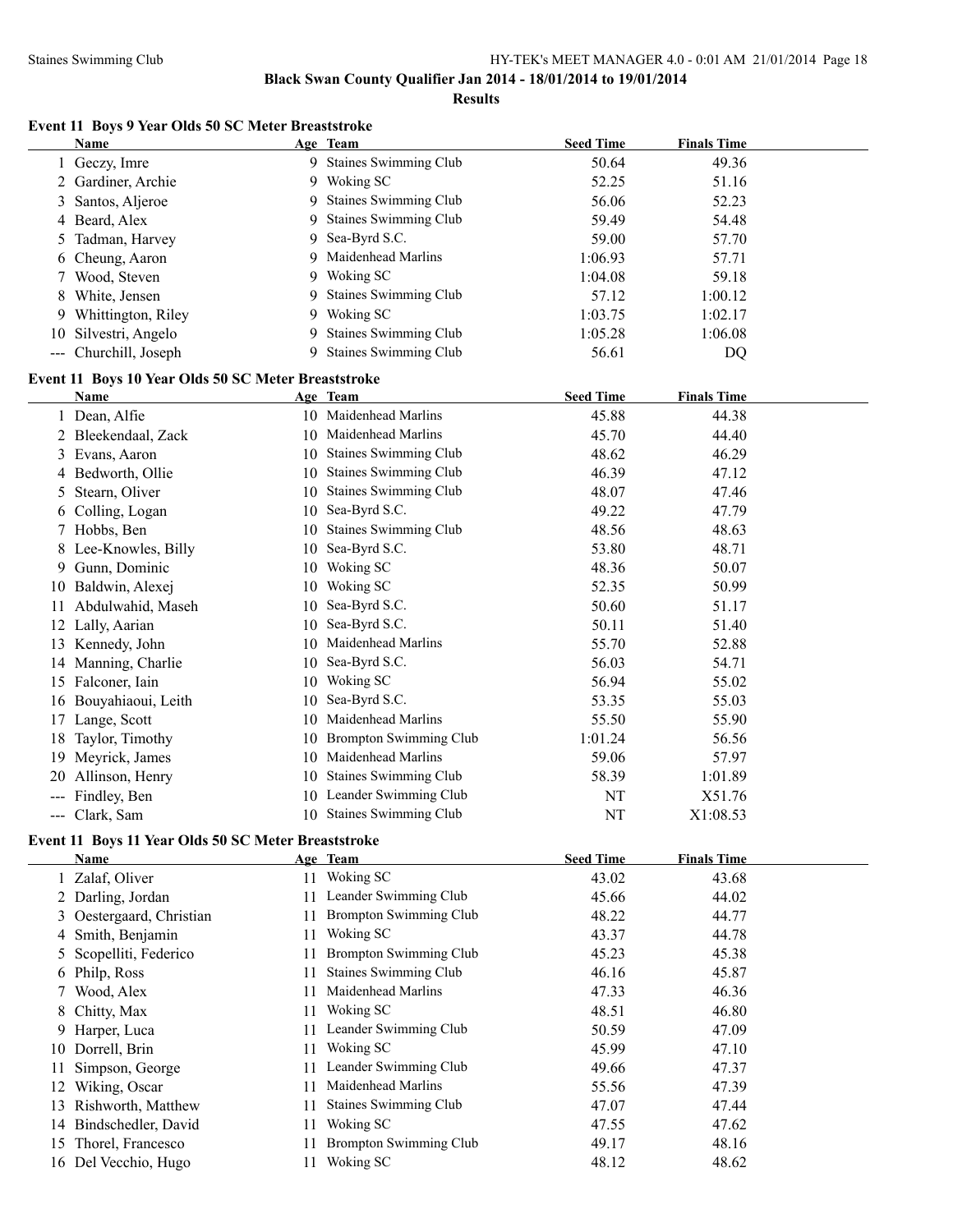|                                          | (Event 11 Boys 11 Year Olds 50 SC Meter Breaststroke)<br><b>Name</b> |     | Age Team                                    | <b>Seed Time</b>   | <b>Finals Time</b> |  |
|------------------------------------------|----------------------------------------------------------------------|-----|---------------------------------------------|--------------------|--------------------|--|
|                                          | 17 Calliss, James                                                    |     | 11 Maidenhead Marlins                       | 47.60              | 49.02              |  |
|                                          | 18 Howell, Ewan                                                      |     | 11 Woking SC                                | 49.90              | 50.68              |  |
|                                          | 19 Fox, Owen                                                         | 11. | <b>Staines Swimming Club</b>                | 52.69              | 50.77              |  |
|                                          | 20 Chilton, Alex                                                     | 11  | Leander Swimming Club                       | 57.35              | 51.77              |  |
| 21                                       | Sando, Ciaran                                                        | 11  | Maidenhead Marlins                          | 52.90              | 52.60              |  |
|                                          | 22 Lennon, Cian                                                      | 11  | Sea-Byrd S.C.                               | 58.13              | 59.59              |  |
|                                          | --- Taylor, Ewan                                                     | 11  | Staines Swimming Club                       | NT                 | X43.66             |  |
|                                          | --- Craddock, Edmund                                                 |     | 11 Leander Swimming Club                    | NT                 | X46.61             |  |
|                                          |                                                                      |     |                                             |                    |                    |  |
|                                          | Event 11 Boys 12 Year Olds 50 SC Meter Breaststroke                  |     |                                             |                    |                    |  |
|                                          | Name                                                                 |     | Age Team                                    | <b>Seed Time</b>   | <b>Finals Time</b> |  |
|                                          | 1 Santos, Avrey                                                      |     | 12 Staines Swimming Club                    | 38.71              | 36.56              |  |
|                                          | 2 Lange, Joel                                                        | 12  | Maidenhead Marlins                          | 40.00              | 40.02              |  |
| 3                                        | Mcclenn, James                                                       |     | 12 Maidenhead Marlins                       | 44.00              | 43.70              |  |
| 4                                        | Stearn, Callum                                                       |     | 12 Staines Swimming Club                    | 46.42              | 45.26              |  |
| 5                                        | Uttley, Aidan                                                        |     | 12 Woking SC                                | 44.99              | 46.34              |  |
|                                          | 6 Pepper, Sam                                                        |     | 12 Kingston Royals SC                       | 47.20              | 47.36              |  |
|                                          | 7 Artis, Jacob                                                       |     | 12 Staines Swimming Club                    | 47.27              | 47.57              |  |
|                                          | Woodford, Gabriel                                                    |     | 12 Brompton Swimming Club                   | 49.81              | 51.44              |  |
| $\hspace{0.05cm} \ldots \hspace{0.05cm}$ | Portbury, Thomas                                                     |     | 12 Swim Excel Esher                         | NT                 | X41.38             |  |
|                                          | --- Davies, Charlie                                                  |     | 12 Kingston Royals SC                       | NT                 | X44.59             |  |
|                                          | Event 11 Boys 13 Year Olds 50 SC Meter Breaststroke                  |     |                                             |                    |                    |  |
|                                          | Name                                                                 |     | Age Team                                    | <b>Seed Time</b>   | <b>Finals Time</b> |  |
|                                          | 1 Sugden, Richard                                                    |     | 13 Woking SC                                | 34.31              | 34.90              |  |
|                                          | 2 Bernheim, Paul                                                     |     | 13 Brompton Swimming Club                   | 40.65              | 39.97              |  |
| 3                                        | Sando, James                                                         |     | 13 Maidenhead Marlins                       | 43.30              | 42.27              |  |
| 4                                        | Wilson, Nathan                                                       |     | 13 Staines Swimming Club                    | 47.60              | 47.95              |  |
|                                          | --- Dorrell, Max                                                     |     | 13 Woking SC                                | NT                 | X34.88             |  |
|                                          | --- Edmunds, Blu                                                     |     | 13 Kingston Royals SC                       | NT                 | X38.71             |  |
|                                          |                                                                      |     |                                             |                    |                    |  |
|                                          | Event 11 Boys 14 Year Olds 50 SC Meter Breaststroke<br>Name          |     | Age Team                                    | <b>Seed Time</b>   | <b>Finals Time</b> |  |
|                                          | 1 Bernheim, Max                                                      |     | 14 Brompton Swimming Club                   |                    |                    |  |
|                                          |                                                                      |     |                                             | 34.69              | 35.63              |  |
|                                          | 2 Longhurst, Max H                                                   |     | 14 Woking SC                                | 36.90              | 36.41              |  |
| 3                                        | Campbell, Connor                                                     |     | 14 Maidenhead Marlins                       | 35.88              | 36.42              |  |
|                                          | 4 Butler, Jack                                                       |     | 14 Staines Swimming Club                    | 37.87              | 37.41              |  |
|                                          | 5 Pearce, Jack                                                       |     | 14 Woking SC                                | 38.31              | 39.89              |  |
| 6                                        | Lines, Mariano                                                       |     | 14 Woking SC                                | 39.11              | 40.17              |  |
|                                          | Alnasir, Menaf                                                       |     | 14 Brompton Swimming Club                   | 42.12              | 41.08              |  |
| 8                                        | Mason, Jacob C                                                       |     | 14 Leander Swimming Club                    | 43.04              | 42.86              |  |
|                                          | 9 Friend, Matthew                                                    |     | 14 Staines Swimming Club                    | 44.04              | 43.24              |  |
|                                          | Event 11 Boys 15 & Over 50 SC Meter Breaststroke                     |     |                                             |                    |                    |  |
|                                          | <u>Name</u>                                                          |     | Age Team                                    | <b>Seed Time</b>   | <b>Finals Time</b> |  |
|                                          | 1 Barella, Oliver                                                    |     | 16 Godalming SC                             | 33.84              | 34.51              |  |
|                                          | 2 Taylor, Ross                                                       |     | 15 Staines Swimming Club                    | 40.31              | 40.94              |  |
|                                          | 3 Hall, Shaun                                                        | 15  | Staines Swimming Club                       | 41.50              | 41.51              |  |
|                                          | 4 Mason, Arran L                                                     |     | 17 Leander Swimming Club                    | 43.64              | 43.16              |  |
|                                          | Event 12 Girls 9 Year Olds 200 SC Meter Backstroke                   |     |                                             |                    |                    |  |
|                                          | <b>Name</b>                                                          |     | Age Team                                    | <b>Seed Time</b>   | <b>Finals Time</b> |  |
|                                          | 1 Watson, Kayla                                                      |     | 9 Kingston Royals SC                        | 3:36.41            | 3:17.27            |  |
|                                          | 2 Johnson, Lily                                                      | 9   | Woking SC                                   | 3:58.85            | 3:17.90            |  |
|                                          | Carmichael, Kathryn                                                  |     | Kingston Royals SC                          | NT                 | X3:19.50           |  |
|                                          |                                                                      |     |                                             |                    |                    |  |
|                                          |                                                                      |     |                                             |                    |                    |  |
| ---                                      | Butler, Emily<br>--- Howley, Anna                                    | 9   | Staines Swimming Club<br>Maidenhead Marlins | 3:48.08<br>3:52.00 | DQ<br>DQ           |  |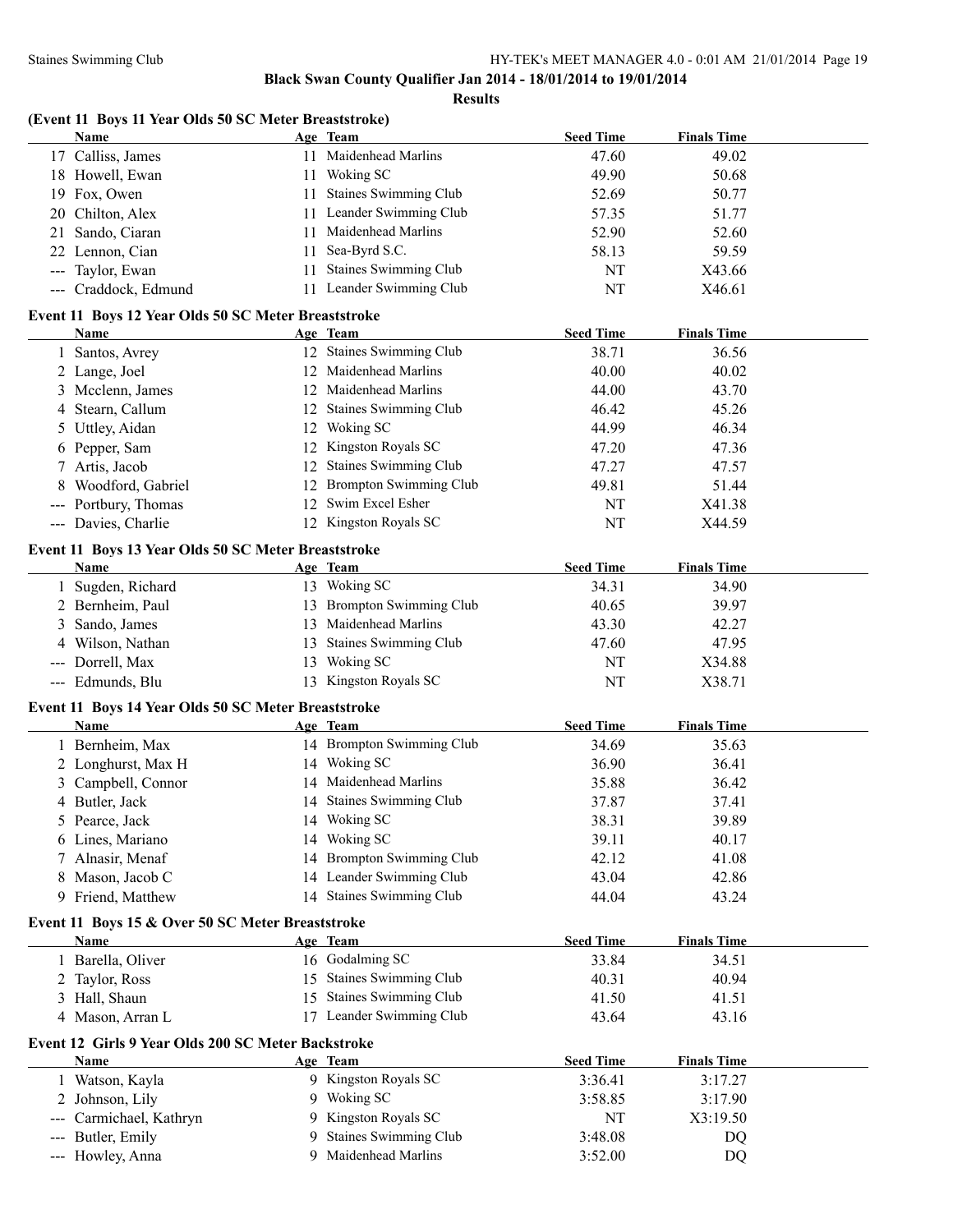**Results**

# **(Event 12 Girls 9 Year Olds 200 SC Meter Backstroke)**

|                | <b>Name</b>                                                        |     | Age Team                                               | <b>Seed Time</b> | <b>Finals Time</b> |  |
|----------------|--------------------------------------------------------------------|-----|--------------------------------------------------------|------------------|--------------------|--|
|                | --- Hunt, Sam                                                      |     | 9 Staines Swimming Club                                | 3:42.90          | DQ                 |  |
|                | Event 12 Girls 10 Year Olds 200 SC Meter Backstroke                |     |                                                        |                  |                    |  |
|                | Name                                                               |     | Age Team                                               | <b>Seed Time</b> | <b>Finals Time</b> |  |
| 1              | Basinger, Alyssa                                                   |     | 10 Maidenhead Marlins                                  | 3:07.95          | 3:04.10            |  |
|                | 2 Grant, Sophie                                                    |     | 10 Maidenhead Marlins                                  | 3:21.55          | 3:10.82            |  |
| 3              | Harry, Isabel                                                      | 10  | Staines Swimming Club                                  | 3:12.17          | 3:11.47            |  |
| 4              | Stuij, Stephanie                                                   |     | 10 Maidenhead Marlins                                  | 3:37.97          | 3:24.70            |  |
| 5.             | Finnegan, Lana                                                     | 10  | Woking SC                                              | 3:30.86          | 3:26.66            |  |
| 6              | Jackivicz, Aidan                                                   | 10  | <b>Brompton Swimming Club</b>                          | 3:28.77          | 3:34.03            |  |
| 7              | Sando, Orlagh                                                      | 10  | Maidenhead Marlins                                     | 4:04.49          | 3:35.84            |  |
| 8              | D'Ambrosio, Lucia                                                  | 10  | Staines Swimming Club                                  | 3:49.66          | 3:43.56            |  |
|                | --- Davies, Edith                                                  |     | 10 Kingston Royals SC                                  | NT               | X3:18.32           |  |
|                | --- Gill, Maya                                                     |     | 10 Kingston Royals SC                                  | NT               | X3:29.94           |  |
|                |                                                                    |     |                                                        |                  |                    |  |
|                | Event 12 Girls 11 Year Olds 200 SC Meter Backstroke<br>Name        |     | Age Team                                               | <b>Seed Time</b> | <b>Finals Time</b> |  |
|                | 1 Howley, Liv                                                      |     | 11 Maidenhead Marlins                                  | 2:57.46          | 2:47.28            |  |
| $\overline{2}$ | George, Zebina                                                     | 11  | Maidenhead Marlins                                     | 2:49.17          | 2:50.98            |  |
| 3              | George, Reese O                                                    |     | 11 Leander Swimming Club                               | 3:12.45          | 2:51.22            |  |
|                | Hepworth, Emma                                                     | 11. | Maidenhead Marlins                                     | 2:53.24          | 2:51.59            |  |
| 4              |                                                                    |     |                                                        |                  |                    |  |
| 5.             | Kelly, Alesha                                                      | 11  | Brompton Swimming Club<br><b>Staines Swimming Club</b> | 2:53.25          | 2:52.75            |  |
|                | 6 Portat, Ellen                                                    | 11  |                                                        | 2:56.84          | 2:55.41            |  |
| 7              | Shaw, Imogen                                                       | 11  | Maidenhead Marlins                                     | 3:00.00          | 2:55.95            |  |
|                | Marcar, Imogen A                                                   | 11  | Leander Swimming Club                                  | 3:11.99          | 3:04.98            |  |
| 9              | Knell, Madeleine                                                   | 11  | Staines Swimming Club                                  | 3:40.19          | 3:12.36            |  |
|                | 10 Robson, Niamh                                                   | 11  | Maidenhead Marlins                                     | 3:09.11          | 3:13.03            |  |
| 11             | Berryman, Ellie                                                    | 11  | Staines Swimming Club                                  | 3:24.08          | 3:20.01            |  |
| 12             | Shah, Jesal                                                        | 11  | Staines Swimming Club                                  | 3:22.18          | 3:21.67            |  |
|                | 13 Rolls, Lily-Mae                                                 | 11  | Maidenhead Marlins                                     | 3:16.30          | 3:22.73            |  |
|                | 14 Kosinska, Helena                                                | 11  | Staines Swimming Club                                  | 3:29.71          | 3:26.86            |  |
| 15             | Sammes, Molly                                                      | 11  | Maidenhead Marlins                                     | 3:41.48          | 3:28.86            |  |
|                | 16 Carroll, Lauren                                                 |     | 11 Brompton Swimming Club                              | 3:35.44          | 3:29.50            |  |
|                | Event 12 Girls 12 Year Olds 200 SC Meter Backstroke                |     |                                                        |                  |                    |  |
|                | Name                                                               |     | Age Team                                               | <b>Seed Time</b> | <b>Finals Time</b> |  |
|                | 1 Olesen, Alexandra                                                |     | 12 Staines Swimming Club                               | 2:34.95          | 2:36.37            |  |
|                | 2 Deadman, Laura                                                   |     | 12 Maidenhead Marlins                                  | 2:42.95          | 2:39.38            |  |
|                | 3 Hobbs, Georgia                                                   |     | 12 Staines Swimming Club                               | 2:46.00          | 2:45.17            |  |
|                | 4 Stevenson, Lucia                                                 | 12  | Staines Swimming Club                                  | 2:48.97          | 2:49.00            |  |
| 5              | Chinn, Bryony                                                      | 12  | Maidenhead Marlins                                     | 2:54.64          | 2:56.25            |  |
| 6              | Bloxham, Thea                                                      | 12  | Woking SC                                              | 2:54.45          | 2:58.01            |  |
| 7              | Van Heerden, Synead                                                | 12  | Woking SC                                              | 2:58.22          | 2:58.98            |  |
|                | 8 Knightley, Alyssa                                                | 12  | Sea-Byrd S.C.                                          | 2:58.85          | 3:02.07            |  |
| 9              | Meyrick, Hannah                                                    | 12  | Maidenhead Marlins                                     | 3:16.30          | 3:03.70            |  |
| 10             | Ground, Sophia                                                     | 12  | <b>Brompton Swimming Club</b>                          | 3:10.93          | 3:03.78            |  |
| 11.            | Hunter, Abigail                                                    | 12  | <b>Brompton Swimming Club</b>                          | 3:16.87          | 3:07.35            |  |
|                | --- Mulvihill, Ciara                                               |     | 12 Woking SC                                           | 2:47.46          | DQ                 |  |
|                |                                                                    |     |                                                        |                  |                    |  |
|                | Event 12 Girls 13 Year Olds 200 SC Meter Backstroke<br><b>Name</b> |     | Age Team                                               | <b>Seed Time</b> | <b>Finals Time</b> |  |
|                | 1 Angood, Freya                                                    |     | 13 Staines Swimming Club                               | 2:35.76          | 2:36.41            |  |
|                | 2 Everitt, Honor M                                                 | 13  | Kingston Royals SC                                     | 2:55.60          | 2:50.55            |  |
| 3              | Jennings, Ella-May                                                 | 13  | <b>Brompton Swimming Club</b>                          | 2:55.94          | 2:54.04            |  |
|                | Banks, Stephanie                                                   | 13  | Woking SC                                              | 3:06.50          | 2:54.97            |  |
| 4              |                                                                    |     | Staines Swimming Club                                  |                  |                    |  |
|                | Berryman, Lauren                                                   | 13  |                                                        | 2:52.40          | 2:56.57            |  |
|                | 6 White, Mimi                                                      | 13  | Staines Swimming Club                                  | 2:50.43          | 2:57.84            |  |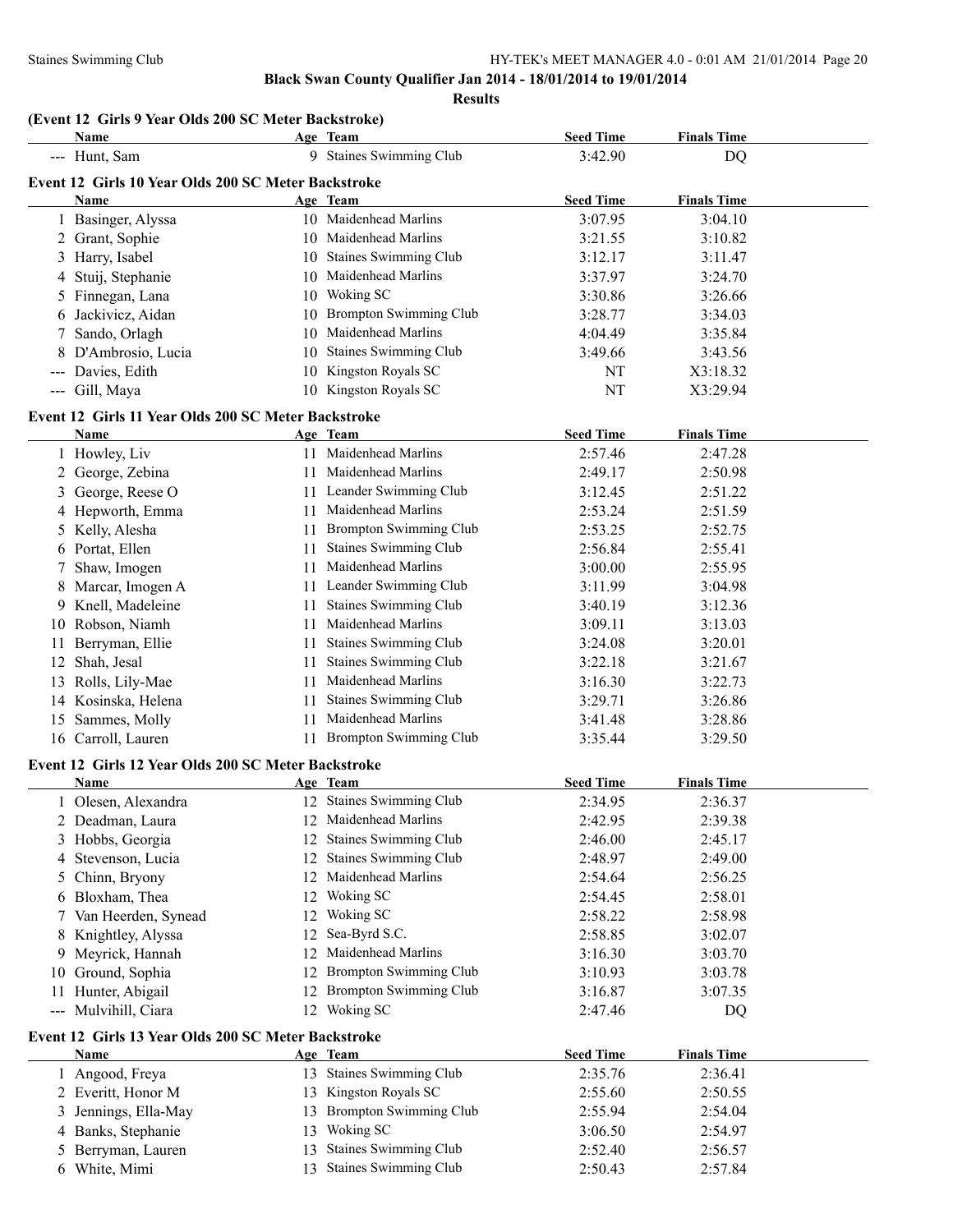|   | (Event 12 Girls 13 Year Olds 200 SC Meter Backstroke)<br>Name |   | Age Team                  | <b>Seed Time</b> | <b>Finals Time</b> |  |
|---|---------------------------------------------------------------|---|---------------------------|------------------|--------------------|--|
|   | 7 Atkinson, Lucy                                              |   | 13 Leander Swimming Club  | 3:04.30          | 3:03.01            |  |
|   | --- Broadley, Alexandra                                       |   | 13 Brompton Swimming Club | 3:05.56          | DQ                 |  |
|   | --- Seymour, Bella C                                          |   | 13 Kingston Royals SC     | 2:44.93          | <b>DQ</b>          |  |
|   | --- Morgan, Ellie                                             |   | 13 Staines Swimming Club  | 3:12.47          | <b>DQ</b>          |  |
|   | Event 12 Girls 14 Year Olds 200 SC Meter Backstroke           |   |                           |                  |                    |  |
|   | <b>Name</b>                                                   |   | Age Team                  | <b>Seed Time</b> | <b>Finals Time</b> |  |
|   | 1 Smith, Molly                                                |   | 14 Woking SC              | 2:29.82          | 2:32.16            |  |
|   | 2 Alexopoulos, Ellie                                          |   | 14 Elmbridge Phoenix SC   | 2:35.17          | 2:33.67            |  |
|   | --- Beaulieu, Zoe                                             |   | 14 Brompton Swimming Club | 2:39.31          | DQ                 |  |
|   | Event 12 Girls 15 & Over 200 SC Meter Backstroke              |   |                           |                  |                    |  |
|   | <b>Name</b>                                                   |   | Age Team                  | <b>Seed Time</b> | <b>Finals Time</b> |  |
|   | 1 Hunt, Grace                                                 |   | 15 Maidenhead Marlins     | 2:36.44          | 2:38.58            |  |
|   | 2 Williams, Amy                                               |   | 15 Staines Swimming Club  | 2:49.84          | 2:44.22            |  |
|   | 3 Kelly, Elise                                                |   | 15 Sea-Byrd S.C.          | 2:35.55          | 2:45.78            |  |
|   | Event 13 Boys 11 Year Olds 100 SC Meter Butterfly             |   |                           |                  |                    |  |
|   | Name                                                          |   | Age Team                  | <b>Seed Time</b> | <b>Finals Time</b> |  |
|   | 1 Smith, Benjamin                                             |   | 11 Woking SC              | 1:19.92          | 1:23.45            |  |
|   | 2 Zalaf, Oliver                                               |   | 11 Woking SC              | 1:27.21          | 1:28.74            |  |
|   | 3 Fox, Owen                                                   |   | 11 Staines Swimming Club  | 1:33.10          | 1:28.79            |  |
| 4 | Philp, Ross                                                   |   | 11 Staines Swimming Club  | 1:22.65          | 1:31.36            |  |
|   | 5 Taylor, Ewan                                                |   | 11 Staines Swimming Club  | 1:51.35          | 1:46.28            |  |
|   | Event 13 Boys 12 Year Olds 100 SC Meter Butterfly             |   |                           |                  |                    |  |
|   | Name                                                          |   | Age Team                  | <b>Seed Time</b> | <b>Finals Time</b> |  |
|   | 1 Lange, Joel                                                 |   | 12 Maidenhead Marlins     | 1:20.10          | 1:14.76            |  |
|   | 2 Santos, Avrey                                               |   | 12 Staines Swimming Club  | 1:18.23          | 1:15.12            |  |
|   | 3 Oliver, Ed                                                  |   | 12 Kingston Royals SC     | 1:26.51          | 1:27.40            |  |
|   | 4 Mcclenn, James                                              |   | 12 Maidenhead Marlins     | 1:30.00          | 1:28.45            |  |
|   | Event 13 Boys 13 Year Olds 100 SC Meter Butterfly             |   |                           |                  |                    |  |
|   | Name                                                          |   | Age Team                  | <b>Seed Time</b> | <b>Finals Time</b> |  |
|   | 1 Dorrell, Max                                                |   | 13 Woking SC              | 1:15.58          | 1:16.23            |  |
|   | 2 Bernheim, Paul                                              |   | 13 Brompton Swimming Club | 1:26.74          | 1:19.93            |  |
|   | --- Edmunds, Blu                                              |   | 13 Kingston Royals SC     | NT               | X1:17.88           |  |
|   | --- Blazevic, Filip                                           |   | 13 Kingston Royals SC     | NT               | X1:22.81           |  |
|   | Event 13 Boys 14 Year Olds 100 SC Meter Butterfly             |   |                           |                  |                    |  |
|   | Name                                                          |   | Age Team                  | <b>Seed Time</b> | <b>Finals Time</b> |  |
|   | 1 Friend, Matthew                                             |   | 14 Staines Swimming Club  | 1:15.83          | 1:14.31            |  |
|   | 2 Alnasir, Menaf                                              |   | 14 Brompton Swimming Club | 1:14.91          | 1:16.38            |  |
|   | 3 White, Jake                                                 |   | 14 Leander Swimming Club  | 1:22.00          | 1:22.96            |  |
|   | Event 13 Boys 15 & Over 100 SC Meter Butterfly                |   |                           |                  |                    |  |
|   | <b>Name</b>                                                   |   | Age Team                  | <b>Seed Time</b> | <b>Finals Time</b> |  |
|   | 1 Gasson, Lewis                                               |   | 15 Staines Swimming Club  | 1:06.82          | 1:06.52            |  |
|   | 2 Taylor, Ross                                                |   | 15 Staines Swimming Club  | 1:11.56          | 1:12.37            |  |
|   | --- Portat, Morgan                                            |   | 15 Staines Swimming Club  | NT               | X1:09.07           |  |
|   | Event 14 Girls 9 Year Olds 50 SC Meter Freestyle              |   |                           |                  |                    |  |
|   | Name                                                          |   | Age Team                  | <b>Seed Time</b> | <b>Finals Time</b> |  |
|   | 1 Hodges, Bella G                                             |   | 9 Leander Swimming Club   | 37.41            | 35.83              |  |
|   | 2 Benster, Isobel                                             | 9 | Maidenhead Marlins        | 40.72            | 36.75              |  |
| 3 | Johnson, Lily                                                 | 9 | Woking SC                 | 38.31            | 37.82              |  |
|   | 4 Donohue, Nicole                                             | 9 | Maidenhead Marlins        | 39.30            | 38.44              |  |
|   | 5 Hill, Katie                                                 | 9 | Sea-Byrd S.C.             | 42.68            | 40.58              |  |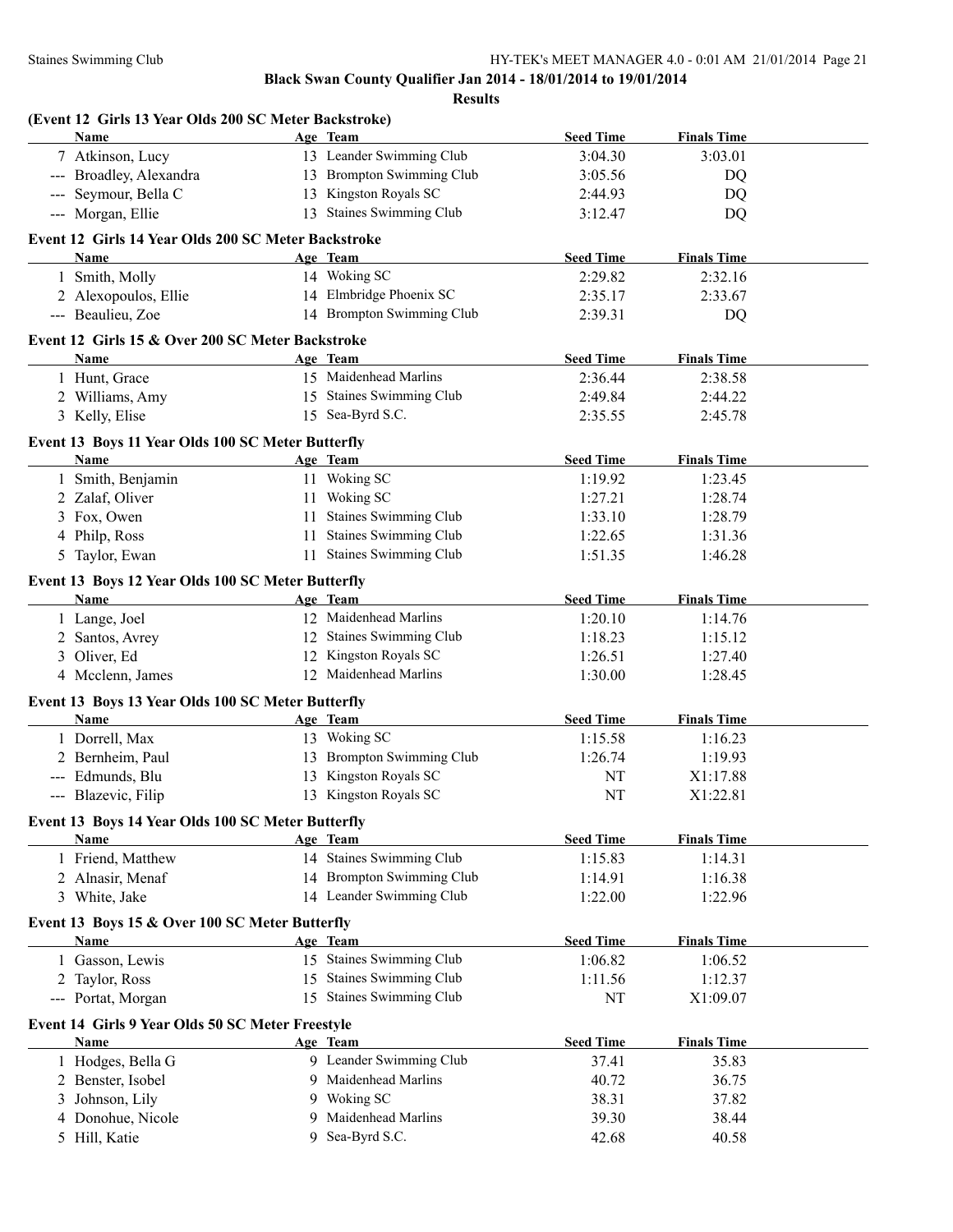**Results**

# **(Event 14 Girls 9 Year Olds 50 SC Meter Freestyle)**

|    | Name                                              |    | Age Team                      | <b>Seed Time</b> | <b>Finals Time</b> |  |
|----|---------------------------------------------------|----|-------------------------------|------------------|--------------------|--|
|    | 6 Carmichael, Kathryn                             |    | 9 Kingston Royals SC          | 39.81            | 40.85              |  |
|    | 7 Millard, Katya                                  |    | 9 Leander Swimming Club       | 44.79            | 41.33              |  |
| 8  | Hunt, Sam                                         | 9  | <b>Staines Swimming Club</b>  | 45.11            | 43.43              |  |
| 9  | Howley, Anna                                      | 9  | Maidenhead Marlins            | 47.20            | 43.69              |  |
|    | 10 Ellis, Lucy                                    | 9  | Woking SC                     | 49.82            | 44.94              |  |
| 11 | Butler, Emily                                     | 9  | Staines Swimming Club         | 46.40            | 45.00              |  |
| 12 | Booth, Darcy                                      | 9  | Staines Swimming Club         | 46.11            | 45.67              |  |
| 13 | Augier, Rebecca                                   | 9  | Staines Swimming Club         | 44.85            | 46.21              |  |
|    | --- Watson, Kayla                                 | 9  | Kingston Royals SC            | NT               | X41.81             |  |
|    | Event 14 Girls 10 Year Olds 50 SC Meter Freestyle |    |                               |                  |                    |  |
|    | Name                                              |    | Age Team                      | <b>Seed Time</b> | <b>Finals Time</b> |  |
|    | 1 Good, Olivia                                    |    | 10 Maidenhead Marlins         | 36.01            | 34.35              |  |
|    | 2 Webb, Izzy                                      |    | 10 Kingston Royals SC         | 34.55            | 34.61              |  |
| 3  | Basinger, Alyssa                                  | 10 | Maidenhead Marlins            | 35.80            | 35.18              |  |
|    | 4 Grant, Sophie                                   |    | 10 Maidenhead Marlins         | 35.67            | 36.01              |  |
| 5  | Williams, Taylor                                  |    | 10 Brompton Swimming Club     | 36.41            | 36.09              |  |
|    | 6 Richards, Charlotte                             | 10 | Maidenhead Marlins            | 36.10            | 36.13              |  |
| 7  | Harry, Isabel                                     | 10 | Staines Swimming Club         | 38.25            | 36.45              |  |
|    | 8 Davies, Edith                                   | 10 | Kingston Royals SC            | 38.98            | 37.38              |  |
| 9. | Blazevic, Emma                                    | 10 | Kingston Royals SC            | 40.48            | 38.73              |  |
| 10 | Stuij, Stephanie                                  | 10 | Maidenhead Marlins            | 40.63            | 38.95              |  |
| 11 | Hubbard, Caitlin                                  | 10 | Sea-Byrd S.C.                 | 38.40            | 39.18              |  |
|    | 12 Finnegan, Lana                                 | 10 | Woking SC                     | 39.95            | 39.24              |  |
|    | 13 Pereira, Sarah                                 | 10 | Sea-Byrd S.C.                 | 36.42            | 39.34              |  |
|    | 14 Gibbs, Alice                                   | 10 | <b>Brompton Swimming Club</b> | 41.20            | 40.12              |  |
| 15 | Degen, Daisy                                      | 10 | Staines Swimming Club         | 40.04            | 40.47              |  |
| 16 | Williams, Ariadne                                 | 10 | Kingston Royals SC            | 40.09            | 40.72              |  |
| 17 | Moore, Martina                                    | 10 | Maidenhead Marlins            | 42.50            | 41.10              |  |
| 18 | Jackivicz, Aidan                                  | 10 | <b>Brompton Swimming Club</b> | 43.23            | 42.44              |  |
| 19 | Sando, Orlagh                                     | 10 | Maidenhead Marlins            | 45.62            | 42.53              |  |
|    | 20 O'Keeffe, Jessie                               | 10 | Staines Swimming Club         | 46.51            | 44.16              |  |
|    | 21 D'Ambrosio, Lucia                              | 10 | Staines Swimming Club         | 41.28            | 44.46              |  |
|    |                                                   |    |                               |                  |                    |  |

### **Event 14 Girls 11 Year Olds 50 SC Meter Freestyle**

|    | <b>Name</b>        |    | Age Team                      | <b>Seed Time</b> | <b>Finals Time</b> |
|----|--------------------|----|-------------------------------|------------------|--------------------|
|    | 1 George, Reese O  |    | Leander Swimming Club         | 35.66            | 33.15              |
|    | 2 Mullooly, Zara   |    | Woking SC                     | 33.24            | 33.25              |
| 3  | George, Zebina     |    | Maidenhead Marlins            | 32.80            | 33.53              |
|    | 4 Hepworth, Emma   |    | Maidenhead Marlins            | 34.09            | 33.94              |
|    | 5 Chippington, Ria |    | Maidenhead Marlins            | 34.10            | 34.08              |
| *6 | Moss, Niamh A      |    | Kingston Royals SC            | 34.54            | 34.16              |
| *6 | Crouzier, Lily     |    | <b>Brompton Swimming Club</b> | 34.16            | 34.16              |
|    | 8 Howley, Liv      |    | Maidenhead Marlins            | 36.40            | 34.21              |
|    | 9 Portat, Ellen    | 11 | <b>Staines Swimming Club</b>  | 33.60            | 34.34              |
| 10 | Shaw, Imogen       |    | Maidenhead Marlins            | 33.10            | 34.54              |
| 11 | Shah Scott, Maddy  |    | Kingston Royals SC            | 34.14            | 34.69              |
| 12 | Lee-Leslie, Mia L  |    | Leander Swimming Club         | 36.81            | 35.13              |
| 13 | Patel, Sahara      |    | Kingston Royals SC            | 36.03            | 35.27              |
| 14 | Wilson, Bethany    | 11 | <b>Staines Swimming Club</b>  | 35.92            | 35.83              |
| 15 | Shah, Jesal        |    | <b>Staines Swimming Club</b>  | 36.02            | 36.11              |
| 16 | Young, Eleanor     |    | Kingston Royals SC            | 37.33            | 36.15              |
| 17 | Marcar, Imogen A   |    | Leander Swimming Club         | 37.23            | 36.52              |
| 18 | Suter, Seren       |    | Maidenhead Marlins            | 38.62            | 36.75              |
| 19 | Kearney, Laura     |    | Woking SC                     | 38.39            | 37.41              |
| 20 | Rolls, Lily-Mae    |    | Maidenhead Marlins            | 36.80            | 37.84              |
|    |                    |    |                               |                  |                    |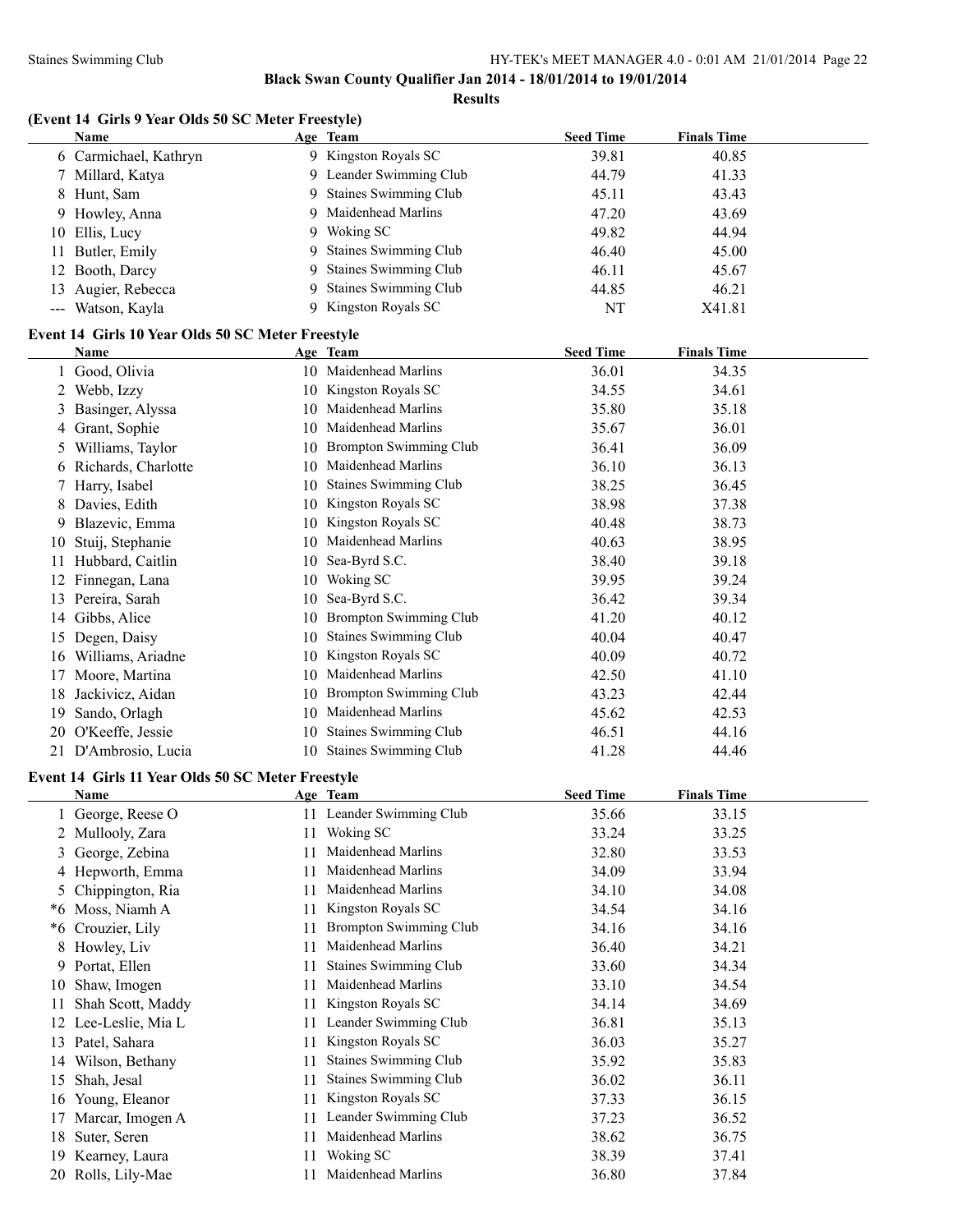**Results**

|  |  |  |  | (Event 14 Girls 11 Year Olds 50 SC Meter Freestyle) |
|--|--|--|--|-----------------------------------------------------|
|--|--|--|--|-----------------------------------------------------|

| Name                                                      | Age Team                  | <b>Seed Time</b> | <b>Finals Time</b> |  |
|-----------------------------------------------------------|---------------------------|------------------|--------------------|--|
| 21 Mason, Olivia                                          | 11 Staines Swimming Club  | 37.96            | 38.33              |  |
| 22 Feldwick, Poppy                                        | 11 Maidenhead Marlins     | 38.20            | 38.59              |  |
| 23 Whittington, Dylan                                     | 11 Woking SC              | 37.96            | 38.63              |  |
| 24 Akkache, Lydia                                         | 11 Maidenhead Marlins     | 39.90            | 38.89              |  |
| 25 Kosinska, Helena                                       | 11 Staines Swimming Club  | 38.75            | 39.52              |  |
| 26 Sammes, Molly                                          | 11 Maidenhead Marlins     | 42.18            | 39.94              |  |
| 27 Carroll, Lauren                                        | 11 Brompton Swimming Club | 42.69            | 39.99              |  |
|                                                           |                           |                  |                    |  |
| Event 14 Girls 12 Year Olds 50 SC Meter Freestyle<br>Name | Age Team                  | <b>Seed Time</b> | <b>Finals Time</b> |  |
| 1 Ruppel, Polly                                           | 12 Leander Swimming Club  | 32.75            | 30.31              |  |
| 2 Olesen, Alexandra                                       | 12 Staines Swimming Club  | 31.05            | 30.53              |  |
| 3 Deadman, Laura                                          | 12 Maidenhead Marlins     | 30.90            | 31.79              |  |
| 4 Ellis, Emily                                            | 12 Brompton Swimming Club | 33.57            | 31.98              |  |
| 5 Cheung, Anthea                                          | 12 Maidenhead Marlins     | 32.60            | 31.99              |  |
| 6 Stevenson, Lucia                                        | 12 Staines Swimming Club  | 32.39            | 32.30              |  |
| 7 Sutton, Olivia                                          | 12 Kingston Royals SC     | 32.95            | 32.52              |  |
| 8 Mulvihill, Ciara                                        | 12 Woking SC              | 32.61            | 32.58              |  |
| 9 Calvert, Chloe                                          | 12 Maidenhead Marlins     | 33.10            | 32.67              |  |
| 10 Adelman, Elizabeth E                                   | 12 Leander Swimming Club  | 33.65            | 32.83              |  |
| 11 Churcher, Charlotte                                    | 12 Leander Swimming Club  | 34.11            | 32.84              |  |
| 12 Arthur, Alice                                          | 12 Woking SC              | 32.66            | 33.46              |  |
| 13 Kensell, Esme                                          | 12 Woking SC              | 34.11            | 33.66              |  |
| 14 Hunter, Abigail                                        | 12 Brompton Swimming Club | 32.63            | 33.76              |  |
| 15 Falconer, Eilidh O                                     | 12 Woking SC              | 34.24            | 33.82              |  |
| 16 Donohue, Sophia                                        | 12 Maidenhead Marlins     | 34.60            | 34.03              |  |
| 17 Longhurst, Francesca I                                 | 12 Woking SC              | 34.24            | 34.12              |  |
| 18 Thuringer, Bethany                                     | 12 Staines Swimming Club  | 34.83            | 34.13              |  |
| 19 Bloxham, Thea                                          | 12 Woking SC              | 32.36            | 34.23              |  |
| 20 MacKenzie, Ella                                        | 12 Staines Swimming Club  | 33.83            | 34.53              |  |
| 21 Meyrick, Hannah                                        | 12 Maidenhead Marlins     | 34.60            | 34.67              |  |
| 22 Van Heerden, Synead                                    | 12 Woking SC              | 34.87            | 34.76              |  |
| 23 Bewes, Eleanor                                         | 12 Leander Swimming Club  | 36.25            | 34.96              |  |
| 24 McLarnon, Aoife L                                      | 12 Kingston Royals SC     | 37.39            | 35.76              |  |
| 25 Crighton, Savannah                                     | 12 Staines Swimming Club  | 35.91            | 35.80              |  |
| 26 Chinn, Bryony                                          | 12 Maidenhead Marlins     | 34.85            | 35.99              |  |
| 27 Brown, Leila                                           | 12 Leander Swimming Club  | 38.29            | 36.43              |  |
| 28 Lauriot Prevost, Fleur                                 | 12 Brompton Swimming Club | 35.82            | 36.62              |  |
| 29 Bell, Madison                                          | 12 Sea-Byrd S.C.          | 39.00            | 39.85              |  |
| 30 Ferone, Emma                                           | 12 Brompton Swimming Club | 41.67            | 40.42              |  |
|                                                           |                           |                  |                    |  |

#### **Event 14 Girls 13 Year Olds 50 SC Meter Freestyle**

| <b>Name</b>           |    | Age Team                     | <b>Seed Time</b> | <b>Finals Time</b> |
|-----------------------|----|------------------------------|------------------|--------------------|
| Angood, Freya         | 13 | <b>Staines Swimming Club</b> | 29.41            | 29.29              |
| 2 Seymour, Bella C    | 13 | Kingston Royals SC           | 31.31            | 31.01              |
| *3 Young, Kirsten F   | 13 | Woking SC                    | 31.10            | 31.25              |
| *3 Wolfe, Emma        | 13 | Brompton Swimming Club       | 30.49            | 31.25              |
| 5 Fane, Arabella C    |    | 13 Leander Swimming Club     | 33.65            | 31.74              |
| 6 White, Mimi         | 13 | Staines Swimming Club        | 32.62            | 32.13              |
| 7 Hartwell, Maya E    | 13 | Woking SC                    | 31.73            | 32.25              |
| 8 Monteiro, Jasmin T  | 13 | Woking SC                    | 32.58            | 32.48              |
| 9 Everitt, Honor M    |    | 13 Kingston Royals SC        | 32.30            | 32.55              |
| 10 Mosdell, Elizabeth | 13 | Woking SC                    | 32.44            | 32.91              |
| Bouch, Rebecca        | 13 | Sea-Byrd S.C.                | 33.09            | 33.16              |
| 12 Richardson, Ana    | 13 | Woking SC                    | 33.35            | 33.22              |

--- Ground, Sophia 12 Brompton Swimming Club 33.67 DQ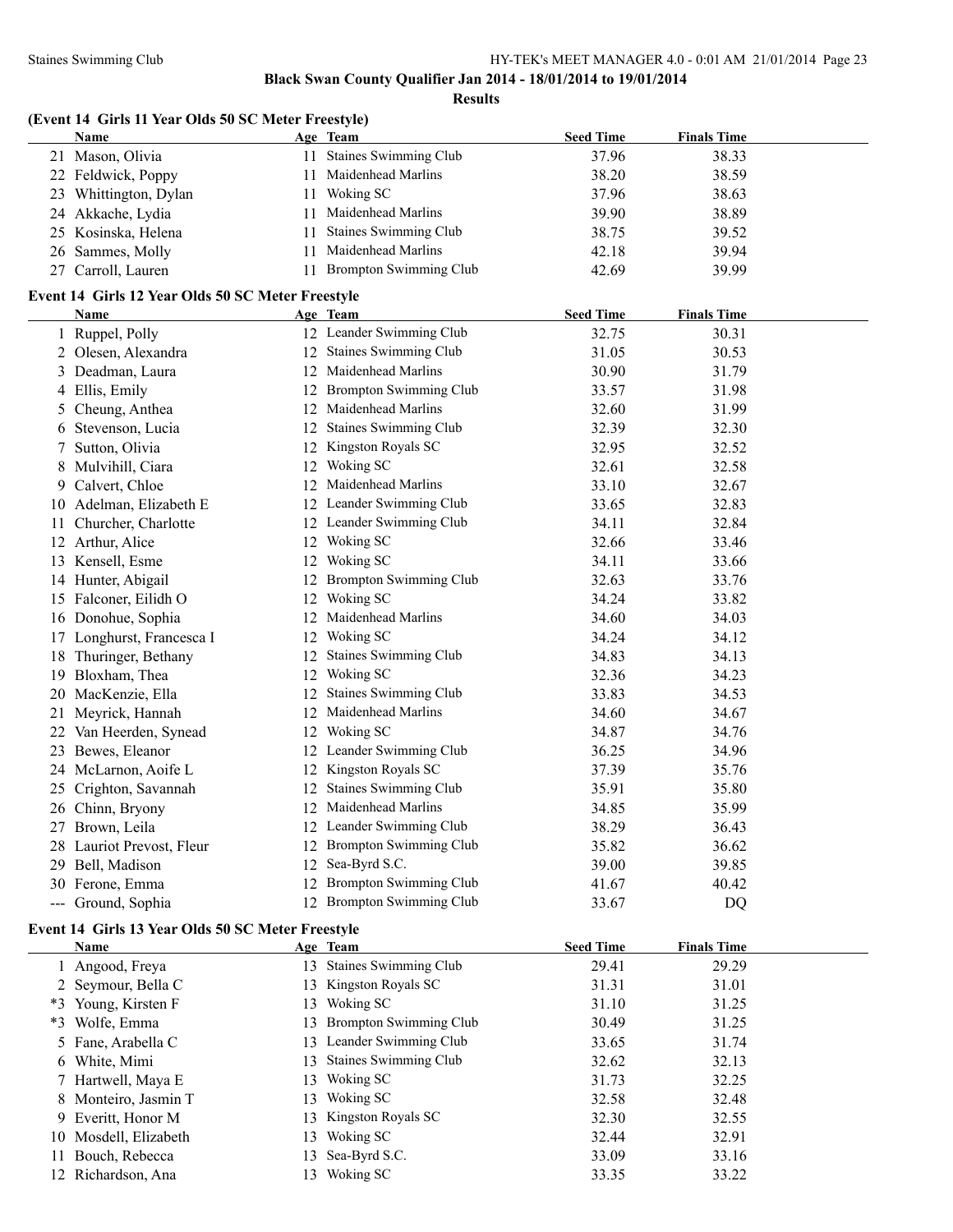**Results**

# **(Event 14 Girls 13 Year Olds 50 SC Meter Freestyle)**

|    | Name                    |     | Age Team                      | <b>Seed Time</b> | <b>Finals Time</b> |
|----|-------------------------|-----|-------------------------------|------------------|--------------------|
|    | 13 Ritchie, Eleanor     | 13  | <b>Staines Swimming Club</b>  | 33.25            | 33.25              |
|    | 14 Byrne, Caitlin L     | 13  | Woking SC                     | 33.77            | 33.48              |
| 15 | Atkinson, Lucy          |     | 13 Leander Swimming Club      | 35.13            | 33.78              |
|    | 16 Watkin, Millie K     | 13. | Kingston Royals SC            | 33.78            | 33.82              |
|    | 17 Carroll, Sloane      | 13. | Brompton Swimming Club        | 33.85            | 33.94              |
|    | 18 Hudson, Sophie       | 13. | Woking SC                     | 35.79            | 34.37              |
|    | 19 Morgan, Ellie        | 13  | <b>Staines Swimming Club</b>  | 33.90            | 34.72              |
|    | *20 Inglefield, Phoebe  | 13. | <b>Brompton Swimming Club</b> | 34.54            | 34.99              |
|    | *20 Broadley, Alexandra | 13. | Brompton Swimming Club        | 33.56            | 34.99              |
|    | 22 Banks, Stephanie     | 13. | Woking SC                     | 34.70            | 35.13              |
|    | 23 Cubbon, Elena        | 13. | Brompton Swimming Club        | 38.47            | 35.33              |
|    | 24 Lennon, Marianne     | 13. | Sea-Byrd S.C.                 | 35.36            | 35.70              |
|    | 25 Ellis, Isabelle      | 13  | <b>Brompton Swimming Club</b> | 34.12            | 36.37              |
|    | 26 Parry, Rachel        | 13. | Sea-Byrd S.C.                 | 39.28            | 38.32              |
|    | 27 Oglethorpe, Kate     | 13  | <b>Brompton Swimming Club</b> | 42.41            | 42.50              |

# **Event 14 Girls 14 Year Olds 50 SC Meter Freestyle**

| Name                  |    | Age Team                  | <b>Seed Time</b> | <b>Finals Time</b> |
|-----------------------|----|---------------------------|------------------|--------------------|
| 1 Wood, Ella S        |    | 14 Woking SC              | 29.56            | 29.65              |
| 2 Smith, Molly        |    | 14 Woking SC              | 30.17            | 29.93              |
| 3 De Buchet, Felicite |    | 14 Brompton Swimming Club | 31.14            | 30.36              |
| 4 Gardiner, Holly L   | 14 | Woking SC                 | 30.25            | 30.55              |
| 5 Kearney, Amy S      | 14 | Woking SC                 | 30.18            | 30.76              |
| 6 Beaulieu, Zoe       |    | 14 Brompton Swimming Club | 30.28            | 31.80              |
| 7 Alexopoulos, Ellie  |    | 14 Elmbridge Phoenix SC   | 31.75            | 31.89              |
| 8 Byrne, Siobhan      |    | 14 Maidenhead Marlins     | 31.95            | 32.14              |
| 9 Vandamme, Emilia    |    | 14 Brompton Swimming Club | 32.00            | 32.58              |
| 10 Gibson, Elsa       |    | 14 Staines Swimming Club  | 31.82            | 32.74              |
| 11 Forkin, Isabella   |    | 14 Leander Swimming Club  | 33.13            | 33.12              |
| --- Houghton, Pips    |    | 14 Elmbridge Phoenix SC   | NT               | X35.71             |

# **Event 14 Girls 15 & Over 50 SC Meter Freestyle**

| Name                 |     | Age Team                 | <b>Seed Time</b> | <b>Finals Time</b> |  |
|----------------------|-----|--------------------------|------------------|--------------------|--|
| Sessions, Lucy       | 15  | Woking SC                | 28.42            | 28.88              |  |
| 2 Spruzs, Lucy       | 15  | Woking SC                | 30.53            | 29.90              |  |
| 3 Hunt, Grace        |     | 15 Maidenhead Marlins    | 29.86            | 30.37              |  |
| 4 White, Abi         | 15. | Woking SC                | 30.30            | 31.00              |  |
| 5 Kelly, Elise       |     | 15 Sea-Byrd S.C.         | 32.12            | 31.93              |  |
| 6 Williams, Amy      |     | 15 Staines Swimming Club | 31.58            | 32.00              |  |
| 7 Banks, Emma        |     | 15 Staines Swimming Club | 33.30            | 33.66              |  |
| 8 Znetyniak, Natasha |     | Staines Swimming Club    | 34.73            | 34.86              |  |
| 9 Bond, Megan        |     | 16 Staines Swimming Club | 35.44            | 37.16              |  |

# **Event 15 Boys 9 Year Olds 200 SC Meter IM**

| <b>Name</b>       | Age Team                | <b>Seed Time</b> | <b>Finals Time</b> |  |
|-------------------|-------------------------|------------------|--------------------|--|
| Churchill, Joseph | 9 Staines Swimming Club | 3:49.13          | 3:42.61            |  |
| 2 Santos, Aljeroe | 9 Staines Swimming Club | 3:54.93          | 3:48.31            |  |
| --- Beard, Alex   | 9 Staines Swimming Club | NT               | X3:57.59           |  |

# **Event 15 Boys 10 Year Olds 200 SC Meter IM**

| Name                     | Age Team                 | <b>Seed Time</b> | <b>Finals Time</b> |
|--------------------------|--------------------------|------------------|--------------------|
| Bleekendaal, Zack        | 10 Maidenhead Marlins    | 3:04.80          | 2:56.15            |
| 2 NetherwoodMeek, Hayden | 10 Maidenhead Marlins    | 3:13.00          | 3:00.86            |
| 3 Lee-Knowles, Billy     | 10 Sea-Byrd S.C.         | 3:22.18          | 3:07.46            |
| 4 Dean, Alfie            | 10 Maidenhead Marlins    | 3:23.09          | 3:07.66            |
| 5 Bedworth, Ollie        | 10 Staines Swimming Club | 3:11.39          | 3:08.96            |
| 6 Colling, Logan         | 10 Sea-Byrd S.C.         | 3:21.89          | 3:12.39            |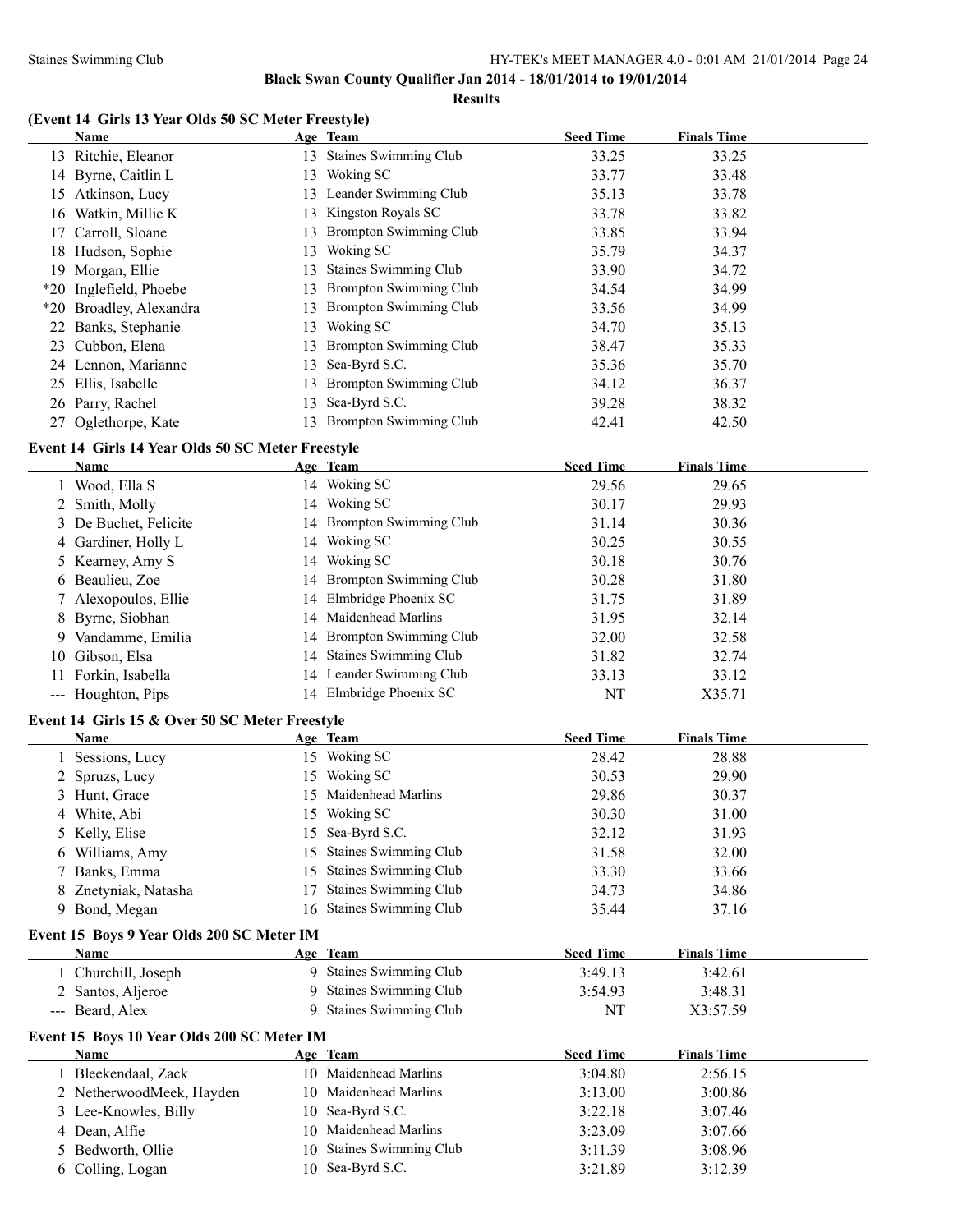|       | (Event 15 Boys 10 Year Olds 200 SC Meter IM)<br>Name |          | Age Team                      | <b>Seed Time</b> | <b>Finals Time</b> |  |
|-------|------------------------------------------------------|----------|-------------------------------|------------------|--------------------|--|
|       | 7 Sutton, Charlie                                    |          | 10 Kingston Royals SC         | 3:53.08          | 3:22.41            |  |
|       | 8 Evans, Aaron                                       |          | 10 Staines Swimming Club      | 3:31.67          | 3:24.63            |  |
|       | 9 Bouyahiaoui, Leith                                 | 10       | Sea-Byrd S.C.                 | 3:45.00          | 3:29.99            |  |
| $---$ | Taylor, Timothy                                      | 10       | <b>Brompton Swimming Club</b> | 4:00.94          | DQ                 |  |
|       | --- Lange, Scott                                     | 10       | Maidenhead Marlins            | 3:53.60          | DQ                 |  |
|       | --- Dilley, Matthew                                  |          | 10 Maidenhead Marlins         | 3:37.00          | DQ                 |  |
|       | Event 15 Boys 11 Year Olds 200 SC Meter IM           |          |                               |                  |                    |  |
|       | Name                                                 |          | Age Team                      | <b>Seed Time</b> | <b>Finals Time</b> |  |
|       | 1 Wood, Alex                                         |          | 11 Maidenhead Marlins         | 3:04.72          | 3:00.39            |  |
|       | 2 Bindschedler, David                                |          | 11 Woking SC                  | 3:04.13          | 3:03.31            |  |
| 3     | Taylor, Ewan                                         | 11       | <b>Staines Swimming Club</b>  | 3:07.86          | 3:03.51            |  |
| 4     | Oestergaard, Christian                               |          | 11 Brompton Swimming Club     | 3:15.53          | 3:06.80            |  |
| 5     | Wood, Jake H                                         |          | 11 Leander Swimming Club      | 3:19.61          | 3:12.48            |  |
|       | 6 Calliss, James                                     |          | 11 Maidenhead Marlins         | 3:30.10          | 3:19.16            |  |
|       | Simpson, George                                      |          | 11 Leander Swimming Club      | 3:22.38          | 3:22.89            |  |
|       |                                                      |          | Swim Excel Esher              |                  |                    |  |
|       | Toussaint, Jeremy<br>--- Makwana, Chahil             | 11<br>11 | Sea-Byrd S.C.                 | NT               | <b>XDQ</b>         |  |
|       |                                                      |          |                               | 3:36.00          | DQ                 |  |
|       | --- Wiking, Oscar                                    |          | 11 Maidenhead Marlins         | 3:33.28          | <b>DQ</b>          |  |
|       | Event 15 Boys 12 Year Olds 200 SC Meter IM           |          |                               |                  |                    |  |
|       | Name                                                 |          | Age Team                      | <b>Seed Time</b> | <b>Finals Time</b> |  |
|       | 1 Santos, Avrey                                      |          | 12 Staines Swimming Club      | 2:40.38          | 2:38.47            |  |
|       | 2 Lange, Joel                                        |          | 12 Maidenhead Marlins         | 2:39.30          | 2:38.86            |  |
|       | 3 Mcclenn, James                                     |          | 12 Maidenhead Marlins         | 3:15.00          | 2:52.92            |  |
|       | 4 Tattersdill, Finlay                                |          | 12 Woking SC                  | 3:00.73          | 2:58.93            |  |
|       | 5 Davies, Charlie                                    |          | 12 Kingston Royals SC         | 3:15.29          | 3:01.31            |  |
|       | Event 15 Boys 13 Year Olds 200 SC Meter IM           |          |                               |                  |                    |  |
|       | Name                                                 |          | Age Team                      | <b>Seed Time</b> | <b>Finals Time</b> |  |
|       | 1 Metcalfe, Ben                                      |          | 13 Staines Swimming Club      | 2:56.62          | 2:41.88            |  |
|       | 2 Bernheim, Paul                                     |          | 13 Brompton Swimming Club     | 2:47.75          | 2:43.30            |  |
|       | 3 Makwana, Zarn                                      |          | 13 Sea-Byrd S.C.              | 2:59.89          | 2:54.58            |  |
|       | Event 15 Boys 14 Year Olds 200 SC Meter IM           |          |                               |                  |                    |  |
|       | Name                                                 |          | Age Team                      | <b>Seed Time</b> | <b>Finals Time</b> |  |
|       | 1 Boles, Luke                                        |          | 14 Maidenhead Marlins         | 2:34.76          | 2:28.17            |  |
|       |                                                      |          |                               |                  |                    |  |
|       |                                                      |          |                               |                  |                    |  |
|       | 2 Taguba, Jose                                       |          | 14 Brompton Swimming Club     | 2:32.83          | 2:33.82            |  |
| 3     | Butler, Jack                                         |          | 14 Staines Swimming Club      | 2:43.72          | 2:37.41            |  |
| 4     | Bernheim, Max                                        |          | 14 Brompton Swimming Club     | 2:35.28          | 2:38.44            |  |
|       | 5 Metcalfe, Joseph J                                 |          | 14 Leander Swimming Club      | 2:46.16          | 2:43.73            |  |
|       | 6 Friend, Matthew                                    |          | 14 Staines Swimming Club      | 2:44.52          | 2:45.12            |  |
| 7     | White, Jake                                          |          | 14 Leander Swimming Club      | 2:46.10          | 2:45.84            |  |
| 8     | Alnasir, Menaf                                       |          | 14 Brompton Swimming Club     | 2:49.94          | 2:46.71            |  |
| 9.    | Ferreira, Raven                                      | 14       | Sea-Byrd S.C.                 | 2:47.71          | 2:48.73            |  |
| 10    | Smith, James                                         |          | 14 Woking SC                  | 2:58.48          | 3:01.88            |  |
|       | Event 15 Boys 15 & Over 200 SC Meter IM              |          |                               |                  |                    |  |
|       | Name                                                 |          | Age Team                      | <b>Seed Time</b> | <b>Finals Time</b> |  |
|       | 1 Newman, Lewis                                      |          | 18 Sea-Byrd S.C.              | 2:37.20          | 2:35.53            |  |
|       | --- Portat, Morgan                                   |          | 15 Staines Swimming Club      | NT               | X2:21.96           |  |
|       | Event 16 Girls 9 Year Olds 50 SC Meter Butterfly     |          |                               |                  |                    |  |
|       | Name                                                 |          | Age Team                      | <b>Seed Time</b> | <b>Finals Time</b> |  |
|       | 1 Pilling, Imogen                                    |          | 9 Brompton Swimming Club      | 45.21            | 40.97              |  |
|       | 2 Benster, Isobel                                    | 9        | Maidenhead Marlins            | 49.35            | 43.14              |  |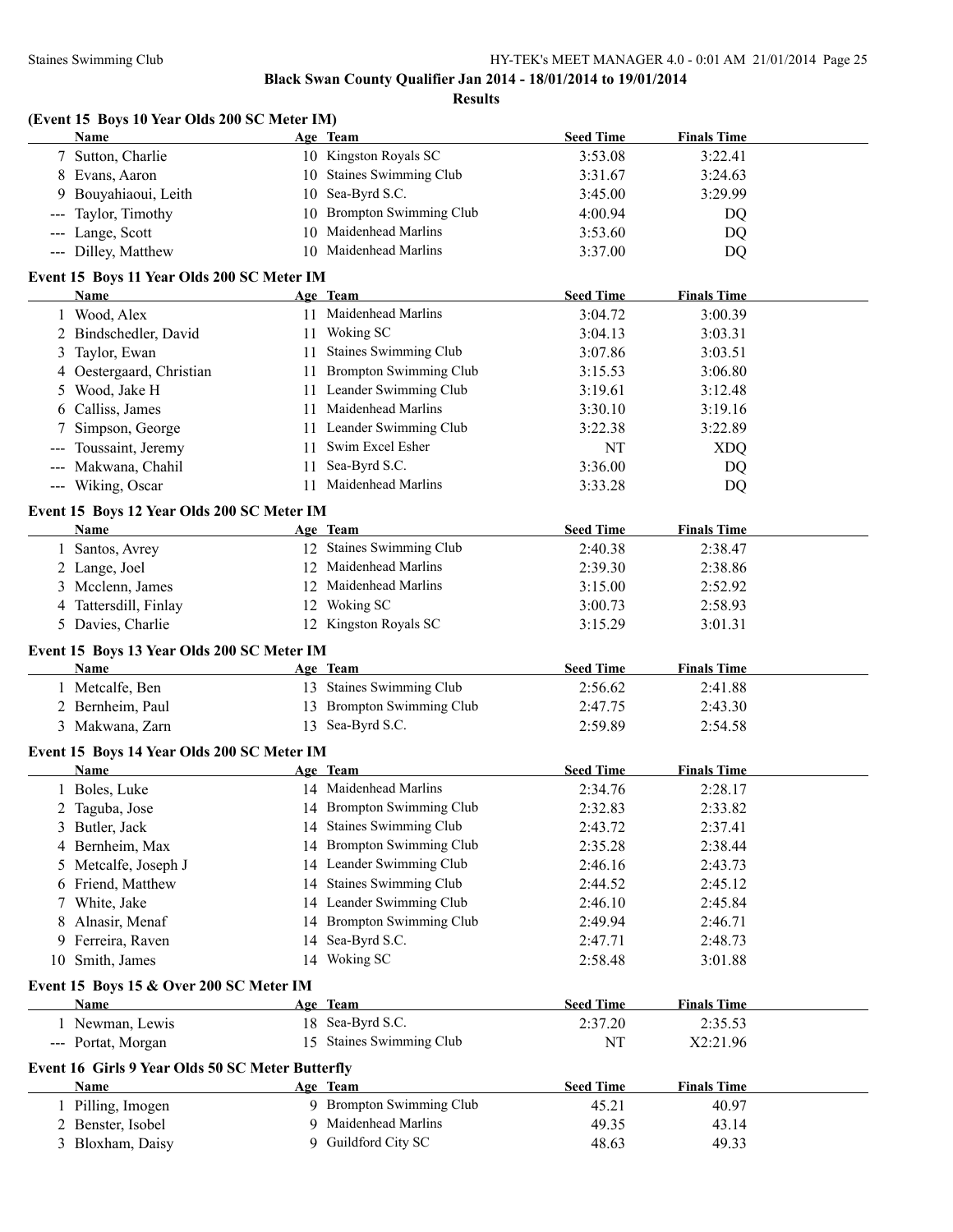**Results**

#### **(Event 16 Girls 9 Year Olds 50 SC Meter Butterfly)**

| 9 Woking SC<br>4 Ellis, Lucy<br>1:01.78<br>49.47<br>Staines Swimming Club<br>5 Booth, Darcy<br>55.29<br>53.07<br>9.<br><b>Staines Swimming Club</b><br>6 Hunt, Sam<br>50.10<br>9.<br>58.53<br>Event 16 Girls 10 Year Olds 50 SC Meter Butterfly<br><b>Seed Time</b><br><b>Finals Time</b><br>Name<br>Age Team<br>10 Brompton Swimming Club<br>38.87<br>37.80<br>1 Wallrock, Isla<br>10 Maidenhead Marlins<br>2 Basinger, Alyssa<br>41.20<br>39.57<br>10 Maidenhead Marlins<br>Good, Olivia<br>43.20<br>41.34<br>3<br>Staines Swimming Club<br>4 Harry, Isabel<br>46.72<br>42.63<br>10<br>10 Brompton Swimming Club<br>42.92<br>5 Williams, Taylor<br>42.20<br><b>Staines Swimming Club</b><br>6 Degen, Daisy<br>48.16<br>48.31<br>10<br>Staines Swimming Club<br>7 D'Ambrosio, Lucia<br>55.05<br>48.95<br>10<br>10 Maidenhead Marlins<br>8 Richards, Charlotte<br>49.89<br>49.00<br>9 Hubbard, Caitlin<br>10 Sea-Byrd S.C.<br>57.06<br>49.85<br>10 Brompton Swimming Club<br>50.17<br>Hughes, Rosaleen<br>49.53<br>10<br>10 Maidenhead Marlins<br>11 Moore, Martina<br>55.05<br>50.19<br>Event 16 Girls 11 Year Olds 50 SC Meter Butterfly<br><b>Seed Time</b><br><b>Finals Time</b><br>Name<br>Age Team<br>11 Woking SC<br>1 Robins, Amy<br>35.42<br>33.45<br>2 Stevenson, Irene<br>Staines Swimming Club<br>39.62<br>34.98<br>11<br>Maidenhead Marlins<br>George, Zebina<br>39.58<br>35.92<br>11<br>3<br>11 Leander Swimming Club<br>4 George, Reese O<br>37.84<br>36.43<br>Maidenhead Marlins<br>5 Hepworth, Emma<br>40.95<br>37.44<br>11<br><b>Staines Swimming Club</b><br>6 Portat, Ellen<br>39.52<br>37.61<br>11<br>Maidenhead Marlins<br>38.89<br>Howley, Liv<br>43.48<br>11<br>7<br>Kingston Royals SC<br>40.76<br>39.20<br>Patel, Sahara<br>11<br>8<br>Kingston Royals SC<br>Moss, Niamh A<br>40.69<br>39.38<br>11<br>9<br>Maidenhead Marlins<br>Shaw, Imogen<br>40.81<br>40.65<br>11<br>10<br><b>Brompton Swimming Club</b><br>Crouzier, Lily<br>43.21<br>41.87<br>11<br>11<br><b>Staines Swimming Club</b><br>12 Wilson, Bethany<br>44.34<br>42.41<br>11<br>Kingston Royals SC<br>13 Young, Eleanor<br>42.90<br>42.63<br>11<br>Kingston Royals SC<br>42.70<br>14 Edmunds, Simone<br>42.85<br>11<br><b>Brompton Swimming Club</b><br>15 Wright, Honor<br>43.68<br>43.39<br>11<br>Staines Swimming Club<br>16 Badgery, Tegan<br>47.68<br>43.41<br>11<br>11 Woking SC<br>17 Kearney, Laura<br>51.19<br>43.58<br>11 Woking SC<br>18 Whittington, Dylan<br>44.65<br>43.88<br><b>Staines Swimming Club</b><br>Shah, Jesal<br>45.67<br>45.98<br>19<br>11<br>Maidenhead Marlins<br>Scanlon, Melissa<br>47.60<br>46.66<br>20<br>11<br>Sea-Byrd S.C.<br>Raghavan, Sasha<br>45.98<br>47.49<br>11<br>21<br>Staines Swimming Club<br>Kosinska, Helena<br>49.21<br>47.77<br>22<br>11<br><b>Brompton Swimming Club</b><br>Carroll, Lauren<br>48.25<br>50.52<br>11<br>23<br>Maidenhead Marlins<br>--- Sammes, Molly<br>NT<br>11<br>X46.11<br>Event 16 Girls 12 Year Olds 50 SC Meter Butterfly<br><b>Seed Time</b><br>Name<br><b>Finals Time</b><br>Age Team<br>12 Staines Swimming Club<br>33.75<br>33.34<br>1 Olesen, Alexandra<br>Maidenhead Marlins<br>2 Deadman, Laura<br>34.10<br>34.32<br>12<br>Cheung, Anthea<br>12 Maidenhead Marlins<br>35.40<br>35.59<br>3<br>4 Coghlan, Maisie<br>12 Woking SC | Name | Age Team | <b>Seed Time</b> | <b>Finals Time</b> |  |
|--------------------------------------------------------------------------------------------------------------------------------------------------------------------------------------------------------------------------------------------------------------------------------------------------------------------------------------------------------------------------------------------------------------------------------------------------------------------------------------------------------------------------------------------------------------------------------------------------------------------------------------------------------------------------------------------------------------------------------------------------------------------------------------------------------------------------------------------------------------------------------------------------------------------------------------------------------------------------------------------------------------------------------------------------------------------------------------------------------------------------------------------------------------------------------------------------------------------------------------------------------------------------------------------------------------------------------------------------------------------------------------------------------------------------------------------------------------------------------------------------------------------------------------------------------------------------------------------------------------------------------------------------------------------------------------------------------------------------------------------------------------------------------------------------------------------------------------------------------------------------------------------------------------------------------------------------------------------------------------------------------------------------------------------------------------------------------------------------------------------------------------------------------------------------------------------------------------------------------------------------------------------------------------------------------------------------------------------------------------------------------------------------------------------------------------------------------------------------------------------------------------------------------------------------------------------------------------------------------------------------------------------------------------------------------------------------------------------------------------------------------------------------------------------------------------------------------------------------------------------------------------------------------------------------------------------------------------------------------------------------------------------------------------------------------------------------------------------------------------------------------------------------------------------------------------------------------------------------------------------------------------------------------------------------------|------|----------|------------------|--------------------|--|
|                                                                                                                                                                                                                                                                                                                                                                                                                                                                                                                                                                                                                                                                                                                                                                                                                                                                                                                                                                                                                                                                                                                                                                                                                                                                                                                                                                                                                                                                                                                                                                                                                                                                                                                                                                                                                                                                                                                                                                                                                                                                                                                                                                                                                                                                                                                                                                                                                                                                                                                                                                                                                                                                                                                                                                                                                                                                                                                                                                                                                                                                                                                                                                                                                                                                                                        |      |          |                  |                    |  |
|                                                                                                                                                                                                                                                                                                                                                                                                                                                                                                                                                                                                                                                                                                                                                                                                                                                                                                                                                                                                                                                                                                                                                                                                                                                                                                                                                                                                                                                                                                                                                                                                                                                                                                                                                                                                                                                                                                                                                                                                                                                                                                                                                                                                                                                                                                                                                                                                                                                                                                                                                                                                                                                                                                                                                                                                                                                                                                                                                                                                                                                                                                                                                                                                                                                                                                        |      |          |                  |                    |  |
|                                                                                                                                                                                                                                                                                                                                                                                                                                                                                                                                                                                                                                                                                                                                                                                                                                                                                                                                                                                                                                                                                                                                                                                                                                                                                                                                                                                                                                                                                                                                                                                                                                                                                                                                                                                                                                                                                                                                                                                                                                                                                                                                                                                                                                                                                                                                                                                                                                                                                                                                                                                                                                                                                                                                                                                                                                                                                                                                                                                                                                                                                                                                                                                                                                                                                                        |      |          |                  |                    |  |
|                                                                                                                                                                                                                                                                                                                                                                                                                                                                                                                                                                                                                                                                                                                                                                                                                                                                                                                                                                                                                                                                                                                                                                                                                                                                                                                                                                                                                                                                                                                                                                                                                                                                                                                                                                                                                                                                                                                                                                                                                                                                                                                                                                                                                                                                                                                                                                                                                                                                                                                                                                                                                                                                                                                                                                                                                                                                                                                                                                                                                                                                                                                                                                                                                                                                                                        |      |          |                  |                    |  |
|                                                                                                                                                                                                                                                                                                                                                                                                                                                                                                                                                                                                                                                                                                                                                                                                                                                                                                                                                                                                                                                                                                                                                                                                                                                                                                                                                                                                                                                                                                                                                                                                                                                                                                                                                                                                                                                                                                                                                                                                                                                                                                                                                                                                                                                                                                                                                                                                                                                                                                                                                                                                                                                                                                                                                                                                                                                                                                                                                                                                                                                                                                                                                                                                                                                                                                        |      |          |                  |                    |  |
|                                                                                                                                                                                                                                                                                                                                                                                                                                                                                                                                                                                                                                                                                                                                                                                                                                                                                                                                                                                                                                                                                                                                                                                                                                                                                                                                                                                                                                                                                                                                                                                                                                                                                                                                                                                                                                                                                                                                                                                                                                                                                                                                                                                                                                                                                                                                                                                                                                                                                                                                                                                                                                                                                                                                                                                                                                                                                                                                                                                                                                                                                                                                                                                                                                                                                                        |      |          |                  |                    |  |
|                                                                                                                                                                                                                                                                                                                                                                                                                                                                                                                                                                                                                                                                                                                                                                                                                                                                                                                                                                                                                                                                                                                                                                                                                                                                                                                                                                                                                                                                                                                                                                                                                                                                                                                                                                                                                                                                                                                                                                                                                                                                                                                                                                                                                                                                                                                                                                                                                                                                                                                                                                                                                                                                                                                                                                                                                                                                                                                                                                                                                                                                                                                                                                                                                                                                                                        |      |          |                  |                    |  |
|                                                                                                                                                                                                                                                                                                                                                                                                                                                                                                                                                                                                                                                                                                                                                                                                                                                                                                                                                                                                                                                                                                                                                                                                                                                                                                                                                                                                                                                                                                                                                                                                                                                                                                                                                                                                                                                                                                                                                                                                                                                                                                                                                                                                                                                                                                                                                                                                                                                                                                                                                                                                                                                                                                                                                                                                                                                                                                                                                                                                                                                                                                                                                                                                                                                                                                        |      |          |                  |                    |  |
|                                                                                                                                                                                                                                                                                                                                                                                                                                                                                                                                                                                                                                                                                                                                                                                                                                                                                                                                                                                                                                                                                                                                                                                                                                                                                                                                                                                                                                                                                                                                                                                                                                                                                                                                                                                                                                                                                                                                                                                                                                                                                                                                                                                                                                                                                                                                                                                                                                                                                                                                                                                                                                                                                                                                                                                                                                                                                                                                                                                                                                                                                                                                                                                                                                                                                                        |      |          |                  |                    |  |
|                                                                                                                                                                                                                                                                                                                                                                                                                                                                                                                                                                                                                                                                                                                                                                                                                                                                                                                                                                                                                                                                                                                                                                                                                                                                                                                                                                                                                                                                                                                                                                                                                                                                                                                                                                                                                                                                                                                                                                                                                                                                                                                                                                                                                                                                                                                                                                                                                                                                                                                                                                                                                                                                                                                                                                                                                                                                                                                                                                                                                                                                                                                                                                                                                                                                                                        |      |          |                  |                    |  |
|                                                                                                                                                                                                                                                                                                                                                                                                                                                                                                                                                                                                                                                                                                                                                                                                                                                                                                                                                                                                                                                                                                                                                                                                                                                                                                                                                                                                                                                                                                                                                                                                                                                                                                                                                                                                                                                                                                                                                                                                                                                                                                                                                                                                                                                                                                                                                                                                                                                                                                                                                                                                                                                                                                                                                                                                                                                                                                                                                                                                                                                                                                                                                                                                                                                                                                        |      |          |                  |                    |  |
|                                                                                                                                                                                                                                                                                                                                                                                                                                                                                                                                                                                                                                                                                                                                                                                                                                                                                                                                                                                                                                                                                                                                                                                                                                                                                                                                                                                                                                                                                                                                                                                                                                                                                                                                                                                                                                                                                                                                                                                                                                                                                                                                                                                                                                                                                                                                                                                                                                                                                                                                                                                                                                                                                                                                                                                                                                                                                                                                                                                                                                                                                                                                                                                                                                                                                                        |      |          |                  |                    |  |
|                                                                                                                                                                                                                                                                                                                                                                                                                                                                                                                                                                                                                                                                                                                                                                                                                                                                                                                                                                                                                                                                                                                                                                                                                                                                                                                                                                                                                                                                                                                                                                                                                                                                                                                                                                                                                                                                                                                                                                                                                                                                                                                                                                                                                                                                                                                                                                                                                                                                                                                                                                                                                                                                                                                                                                                                                                                                                                                                                                                                                                                                                                                                                                                                                                                                                                        |      |          |                  |                    |  |
|                                                                                                                                                                                                                                                                                                                                                                                                                                                                                                                                                                                                                                                                                                                                                                                                                                                                                                                                                                                                                                                                                                                                                                                                                                                                                                                                                                                                                                                                                                                                                                                                                                                                                                                                                                                                                                                                                                                                                                                                                                                                                                                                                                                                                                                                                                                                                                                                                                                                                                                                                                                                                                                                                                                                                                                                                                                                                                                                                                                                                                                                                                                                                                                                                                                                                                        |      |          |                  |                    |  |
|                                                                                                                                                                                                                                                                                                                                                                                                                                                                                                                                                                                                                                                                                                                                                                                                                                                                                                                                                                                                                                                                                                                                                                                                                                                                                                                                                                                                                                                                                                                                                                                                                                                                                                                                                                                                                                                                                                                                                                                                                                                                                                                                                                                                                                                                                                                                                                                                                                                                                                                                                                                                                                                                                                                                                                                                                                                                                                                                                                                                                                                                                                                                                                                                                                                                                                        |      |          |                  |                    |  |
|                                                                                                                                                                                                                                                                                                                                                                                                                                                                                                                                                                                                                                                                                                                                                                                                                                                                                                                                                                                                                                                                                                                                                                                                                                                                                                                                                                                                                                                                                                                                                                                                                                                                                                                                                                                                                                                                                                                                                                                                                                                                                                                                                                                                                                                                                                                                                                                                                                                                                                                                                                                                                                                                                                                                                                                                                                                                                                                                                                                                                                                                                                                                                                                                                                                                                                        |      |          |                  |                    |  |
|                                                                                                                                                                                                                                                                                                                                                                                                                                                                                                                                                                                                                                                                                                                                                                                                                                                                                                                                                                                                                                                                                                                                                                                                                                                                                                                                                                                                                                                                                                                                                                                                                                                                                                                                                                                                                                                                                                                                                                                                                                                                                                                                                                                                                                                                                                                                                                                                                                                                                                                                                                                                                                                                                                                                                                                                                                                                                                                                                                                                                                                                                                                                                                                                                                                                                                        |      |          |                  |                    |  |
|                                                                                                                                                                                                                                                                                                                                                                                                                                                                                                                                                                                                                                                                                                                                                                                                                                                                                                                                                                                                                                                                                                                                                                                                                                                                                                                                                                                                                                                                                                                                                                                                                                                                                                                                                                                                                                                                                                                                                                                                                                                                                                                                                                                                                                                                                                                                                                                                                                                                                                                                                                                                                                                                                                                                                                                                                                                                                                                                                                                                                                                                                                                                                                                                                                                                                                        |      |          |                  |                    |  |
|                                                                                                                                                                                                                                                                                                                                                                                                                                                                                                                                                                                                                                                                                                                                                                                                                                                                                                                                                                                                                                                                                                                                                                                                                                                                                                                                                                                                                                                                                                                                                                                                                                                                                                                                                                                                                                                                                                                                                                                                                                                                                                                                                                                                                                                                                                                                                                                                                                                                                                                                                                                                                                                                                                                                                                                                                                                                                                                                                                                                                                                                                                                                                                                                                                                                                                        |      |          |                  |                    |  |
|                                                                                                                                                                                                                                                                                                                                                                                                                                                                                                                                                                                                                                                                                                                                                                                                                                                                                                                                                                                                                                                                                                                                                                                                                                                                                                                                                                                                                                                                                                                                                                                                                                                                                                                                                                                                                                                                                                                                                                                                                                                                                                                                                                                                                                                                                                                                                                                                                                                                                                                                                                                                                                                                                                                                                                                                                                                                                                                                                                                                                                                                                                                                                                                                                                                                                                        |      |          |                  |                    |  |
|                                                                                                                                                                                                                                                                                                                                                                                                                                                                                                                                                                                                                                                                                                                                                                                                                                                                                                                                                                                                                                                                                                                                                                                                                                                                                                                                                                                                                                                                                                                                                                                                                                                                                                                                                                                                                                                                                                                                                                                                                                                                                                                                                                                                                                                                                                                                                                                                                                                                                                                                                                                                                                                                                                                                                                                                                                                                                                                                                                                                                                                                                                                                                                                                                                                                                                        |      |          |                  |                    |  |
|                                                                                                                                                                                                                                                                                                                                                                                                                                                                                                                                                                                                                                                                                                                                                                                                                                                                                                                                                                                                                                                                                                                                                                                                                                                                                                                                                                                                                                                                                                                                                                                                                                                                                                                                                                                                                                                                                                                                                                                                                                                                                                                                                                                                                                                                                                                                                                                                                                                                                                                                                                                                                                                                                                                                                                                                                                                                                                                                                                                                                                                                                                                                                                                                                                                                                                        |      |          |                  |                    |  |
|                                                                                                                                                                                                                                                                                                                                                                                                                                                                                                                                                                                                                                                                                                                                                                                                                                                                                                                                                                                                                                                                                                                                                                                                                                                                                                                                                                                                                                                                                                                                                                                                                                                                                                                                                                                                                                                                                                                                                                                                                                                                                                                                                                                                                                                                                                                                                                                                                                                                                                                                                                                                                                                                                                                                                                                                                                                                                                                                                                                                                                                                                                                                                                                                                                                                                                        |      |          |                  |                    |  |
|                                                                                                                                                                                                                                                                                                                                                                                                                                                                                                                                                                                                                                                                                                                                                                                                                                                                                                                                                                                                                                                                                                                                                                                                                                                                                                                                                                                                                                                                                                                                                                                                                                                                                                                                                                                                                                                                                                                                                                                                                                                                                                                                                                                                                                                                                                                                                                                                                                                                                                                                                                                                                                                                                                                                                                                                                                                                                                                                                                                                                                                                                                                                                                                                                                                                                                        |      |          |                  |                    |  |
|                                                                                                                                                                                                                                                                                                                                                                                                                                                                                                                                                                                                                                                                                                                                                                                                                                                                                                                                                                                                                                                                                                                                                                                                                                                                                                                                                                                                                                                                                                                                                                                                                                                                                                                                                                                                                                                                                                                                                                                                                                                                                                                                                                                                                                                                                                                                                                                                                                                                                                                                                                                                                                                                                                                                                                                                                                                                                                                                                                                                                                                                                                                                                                                                                                                                                                        |      |          |                  |                    |  |
|                                                                                                                                                                                                                                                                                                                                                                                                                                                                                                                                                                                                                                                                                                                                                                                                                                                                                                                                                                                                                                                                                                                                                                                                                                                                                                                                                                                                                                                                                                                                                                                                                                                                                                                                                                                                                                                                                                                                                                                                                                                                                                                                                                                                                                                                                                                                                                                                                                                                                                                                                                                                                                                                                                                                                                                                                                                                                                                                                                                                                                                                                                                                                                                                                                                                                                        |      |          |                  |                    |  |
|                                                                                                                                                                                                                                                                                                                                                                                                                                                                                                                                                                                                                                                                                                                                                                                                                                                                                                                                                                                                                                                                                                                                                                                                                                                                                                                                                                                                                                                                                                                                                                                                                                                                                                                                                                                                                                                                                                                                                                                                                                                                                                                                                                                                                                                                                                                                                                                                                                                                                                                                                                                                                                                                                                                                                                                                                                                                                                                                                                                                                                                                                                                                                                                                                                                                                                        |      |          |                  |                    |  |
|                                                                                                                                                                                                                                                                                                                                                                                                                                                                                                                                                                                                                                                                                                                                                                                                                                                                                                                                                                                                                                                                                                                                                                                                                                                                                                                                                                                                                                                                                                                                                                                                                                                                                                                                                                                                                                                                                                                                                                                                                                                                                                                                                                                                                                                                                                                                                                                                                                                                                                                                                                                                                                                                                                                                                                                                                                                                                                                                                                                                                                                                                                                                                                                                                                                                                                        |      |          |                  |                    |  |
|                                                                                                                                                                                                                                                                                                                                                                                                                                                                                                                                                                                                                                                                                                                                                                                                                                                                                                                                                                                                                                                                                                                                                                                                                                                                                                                                                                                                                                                                                                                                                                                                                                                                                                                                                                                                                                                                                                                                                                                                                                                                                                                                                                                                                                                                                                                                                                                                                                                                                                                                                                                                                                                                                                                                                                                                                                                                                                                                                                                                                                                                                                                                                                                                                                                                                                        |      |          |                  |                    |  |
|                                                                                                                                                                                                                                                                                                                                                                                                                                                                                                                                                                                                                                                                                                                                                                                                                                                                                                                                                                                                                                                                                                                                                                                                                                                                                                                                                                                                                                                                                                                                                                                                                                                                                                                                                                                                                                                                                                                                                                                                                                                                                                                                                                                                                                                                                                                                                                                                                                                                                                                                                                                                                                                                                                                                                                                                                                                                                                                                                                                                                                                                                                                                                                                                                                                                                                        |      |          |                  |                    |  |
|                                                                                                                                                                                                                                                                                                                                                                                                                                                                                                                                                                                                                                                                                                                                                                                                                                                                                                                                                                                                                                                                                                                                                                                                                                                                                                                                                                                                                                                                                                                                                                                                                                                                                                                                                                                                                                                                                                                                                                                                                                                                                                                                                                                                                                                                                                                                                                                                                                                                                                                                                                                                                                                                                                                                                                                                                                                                                                                                                                                                                                                                                                                                                                                                                                                                                                        |      |          |                  |                    |  |
|                                                                                                                                                                                                                                                                                                                                                                                                                                                                                                                                                                                                                                                                                                                                                                                                                                                                                                                                                                                                                                                                                                                                                                                                                                                                                                                                                                                                                                                                                                                                                                                                                                                                                                                                                                                                                                                                                                                                                                                                                                                                                                                                                                                                                                                                                                                                                                                                                                                                                                                                                                                                                                                                                                                                                                                                                                                                                                                                                                                                                                                                                                                                                                                                                                                                                                        |      |          |                  |                    |  |
|                                                                                                                                                                                                                                                                                                                                                                                                                                                                                                                                                                                                                                                                                                                                                                                                                                                                                                                                                                                                                                                                                                                                                                                                                                                                                                                                                                                                                                                                                                                                                                                                                                                                                                                                                                                                                                                                                                                                                                                                                                                                                                                                                                                                                                                                                                                                                                                                                                                                                                                                                                                                                                                                                                                                                                                                                                                                                                                                                                                                                                                                                                                                                                                                                                                                                                        |      |          |                  |                    |  |
|                                                                                                                                                                                                                                                                                                                                                                                                                                                                                                                                                                                                                                                                                                                                                                                                                                                                                                                                                                                                                                                                                                                                                                                                                                                                                                                                                                                                                                                                                                                                                                                                                                                                                                                                                                                                                                                                                                                                                                                                                                                                                                                                                                                                                                                                                                                                                                                                                                                                                                                                                                                                                                                                                                                                                                                                                                                                                                                                                                                                                                                                                                                                                                                                                                                                                                        |      |          |                  |                    |  |
|                                                                                                                                                                                                                                                                                                                                                                                                                                                                                                                                                                                                                                                                                                                                                                                                                                                                                                                                                                                                                                                                                                                                                                                                                                                                                                                                                                                                                                                                                                                                                                                                                                                                                                                                                                                                                                                                                                                                                                                                                                                                                                                                                                                                                                                                                                                                                                                                                                                                                                                                                                                                                                                                                                                                                                                                                                                                                                                                                                                                                                                                                                                                                                                                                                                                                                        |      |          |                  |                    |  |
|                                                                                                                                                                                                                                                                                                                                                                                                                                                                                                                                                                                                                                                                                                                                                                                                                                                                                                                                                                                                                                                                                                                                                                                                                                                                                                                                                                                                                                                                                                                                                                                                                                                                                                                                                                                                                                                                                                                                                                                                                                                                                                                                                                                                                                                                                                                                                                                                                                                                                                                                                                                                                                                                                                                                                                                                                                                                                                                                                                                                                                                                                                                                                                                                                                                                                                        |      |          |                  |                    |  |
|                                                                                                                                                                                                                                                                                                                                                                                                                                                                                                                                                                                                                                                                                                                                                                                                                                                                                                                                                                                                                                                                                                                                                                                                                                                                                                                                                                                                                                                                                                                                                                                                                                                                                                                                                                                                                                                                                                                                                                                                                                                                                                                                                                                                                                                                                                                                                                                                                                                                                                                                                                                                                                                                                                                                                                                                                                                                                                                                                                                                                                                                                                                                                                                                                                                                                                        |      |          |                  |                    |  |
|                                                                                                                                                                                                                                                                                                                                                                                                                                                                                                                                                                                                                                                                                                                                                                                                                                                                                                                                                                                                                                                                                                                                                                                                                                                                                                                                                                                                                                                                                                                                                                                                                                                                                                                                                                                                                                                                                                                                                                                                                                                                                                                                                                                                                                                                                                                                                                                                                                                                                                                                                                                                                                                                                                                                                                                                                                                                                                                                                                                                                                                                                                                                                                                                                                                                                                        |      |          |                  |                    |  |
|                                                                                                                                                                                                                                                                                                                                                                                                                                                                                                                                                                                                                                                                                                                                                                                                                                                                                                                                                                                                                                                                                                                                                                                                                                                                                                                                                                                                                                                                                                                                                                                                                                                                                                                                                                                                                                                                                                                                                                                                                                                                                                                                                                                                                                                                                                                                                                                                                                                                                                                                                                                                                                                                                                                                                                                                                                                                                                                                                                                                                                                                                                                                                                                                                                                                                                        |      |          |                  |                    |  |
|                                                                                                                                                                                                                                                                                                                                                                                                                                                                                                                                                                                                                                                                                                                                                                                                                                                                                                                                                                                                                                                                                                                                                                                                                                                                                                                                                                                                                                                                                                                                                                                                                                                                                                                                                                                                                                                                                                                                                                                                                                                                                                                                                                                                                                                                                                                                                                                                                                                                                                                                                                                                                                                                                                                                                                                                                                                                                                                                                                                                                                                                                                                                                                                                                                                                                                        |      |          |                  |                    |  |
|                                                                                                                                                                                                                                                                                                                                                                                                                                                                                                                                                                                                                                                                                                                                                                                                                                                                                                                                                                                                                                                                                                                                                                                                                                                                                                                                                                                                                                                                                                                                                                                                                                                                                                                                                                                                                                                                                                                                                                                                                                                                                                                                                                                                                                                                                                                                                                                                                                                                                                                                                                                                                                                                                                                                                                                                                                                                                                                                                                                                                                                                                                                                                                                                                                                                                                        |      |          |                  |                    |  |
|                                                                                                                                                                                                                                                                                                                                                                                                                                                                                                                                                                                                                                                                                                                                                                                                                                                                                                                                                                                                                                                                                                                                                                                                                                                                                                                                                                                                                                                                                                                                                                                                                                                                                                                                                                                                                                                                                                                                                                                                                                                                                                                                                                                                                                                                                                                                                                                                                                                                                                                                                                                                                                                                                                                                                                                                                                                                                                                                                                                                                                                                                                                                                                                                                                                                                                        |      |          |                  |                    |  |
|                                                                                                                                                                                                                                                                                                                                                                                                                                                                                                                                                                                                                                                                                                                                                                                                                                                                                                                                                                                                                                                                                                                                                                                                                                                                                                                                                                                                                                                                                                                                                                                                                                                                                                                                                                                                                                                                                                                                                                                                                                                                                                                                                                                                                                                                                                                                                                                                                                                                                                                                                                                                                                                                                                                                                                                                                                                                                                                                                                                                                                                                                                                                                                                                                                                                                                        |      |          |                  |                    |  |
|                                                                                                                                                                                                                                                                                                                                                                                                                                                                                                                                                                                                                                                                                                                                                                                                                                                                                                                                                                                                                                                                                                                                                                                                                                                                                                                                                                                                                                                                                                                                                                                                                                                                                                                                                                                                                                                                                                                                                                                                                                                                                                                                                                                                                                                                                                                                                                                                                                                                                                                                                                                                                                                                                                                                                                                                                                                                                                                                                                                                                                                                                                                                                                                                                                                                                                        |      |          |                  |                    |  |
|                                                                                                                                                                                                                                                                                                                                                                                                                                                                                                                                                                                                                                                                                                                                                                                                                                                                                                                                                                                                                                                                                                                                                                                                                                                                                                                                                                                                                                                                                                                                                                                                                                                                                                                                                                                                                                                                                                                                                                                                                                                                                                                                                                                                                                                                                                                                                                                                                                                                                                                                                                                                                                                                                                                                                                                                                                                                                                                                                                                                                                                                                                                                                                                                                                                                                                        |      |          |                  |                    |  |
|                                                                                                                                                                                                                                                                                                                                                                                                                                                                                                                                                                                                                                                                                                                                                                                                                                                                                                                                                                                                                                                                                                                                                                                                                                                                                                                                                                                                                                                                                                                                                                                                                                                                                                                                                                                                                                                                                                                                                                                                                                                                                                                                                                                                                                                                                                                                                                                                                                                                                                                                                                                                                                                                                                                                                                                                                                                                                                                                                                                                                                                                                                                                                                                                                                                                                                        |      |          |                  |                    |  |
|                                                                                                                                                                                                                                                                                                                                                                                                                                                                                                                                                                                                                                                                                                                                                                                                                                                                                                                                                                                                                                                                                                                                                                                                                                                                                                                                                                                                                                                                                                                                                                                                                                                                                                                                                                                                                                                                                                                                                                                                                                                                                                                                                                                                                                                                                                                                                                                                                                                                                                                                                                                                                                                                                                                                                                                                                                                                                                                                                                                                                                                                                                                                                                                                                                                                                                        |      |          |                  |                    |  |
|                                                                                                                                                                                                                                                                                                                                                                                                                                                                                                                                                                                                                                                                                                                                                                                                                                                                                                                                                                                                                                                                                                                                                                                                                                                                                                                                                                                                                                                                                                                                                                                                                                                                                                                                                                                                                                                                                                                                                                                                                                                                                                                                                                                                                                                                                                                                                                                                                                                                                                                                                                                                                                                                                                                                                                                                                                                                                                                                                                                                                                                                                                                                                                                                                                                                                                        |      |          | 36.20            | 35.66              |  |

 Stevenson, Lucia 12 Staines Swimming Club 36.62 35.91 Hunter, Abigail 12 Brompton Swimming Club 35.69 36.15 7 Sutton, Olivia 12 Kingston Royals SC 38.36 36.39 Ellis, Emily 12 Brompton Swimming Club 37.92 36.53 Williams, Jordan 12 Brompton Swimming Club 36.54 36.78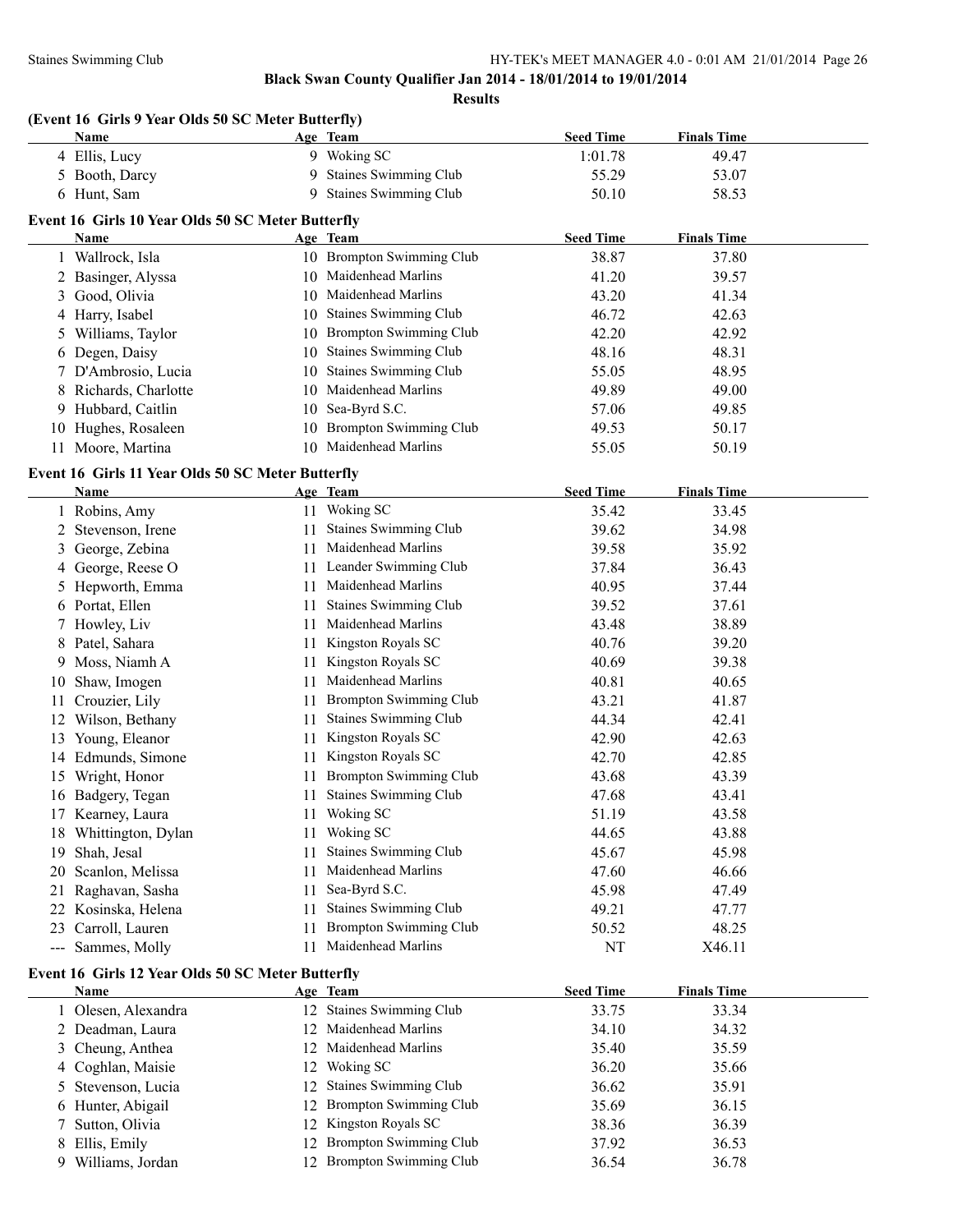#### Staines Swimming Club HY-TEK's MEET MANAGER 4.0 - 0:01 AM 21/01/2014 Page 27

**Black Swan County Qualifier Jan 2014 - 18/01/2014 to 19/01/2014**

**Results**

### **(Event 16 Girls 12 Year Olds 50 SC Meter Butterfly)**

|    | Name                     |    | Age Team                  | <b>Seed Time</b> | <b>Finals Time</b> |
|----|--------------------------|----|---------------------------|------------------|--------------------|
|    | 10 Carmichael, Charlotte |    | 12 Kingston Royals SC     | 38.37            | 37.88              |
| 11 | Arthur, Alice            | 12 | Woking SC                 | 38.35            | 38.62              |
|    | 12 Bloxham, Thea         |    | 12 Woking SC              | 38.78            | 38.89              |
|    | 13 Calvert, Chloe        |    | 12 Maidenhead Marlins     | 44.70            | 39.73              |
|    | 14 Meyrick, Hannah       |    | 12 Maidenhead Marlins     | 39.01            | 40.13              |
|    | 15 Chinn, Bryony         |    | 12 Maidenhead Marlins     | 43.61            | 40.98              |
|    | 16 MacKenzie, Ella       |    | 12 Staines Swimming Club  | 40.65            | 41.30              |
|    | 17 Knightley, Alyssa     |    | 12 Sea-Byrd S.C.          | 41.01            | 42.15              |
|    | 18 Falconer, Eilidh O    |    | 12 Woking SC              | 43.02            | 42.98              |
|    | 19 Buck, Charly          |    | 12 Sea-Byrd S.C.          | 46.17            | 44.99              |
|    | 20 Pfander, Ella-Maria   |    | 12 Brompton Swimming Club | 49.01            | 46.85              |
| 21 | Bell, Madison            |    | 12 Sea-Byrd S.C.          | 48.00            | 54.55              |
|    | --- McGurin, Lydia       |    | 12 Maidenhead Marlins     | NT               | X44.15             |

# **Event 16 Girls 13 Year Olds 50 SC Meter Butterfly**

|    | Name                      |    | Age Team                      | <b>Seed Time</b> | <b>Finals Time</b> |
|----|---------------------------|----|-------------------------------|------------------|--------------------|
|    | 1 Wakefield, Ella S       | 13 | Leander Swimming Club         | 35.43            | 33.46              |
|    | 2 Ramos-Yamasaki, Akemi A | 13 | <b>Staines Swimming Club</b>  | 34.51            | 34.04              |
|    | 3 Bates, Olly S           | 13 | Kingston Royals SC            | 38.03            | 35.11              |
|    | 4 Seymour, Bella C        | 13 | Kingston Royals SC            | 36.32            | 35.25              |
|    | 5 Carroll, Sloane         | 13 | <b>Brompton Swimming Club</b> | 34.58            | 35.86              |
|    | 6 Fane, Arabella C        | 13 | Leander Swimming Club         | 39.56            | 36.15              |
|    | Jennings, Ella-May        | 13 | <b>Brompton Swimming Club</b> | 37.04            | 36.25              |
|    | 8 Hartwell, Maya E        | 13 | Woking SC                     | 37.27            | 36.34              |
| 9. | Everitt, Honor M          | 13 | Kingston Royals SC            | 43.71            | 36.50              |
| 10 | Mosdell, Elizabeth        | 13 | Woking SC                     | 38.82            | 36.98              |
|    | Monteiro, Jasmin T        | 13 | Woking SC                     | 40.29            | 37.50              |
| 12 | Calliss, Charlotte        | 13 | Maidenhead Marlins            | 39.44            | 37.85              |
| 13 | White, Mimi               | 13 | <b>Staines Swimming Club</b>  | 40.36            | 38.86              |
| 14 | Shah Scott, Beatrice M    | 13 | Kingston Royals SC            | 38.94            | 39.08              |
| 15 | Bouch, Rebecca            | 13 | Sea-Byrd S.C.                 | 40.53            | 39.66              |
|    | 16 Morgan, Ellie          | 13 | <b>Staines Swimming Club</b>  | 39.14            | 40.27              |
| 17 | Cubbon, Elena             | 13 | Brompton Swimming Club        | 44.90            | 41.10              |
| 18 | Banks, Stephanie          | 13 | Woking SC                     | 40.36            | 41.25              |
| 19 | Inglefield, Phoebe        | 13 | <b>Brompton Swimming Club</b> | 43.59            | 43.44              |
| 20 | Ellis, Isabelle           | 13 | <b>Brompton Swimming Club</b> | 41.28            | 43.51              |
|    | 21 Lennon, Marianne       | 13 | Sea-Byrd S.C.                 | 46.00            | 43.59              |
| 22 | Parry, Rachel             | 13 | Sea-Byrd S.C.                 | 44.93            | 48.76              |

# **Event 16 Girls 14 Year Olds 50 SC Meter Butterfly**

|    | Name                                           |    | Age Team                  | <b>Seed Time</b> | <b>Finals Time</b> |  |
|----|------------------------------------------------|----|---------------------------|------------------|--------------------|--|
|    | 1 Smith, Molly                                 |    | 14 Woking SC              | 31.54            | 31.16              |  |
|    | 2 Beaulieu, Zoe                                |    | 14 Brompton Swimming Club | 33.75            | 33.68              |  |
|    | 3 McGurin, Mary                                |    | 14 Maidenhead Marlins     | 34.50            | 34.42              |  |
|    | 4 De Buchet, Felicite                          |    | 14 Brompton Swimming Club | 35.83            | 34.57              |  |
|    | 5 Cossins, Maisie                              |    | 14 Maidenhead Marlins     | 34.00            | 34.91              |  |
|    | 6 Znetyniak, Amanda                            |    | 14 Staines Swimming Club  | 34.71            | 35.42              |  |
|    | 7 Roche, Zara S                                |    | 14 Leander Swimming Club  | 36.94            | 35.99              |  |
|    | 8 Byrne, Siobhan                               |    | 14 Maidenhead Marlins     | 40.60            | 37.55              |  |
| 9. | Vandamme, Emilia                               |    | 14 Brompton Swimming Club | 38.25            | 37.94              |  |
|    | --- Van Damme, Jessica                         |    | 14 Brompton Swimming Club | NT               | X43.14             |  |
|    | Event 16 Girls 15 & Over 50 SC Meter Butterfly |    |                           |                  |                    |  |
|    | Name                                           |    | Age Team                  | <b>Seed Time</b> | <b>Finals Time</b> |  |
|    | 1 Spruzs, Lucy                                 | 15 | Woking SC                 | 33.90            | 33.53              |  |
|    | 2 Williams, Amy                                |    | 15 Staines Swimming Club  | 34.76            | 33.94              |  |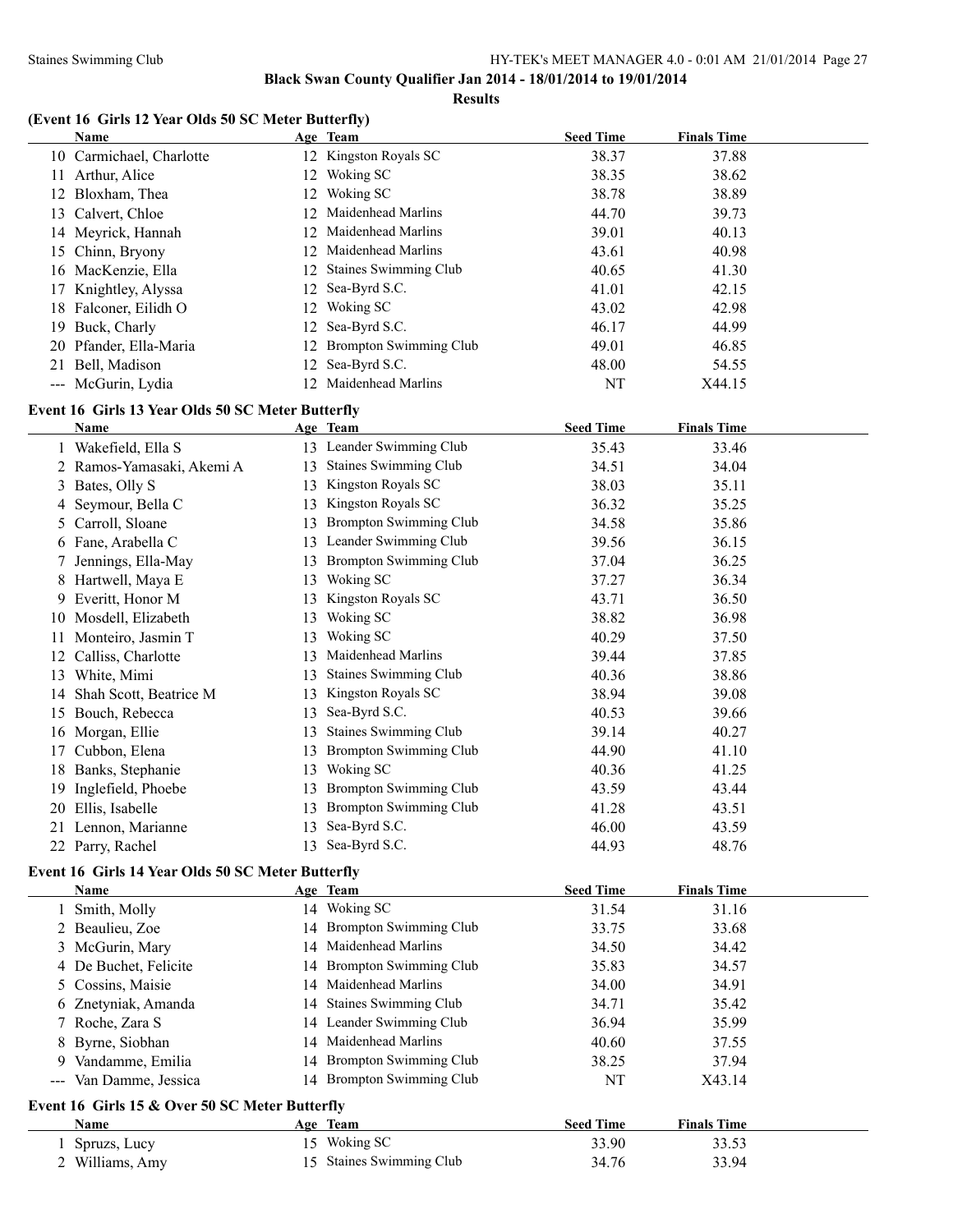| Name                | (Event 16 Girls 15 & Over 50 SC Meter Butterfly)  |     | Age Team                  | <b>Seed Time</b> | <b>Finals Time</b> |  |
|---------------------|---------------------------------------------------|-----|---------------------------|------------------|--------------------|--|
|                     | 3 Coulthard, Amber                                |     | 15 Leander Swimming Club  | 33.73            | 34.60              |  |
|                     | 4 Znetyniak, Natasha                              |     | 17 Staines Swimming Club  | 35.20            | 36.60              |  |
| 5 Bond, Megan       |                                                   |     | 16 Staines Swimming Club  | 39.02            | 39.77              |  |
| --- Banks, Emma     |                                                   |     | 15 Staines Swimming Club  | NT               | X38.35             |  |
|                     | Event 17 Boys 10-11 100 SC Meter Freestyle        |     |                           |                  |                    |  |
| Name                |                                                   |     | Age Team                  | <b>Seed Time</b> | <b>Finals Time</b> |  |
| 1                   | Smith, Benjamin                                   |     | 11 Woking SC              | 1:11.18          | 1:06.14            |  |
| 2 Scanlon, Michael  |                                                   |     | 11 Maidenhead Marlins     | 1:15.59          | 1:11.14            |  |
| Taylor, Ewan<br>3   |                                                   |     | 11 Staines Swimming Club  | 1:11.44          | 1:11.43            |  |
|                     | 4 Bindschedler, David                             |     | 11 Woking SC              | 1:12.89          | 1:13.07            |  |
| Wood, Alex<br>5     |                                                   |     | 11 Maidenhead Marlins     | 1:15.61          | 1:15.12            |  |
| 6 Wiking, Oscar     |                                                   | 11. | Maidenhead Marlins        | 1:12.00          | 1:16.07            |  |
| 7 Sando, Ciaran     |                                                   |     | 11 Maidenhead Marlins     | 1:29.90          | 1:22.70            |  |
|                     | 8 El-Hawary, Benjamin                             |     | 11 Maidenhead Marlins     | 1:15.36          | 1:22.89            |  |
| 9 Degen, Harry      |                                                   |     | 11 Staines Swimming Club  | 1:27.06          | 1:23.67            |  |
| 10 Calliss, James   |                                                   |     | 11 Maidenhead Marlins     | 1:24.59          | 1:24.81            |  |
| Mason, Max<br>11    |                                                   |     | 11 Staines Swimming Club  | 1:38.06          | 1:28.77            |  |
| 12 Gibson, William  |                                                   | 11  | Sea-Byrd S.C.             | 1:39.50          | 1:32.64            |  |
| 13 Lennon, Cian     |                                                   | 11  | Sea-Byrd S.C.             | 1:40.00          | 1:45.45            |  |
| $\qquad \qquad -$   | Toussaint, Clement                                | 11. | Swim Excel Esher          | NT               | X1:14.28           |  |
|                     | Toussaint, Jeremy                                 |     | 11 Swim Excel Esher       | NT               | X1:15.86           |  |
| ---                 | Bedworth, Ollie                                   |     | 10 Staines Swimming Club  | NT               | X1:16.64           |  |
| --- Clark, Sam      |                                                   |     | 10 Staines Swimming Club  | NT               | X1:46.22           |  |
| Name                | Event 17 Boys 12 Year Olds 100 SC Meter Freestyle |     | Age Team                  | <b>Seed Time</b> | <b>Finals Time</b> |  |
| Santos, Avrey<br>1  |                                                   |     | 12 Staines Swimming Club  | 1:06.19          | 1:04.96            |  |
| 2 Barella, Henry    |                                                   |     | 12 Godalming SC           | 1:07.02          | 1:06.10            |  |
| Lange, Joel<br>3    |                                                   |     | 12 Maidenhead Marlins     | 1:06.90          | 1:06.25            |  |
| 4 Mcclenn, James    |                                                   |     | 12 Maidenhead Marlins     | 1:12.00          | 1:08.73            |  |
| 5                   | Ferris, Christopher                               |     | 12 Sea-Byrd S.C.          | 1:08.49          | 1:09.02            |  |
| 6                   | Tattersdill, Finlay                               |     | 12 Woking SC              | 1:09.13          | 1:10.66            |  |
| Stearn, Callum<br>7 |                                                   |     | 12 Staines Swimming Club  | 1:12.13          | 1:10.92            |  |
| Bailey, Dylan<br>8  |                                                   |     | 12 Woking SC              | 1:21.33          | 1:14.13            |  |
| 9 Davies, Charlie   |                                                   |     | 12 Kingston Royals SC     | 1:17.54          | 1:16.55            |  |
| 10 Oliver, Ed       |                                                   |     | 12 Kingston Royals SC     | 1:16.58          | 1:16.60            |  |
| 11 Artis, Jacob     |                                                   |     | 12 Staines Swimming Club  | 1:26.52          | 1:26.92            |  |
|                     | Event 17 Boys 13 Year Olds 100 SC Meter Freestyle |     |                           |                  |                    |  |
| Name                |                                                   |     | Age Team                  | <b>Seed Time</b> | <b>Finals Time</b> |  |
| 1                   | Sugden, Richard                                   |     | 13 Woking SC              | 1:02.61          | 1:02.39            |  |
| 2 Blazevic, Filip   |                                                   |     | 13 Kingston Royals SC     | 1:06.37          | 1:03.99            |  |
| 3 Metcalfe, Ben     |                                                   |     | 13 Staines Swimming Club  | 1:04.93          | 1:04.12            |  |
| 4 Edmunds, Blu      |                                                   |     | 13 Kingston Royals SC     | 1:06.46          | 1:04.28            |  |
| Trundle, Noah<br>5  |                                                   |     | 13 Woking SC              | 1:07.19          | 1:06.17            |  |
| 6 Webb, Thomas P    |                                                   |     | 13 Woking SC              | 1:07.17          | 1:06.19            |  |
| 7 Bernheim, Paul    |                                                   |     | 13 Brompton Swimming Club | 1:07.77          | 1:06.84            |  |
| 8 Makwana, Zarn     |                                                   |     | 13 Sea-Byrd S.C.          | 1:11.67          | 1:11.22            |  |
| 9 Wilson, Nathan    |                                                   |     | 13 Staines Swimming Club  | 1:11.54          | 1:11.33            |  |
| 10 Thomas, Kane     |                                                   |     | 13 Sea-Byrd S.C.          | 1:15.39          | 1:13.78            |  |
| 11 Downey, Bill J   |                                                   |     | 13 Kingston Royals SC     | 1:15.42          | 1:14.31            |  |
|                     | Event 17 Boys 14 Year Olds 100 SC Meter Freestyle |     |                           |                  |                    |  |
| <b>Name</b>         |                                                   |     | Age Team                  | <b>Seed Time</b> | <b>Finals Time</b> |  |
| 1 Boles, Luke       |                                                   |     | 14 Maidenhead Marlins     | 1:03.30          | 1:00.52            |  |
| 2 Bernheim, Max     |                                                   |     | 14 Brompton Swimming Club | 1:01.16          | 1:01.15            |  |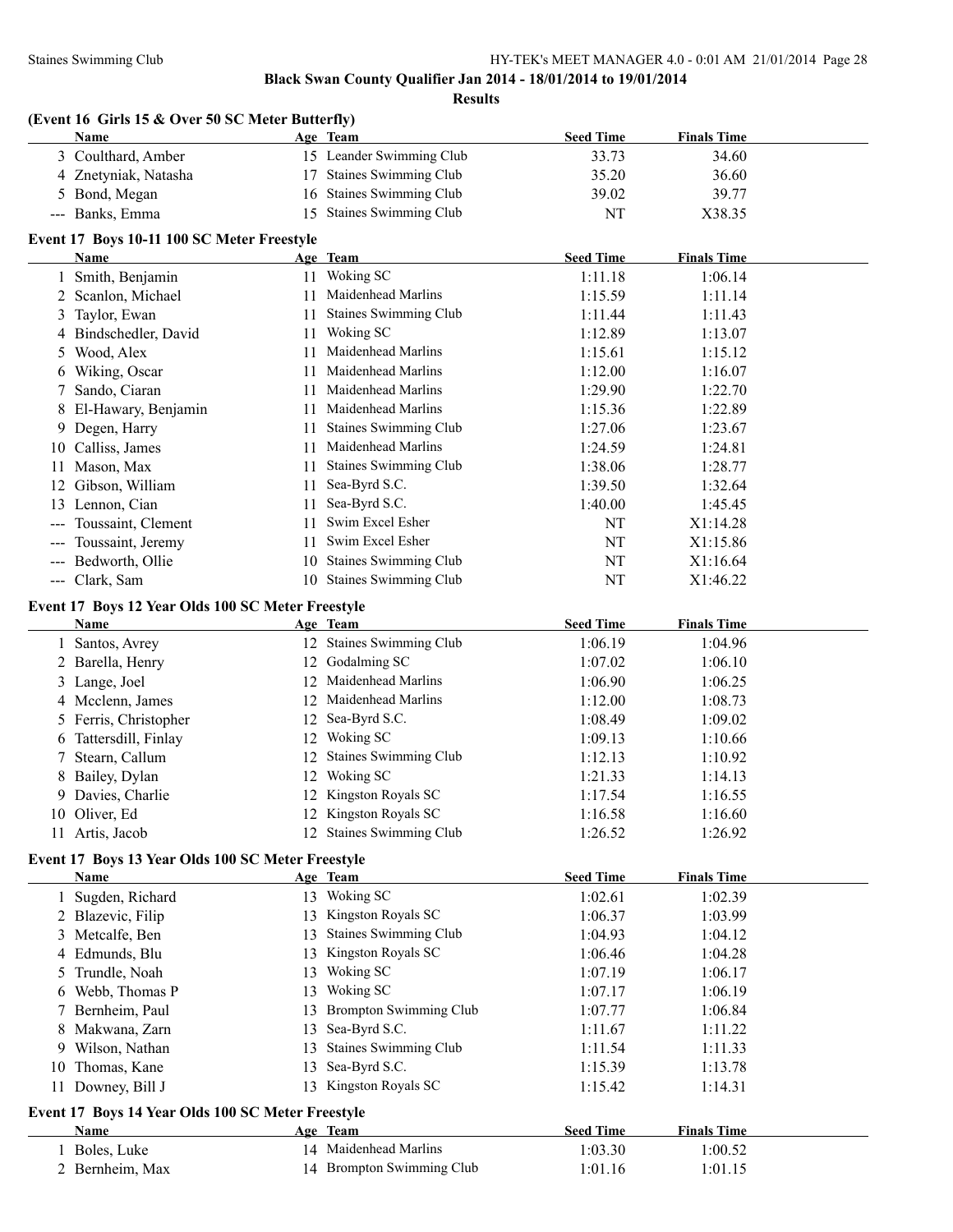**Results**

# **(Event 17 Boys 14 Year Olds 100 SC Meter Freestyle)**

|     | <b>Name</b>                                           |    | Age Team                      | <b>Seed Time</b> | <b>Finals Time</b> |  |
|-----|-------------------------------------------------------|----|-------------------------------|------------------|--------------------|--|
|     | 3 Pearce, Jack                                        |    | 14 Woking SC                  | 1:02.03          | 1:01.65            |  |
| 4   | Taguba, Jose                                          |    | 14 Brompton Swimming Club     | 1:00.81          | 1:02.43            |  |
| 5   | Butler, Jack                                          | 14 | <b>Staines Swimming Club</b>  | 1:05.44          | 1:03.78            |  |
| 6   | Longhurst, Max H                                      | 14 | Woking SC                     | 1:04.74          | 1:03.92            |  |
|     | Ferreira, Raven                                       | 14 | Sea-Byrd S.C.                 | 1:04.35          | 1:05.32            |  |
| 8   | White, Jake                                           | 14 | Leander Swimming Club         | 1:04.72          | 1:05.34            |  |
| 9.  | Kelly, Oscar                                          | 14 | Maidenhead Marlins            | 1:06.19          | 1:05.49            |  |
| 10  | Causevic, Liam                                        | 14 | Kingston Royals SC            | 1:10.01          | 1:05.67            |  |
| 11  | Tong, Daniel A                                        | 14 | Kingston Royals SC            | 1:07.22          | 1:06.37            |  |
| 12  | Alnasir, Menaf                                        | 14 | <b>Brompton Swimming Club</b> | 1:06.32          | 1:07.34            |  |
|     | 13 Friend, Matthew                                    |    | 14 Staines Swimming Club      | 1:06.73          | 1:07.44            |  |
|     |                                                       |    |                               |                  |                    |  |
|     | Event 17 Boys 15 & Over 100 SC Meter Freestyle        |    |                               |                  |                    |  |
|     | Name                                                  |    | Age Team                      | <b>Seed Time</b> | <b>Finals Time</b> |  |
|     | 1 Ramsey, Matthew                                     |    | 15 Staines Swimming Club      | 56.72            | 55.56              |  |
|     | 2 Newman, Lewis                                       |    | 18 Sea-Byrd S.C.              | 59.34            | 59.26              |  |
| 3   | Wyne, Haaris                                          |    | 15 Woking SC                  | 1:03.80          | 1:00.22            |  |
| 4   | Barella, Oliver                                       |    | 16 Godalming SC               | 59.44            | 1:00.64            |  |
| 5   | Gasson, Lewis                                         | 15 | <b>Staines Swimming Club</b>  | 1:02.36          | 1:01.86            |  |
| 6   | Tyrie, Sebastian                                      | 15 | <b>Brompton Swimming Club</b> | 1:04.81          | 1:06.30            |  |
|     | 7 Hall, Shaun                                         | 15 | <b>Staines Swimming Club</b>  | 1:09.08          | 1:08.69            |  |
|     | Event 18 Girls 9 Year Olds 200 SC Meter Breaststroke  |    |                               |                  |                    |  |
|     | Name                                                  |    | Age Team                      | <b>Seed Time</b> | <b>Finals Time</b> |  |
|     | 1 Pilling, Imogen                                     |    | 9 Brompton Swimming Club      | 3:38.46          | 3:40.59            |  |
|     | 2 Donohue, Nicole                                     |    | 9 Maidenhead Marlins          | 3:55.33          | 3:43.11            |  |
|     | 3 Hunt, Sam                                           | 9  | <b>Staines Swimming Club</b>  | 4:11.79          | 3:58.06            |  |
| 4   | Bloxham, Daisy                                        | 9. | Guildford City SC             | 3:57.21          | 3:59.83            |  |
| 5   | Butler, Emily                                         | 9  | <b>Staines Swimming Club</b>  | 4:14.00          | 4:27.40            |  |
|     | Carmichael, Kathryn                                   | 9  | Kingston Royals SC            | NT               | X4:03.79           |  |
|     | --- Howley, Anna                                      |    | 9 Maidenhead Marlins          | 4:17.70          | DQ                 |  |
|     |                                                       |    |                               |                  |                    |  |
|     | Event 18 Girls 10 Year Olds 200 SC Meter Breaststroke |    |                               |                  |                    |  |
|     | Name                                                  |    | Age Team                      | <b>Seed Time</b> | <b>Finals Time</b> |  |
|     | 1 Good, Olivia                                        |    | 10 Maidenhead Marlins         | 3:41.16          | 3:28.46            |  |
|     | 2 Basinger, Alyssa                                    |    | 10 Maidenhead Marlins         | 3:39.54          | 3:32.89            |  |
|     | 3 Comerford, Iris                                     |    | 10 Brompton Swimming Club     | 3:41.33          | 3:37.78            |  |
|     | 4 Richards, Charlotte                                 |    | 10 Maidenhead Marlins         | 3:50.02          | 3:41.17            |  |
| 5   | Wallrock, Isla                                        |    | 10 Brompton Swimming Club     | 3:52.28          | 3:44.39            |  |
| 6   | Key, Finola                                           | 10 | Maidenhead Marlins            | 3:56.94          | 3:46.41            |  |
| 7   | Davies, Edith                                         | 10 | Kingston Royals SC            | 3:54.66          | 3:46.60            |  |
| 8   | Harry, Isabel                                         | 10 | Staines Swimming Club         | 4:00.79          | 3:50.13            |  |
| 9   | Sando, Orlagh                                         | 10 | Maidenhead Marlins            | 4:19.65          | 3:55.85            |  |
| 10  | Hubbard, Caitlin                                      | 10 | Sea-Byrd S.C.                 | 4:03.05          | 3:56.56            |  |
| 11  | Williams, Taylor                                      | 10 | <b>Brompton Swimming Club</b> | 3:55.35          | 3:56.94            |  |
| 12  | Orrell, Hannah                                        | 10 | Kingston Royals SC            | 3:57.95          | 4:03.17            |  |
| 13  | Hughes, Rosaleen                                      | 10 | <b>Brompton Swimming Club</b> | 4:05.60          | 4:05.55            |  |
| 14  | Moore, Martina                                        | 10 | Maidenhead Marlins            | 4:09.39          | 4:06.53            |  |
| --- | Blazevic, Emma                                        | 10 | Kingston Royals SC            | NT               | X4:03.00           |  |
| --- | Gill, Maya                                            | 10 | Kingston Royals SC            | NT               | X4:05.60           |  |
| --- | D'Ambrosio, Lucia                                     | 10 | <b>Staines Swimming Club</b>  | 4:27.53          | DQ                 |  |
|     | Event 18 Girls 11 Year Olds 200 SC Meter Breaststroke |    |                               |                  |                    |  |
|     | Name                                                  |    | Age Team                      | <b>Seed Time</b> | <b>Finals Time</b> |  |
|     | George, Zebina                                        | 11 | Maidenhead Marlins            | 3:18.43          | 3:12.27            |  |
| 2   | Moss, Niamh A                                         | 11 | Kingston Royals SC            | 3:30.57          | 3:20.54            |  |
| 3   | Stevenson, Irene                                      |    | <b>Staines Swimming Club</b>  | 3:32.76          | 3:23.65            |  |
|     |                                                       |    |                               |                  |                    |  |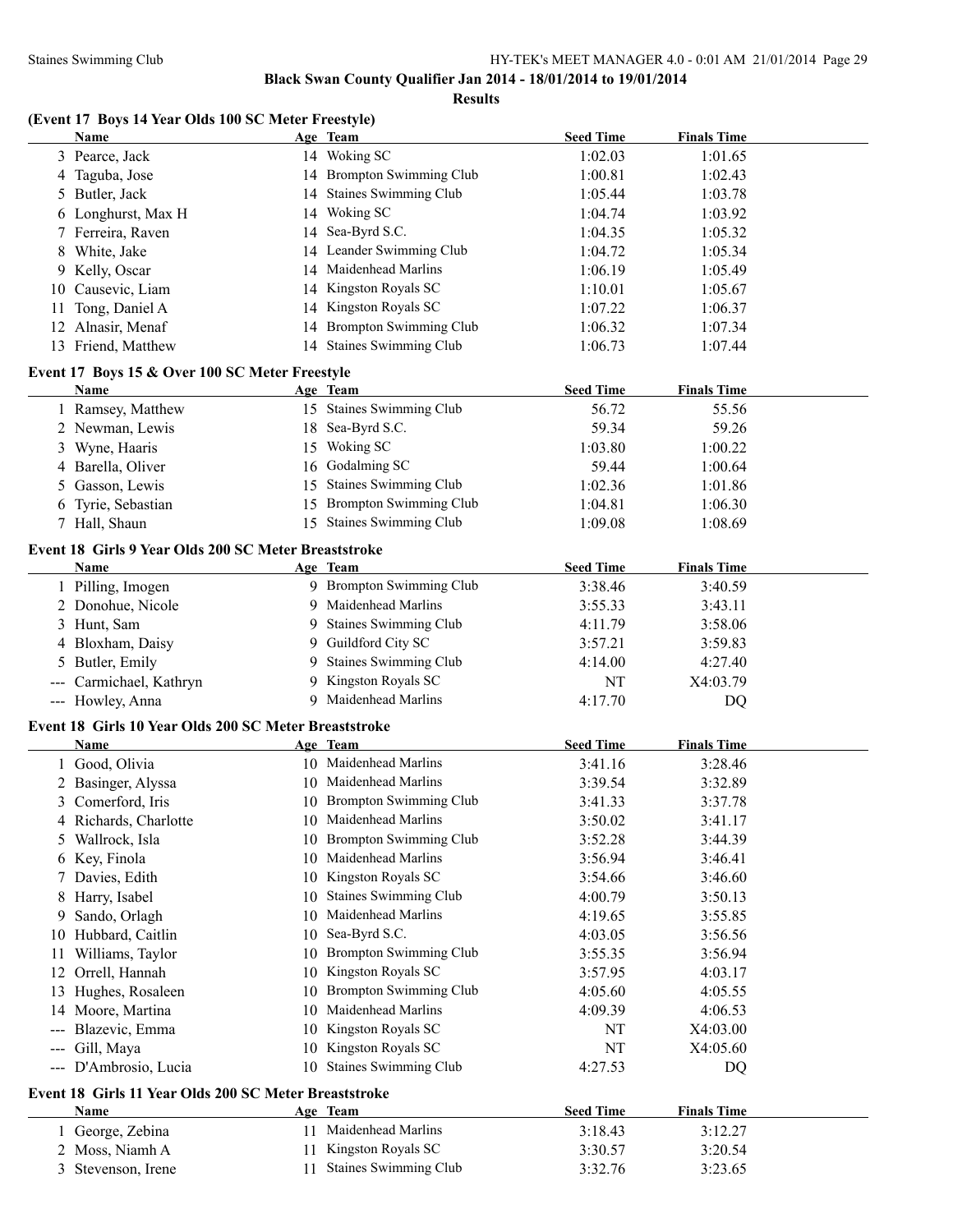**Results**

# **(Event 18 Girls 11 Year Olds 200 SC Meter Breaststroke)**

|    | Name                                                  |    | Age Team                      | <b>Seed Time</b> | <b>Finals Time</b> |  |
|----|-------------------------------------------------------|----|-------------------------------|------------------|--------------------|--|
|    | 4 Robins, Amy                                         |    | 11 Woking SC                  | 3:29.05          | 3:24.05            |  |
|    | 5 Shaw, Imogen                                        | 11 | Maidenhead Marlins            | 3:35.69          | 3:27.62            |  |
|    | 6 Howley, Liv                                         | 11 | Maidenhead Marlins            | 3:35.60          | 3:27.70            |  |
|    | 7 Edmunds, Simone                                     | 11 | Kingston Royals SC            | 3:32.79          | 3:29.82            |  |
| 8  | Suter, Seren                                          | 11 | Maidenhead Marlins            | 3:33.58          | 3:31.74            |  |
|    | 9 Scanlon, Melissa                                    | 11 | Maidenhead Marlins            | 3:45.98          | 3:41.94            |  |
|    | 10 Raghavan, Sasha                                    | 11 | Sea-Byrd S.C.                 | 3:48.81          | 3:47.31            |  |
| 11 | Robson, Niamh                                         | 11 | Maidenhead Marlins            | 3:50.92          | 3:50.11            |  |
| 12 | Shah, Jesal                                           | 11 | Staines Swimming Club         | 3:56.23          | 3:55.89            |  |
|    | 13 Young, Eleanor                                     | 11 | Kingston Royals SC            | 4:02.05          | 3:57.75            |  |
|    |                                                       |    |                               |                  |                    |  |
|    | Event 18 Girls 12 Year Olds 200 SC Meter Breaststroke |    |                               |                  |                    |  |
|    | Name                                                  |    | Age Team                      | <b>Seed Time</b> | <b>Finals Time</b> |  |
|    | 1 Olesen, Alexandra                                   |    | 12 Staines Swimming Club      | 3:05.18          | 3:05.70            |  |
|    | 2 Dean, Nancy                                         |    | 12 Maidenhead Marlins         | 3:07.36          | 3:06.12            |  |
|    | 3 Coghlan, Maisie                                     |    | 12 Woking SC                  | 3:16.45          | 3:18.24            |  |
|    | 4 Stevenson, Lucia                                    | 12 | Staines Swimming Club         | 3:21.27          | 3:19.18            |  |
|    | 5 Ellis, Emily                                        |    | 12 Brompton Swimming Club     | 3:23.63          | 3:19.31            |  |
|    | 6 Donohue, Sophia                                     | 12 | Maidenhead Marlins            | 3:25.30          | 3:20.09            |  |
|    | 7 Lauriot Prevost, Fleur                              | 12 | <b>Brompton Swimming Club</b> | 3:26.66          | 3:20.17            |  |
| 8  | Arthur, Alice                                         | 12 | Woking SC                     | 3:25.61          | 3:22.35            |  |
|    | 9 Carmichael, Charlotte                               | 12 | Kingston Royals SC            | 3:20.13          | 3:23.67            |  |
|    | 10 Frame, Jemima                                      |    | Leander Swimming Club         | 3:41.40          | 3:25.04            |  |
|    | 11 Hobden, Tereza                                     | 12 | Maidenhead Marlins            | 3:24.83          | 3:26.44            |  |
|    | 12 Knightley, Alyssa                                  | 12 | Sea-Byrd S.C.                 | 3:24.69          | 3:26.53            |  |
|    | 13 Williams, Jordan                                   | 12 | Brompton Swimming Club        | 3:28.81          | 3:29.41            |  |
|    | 14 Hunter, Abigail                                    | 12 | <b>Brompton Swimming Club</b> | 3:26.67          | 3:33.38            |  |
|    | 15 Pfander, Ella-Maria                                | 12 | <b>Brompton Swimming Club</b> | 3:54.32          | 4:07.68            |  |
|    | --- Calvert, Chloe                                    |    | 12 Maidenhead Marlins         | NT               | X3:16.97           |  |
|    |                                                       |    |                               |                  |                    |  |
|    | Event 18 Girls 13 Year Olds 200 SC Meter Breaststroke |    |                               |                  |                    |  |
|    | Name                                                  |    | Age Team                      | <b>Seed Time</b> | <b>Finals Time</b> |  |
|    | Seymour, Bella C                                      |    | 13 Kingston Royals SC         | 3:01.15          | 3:01.55            |  |
|    | 2 Young, Kirsten F                                    |    | 13 Woking SC                  | 3:00.57          | 3:05.55            |  |
|    | 3 Monteiro, Jasmin T                                  | 13 | Woking SC                     | 3:08.03          | 3:12.52            |  |
|    | 4 Calliss, Charlotte                                  | 13 | Maidenhead Marlins            | 3:11.97          | 3:12.67            |  |
|    | 5 Ramos-Yamasaki, Akemi A                             |    | 13 Staines Swimming Club      | 3:25.68          | 3:15.29            |  |
|    | 6 White, Mimi                                         |    | 13 Staines Swimming Club      | 3:13.29          | 3:15.88            |  |
|    | 7 Wakefield, Ella S                                   |    | 13 Leander Swimming Club      | 3:25.06          | 3:16.72            |  |
| 8  | Carroll, Sloane                                       | 13 | <b>Brompton Swimming Club</b> | 3:16.10          | 3:16.76            |  |
|    | 9 Everitt, Honor M                                    | 13 | Kingston Royals SC            | 3:19.92          | 3:18.50            |  |
| 10 | Ellis, Isabelle                                       | 13 | <b>Brompton Swimming Club</b> | 3:39.53          | 3:34.62            |  |
| 11 | Alfonso-Eaton, Cecilia                                |    | 13 Leander Swimming Club      | 3:37.20          | 3:35.17            |  |
|    | 12 Lennon, Marianne                                   | 13 | Sea-Byrd S.C.                 | 3:39.00          | 3:48.26            |  |
|    | Event 18 Girls 14 Year Olds 200 SC Meter Breaststroke |    |                               |                  |                    |  |
|    | Name                                                  |    | Age Team                      | <b>Seed Time</b> | <b>Finals Time</b> |  |
|    | 1 Beaulieu, Zoe                                       |    | 14 Brompton Swimming Club     | 2:52.15          | 2:53.73            |  |
|    | 2 Cossins, Maisie                                     |    | 14 Maidenhead Marlins         | 2:49.30          | 2:55.18            |  |
|    | 3 McGurin, Mary                                       |    | 14 Maidenhead Marlins         | 3:00.25          | 3:07.39            |  |
|    | 4 Vandamme, Emilia                                    |    | 14 Brompton Swimming Club     | 3:15.36          | 3:15.78            |  |
|    | 5 Van Damme, Jessica                                  |    | 14 Brompton Swimming Club     | 3:15.20          | 3:20.11            |  |
|    | 6 Znetyniak, Amanda                                   |    | 14 Staines Swimming Club      | 3:16.21          | 3:22.97            |  |
|    |                                                       |    |                               |                  |                    |  |
|    | Event 18 Girls 15 & Over 200 SC Meter Breaststroke    |    |                               |                  |                    |  |
|    | Name                                                  |    | Age Team                      | <b>Seed Time</b> | <b>Finals Time</b> |  |
|    | White, Abi                                            |    | 15 Woking SC                  | 2:52.73          | 2:58.27            |  |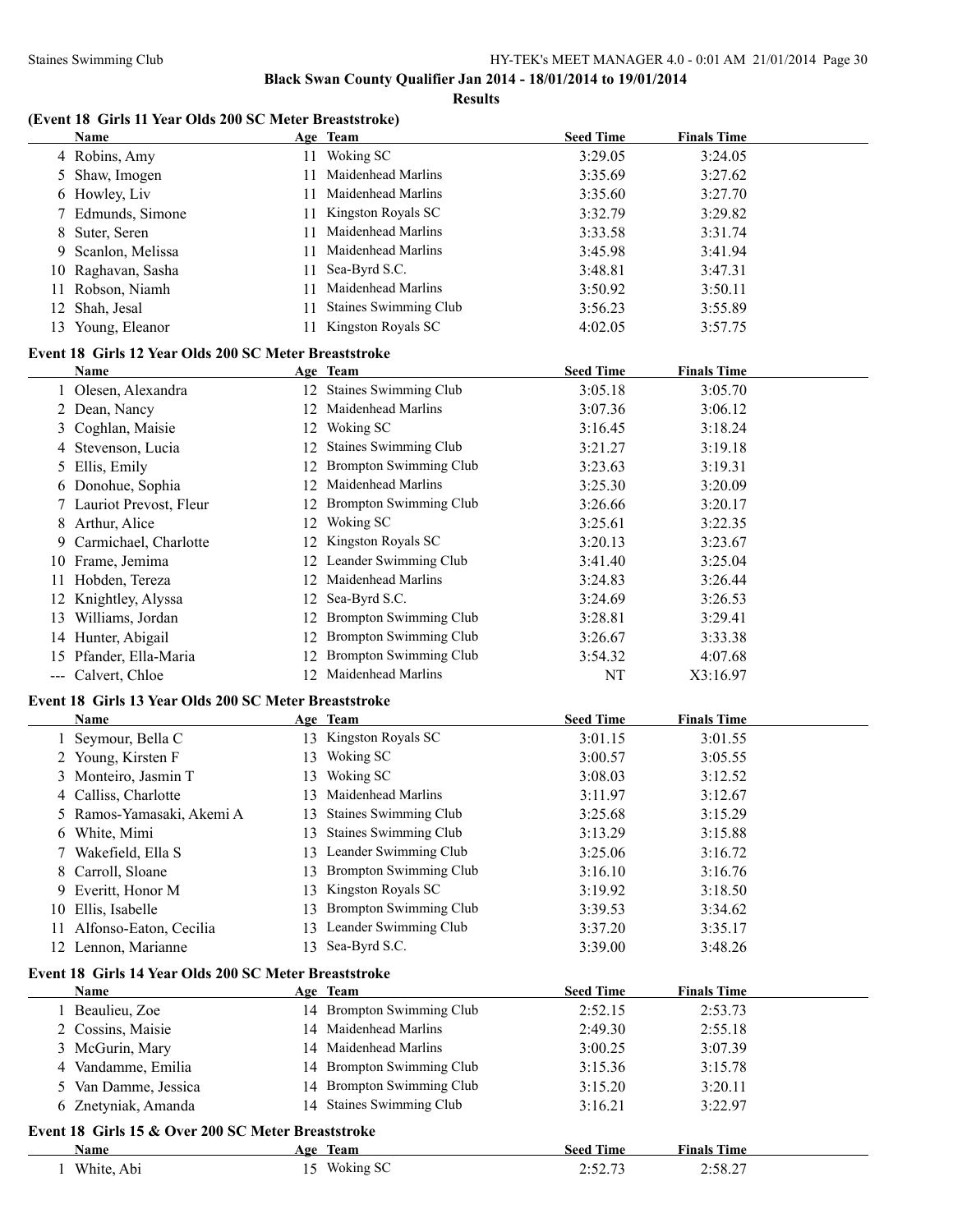**Results**

|  |  |  | (Event 18 Girls 15 & Over 200 SC Meter Breaststroke) |
|--|--|--|------------------------------------------------------|
|--|--|--|------------------------------------------------------|

| 17 Staines Swimming Club<br>2 Znetyniak, Natasha<br>3:23.83<br>3:23.15<br>15 Staines Swimming Club<br>3 Lipscombe, Daisy<br>3:23.89<br>3:23.36<br>16 Staines Swimming Club<br>4 Bond, Megan<br>3:23.44<br>3:28.49<br>Event 19 Boys 9 Year Olds 50 SC Meter Backstroke<br><b>Seed Time</b><br><b>Finals Time</b><br>Age Team<br>Name<br>9 Staines Swimming Club<br>1 Geczy, Imre<br>43.80<br>41.72<br>9 Sea-Byrd S.C.<br>2 Tadman, Harvey<br>47.97<br>44.45<br>9 Kingston Royals SC<br>3 Hill, Tom W<br>46.88<br>45.45<br>9 Staines Swimming Club<br>47.03<br>48.05<br>4 Santos, Aljeroe<br>9 Staines Swimming Club<br>47.97<br>48.41<br>5 Churchill, Joseph<br>9 Maidenhead Marlins<br>52.90<br>48.63<br>6 Cheung, Aaron<br><b>Staines Swimming Club</b><br>7 Beard, Alex<br>9<br>52.65<br>50.24<br>9 Staines Swimming Club<br>--- White, Jensen<br>51.42<br>DQ<br>Event 19 Boys 10 Year Olds 50 SC Meter Backstroke<br><b>Seed Time</b><br><b>Finals Time</b><br>Name<br>Age Team<br>10 Sea-Byrd S.C.<br>1 Lee-Knowles, Billy<br>40.56<br>38.90<br>10 Sea-Byrd S.C.<br>2 Colling, Logan<br>40.56<br>40.08<br>10 Maidenhead Marlins<br>40.72<br>40.70<br>3 Bleekendaal, Zack<br>10 Kingston Royals SC<br>43.82<br>4 Sutton, Charlie<br>40.88<br>5 Stearn, Oliver<br>10 Staines Swimming Club<br>41.24<br>40.97<br>10 Sea-Byrd S.C.<br>44.22<br>6 Manning, Charlie<br>41.60<br>7 Bedworth, Ollie<br>10 Staines Swimming Club<br>42.75<br>41.64<br>10 Staines Swimming Club<br>44.02<br>8 Evans, Aaron<br>41.68<br>10 Maidenhead Marlins<br>9 NetherwoodMeek, Hayden<br>43.51<br>42.15<br>10 Maidenhead Marlins<br>43.98<br>42.37<br>10 Meyrick, James<br>10 Maidenhead Marlins<br>11 Dean, Alfie<br>42.28<br>42.55<br>10 Woking SC<br>12 Baldwin, Alexej<br>43.00<br>42.62<br>10 Woking SC<br>45.96<br>13 Falconer, Iain<br>43.18<br>10 Maidenhead Marlins<br>14 Richards, Elliot<br>45.21<br>44.29<br>10 Maidenhead Marlins<br>15 Brooker, Max<br>46.58<br>45.57<br>16 Taylor, Timothy<br>10 Brompton Swimming Club<br>48.22<br>46.20<br>10 Maidenhead Marlins<br>*17 Bennett, Henry<br>48.50<br>47.93<br>*17 Bouyahiaoui, Leith<br>10 Sea-Byrd S.C.<br>47.93<br>47.61<br>10 Staines Swimming Club<br>19 Scott, Alister<br>48.12<br>52.80<br>10 Maidenhead Marlins<br>48.49<br>20 Dilley, Matthew<br>46.00<br>10 Staines Swimming Club<br>49.47<br>21 Allinson, Henry<br>50.35<br>10 Leander Swimming Club<br>Findley, Ben<br>NT<br>X41.90<br>Staines Swimming Club<br>Clark, Sam<br>NT<br>X1:01.24<br>10<br>10 Maidenhead Marlins<br>--- Lange, Scott<br>49.50<br>DQ<br>Event 19 Boys 11 Year Olds 50 SC Meter Backstroke<br><b>Seed Time</b><br><b>Finals Time</b><br>Age Team<br>Name<br>11 Staines Swimming Club<br>1 Taylor, Ewan<br>38.21<br>38.54<br>Staines Swimming Club<br>40.65<br>2 Fox, Owen<br>39.05<br>11<br>Maidenhead Marlins<br>Scanlon, Michael<br>40.21<br>39.67<br>11<br>3<br>Leander Swimming Club<br>Wood, Jake H<br>41.09<br>39.91<br>11-<br>4<br><b>Brompton Swimming Club</b><br>Oestergaard, Christian<br>39.24<br>40.99<br>11<br>5<br>Wiking, Oscar<br>Maidenhead Marlins<br>42.15<br>48.40<br>11<br>6<br>Staines Swimming Club<br>7 Mason, Max<br>44.71<br>47.67<br>11<br>8 Makwana, Chahil<br>Sea-Byrd S.C.<br>44.90<br>48.85<br>11<br>Staines Swimming Club<br>Degen, Harry<br>45.99<br>50.49<br>9<br>11<br>Sea-Byrd S.C.<br>10 Gibson, William<br>50.56<br>52.40<br>11 | Name | Age Team | <b>Seed Time</b> | <b>Finals Time</b> |  |
|--------------------------------------------------------------------------------------------------------------------------------------------------------------------------------------------------------------------------------------------------------------------------------------------------------------------------------------------------------------------------------------------------------------------------------------------------------------------------------------------------------------------------------------------------------------------------------------------------------------------------------------------------------------------------------------------------------------------------------------------------------------------------------------------------------------------------------------------------------------------------------------------------------------------------------------------------------------------------------------------------------------------------------------------------------------------------------------------------------------------------------------------------------------------------------------------------------------------------------------------------------------------------------------------------------------------------------------------------------------------------------------------------------------------------------------------------------------------------------------------------------------------------------------------------------------------------------------------------------------------------------------------------------------------------------------------------------------------------------------------------------------------------------------------------------------------------------------------------------------------------------------------------------------------------------------------------------------------------------------------------------------------------------------------------------------------------------------------------------------------------------------------------------------------------------------------------------------------------------------------------------------------------------------------------------------------------------------------------------------------------------------------------------------------------------------------------------------------------------------------------------------------------------------------------------------------------------------------------------------------------------------------------------------------------------------------------------------------------------------------------------------------------------------------------------------------------------------------------------------------------------------------------------------------------------------------------------------------------------------------------------------------------------------------------------------------------------------------------------------------------------------------------------------------------------------------------------------------------------------------------------------------------------------------------------------------------------------------------------------------------------------------------------|------|----------|------------------|--------------------|--|
|                                                                                                                                                                                                                                                                                                                                                                                                                                                                                                                                                                                                                                                                                                                                                                                                                                                                                                                                                                                                                                                                                                                                                                                                                                                                                                                                                                                                                                                                                                                                                                                                                                                                                                                                                                                                                                                                                                                                                                                                                                                                                                                                                                                                                                                                                                                                                                                                                                                                                                                                                                                                                                                                                                                                                                                                                                                                                                                                                                                                                                                                                                                                                                                                                                                                                                                                                                                                        |      |          |                  |                    |  |
|                                                                                                                                                                                                                                                                                                                                                                                                                                                                                                                                                                                                                                                                                                                                                                                                                                                                                                                                                                                                                                                                                                                                                                                                                                                                                                                                                                                                                                                                                                                                                                                                                                                                                                                                                                                                                                                                                                                                                                                                                                                                                                                                                                                                                                                                                                                                                                                                                                                                                                                                                                                                                                                                                                                                                                                                                                                                                                                                                                                                                                                                                                                                                                                                                                                                                                                                                                                                        |      |          |                  |                    |  |
|                                                                                                                                                                                                                                                                                                                                                                                                                                                                                                                                                                                                                                                                                                                                                                                                                                                                                                                                                                                                                                                                                                                                                                                                                                                                                                                                                                                                                                                                                                                                                                                                                                                                                                                                                                                                                                                                                                                                                                                                                                                                                                                                                                                                                                                                                                                                                                                                                                                                                                                                                                                                                                                                                                                                                                                                                                                                                                                                                                                                                                                                                                                                                                                                                                                                                                                                                                                                        |      |          |                  |                    |  |
|                                                                                                                                                                                                                                                                                                                                                                                                                                                                                                                                                                                                                                                                                                                                                                                                                                                                                                                                                                                                                                                                                                                                                                                                                                                                                                                                                                                                                                                                                                                                                                                                                                                                                                                                                                                                                                                                                                                                                                                                                                                                                                                                                                                                                                                                                                                                                                                                                                                                                                                                                                                                                                                                                                                                                                                                                                                                                                                                                                                                                                                                                                                                                                                                                                                                                                                                                                                                        |      |          |                  |                    |  |
|                                                                                                                                                                                                                                                                                                                                                                                                                                                                                                                                                                                                                                                                                                                                                                                                                                                                                                                                                                                                                                                                                                                                                                                                                                                                                                                                                                                                                                                                                                                                                                                                                                                                                                                                                                                                                                                                                                                                                                                                                                                                                                                                                                                                                                                                                                                                                                                                                                                                                                                                                                                                                                                                                                                                                                                                                                                                                                                                                                                                                                                                                                                                                                                                                                                                                                                                                                                                        |      |          |                  |                    |  |
|                                                                                                                                                                                                                                                                                                                                                                                                                                                                                                                                                                                                                                                                                                                                                                                                                                                                                                                                                                                                                                                                                                                                                                                                                                                                                                                                                                                                                                                                                                                                                                                                                                                                                                                                                                                                                                                                                                                                                                                                                                                                                                                                                                                                                                                                                                                                                                                                                                                                                                                                                                                                                                                                                                                                                                                                                                                                                                                                                                                                                                                                                                                                                                                                                                                                                                                                                                                                        |      |          |                  |                    |  |
|                                                                                                                                                                                                                                                                                                                                                                                                                                                                                                                                                                                                                                                                                                                                                                                                                                                                                                                                                                                                                                                                                                                                                                                                                                                                                                                                                                                                                                                                                                                                                                                                                                                                                                                                                                                                                                                                                                                                                                                                                                                                                                                                                                                                                                                                                                                                                                                                                                                                                                                                                                                                                                                                                                                                                                                                                                                                                                                                                                                                                                                                                                                                                                                                                                                                                                                                                                                                        |      |          |                  |                    |  |
|                                                                                                                                                                                                                                                                                                                                                                                                                                                                                                                                                                                                                                                                                                                                                                                                                                                                                                                                                                                                                                                                                                                                                                                                                                                                                                                                                                                                                                                                                                                                                                                                                                                                                                                                                                                                                                                                                                                                                                                                                                                                                                                                                                                                                                                                                                                                                                                                                                                                                                                                                                                                                                                                                                                                                                                                                                                                                                                                                                                                                                                                                                                                                                                                                                                                                                                                                                                                        |      |          |                  |                    |  |
|                                                                                                                                                                                                                                                                                                                                                                                                                                                                                                                                                                                                                                                                                                                                                                                                                                                                                                                                                                                                                                                                                                                                                                                                                                                                                                                                                                                                                                                                                                                                                                                                                                                                                                                                                                                                                                                                                                                                                                                                                                                                                                                                                                                                                                                                                                                                                                                                                                                                                                                                                                                                                                                                                                                                                                                                                                                                                                                                                                                                                                                                                                                                                                                                                                                                                                                                                                                                        |      |          |                  |                    |  |
|                                                                                                                                                                                                                                                                                                                                                                                                                                                                                                                                                                                                                                                                                                                                                                                                                                                                                                                                                                                                                                                                                                                                                                                                                                                                                                                                                                                                                                                                                                                                                                                                                                                                                                                                                                                                                                                                                                                                                                                                                                                                                                                                                                                                                                                                                                                                                                                                                                                                                                                                                                                                                                                                                                                                                                                                                                                                                                                                                                                                                                                                                                                                                                                                                                                                                                                                                                                                        |      |          |                  |                    |  |
|                                                                                                                                                                                                                                                                                                                                                                                                                                                                                                                                                                                                                                                                                                                                                                                                                                                                                                                                                                                                                                                                                                                                                                                                                                                                                                                                                                                                                                                                                                                                                                                                                                                                                                                                                                                                                                                                                                                                                                                                                                                                                                                                                                                                                                                                                                                                                                                                                                                                                                                                                                                                                                                                                                                                                                                                                                                                                                                                                                                                                                                                                                                                                                                                                                                                                                                                                                                                        |      |          |                  |                    |  |
|                                                                                                                                                                                                                                                                                                                                                                                                                                                                                                                                                                                                                                                                                                                                                                                                                                                                                                                                                                                                                                                                                                                                                                                                                                                                                                                                                                                                                                                                                                                                                                                                                                                                                                                                                                                                                                                                                                                                                                                                                                                                                                                                                                                                                                                                                                                                                                                                                                                                                                                                                                                                                                                                                                                                                                                                                                                                                                                                                                                                                                                                                                                                                                                                                                                                                                                                                                                                        |      |          |                  |                    |  |
|                                                                                                                                                                                                                                                                                                                                                                                                                                                                                                                                                                                                                                                                                                                                                                                                                                                                                                                                                                                                                                                                                                                                                                                                                                                                                                                                                                                                                                                                                                                                                                                                                                                                                                                                                                                                                                                                                                                                                                                                                                                                                                                                                                                                                                                                                                                                                                                                                                                                                                                                                                                                                                                                                                                                                                                                                                                                                                                                                                                                                                                                                                                                                                                                                                                                                                                                                                                                        |      |          |                  |                    |  |
|                                                                                                                                                                                                                                                                                                                                                                                                                                                                                                                                                                                                                                                                                                                                                                                                                                                                                                                                                                                                                                                                                                                                                                                                                                                                                                                                                                                                                                                                                                                                                                                                                                                                                                                                                                                                                                                                                                                                                                                                                                                                                                                                                                                                                                                                                                                                                                                                                                                                                                                                                                                                                                                                                                                                                                                                                                                                                                                                                                                                                                                                                                                                                                                                                                                                                                                                                                                                        |      |          |                  |                    |  |
|                                                                                                                                                                                                                                                                                                                                                                                                                                                                                                                                                                                                                                                                                                                                                                                                                                                                                                                                                                                                                                                                                                                                                                                                                                                                                                                                                                                                                                                                                                                                                                                                                                                                                                                                                                                                                                                                                                                                                                                                                                                                                                                                                                                                                                                                                                                                                                                                                                                                                                                                                                                                                                                                                                                                                                                                                                                                                                                                                                                                                                                                                                                                                                                                                                                                                                                                                                                                        |      |          |                  |                    |  |
|                                                                                                                                                                                                                                                                                                                                                                                                                                                                                                                                                                                                                                                                                                                                                                                                                                                                                                                                                                                                                                                                                                                                                                                                                                                                                                                                                                                                                                                                                                                                                                                                                                                                                                                                                                                                                                                                                                                                                                                                                                                                                                                                                                                                                                                                                                                                                                                                                                                                                                                                                                                                                                                                                                                                                                                                                                                                                                                                                                                                                                                                                                                                                                                                                                                                                                                                                                                                        |      |          |                  |                    |  |
|                                                                                                                                                                                                                                                                                                                                                                                                                                                                                                                                                                                                                                                                                                                                                                                                                                                                                                                                                                                                                                                                                                                                                                                                                                                                                                                                                                                                                                                                                                                                                                                                                                                                                                                                                                                                                                                                                                                                                                                                                                                                                                                                                                                                                                                                                                                                                                                                                                                                                                                                                                                                                                                                                                                                                                                                                                                                                                                                                                                                                                                                                                                                                                                                                                                                                                                                                                                                        |      |          |                  |                    |  |
|                                                                                                                                                                                                                                                                                                                                                                                                                                                                                                                                                                                                                                                                                                                                                                                                                                                                                                                                                                                                                                                                                                                                                                                                                                                                                                                                                                                                                                                                                                                                                                                                                                                                                                                                                                                                                                                                                                                                                                                                                                                                                                                                                                                                                                                                                                                                                                                                                                                                                                                                                                                                                                                                                                                                                                                                                                                                                                                                                                                                                                                                                                                                                                                                                                                                                                                                                                                                        |      |          |                  |                    |  |
|                                                                                                                                                                                                                                                                                                                                                                                                                                                                                                                                                                                                                                                                                                                                                                                                                                                                                                                                                                                                                                                                                                                                                                                                                                                                                                                                                                                                                                                                                                                                                                                                                                                                                                                                                                                                                                                                                                                                                                                                                                                                                                                                                                                                                                                                                                                                                                                                                                                                                                                                                                                                                                                                                                                                                                                                                                                                                                                                                                                                                                                                                                                                                                                                                                                                                                                                                                                                        |      |          |                  |                    |  |
|                                                                                                                                                                                                                                                                                                                                                                                                                                                                                                                                                                                                                                                                                                                                                                                                                                                                                                                                                                                                                                                                                                                                                                                                                                                                                                                                                                                                                                                                                                                                                                                                                                                                                                                                                                                                                                                                                                                                                                                                                                                                                                                                                                                                                                                                                                                                                                                                                                                                                                                                                                                                                                                                                                                                                                                                                                                                                                                                                                                                                                                                                                                                                                                                                                                                                                                                                                                                        |      |          |                  |                    |  |
|                                                                                                                                                                                                                                                                                                                                                                                                                                                                                                                                                                                                                                                                                                                                                                                                                                                                                                                                                                                                                                                                                                                                                                                                                                                                                                                                                                                                                                                                                                                                                                                                                                                                                                                                                                                                                                                                                                                                                                                                                                                                                                                                                                                                                                                                                                                                                                                                                                                                                                                                                                                                                                                                                                                                                                                                                                                                                                                                                                                                                                                                                                                                                                                                                                                                                                                                                                                                        |      |          |                  |                    |  |
|                                                                                                                                                                                                                                                                                                                                                                                                                                                                                                                                                                                                                                                                                                                                                                                                                                                                                                                                                                                                                                                                                                                                                                                                                                                                                                                                                                                                                                                                                                                                                                                                                                                                                                                                                                                                                                                                                                                                                                                                                                                                                                                                                                                                                                                                                                                                                                                                                                                                                                                                                                                                                                                                                                                                                                                                                                                                                                                                                                                                                                                                                                                                                                                                                                                                                                                                                                                                        |      |          |                  |                    |  |
|                                                                                                                                                                                                                                                                                                                                                                                                                                                                                                                                                                                                                                                                                                                                                                                                                                                                                                                                                                                                                                                                                                                                                                                                                                                                                                                                                                                                                                                                                                                                                                                                                                                                                                                                                                                                                                                                                                                                                                                                                                                                                                                                                                                                                                                                                                                                                                                                                                                                                                                                                                                                                                                                                                                                                                                                                                                                                                                                                                                                                                                                                                                                                                                                                                                                                                                                                                                                        |      |          |                  |                    |  |
|                                                                                                                                                                                                                                                                                                                                                                                                                                                                                                                                                                                                                                                                                                                                                                                                                                                                                                                                                                                                                                                                                                                                                                                                                                                                                                                                                                                                                                                                                                                                                                                                                                                                                                                                                                                                                                                                                                                                                                                                                                                                                                                                                                                                                                                                                                                                                                                                                                                                                                                                                                                                                                                                                                                                                                                                                                                                                                                                                                                                                                                                                                                                                                                                                                                                                                                                                                                                        |      |          |                  |                    |  |
|                                                                                                                                                                                                                                                                                                                                                                                                                                                                                                                                                                                                                                                                                                                                                                                                                                                                                                                                                                                                                                                                                                                                                                                                                                                                                                                                                                                                                                                                                                                                                                                                                                                                                                                                                                                                                                                                                                                                                                                                                                                                                                                                                                                                                                                                                                                                                                                                                                                                                                                                                                                                                                                                                                                                                                                                                                                                                                                                                                                                                                                                                                                                                                                                                                                                                                                                                                                                        |      |          |                  |                    |  |
|                                                                                                                                                                                                                                                                                                                                                                                                                                                                                                                                                                                                                                                                                                                                                                                                                                                                                                                                                                                                                                                                                                                                                                                                                                                                                                                                                                                                                                                                                                                                                                                                                                                                                                                                                                                                                                                                                                                                                                                                                                                                                                                                                                                                                                                                                                                                                                                                                                                                                                                                                                                                                                                                                                                                                                                                                                                                                                                                                                                                                                                                                                                                                                                                                                                                                                                                                                                                        |      |          |                  |                    |  |
|                                                                                                                                                                                                                                                                                                                                                                                                                                                                                                                                                                                                                                                                                                                                                                                                                                                                                                                                                                                                                                                                                                                                                                                                                                                                                                                                                                                                                                                                                                                                                                                                                                                                                                                                                                                                                                                                                                                                                                                                                                                                                                                                                                                                                                                                                                                                                                                                                                                                                                                                                                                                                                                                                                                                                                                                                                                                                                                                                                                                                                                                                                                                                                                                                                                                                                                                                                                                        |      |          |                  |                    |  |
|                                                                                                                                                                                                                                                                                                                                                                                                                                                                                                                                                                                                                                                                                                                                                                                                                                                                                                                                                                                                                                                                                                                                                                                                                                                                                                                                                                                                                                                                                                                                                                                                                                                                                                                                                                                                                                                                                                                                                                                                                                                                                                                                                                                                                                                                                                                                                                                                                                                                                                                                                                                                                                                                                                                                                                                                                                                                                                                                                                                                                                                                                                                                                                                                                                                                                                                                                                                                        |      |          |                  |                    |  |
|                                                                                                                                                                                                                                                                                                                                                                                                                                                                                                                                                                                                                                                                                                                                                                                                                                                                                                                                                                                                                                                                                                                                                                                                                                                                                                                                                                                                                                                                                                                                                                                                                                                                                                                                                                                                                                                                                                                                                                                                                                                                                                                                                                                                                                                                                                                                                                                                                                                                                                                                                                                                                                                                                                                                                                                                                                                                                                                                                                                                                                                                                                                                                                                                                                                                                                                                                                                                        |      |          |                  |                    |  |
|                                                                                                                                                                                                                                                                                                                                                                                                                                                                                                                                                                                                                                                                                                                                                                                                                                                                                                                                                                                                                                                                                                                                                                                                                                                                                                                                                                                                                                                                                                                                                                                                                                                                                                                                                                                                                                                                                                                                                                                                                                                                                                                                                                                                                                                                                                                                                                                                                                                                                                                                                                                                                                                                                                                                                                                                                                                                                                                                                                                                                                                                                                                                                                                                                                                                                                                                                                                                        |      |          |                  |                    |  |
|                                                                                                                                                                                                                                                                                                                                                                                                                                                                                                                                                                                                                                                                                                                                                                                                                                                                                                                                                                                                                                                                                                                                                                                                                                                                                                                                                                                                                                                                                                                                                                                                                                                                                                                                                                                                                                                                                                                                                                                                                                                                                                                                                                                                                                                                                                                                                                                                                                                                                                                                                                                                                                                                                                                                                                                                                                                                                                                                                                                                                                                                                                                                                                                                                                                                                                                                                                                                        |      |          |                  |                    |  |
|                                                                                                                                                                                                                                                                                                                                                                                                                                                                                                                                                                                                                                                                                                                                                                                                                                                                                                                                                                                                                                                                                                                                                                                                                                                                                                                                                                                                                                                                                                                                                                                                                                                                                                                                                                                                                                                                                                                                                                                                                                                                                                                                                                                                                                                                                                                                                                                                                                                                                                                                                                                                                                                                                                                                                                                                                                                                                                                                                                                                                                                                                                                                                                                                                                                                                                                                                                                                        |      |          |                  |                    |  |
|                                                                                                                                                                                                                                                                                                                                                                                                                                                                                                                                                                                                                                                                                                                                                                                                                                                                                                                                                                                                                                                                                                                                                                                                                                                                                                                                                                                                                                                                                                                                                                                                                                                                                                                                                                                                                                                                                                                                                                                                                                                                                                                                                                                                                                                                                                                                                                                                                                                                                                                                                                                                                                                                                                                                                                                                                                                                                                                                                                                                                                                                                                                                                                                                                                                                                                                                                                                                        |      |          |                  |                    |  |
|                                                                                                                                                                                                                                                                                                                                                                                                                                                                                                                                                                                                                                                                                                                                                                                                                                                                                                                                                                                                                                                                                                                                                                                                                                                                                                                                                                                                                                                                                                                                                                                                                                                                                                                                                                                                                                                                                                                                                                                                                                                                                                                                                                                                                                                                                                                                                                                                                                                                                                                                                                                                                                                                                                                                                                                                                                                                                                                                                                                                                                                                                                                                                                                                                                                                                                                                                                                                        |      |          |                  |                    |  |
|                                                                                                                                                                                                                                                                                                                                                                                                                                                                                                                                                                                                                                                                                                                                                                                                                                                                                                                                                                                                                                                                                                                                                                                                                                                                                                                                                                                                                                                                                                                                                                                                                                                                                                                                                                                                                                                                                                                                                                                                                                                                                                                                                                                                                                                                                                                                                                                                                                                                                                                                                                                                                                                                                                                                                                                                                                                                                                                                                                                                                                                                                                                                                                                                                                                                                                                                                                                                        |      |          |                  |                    |  |
|                                                                                                                                                                                                                                                                                                                                                                                                                                                                                                                                                                                                                                                                                                                                                                                                                                                                                                                                                                                                                                                                                                                                                                                                                                                                                                                                                                                                                                                                                                                                                                                                                                                                                                                                                                                                                                                                                                                                                                                                                                                                                                                                                                                                                                                                                                                                                                                                                                                                                                                                                                                                                                                                                                                                                                                                                                                                                                                                                                                                                                                                                                                                                                                                                                                                                                                                                                                                        |      |          |                  |                    |  |
|                                                                                                                                                                                                                                                                                                                                                                                                                                                                                                                                                                                                                                                                                                                                                                                                                                                                                                                                                                                                                                                                                                                                                                                                                                                                                                                                                                                                                                                                                                                                                                                                                                                                                                                                                                                                                                                                                                                                                                                                                                                                                                                                                                                                                                                                                                                                                                                                                                                                                                                                                                                                                                                                                                                                                                                                                                                                                                                                                                                                                                                                                                                                                                                                                                                                                                                                                                                                        |      |          |                  |                    |  |
|                                                                                                                                                                                                                                                                                                                                                                                                                                                                                                                                                                                                                                                                                                                                                                                                                                                                                                                                                                                                                                                                                                                                                                                                                                                                                                                                                                                                                                                                                                                                                                                                                                                                                                                                                                                                                                                                                                                                                                                                                                                                                                                                                                                                                                                                                                                                                                                                                                                                                                                                                                                                                                                                                                                                                                                                                                                                                                                                                                                                                                                                                                                                                                                                                                                                                                                                                                                                        |      |          |                  |                    |  |
|                                                                                                                                                                                                                                                                                                                                                                                                                                                                                                                                                                                                                                                                                                                                                                                                                                                                                                                                                                                                                                                                                                                                                                                                                                                                                                                                                                                                                                                                                                                                                                                                                                                                                                                                                                                                                                                                                                                                                                                                                                                                                                                                                                                                                                                                                                                                                                                                                                                                                                                                                                                                                                                                                                                                                                                                                                                                                                                                                                                                                                                                                                                                                                                                                                                                                                                                                                                                        |      |          |                  |                    |  |
|                                                                                                                                                                                                                                                                                                                                                                                                                                                                                                                                                                                                                                                                                                                                                                                                                                                                                                                                                                                                                                                                                                                                                                                                                                                                                                                                                                                                                                                                                                                                                                                                                                                                                                                                                                                                                                                                                                                                                                                                                                                                                                                                                                                                                                                                                                                                                                                                                                                                                                                                                                                                                                                                                                                                                                                                                                                                                                                                                                                                                                                                                                                                                                                                                                                                                                                                                                                                        |      |          |                  |                    |  |
|                                                                                                                                                                                                                                                                                                                                                                                                                                                                                                                                                                                                                                                                                                                                                                                                                                                                                                                                                                                                                                                                                                                                                                                                                                                                                                                                                                                                                                                                                                                                                                                                                                                                                                                                                                                                                                                                                                                                                                                                                                                                                                                                                                                                                                                                                                                                                                                                                                                                                                                                                                                                                                                                                                                                                                                                                                                                                                                                                                                                                                                                                                                                                                                                                                                                                                                                                                                                        |      |          |                  |                    |  |
|                                                                                                                                                                                                                                                                                                                                                                                                                                                                                                                                                                                                                                                                                                                                                                                                                                                                                                                                                                                                                                                                                                                                                                                                                                                                                                                                                                                                                                                                                                                                                                                                                                                                                                                                                                                                                                                                                                                                                                                                                                                                                                                                                                                                                                                                                                                                                                                                                                                                                                                                                                                                                                                                                                                                                                                                                                                                                                                                                                                                                                                                                                                                                                                                                                                                                                                                                                                                        |      |          |                  |                    |  |
|                                                                                                                                                                                                                                                                                                                                                                                                                                                                                                                                                                                                                                                                                                                                                                                                                                                                                                                                                                                                                                                                                                                                                                                                                                                                                                                                                                                                                                                                                                                                                                                                                                                                                                                                                                                                                                                                                                                                                                                                                                                                                                                                                                                                                                                                                                                                                                                                                                                                                                                                                                                                                                                                                                                                                                                                                                                                                                                                                                                                                                                                                                                                                                                                                                                                                                                                                                                                        |      |          |                  |                    |  |
|                                                                                                                                                                                                                                                                                                                                                                                                                                                                                                                                                                                                                                                                                                                                                                                                                                                                                                                                                                                                                                                                                                                                                                                                                                                                                                                                                                                                                                                                                                                                                                                                                                                                                                                                                                                                                                                                                                                                                                                                                                                                                                                                                                                                                                                                                                                                                                                                                                                                                                                                                                                                                                                                                                                                                                                                                                                                                                                                                                                                                                                                                                                                                                                                                                                                                                                                                                                                        |      |          |                  |                    |  |
|                                                                                                                                                                                                                                                                                                                                                                                                                                                                                                                                                                                                                                                                                                                                                                                                                                                                                                                                                                                                                                                                                                                                                                                                                                                                                                                                                                                                                                                                                                                                                                                                                                                                                                                                                                                                                                                                                                                                                                                                                                                                                                                                                                                                                                                                                                                                                                                                                                                                                                                                                                                                                                                                                                                                                                                                                                                                                                                                                                                                                                                                                                                                                                                                                                                                                                                                                                                                        |      |          |                  |                    |  |
|                                                                                                                                                                                                                                                                                                                                                                                                                                                                                                                                                                                                                                                                                                                                                                                                                                                                                                                                                                                                                                                                                                                                                                                                                                                                                                                                                                                                                                                                                                                                                                                                                                                                                                                                                                                                                                                                                                                                                                                                                                                                                                                                                                                                                                                                                                                                                                                                                                                                                                                                                                                                                                                                                                                                                                                                                                                                                                                                                                                                                                                                                                                                                                                                                                                                                                                                                                                                        |      |          |                  |                    |  |
|                                                                                                                                                                                                                                                                                                                                                                                                                                                                                                                                                                                                                                                                                                                                                                                                                                                                                                                                                                                                                                                                                                                                                                                                                                                                                                                                                                                                                                                                                                                                                                                                                                                                                                                                                                                                                                                                                                                                                                                                                                                                                                                                                                                                                                                                                                                                                                                                                                                                                                                                                                                                                                                                                                                                                                                                                                                                                                                                                                                                                                                                                                                                                                                                                                                                                                                                                                                                        |      |          |                  |                    |  |
|                                                                                                                                                                                                                                                                                                                                                                                                                                                                                                                                                                                                                                                                                                                                                                                                                                                                                                                                                                                                                                                                                                                                                                                                                                                                                                                                                                                                                                                                                                                                                                                                                                                                                                                                                                                                                                                                                                                                                                                                                                                                                                                                                                                                                                                                                                                                                                                                                                                                                                                                                                                                                                                                                                                                                                                                                                                                                                                                                                                                                                                                                                                                                                                                                                                                                                                                                                                                        |      |          |                  |                    |  |
|                                                                                                                                                                                                                                                                                                                                                                                                                                                                                                                                                                                                                                                                                                                                                                                                                                                                                                                                                                                                                                                                                                                                                                                                                                                                                                                                                                                                                                                                                                                                                                                                                                                                                                                                                                                                                                                                                                                                                                                                                                                                                                                                                                                                                                                                                                                                                                                                                                                                                                                                                                                                                                                                                                                                                                                                                                                                                                                                                                                                                                                                                                                                                                                                                                                                                                                                                                                                        |      |          |                  |                    |  |
|                                                                                                                                                                                                                                                                                                                                                                                                                                                                                                                                                                                                                                                                                                                                                                                                                                                                                                                                                                                                                                                                                                                                                                                                                                                                                                                                                                                                                                                                                                                                                                                                                                                                                                                                                                                                                                                                                                                                                                                                                                                                                                                                                                                                                                                                                                                                                                                                                                                                                                                                                                                                                                                                                                                                                                                                                                                                                                                                                                                                                                                                                                                                                                                                                                                                                                                                                                                                        |      |          |                  |                    |  |
|                                                                                                                                                                                                                                                                                                                                                                                                                                                                                                                                                                                                                                                                                                                                                                                                                                                                                                                                                                                                                                                                                                                                                                                                                                                                                                                                                                                                                                                                                                                                                                                                                                                                                                                                                                                                                                                                                                                                                                                                                                                                                                                                                                                                                                                                                                                                                                                                                                                                                                                                                                                                                                                                                                                                                                                                                                                                                                                                                                                                                                                                                                                                                                                                                                                                                                                                                                                                        |      |          |                  |                    |  |
|                                                                                                                                                                                                                                                                                                                                                                                                                                                                                                                                                                                                                                                                                                                                                                                                                                                                                                                                                                                                                                                                                                                                                                                                                                                                                                                                                                                                                                                                                                                                                                                                                                                                                                                                                                                                                                                                                                                                                                                                                                                                                                                                                                                                                                                                                                                                                                                                                                                                                                                                                                                                                                                                                                                                                                                                                                                                                                                                                                                                                                                                                                                                                                                                                                                                                                                                                                                                        |      |          |                  |                    |  |

--- Sando, Ciaran 11 Maidenhead Marlins 50.40 DQ --- Lennon, Cian 11 Sea-Byrd S.C. 48.06 DQ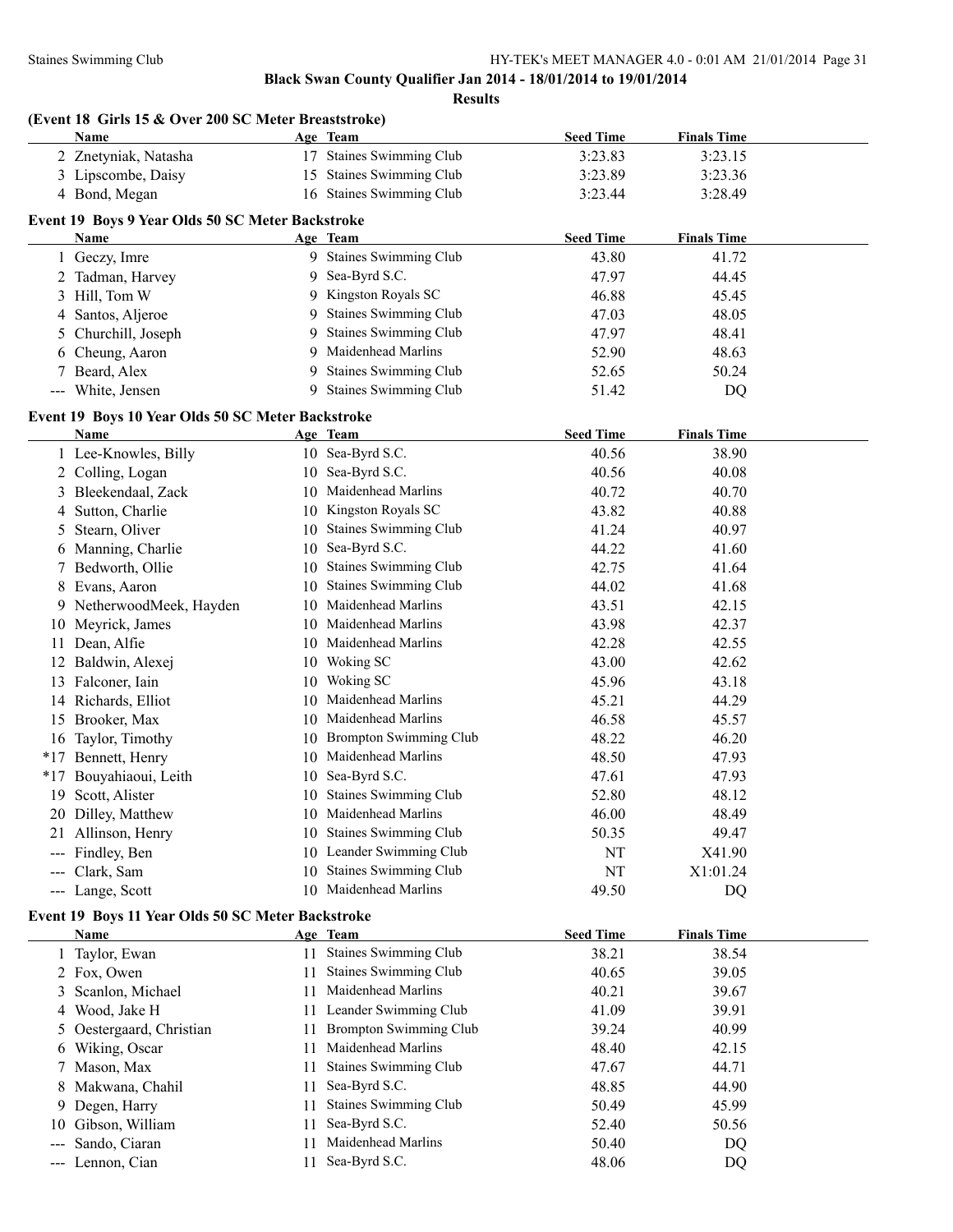|  |  |  |  |  | (Event 19 Boys 11 Year Olds 50 SC Meter Backstroke) |  |
|--|--|--|--|--|-----------------------------------------------------|--|
|  |  |  |  |  |                                                     |  |

|    | Name                                                        |    | Age Team                     | <b>Seed Time</b> | <b>Finals Time</b> |
|----|-------------------------------------------------------------|----|------------------------------|------------------|--------------------|
|    | --- El-Hawary, Benjamin                                     |    | 11 Maidenhead Marlins        | 42.93            | DQ                 |
|    | Event 19 Boys 12 Year Olds 50 SC Meter Backstroke           |    |                              |                  |                    |
|    | Name                                                        |    | Age Team                     | <b>Seed Time</b> | <b>Finals Time</b> |
|    | 1 Mcclenn, James                                            |    | 12 Maidenhead Marlins        | 41.85            | 33.73              |
|    | 2 Uttley, Aidan                                             |    | 12 Woking SC                 | 36.47            | 35.97              |
|    | 3 Stearn, Callum                                            |    | 12 Staines Swimming Club     | 36.64            | 36.28              |
|    | 4 Ferris, Christopher                                       |    | 12 Sea-Byrd S.C.             | 33.51            | 36.31              |
| 5  | Santos, Avrey                                               |    | 12 Staines Swimming Club     | 35.91            | 36.34              |
| 6  | Oliver, Ed                                                  |    | 12 Kingston Royals SC        | 39.47            | 37.61              |
| 7  | Tattersdill, Finlay                                         |    | 12 Woking SC                 | 38.64            | 38.32              |
| 8  | Bailey, Dylan                                               |    | 12 Woking SC                 | 40.48            | 40.33              |
|    | 9 Hands-Heart, Nicholas                                     |    | 12 Kingston Royals SC        | 42.59            | 41.56              |
|    | 10 Kenyon-Reyero, Javier                                    |    | 12 Kingston Royals SC        | 47.88            | 44.00              |
|    | 11 Artis, Jacob                                             |    | 12 Staines Swimming Club     | 45.83            | 46.24              |
|    | --- Portbury, Thomas                                        |    | 12 Swim Excel Esher          | NT               | X37.59             |
|    |                                                             |    |                              |                  |                    |
|    | Event 19 Boys 13 Year Olds 50 SC Meter Backstroke           |    |                              |                  |                    |
|    | Name                                                        |    | Age Team                     | <b>Seed Time</b> | <b>Finals Time</b> |
|    | 1 Sugden, Richard                                           |    | 13 Woking SC<br>13 Woking SC | 33.30            | 33.42              |
|    | 2 Webb, Thomas P                                            |    |                              | 34.57            | 34.75              |
|    | 3 Metcalfe, Ben                                             | 13 | <b>Staines Swimming Club</b> | 35.79            | 35.41              |
| 4  | Blazevic, Filip                                             | 13 | Kingston Royals SC           | 36.30            | 35.54              |
| 5  | Trundle, Noah                                               | 13 | Woking SC                    | 35.98            | 37.08              |
|    | 6 Makwana, Zarn                                             | 13 | Sea-Byrd S.C.                | 38.00            | 37.68              |
|    | 7 Wilson, Nathan                                            | 13 | <b>Staines Swimming Club</b> | 38.93            | 38.42              |
| 8  | Beckenham, Oliver J                                         | 13 | Kingston Royals SC           | 43.50            | 40.98              |
| 9  | Thomas, Kane                                                | 13 | Sea-Byrd S.C.                | 43.49            | 41.08              |
|    | --- Bernheim, Paul                                          |    | 13 Brompton Swimming Club    | 34.67            | DQ                 |
|    | Event 19 Boys 14 Year Olds 50 SC Meter Backstroke           |    |                              |                  |                    |
|    | Name                                                        |    | Age Team                     | <b>Seed Time</b> | <b>Finals Time</b> |
|    | 1 Boles, Luke                                               |    | 14 Maidenhead Marlins        | 32.75            | 32.21              |
|    | 2 Metcalfe, Joseph J                                        |    | 14 Leander Swimming Club     | 34.86            | 33.74              |
|    | 3 Kelly, Oscar                                              |    | 14 Maidenhead Marlins        | 34.06            | 33.90              |
| 4  | Pearce, Jack                                                |    | 14 Woking SC                 | 33.27            | 33.97              |
| 5. | Alnasir, Menaf                                              |    | 14 Brompton Swimming Club    | 34.48            | 34.21              |
|    | 6 Friend, Matthew                                           |    | 14 Staines Swimming Club     | 34.86            | 34.86              |
|    | 7 Causevic, Liam                                            |    | 14 Kingston Royals SC        | 37.78            | 36.25              |
| 8  | Ferreira, Raven                                             |    | 14 Sea-Byrd S.C.             | 35.13            | 36.75              |
|    | 9 Tong, Daniel A                                            |    | 14 Kingston Royals SC        | 37.03            | 36.86              |
|    | 10 White, Jake                                              |    | 14 Leander Swimming Club     | 37.22            | 38.14              |
| 11 | Smith, James                                                |    | 14 Woking SC                 | 41.28            | 39.59              |
|    | Event 19 Boys 15 & Over 50 SC Meter Backstroke              |    |                              |                  |                    |
|    | Name                                                        |    | Age Team                     | <b>Seed Time</b> | <b>Finals Time</b> |
|    | 1 Gasson, Lewis                                             |    | 15 Staines Swimming Club     | 32.25            | 31.38              |
|    | 2 Ramsey, Matthew                                           | 15 | Staines Swimming Club        | 33.75            | 31.45              |
|    | 3 Newman, Lewis                                             | 18 | Sea-Byrd S.C.                | 32.62            | 33.54              |
| 4  | Tyrie, Sebastian                                            | 15 | Brompton Swimming Club       | 33.89            | 33.85              |
|    | 5 Hall, Shaun                                               | 15 | Staines Swimming Club        | 36.57            | 36.63              |
|    | 6 Brooker, Craig                                            | 15 | Maidenhead Marlins           | 37.82            | 38.83              |
|    |                                                             |    |                              |                  |                    |
|    | Event 20 Girls 10 Year Olds 100 SC Meter Backstroke<br>Name |    | Age Team                     | <b>Seed Time</b> | <b>Finals Time</b> |
|    | 1 Webb, Izzy                                                |    | 10 Kingston Royals SC        | 1:27.26          | 1:25.36            |
|    |                                                             |    | 10 Maidenhead Marlins        | 1:31.44          |                    |
|    | 2 Basinger, Alyssa                                          |    |                              |                  | 1:27.81            |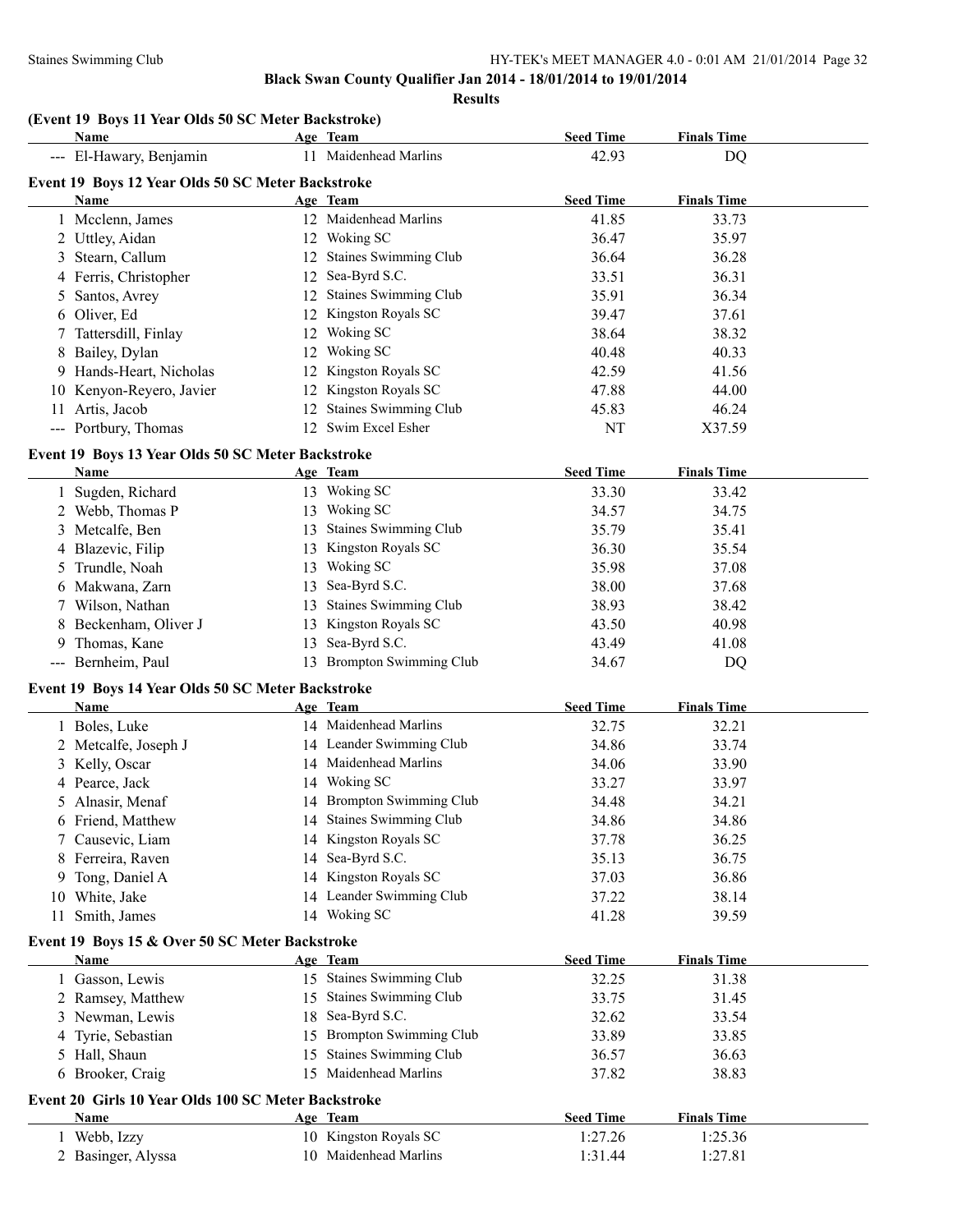| Name                                  | (Event 20 Girls 10 Year Olds 100 SC Meter Backstroke) |    | Age Team                              | <b>Seed Time</b>            | <b>Finals Time</b>            |  |
|---------------------------------------|-------------------------------------------------------|----|---------------------------------------|-----------------------------|-------------------------------|--|
| 3 Good, Olivia                        |                                                       |    | 10 Maidenhead Marlins                 | 1:29.40                     | 1:30.80                       |  |
|                                       | 4 Comerford, Iris                                     |    | 10 Brompton Swimming Club             | 1:33.38                     | 1:31.03                       |  |
|                                       | 5 Cronin, Aisling                                     |    | 10 Sea-Byrd S.C.                      | 1:50.00                     | 1:37.86                       |  |
|                                       | 6 Orrell, Hannah                                      |    | 10 Kingston Royals SC                 | 1:44.78                     | 1:45.73                       |  |
|                                       | Davies, Edith                                         |    | 10 Kingston Royals SC                 | NT                          | X1:35.24                      |  |
| Gill, Maya<br>$\qquad \qquad - -$     |                                                       |    | 10 Kingston Royals SC                 | NT                          | X1:41.13                      |  |
|                                       |                                                       |    |                                       |                             |                               |  |
| Name                                  | Event 20 Girls 11 Year Olds 100 SC Meter Backstroke   |    | Age Team                              | <b>Seed Time</b>            | <b>Finals Time</b>            |  |
|                                       | 1 George, Reese O                                     |    | 11 Leander Swimming Club              | 1:23.95                     | 1:18.24                       |  |
| 2 Howley, Liv                         |                                                       |    | 11 Maidenhead Marlins                 | 1:22.00                     | 1:18.74                       |  |
|                                       |                                                       |    | 11 Woking SC                          |                             |                               |  |
| 3 Robins, Amy                         |                                                       |    | 11 Maidenhead Marlins                 | 1:19.45                     | 1:18.76                       |  |
|                                       | 4 George, Zebina                                      |    |                                       | 1:20.90                     | 1:21.40                       |  |
|                                       | 5 Hepworth, Emma                                      |    | 11 Maidenhead Marlins                 | 1:28.49                     | 1:21.97                       |  |
| 6 Portat, Ellen                       |                                                       |    | 11 Staines Swimming Club              | 1:23.18                     | 1:23.17                       |  |
|                                       | 7 Raghavan, Sasha                                     |    | 11 Sea-Byrd S.C.                      | 1:28.48                     | 1:25.93                       |  |
|                                       | 8 Badgery, Tegan                                      |    | 11 Staines Swimming Club              | 1:32.01                     | 1:26.21                       |  |
|                                       | 9 Young, Eleanor                                      |    | 11 Kingston Royals SC                 | 1:30.02                     | 1:29.88                       |  |
|                                       | 10 Wilson, Bethany                                    |    | 11 Staines Swimming Club              | 1:34.82                     | 1:32.32                       |  |
| 11 Robson, Niamh                      |                                                       |    | 11 Maidenhead Marlins                 | 1:30.67                     | 1:32.81                       |  |
| 12 Kent, Lauren                       |                                                       |    | 11 Staines Swimming Club              | 1:36.47                     | 1:33.56                       |  |
| Shah, Jesal<br>13                     |                                                       |    | 11 Staines Swimming Club              | 1:35.65                     | 1:33.71                       |  |
| 14 Mason, Olivia                      |                                                       |    | 11 Staines Swimming Club              | 1:34.86                     | 1:33.85                       |  |
| 15 Akkache, Lydia                     |                                                       |    | 11 Maidenhead Marlins                 | 1:25.00                     | 1:37.68                       |  |
| 16 Carroll, Lauren                    |                                                       |    | 11 Brompton Swimming Club             | 1:39.53                     | 1:38.36                       |  |
|                                       | 17 Kosinska, Helena                                   | 11 | <b>Staines Swimming Club</b>          | 1:40.54                     | 1:38.98                       |  |
| --- Sammes, Molly                     |                                                       |    | 11 Maidenhead Marlins                 | NT                          | X1:41.20                      |  |
|                                       | Event 20 Girls 12 Year Olds 100 SC Meter Backstroke   |    |                                       |                             |                               |  |
| Name                                  |                                                       |    | Age Team                              | <b>Seed Time</b>            | <b>Finals Time</b>            |  |
|                                       | 1 Olesen, Alexandra                                   |    | 12 Staines Swimming Club              | 1:12.73                     | 1:13.72                       |  |
|                                       | 2 Deadman, Laura                                      |    | 12 Maidenhead Marlins                 | 1:15.70                     | 1:15.36                       |  |
|                                       | 3 Bloxham, Thea                                       |    | 12 Woking SC                          | 1:21.67                     | 1:16.54                       |  |
| 4 Ellis, Emily                        |                                                       |    | 12 Brompton Swimming Club             | 1:19.13                     | 1:17.13                       |  |
| 5 Arthur, Alice                       |                                                       |    | 12 Woking SC                          | 1:21.17                     | 1:19.19                       |  |
|                                       | 6 Mulvihill, Ciara                                    |    | 12 Woking SC                          | 1:18.78                     | 1:19.50                       |  |
| 7                                     | Stevenson, Lucia                                      |    | 12 Staines Swimming Club              | 1:20.31                     | 1:20.75                       |  |
| 8                                     | Cheung, Anthea                                        |    | 12 Maidenhead Marlins                 | 1:25.40                     | 1:21.42                       |  |
| 9                                     | Sutton, Olivia                                        |    | 12 Kingston Royals SC                 | 1:26.35                     | 1:22.50                       |  |
|                                       | 10 Chinn, Bryony                                      |    | 12 Maidenhead Marlins                 | 1:28.54                     | 1:23.81                       |  |
|                                       |                                                       |    |                                       |                             |                               |  |
| 11                                    | MacKenzie, Ella                                       |    | 12 Staines Swimming Club              | 1:22.34                     | 1:23.95                       |  |
| 12 Calvert, Chloe                     |                                                       |    | 12 Maidenhead Marlins                 | 1:31.30                     | 1:24.84                       |  |
|                                       | 13 Carmichael, Charlotte                              |    | 12 Kingston Royals SC                 | 1:24.34                     | 1:25.15                       |  |
| 14 Hunter, Abigail                    |                                                       |    | 12 Brompton Swimming Club             | 1:25.67                     | 1:26.77                       |  |
|                                       | 15 Lauriot Prevost, Fleur                             |    | 12 Brompton Swimming Club             | 1:27.84                     | 1:27.70                       |  |
|                                       | 16 Knightley, Alyssa                                  |    | 12 Sea-Byrd S.C.                      | 1:24.81                     | 1:27.75                       |  |
|                                       | 17 Meyrick, Hannah                                    |    | 12 Maidenhead Marlins                 | 1:28.33                     | 1:27.89                       |  |
|                                       | 18 Falconer, Eilidh O                                 |    | 12 Woking SC                          | 1:28.14                     | 1:28.36                       |  |
| 19 Frame, Jemima                      |                                                       |    | 12 Leander Swimming Club              | 1:35.20                     | 1:29.47                       |  |
|                                       |                                                       |    | 12 Sea-Byrd S.C.                      | 1:31.77                     |                               |  |
| 20 Buck, Charly<br>--- McGurin, Lydia |                                                       |    | 12 Maidenhead Marlins                 | NT                          | 1:30.68                       |  |
|                                       |                                                       |    |                                       |                             | X1:32.59                      |  |
|                                       | Event 20 Girls 13 Year Olds 100 SC Meter Backstroke   |    |                                       |                             |                               |  |
| Name                                  | 1 Phillips, Darcy                                     |    | Age Team<br>13 Brompton Swimming Club | <b>Seed Time</b><br>1:13.44 | <b>Finals Time</b><br>1:11.63 |  |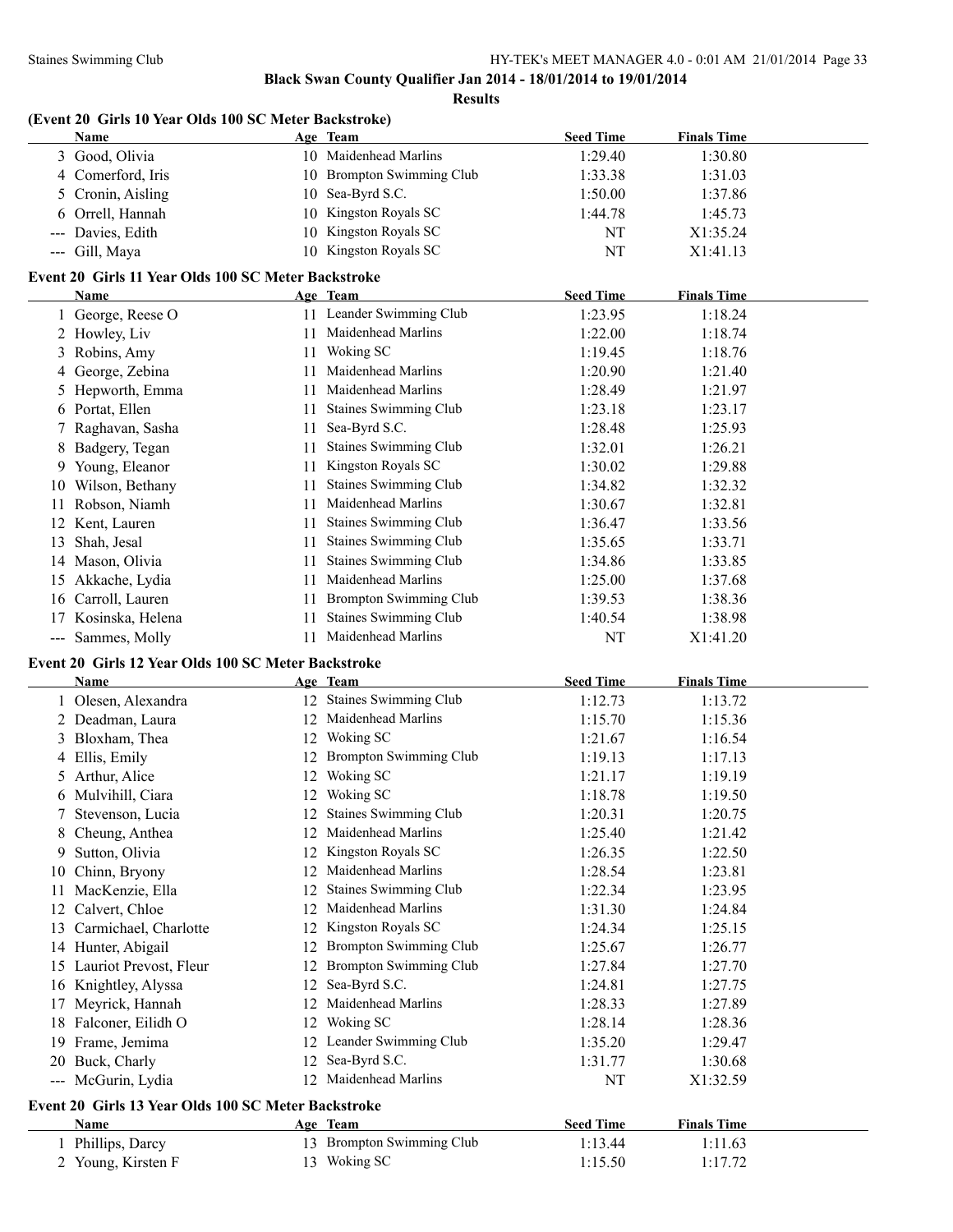#### **Black Swan County Qualifier Jan 2014 - 18/01/2014 to 19/01/2014**

**Results**

| (Event 20 Girls 13 Year Olds 100 SC Meter Backstroke) |     |                           |                  |                    |  |  |  |  |  |  |
|-------------------------------------------------------|-----|---------------------------|------------------|--------------------|--|--|--|--|--|--|
| <b>Name</b>                                           |     | Age Team                  | <b>Seed Time</b> | <b>Finals Time</b> |  |  |  |  |  |  |
| 3 Jennings, Ella-May                                  |     | 13 Brompton Swimming Club | 1:22.80          | 1:18.48            |  |  |  |  |  |  |
| 4 White, Mimi                                         |     | 13 Staines Swimming Club  | 1:21.80          | 1:19.87            |  |  |  |  |  |  |
| 5 Hartwell, Maya E                                    |     | 13 Woking SC              | 1:20.39          | 1:20.02            |  |  |  |  |  |  |
| 6 Banks, Stephanie                                    | 13. | Woking SC                 | 1:23.77          | 1:21.34            |  |  |  |  |  |  |
| $7 \, \text{W}$ will $\Omega$ and $\Omega$            |     | $12$ Welling CC           | 1.22.00          | 1.21.71            |  |  |  |  |  |  |

| o Daliks, Stephanie                                       | $13$ wormg be             | 1.23.11          | 1.21.34            |  |
|-----------------------------------------------------------|---------------------------|------------------|--------------------|--|
| 7 Wensley, Georgia                                        | 13 Woking SC              | 1:22.90          | 1:21.61            |  |
| 8 Cubbon, Elena                                           | 13 Brompton Swimming Club | 1:30.09          | 1:24.10            |  |
| 9 Bouch, Rebecca                                          | 13 Sea-Byrd S.C.          | 1:24.00          | 1:26.55            |  |
| 10 Morgan, Ellie                                          | 13 Staines Swimming Club  | 1:28.52          | 1:27.17            |  |
|                                                           |                           |                  |                    |  |
| Event 20 Girls 14 Year Olds 100 SC Meter Backstroke       |                           |                  |                    |  |
| Name                                                      | Age Team                  | <b>Seed Time</b> | <b>Finals Time</b> |  |
| 1 Smith, Molly                                            | 14 Woking SC              | 1:08.74          | 1:10.21            |  |
| 2 Kearney, Amy S                                          | 14 Woking SC              | 1:13.70          | 1:11.70            |  |
| 3 Byrne, Siobhan                                          | 14 Maidenhead Marlins     | 1:18.34          | 1:18.07            |  |
| 4 De Buchet, Felicite                                     | 14 Brompton Swimming Club | 1:20.45          | 1:18.26            |  |
| 5 Gibson, Elsa                                            | 14 Staines Swimming Club  | 1:18.59          | 1:18.66            |  |
| 6 Roche, Zara S                                           | 14 Leander Swimming Club  | 1:22.96          | 1:19.43            |  |
| Event 20 Girls 15 & Over 100 SC Meter Backstroke          |                           |                  |                    |  |
| <b>Name</b>                                               | Age Team                  | <b>Seed Time</b> | <b>Finals Time</b> |  |
| 1 White, Abi                                              | 15 Woking SC              | 1:13.49          | 1:13.19            |  |
| 2 Spruzs, Lucy                                            | 15 Woking SC              | 1:14.89          | 1:15.17            |  |
| 3 Coulthard, Amber                                        | 15 Leander Swimming Club  | 1:15.00          | 1:18.61            |  |
| 4 Williams, Amy                                           | 15 Staines Swimming Club  | 1:20.81          | 1:18.89            |  |
| Event 21 Boys 9 Year Olds 200 SC Meter Butterfly          |                           |                  |                    |  |
| Name                                                      | Age Team                  | <b>Seed Time</b> | <b>Finals Time</b> |  |
| --- Davies, Louis                                         | 9 Kingston Royals SC      | NT               | X3:58.60           |  |
|                                                           |                           |                  |                    |  |
| Event 21 Boys 10 Year Olds 200 SC Meter Butterfly         |                           |                  |                    |  |
| Name                                                      | Age Team                  | <b>Seed Time</b> | <b>Finals Time</b> |  |
| 1 NetherwoodMeek, Hayden                                  | 10 Maidenhead Marlins     | 3:21.81          | 3:15.61            |  |
| 2 Taylor, Timothy                                         | 10 Brompton Swimming Club | 4:31.97          | 4:31.17            |  |
| Event 21 Boys 11 Year Olds 200 SC Meter Butterfly         |                           |                  |                    |  |
| Name                                                      | Age Team                  | <b>Seed Time</b> | <b>Finals Time</b> |  |
| 1 Houllier, Luke                                          | 11 Kingston Royals SC     | 3:22.05          | 3:09.03            |  |
| 2 Wood, Alex                                              | 11 Maidenhead Marlins     | 3:15.91          | 3:16.20            |  |
| 3 Fox, Owen                                               | 11 Staines Swimming Club  | 3:31.54          | 3:16.80            |  |
|                                                           |                           |                  |                    |  |
| Event 21 Boys 12 Year Olds 200 SC Meter Butterfly<br>Name | Age Team                  | <b>Seed Time</b> | <b>Finals Time</b> |  |
| 1 Lange, Joel                                             | 12 Maidenhead Marlins     | 2:47.53          | 2:45.94            |  |
| 2 Santos, Avrey                                           | 12 Staines Swimming Club  | 2:55.34          | 2:55.15            |  |
| --- Bailey, Dylan                                         | 12 Woking SC              | NT               | X2:57.60           |  |
|                                                           |                           |                  |                    |  |
| Event 21 Boys 13 Year Olds 200 SC Meter Butterfly         |                           |                  |                    |  |
| <b>Name</b>                                               | Age Team                  | <b>Seed Time</b> | <b>Finals Time</b> |  |
| 1 Edmunds, Blu                                            | 13 Kingston Royals SC     | 3:05.02          | 2:54.37            |  |
| Event 21 Boys 15 & Over 200 SC Meter Butterfly            |                           |                  |                    |  |
| Name                                                      | Age Team                  | <b>Seed Time</b> | <b>Finals Time</b> |  |
| 1 Wyne, Haaris                                            | 15 Woking SC              | 2:37.53          | 2:36.51            |  |
|                                                           |                           |                  |                    |  |
| Event 22 Boys 9 Year Olds 100 SC Meter IM                 |                           |                  |                    |  |
| <b>Name</b>                                               | Age Team                  | <b>Seed Time</b> | <b>Finals Time</b> |  |
| 1 Geczy, Imre                                             | 9 Staines Swimming Club   | 1:37.91          | 1:29.93            |  |

2 Tadman, Harvey 9 Sea-Byrd S.C. 1:47.68 1:43.27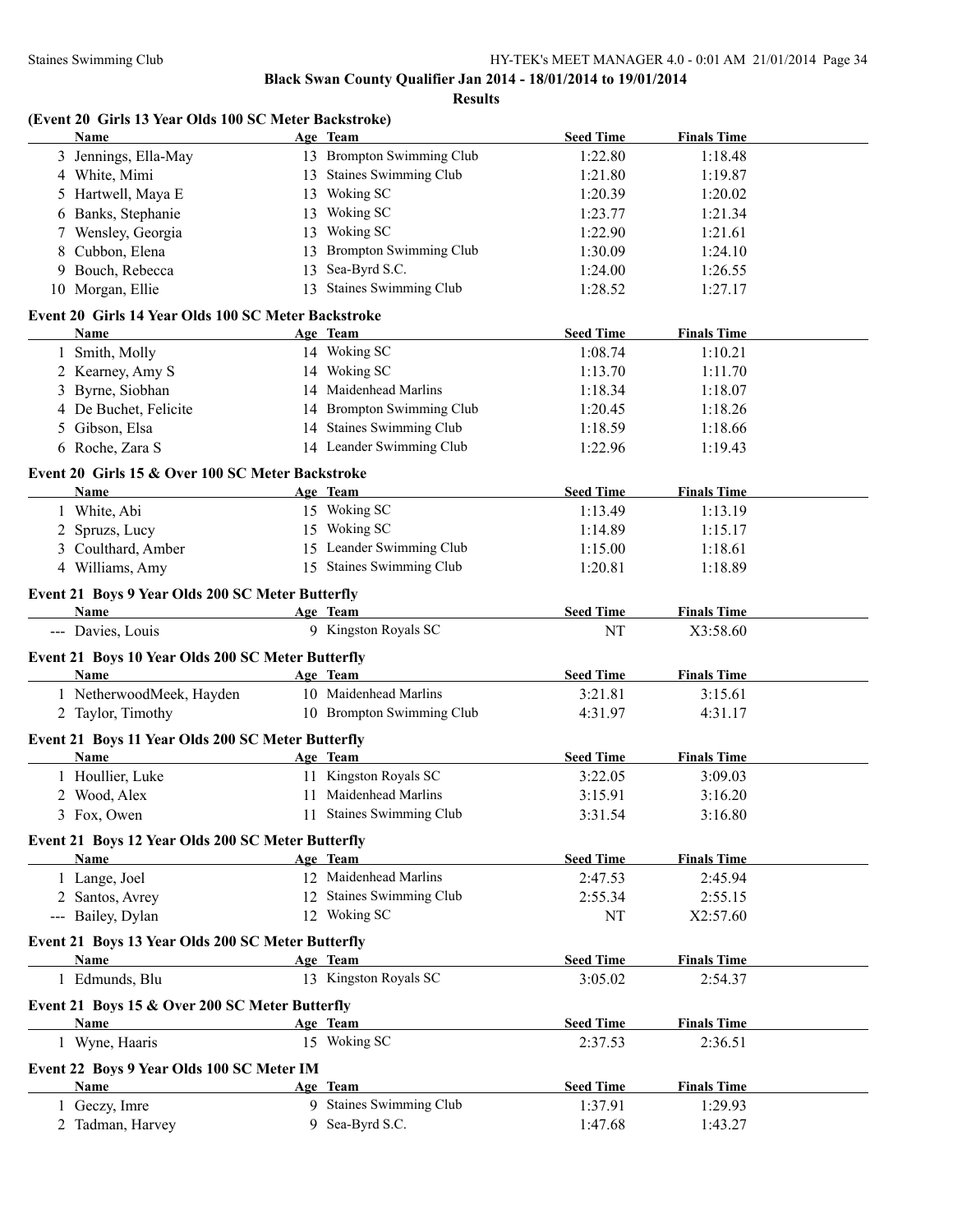**(Event 22 Boys 9 Year Olds 100 SC Meter IM)**

# **Black Swan County Qualifier Jan 2014 - 18/01/2014 to 19/01/2014**

|                         | Name                                       |          | Age Team                            | <b>Seed Time</b> | <b>Finals Time</b> |  |
|-------------------------|--------------------------------------------|----------|-------------------------------------|------------------|--------------------|--|
|                         | 3 Santos, Aljeroe                          |          | 9 Staines Swimming Club             | 1:48.11          | 1:44.34            |  |
|                         | 4 Churchill, Joseph                        | 9        | <b>Staines Swimming Club</b>        | 1:49.20          | 1:45.38            |  |
|                         | 5 Cheung, Aaron                            | 9        | Maidenhead Marlins                  | 2:02.45          | 1:46.19            |  |
|                         | 6 Beard, Alex                              | 9        | <b>Staines Swimming Club</b>        | 2:00.61          | 1:47.77            |  |
|                         | 7 Houllier, Jake                           | 9        | Kingston Royals SC                  | 1:46.42          | 1:48.26            |  |
| 8                       | White, Jensen                              | 9        | Staines Swimming Club               | 1:52.13          | 1:51.94            |  |
|                         | --- Davies, Louis                          | 9        | Kingston Royals SC                  | NT               | X1:37.36           |  |
|                         |                                            |          |                                     |                  |                    |  |
|                         | Event 22 Boys 10 Year Olds 100 SC Meter IM |          |                                     |                  | <b>Finals Time</b> |  |
|                         | Name                                       |          | Age Team<br>10 Maidenhead Marlins   | <b>Seed Time</b> | 1:24.44            |  |
|                         | 1 Bleekendaal, Zack                        |          | 10 Sea-Byrd S.C.                    | 1:26.26          |                    |  |
|                         | 2 Colling, Logan                           |          | <b>Staines Swimming Club</b>        | 1:30.06          | 1:27.63<br>1:28.23 |  |
|                         | 3 Bedworth, Ollie                          | 10<br>10 | Maidenhead Marlins                  | 1:29.41          |                    |  |
|                         | 4 NetherwoodMeek, Hayden                   |          |                                     | 1:32.10          | 1:29.79            |  |
|                         | 5 Lee-Knowles, Billy                       | 10       | Sea-Byrd S.C.<br>Maidenhead Marlins | 1:45.86          | 1:29.89            |  |
|                         | 6 Dean, Alfie                              | 10       |                                     | 1:32.74          | 1:30.50            |  |
|                         | 7 Evans, Aaron                             | 10       | <b>Staines Swimming Club</b>        | 1:37.12          | 1:32.78            |  |
|                         | 8 Rognon, Jules                            |          | 10 Leander Swimming Club            | 1:59.60          | 1:32.87            |  |
|                         | 9 Gunn, Dominic                            |          | 10 Woking SC                        | 1:37.55          | 1:34.55            |  |
|                         | 10 Sutton, Charlie                         |          | 10 Kingston Royals SC               | 1:40.25          | 1:35.97            |  |
| 11                      | Dilley, Matthew                            |          | 10 Maidenhead Marlins               | 1:50.00          | 1:36.07            |  |
| 12                      | Salman, Lucas                              |          | 10 Woking SC                        | 1:38.69          | 1:36.72            |  |
|                         | 13 Falconer, Iain                          |          | 10 Woking SC                        | 1:43.01          | 1:38.78            |  |
|                         | 14 Lange, Scott                            | 10       | Maidenhead Marlins                  | 1:45.11          | 1:43.72            |  |
|                         | 15 Allinson, Henry                         | 10       | <b>Staines Swimming Club</b>        | 1:52.86          | 1:45.12            |  |
|                         | 16 Sweeney, Jevon                          | 10       | <b>Staines Swimming Club</b>        | 1:50.63          | 1:45.81            |  |
| 17                      | Scott, Alister                             | 10       | <b>Staines Swimming Club</b>        | 1:54.75          | 1:52.58            |  |
|                         | Baldwin, Alexej                            | 10       | Woking SC                           | NT               | X1:36.92           |  |
| ---                     | Findley, Ben                               |          | 10 Leander Swimming Club            | NT               | X1:38.28           |  |
| ---                     | Clark, Sam                                 | 10       | Staines Swimming Club               | NT               | <b>XDQ</b>         |  |
| ---                     | Hobbs, Ben                                 | 10       | Staines Swimming Club               | 1:31.90          | DQ                 |  |
| ---                     | Brooker, Max                               | 10       | Maidenhead Marlins                  | 1:46.90          | DQ                 |  |
|                         | --- Meyrick, James                         |          | 10 Maidenhead Marlins               | 1:38.21          | DQ                 |  |
|                         | Event 22 Boys 11 Year Olds 100 SC Meter IM |          |                                     |                  |                    |  |
|                         | <b>Name</b>                                |          | Age Team                            | <b>Seed Time</b> | <b>Finals Time</b> |  |
|                         | 1 Zalaf, Oliver                            |          | 11 Woking SC                        | 1:21.05          | 1:19.81            |  |
| $\overline{\mathbf{c}}$ | Taylor, Ewan                               |          | 11 Staines Swimming Club            | 1:26.66          | 1:25.05            |  |
| 3                       | Smith, Rory                                |          | 11 Woking SC                        | 1:35.20          | 1:27.73            |  |
| 4                       | Wood, Jake H                               | 11       | Leander Swimming Club               | 1:33.40          | 1:29.59            |  |
|                         | 5 Howell, Ewan                             | 11       | Woking SC                           | 1:35.02          | 1:30.49            |  |
| 6                       | Adams, Kieran                              | 11       | Staines Swimming Club               | 1:37.85          | 1:34.54            |  |
| 7.                      | Sando, Ciaran                              | 11       | Maidenhead Marlins                  | 1:42.34          | 1:35.20            |  |
| 8                       | Cockin, Eerik                              | 11       | Woking SC                           | 1:38.22          | 1:35.78            |  |
|                         | 9 Degen, Harry                             | 11       | Staines Swimming Club               | 1:48.41          | 1:36.14            |  |
|                         | 10 El-Hawary, Benjamin                     | 11       | Maidenhead Marlins                  | 1:42.36          | 1:37.48            |  |
| 11                      | Calliss, James                             | 11.      | Maidenhead Marlins                  | 1:36.51          | 1:39.00            |  |
|                         | 12 Lennon, Cian                            | 11       | Sea-Byrd S.C.                       | 1:49.00          | 1:53.47            |  |
|                         | --- Marriott, Daniel                       | 11       | Swim Excel Esher                    | NT               | X1:27.46           |  |
|                         | --- Fox, Owen                              | 11       | Staines Swimming Club               | 1:36.41          | DQ                 |  |
|                         |                                            |          |                                     |                  |                    |  |
|                         | Event 22 Boys 12 Year Olds 100 SC Meter IM |          |                                     |                  |                    |  |
|                         | Name                                       |          | Age Team                            | <b>Seed Time</b> | <b>Finals Time</b> |  |
| 1                       | Santos, Avrey                              |          | 12 Staines Swimming Club            | 1:26.40          | 1:13.16            |  |
|                         | 2 Lange, Joel                              |          | 12 Maidenhead Marlins               | 1:16.57          | 1:15.50            |  |
|                         |                                            |          |                                     |                  |                    |  |
|                         | 3 Barella, Henry                           |          | 12 Godalming SC                     | 1:22.21          | 1:18.05            |  |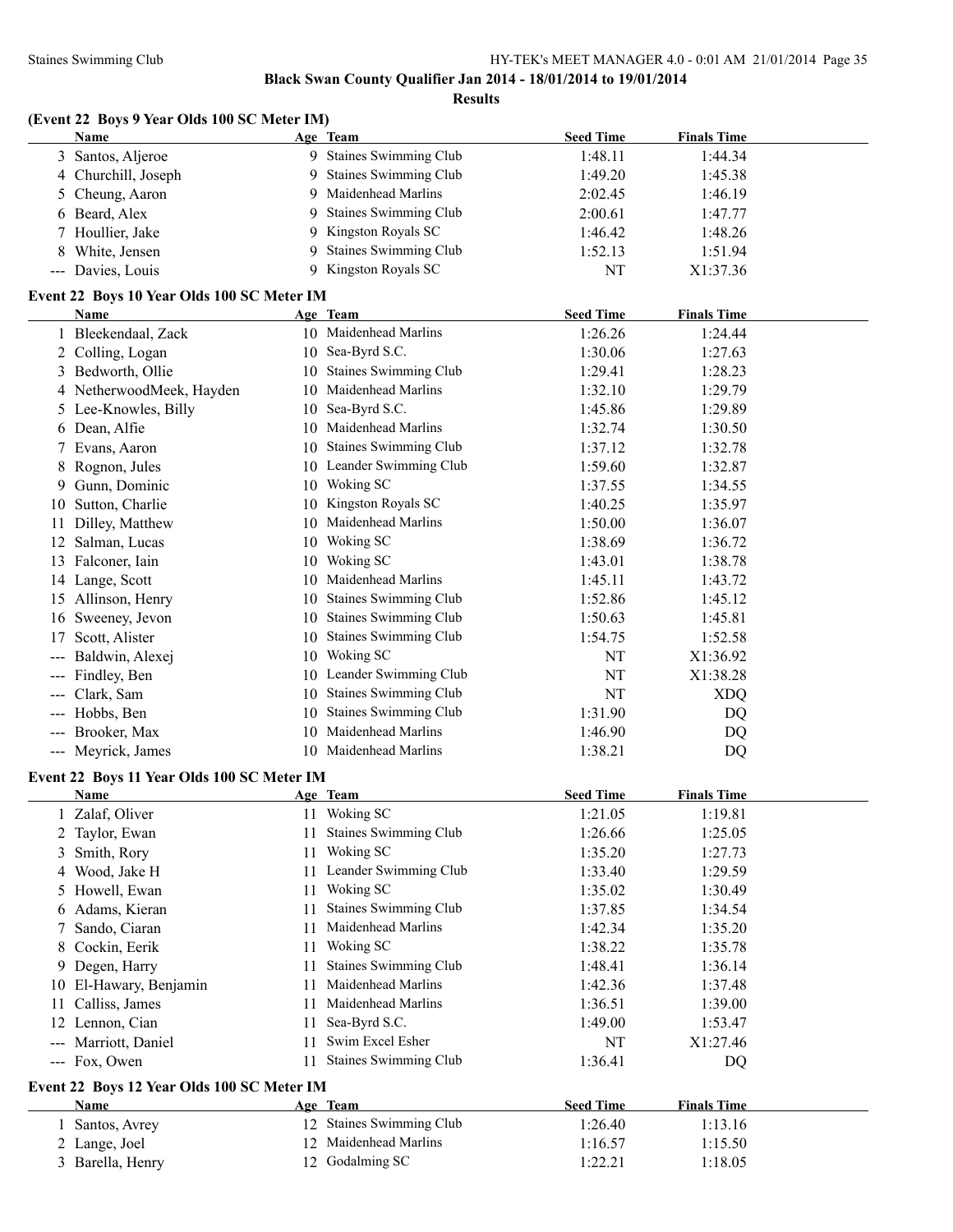### **Black Swan County Qualifier Jan 2014 - 18/01/2014 to 19/01/2014**

**Results**

| Name             | Age Team              | <b>Seed Time</b> | <b>Finals Time</b> |
|------------------|-----------------------|------------------|--------------------|
| 4 Mcclenn, James | 12 Maidenhead Marlins | 1:29.86          | 1:18.57            |
| 5 Uttley, Aidan  | 12 Woking SC          | 1:25.52          | 1:24.76            |
|                  |                       |                  |                    |

**(Event 22 Boys 12 Year Olds 100 SC Meter IM)**

| 5 Uttley, Aidan       | 12 Woking SC              | 1:25.52 | 1:24.76 |
|-----------------------|---------------------------|---------|---------|
| 6 Bailey, Dylan       | 12 Woking SC              | 1:27.70 | 1:25.35 |
| 7 Tattersdill, Finlay | 12 Woking SC              | 1:32.86 | 1:25.38 |
| 8 Woodford, Gabriel   | 12 Brompton Swimming Club | 1:38.00 | 1:33.45 |
| 9 Artis, Jacob        | 12 Staines Swimming Club  | 1:37.69 | 1:38.68 |

#### **Event 22 Boys 13 Year Olds 100 SC Meter IM**

| <b>Name</b>           |     | Age Team                     | <b>Seed Time</b> | <b>Finals Time</b> |
|-----------------------|-----|------------------------------|------------------|--------------------|
| 1 Smith, Ewan M       | 13  | Woking SC                    | 1:08.48          | 1:07.08            |
| 2 Metcalfe, Ben       | 13  | <b>Staines Swimming Club</b> | 1:16.03          | 1:15.35            |
| 3 Webb, Thomas P      | 13. | Woking SC                    | 1:15.06          | 1:15.85            |
| 4 Trundle, Noah       | 13  | Woking SC                    | 1:21.75          | 1:20.74            |
| 5 Paling, JJ          | 13  | Woking SC                    | 1:26.83          | 1:22.54            |
| 6 Wilson, Nathan      | 13. | Staines Swimming Club        | 1:26.56          | 1:28.03            |
| 7 Beckenham, Oliver J |     | 13 Kingston Royals SC        | 1:29.64          | 1:28.54            |
| 8 Thomas, Kane        |     | 13 Sea-Byrd S.C.             | 1:31.00          | 1:33.22            |

#### **Event 22 Boys 14 Year Olds 100 SC Meter IM**

| <b>Name</b>           |    | Age Team                  | <b>Seed Time</b> | <b>Finals Time</b> |  |
|-----------------------|----|---------------------------|------------------|--------------------|--|
| 1 Boles, Luke         |    | 14 Maidenhead Marlins     | 1:11.97          | 1:09.37            |  |
| 2 Butler, Jack        |    | 14 Staines Swimming Club  | 1:14.06          | 1:13.52            |  |
| 3 Campbell, Connor    |    | 14 Maidenhead Marlins     | 1:15.33          | 1:13.68            |  |
| 4 Alnasir, Menaf      |    | 14 Brompton Swimming Club | 1:17.55          | 1:14.70            |  |
| 5 Ferreira, Raven     |    | 14 Sea-Byrd S.C.          | 1:16.44          | 1:15.37            |  |
| 6 Kelly, Oscar        |    | 14 Maidenhead Marlins     | 1:18.90          | 1:17.01            |  |
| 7 Friend, Matthew     |    | 14 Staines Swimming Club  | 1:17.97          | 1:18.85            |  |
| 8 White, Jake         |    | 14 Leander Swimming Club  | 1:21.12          | 1:21.60            |  |
| 9 Sweeney, Cormac     |    | 14 Staines Swimming Club  | 1:23.56          | 1:23.13            |  |
| 10 Metcalfe, Joseph J |    | 14 Leander Swimming Club  | 1:19.38          | 1:24.37            |  |
| 11 Smith, James       | 14 | Woking SC                 | 1:24.47          | 1:25.11            |  |

## **Event 22 Boys 15 & Over 100 SC Meter IM**

| Name               | Age Team                  | <b>Seed Time</b> | <b>Finals Time</b> |  |
|--------------------|---------------------------|------------------|--------------------|--|
| Payne, Kristian    | 15 Woking SC              | 1:09.58          | 1:10.78            |  |
| 2 Taylor, Ross     | 15 Staines Swimming Club  | 1:14.00          | 1:13.56            |  |
| 3 Tyrie, Sebastian | 15 Brompton Swimming Club | 1:21.60          | 1:18.73            |  |
| Hall, Shaun        | 15 Staines Swimming Club  | 1:21.37          | 1:19.92            |  |

# **Event 23 Girls 9 Year Olds 200 SC Meter Freestyle**

|     | <b>Name</b>                                        |     | Age Team                     | <b>Seed Time</b> | <b>Finals Time</b> |  |
|-----|----------------------------------------------------|-----|------------------------------|------------------|--------------------|--|
|     | 1 Johnson, Lily                                    |     | 9 Woking SC                  | 3:18.14          | 3:05.30            |  |
|     | 2 Pilling, Imogen                                  |     | 9 Brompton Swimming Club     | 3:09.05          | 3:06.52            |  |
|     | 3 Benster, Isobel                                  |     | 9 Maidenhead Marlins         | 3:31.45          | 3:07.41            |  |
|     | 4 McCall, Mikayla                                  |     | 9 Kingston Royals SC         | 3:22.90          | 3:07.52            |  |
|     | 5 Bloxham, Daisy                                   |     | 9 Guildford City SC          | 3:08.55          | 3:09.24            |  |
|     | 6 Hill, Katie                                      |     | 9 Sea-Byrd S.C.              | 4:00.08          | 3:14.07            |  |
|     | 7 Donohue, Nicole                                  |     | 9 Maidenhead Marlins         | 3:23.77          | 3:15.10            |  |
|     | 8 Golding, Heidi                                   | 9.  | Maidenhead Marlins           | 3:36.00          | 3:26.51            |  |
|     | 9 Howley, Anna                                     |     | 9 Maidenhead Marlins         | 3:39.00          | 3:28.80            |  |
|     | 10 Hunt, Sam                                       | 9.  | <b>Staines Swimming Club</b> | 3:33.26          | 3:32.42            |  |
| 11. | Butler, Emily                                      | 9   | Staines Swimming Club        | 3:39.45          | 3:41.50            |  |
|     | --- Carmichael, Kathryn                            | 9   | Kingston Royals SC           | NT               | X3:11.64           |  |
|     | Event 23 Girls 10 Year Olds 200 SC Meter Freestyle |     |                              |                  |                    |  |
|     | <b>Name</b>                                        |     | Age Team                     | <b>Seed Time</b> | <b>Finals Time</b> |  |
|     | Good, Olivia                                       | 10. | Maidenhead Marlins           | 2:40.30          | 2:37.74            |  |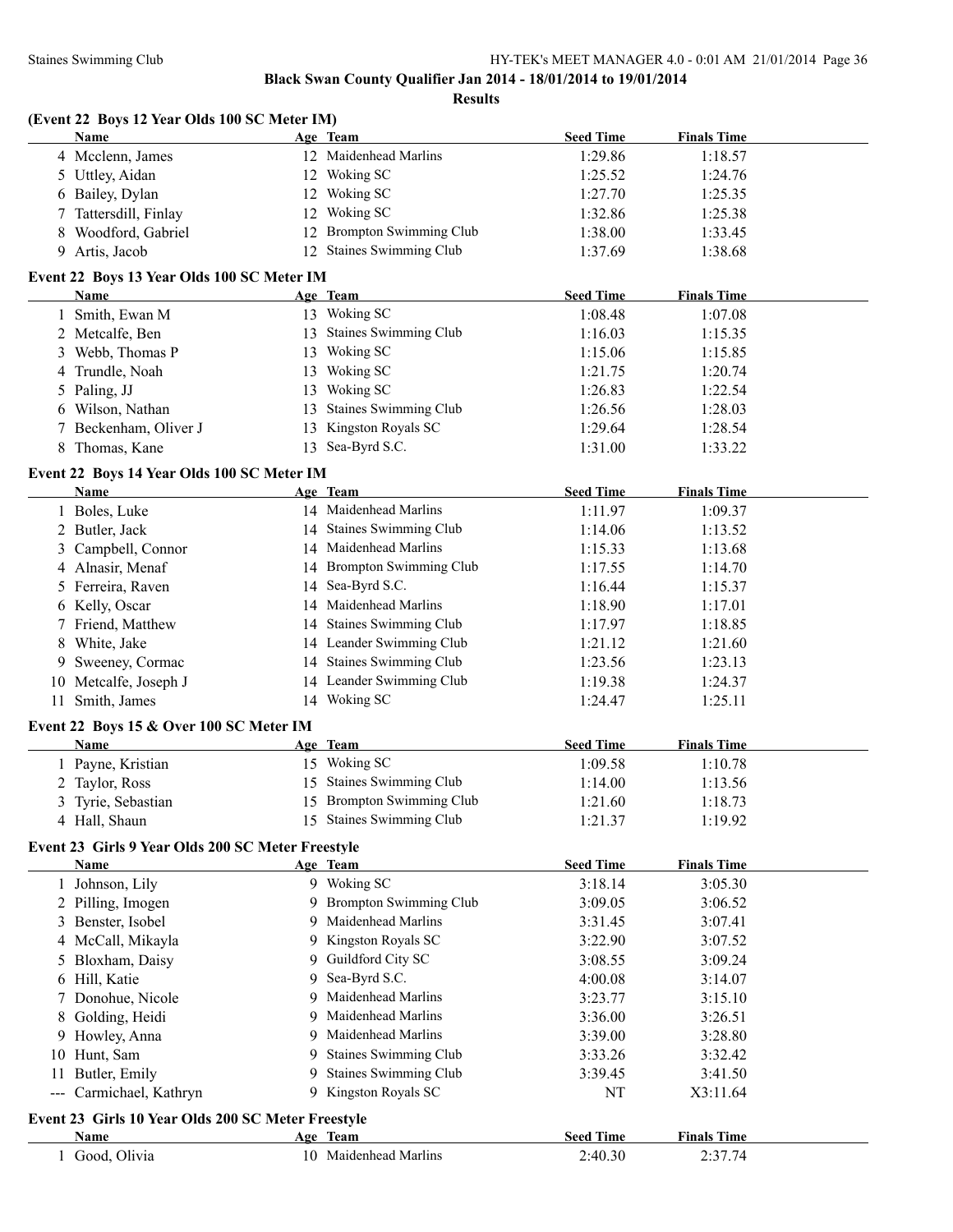**Results**

# **(Event 23 Girls 10 Year Olds 200 SC Meter Freestyle)**

|    | Name                                               |    | Age Team                      | <b>Seed Time</b> | <b>Finals Time</b> |  |
|----|----------------------------------------------------|----|-------------------------------|------------------|--------------------|--|
|    | 2 Basinger, Alyssa                                 |    | 10 Maidenhead Marlins         | 2:42.50          | 2:37.98            |  |
|    | 3 Tait, Alexandra                                  |    | 10 Woking SC                  | 2:43.08          | 2:38.40            |  |
|    | 4 Wallrock, Isla                                   |    | 10 Brompton Swimming Club     | 2:55.09          | 2:52.38            |  |
|    | 5 Harry, Isabel                                    |    | 10 Staines Swimming Club      | 2:57.89          | 2:53.30            |  |
|    | 6 Blazevic, Emma                                   |    | 10 Kingston Royals SC         | 3:17.35          | 2:57.12            |  |
| 7. | Webb, Izzy                                         |    | 10 Kingston Royals SC         | 2:48.69          | 2:57.41            |  |
| 8  | Richards, Charlotte                                |    | 10 Maidenhead Marlins         | 3:01.41          | 2:57.91            |  |
| 9  | Stuij, Stephanie                                   |    | 10 Maidenhead Marlins         | 3:16.23          | 3:00.92            |  |
|    | 10 Finnegan, Lana                                  |    | 10 Woking SC                  | 3:11.12          | 3:03.29            |  |
| 11 | Phillips, Roxy                                     |    | 10 Brompton Swimming Club     | 3:04.77          | 3:06.27            |  |
|    | 12 Hubbard, Caitlin                                |    | 10 Sea-Byrd S.C.              | 3:12.01          | 3:06.28            |  |
|    | 13 Moore, Martina                                  |    | 10 Maidenhead Marlins         | 3:21.91          | 3:15.41            |  |
|    | 14 Degen, Daisy                                    |    | 10 Staines Swimming Club      | 3:19.79          | 3:16.56            |  |
|    | 15 Sando, Orlagh                                   |    | 10 Maidenhead Marlins         | 3:54.93          | 3:21.99            |  |
|    | 16 Hughes, Rosaleen                                |    | 10 Brompton Swimming Club     | 3:24.06          | 3:25.83            |  |
|    | 17 Cronin, Aisling                                 |    | 10 Sea-Byrd S.C.              | 3:46.31          | 3:37.28            |  |
|    | 18 Gibbs, Alice                                    |    | 10 Brompton Swimming Club     | 3:37.95          | 3:38.08            |  |
|    | --- Davies, Edith                                  |    | 10 Kingston Royals SC         | NT               | X3:00.73           |  |
|    |                                                    |    |                               |                  |                    |  |
|    | Event 23 Girls 11 Year Olds 200 SC Meter Freestyle |    |                               |                  |                    |  |
|    | Name                                               |    | Age Team                      | <b>Seed Time</b> | <b>Finals Time</b> |  |
|    | 1 Hepworth, Emma                                   |    | 11 Maidenhead Marlins         | 2:34.20          | 2:28.09            |  |
|    | 2 George, Zebina                                   |    | 11 Maidenhead Marlins         | 2:39.09          | 2:32.22            |  |
|    | 3 Stevenson, Irene                                 | 11 | Staines Swimming Club         | 2:35.41          | 2:34.58            |  |
|    | 4 George, Reese O                                  | 11 | Leander Swimming Club         | 3:06.41          | 2:36.46            |  |
|    | 5 Shaw, Imogen                                     | 11 | Maidenhead Marlins            | 2:40.00          | 2:37.44            |  |
|    | 6 Marcar, Imogen A                                 |    | 11 Leander Swimming Club      | 2:47.57          | 2:37.54            |  |
|    | 7 Edmunds, Simone                                  | 11 | Kingston Royals SC            | 2:51.52          | 2:39.70            |  |
|    | 8 Mullooly, Zara                                   | 11 | Woking SC                     | 2:45.56          | 2:43.94            |  |
|    | 9 Howley, Liv                                      | 11 | Maidenhead Marlins            | 2:57.75          | 2:44.00            |  |
| 10 | Shah Scott, Maddy                                  | 11 | Kingston Royals SC            | 2:50.72          | 2:45.95            |  |
| 11 | Crouzier, Lily                                     | 11 | <b>Brompton Swimming Club</b> | 2:56.55          | 2:50.42            |  |
|    | 12 Scanlon, Melissa                                | 11 | Maidenhead Marlins            | 3:27.92          | 2:52.17            |  |
|    | 13 Wilson, Bethany                                 | 11 | Staines Swimming Club         | 2:57.78          | 2:52.30            |  |
|    | 14 Suter, Seren                                    | 11 | Maidenhead Marlins            | 3:00.98          | 2:53.88            |  |
|    | 15 Shah, Jesal                                     | 11 | <b>Staines Swimming Club</b>  | 3:04.57          | 3:01.20            |  |
|    | 16 Kosinska, Helena                                |    | 11 Staines Swimming Club      | 3:05.99          | 3:01.26            |  |
|    | 17 Young, Eleanor                                  |    | 11 Kingston Royals SC         | 3:07.97          | 3:01.47            |  |
|    | 18 Bryson-Harris, Sabina G                         | 11 | Kingston Royals SC            | 3:01.51          | 3:03.26            |  |
|    | 19 Vincent, Lara                                   | 11 | Woking SC                     | 3:03.54          | 3:05.05            |  |
|    | 20 Berryman, Ellie                                 | 11 | Staines Swimming Club         | 3:02.45          | 3:05.19            |  |
|    | 21 Sammes, Molly                                   | 11 | Maidenhead Marlins            | 3:25.43          | 3:12.65            |  |
|    | --- Badgery, Tegan                                 | 11 | <b>Staines Swimming Club</b>  | NT               | X2:48.33           |  |
|    | Event 23 Girls 12 Year Olds 200 SC Meter Freestyle |    |                               |                  |                    |  |
|    | Name                                               |    | Age Team                      | <b>Seed Time</b> | <b>Finals Time</b> |  |
|    | 1 Ellis, Emily                                     |    | 12 Brompton Swimming Club     | 2:25.91          | 2:22.97            |  |
|    | 2 Deadman, Laura                                   |    | 12 Maidenhead Marlins         | 2:24.90          | 2:24.23            |  |
|    | 3 Cheung, Anthea                                   |    | 12 Maidenhead Marlins         | 2:28.60          | 2:27.45            |  |
|    | 4 Coghlan, Maisie                                  |    | 12 Woking SC                  | 2:30.65          | 2:29.48            |  |
|    | 5 Calvert, Chloe                                   | 12 | Maidenhead Marlins            | 2:40.50          | 2:31.97            |  |
|    | 6 Stevenson, Lucia                                 | 12 | Staines Swimming Club         | 2:35.07          | 2:32.51            |  |
|    | 7 Reeves, Amy-Rose                                 | 12 | Staines Swimming Club         | 2:35.09          | 2:34.32            |  |
|    | 8 Carmichael, Charlotte                            | 12 | Kingston Royals SC            | 2:34.63          | 2:34.74            |  |
|    | 9 Thuringer, Bethany                               | 12 | Staines Swimming Club         | 2:38.96          | 2:34.95            |  |
|    | 10 Hobbs, Georgia                                  |    | 12 Staines Swimming Club      | 2:35.56          | 2:36.06            |  |
|    |                                                    |    |                               |                  |                    |  |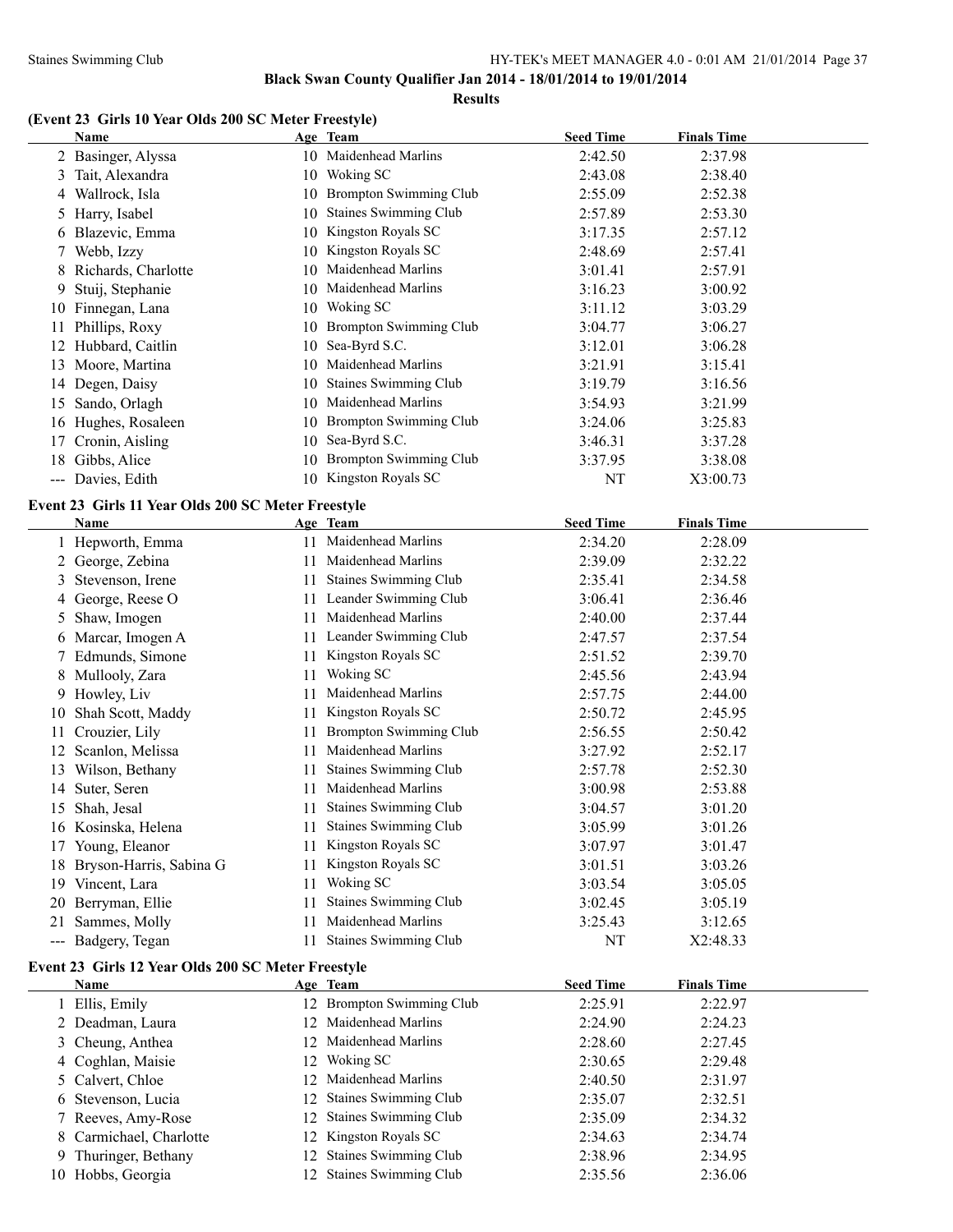|  |  | (Event 23 Girls 12 Year Olds 200 SC Meter Freestyle) |  |  |
|--|--|------------------------------------------------------|--|--|
|--|--|------------------------------------------------------|--|--|

|    | Name                                                       |    | Age Team                      | <b>Seed Time</b> | <b>Finals Time</b> |  |
|----|------------------------------------------------------------|----|-------------------------------|------------------|--------------------|--|
|    | 11 Williams, Jordan                                        |    | 12 Brompton Swimming Club     | 2:41.38          | 2:36.83            |  |
|    | 12 Sutton, Olivia                                          |    | 12 Kingston Royals SC         | 3:09.10          | 2:37.90            |  |
|    | 13 Chinn, Bryony                                           |    | 12 Maidenhead Marlins         | 2:40.11          | 2:39.77            |  |
|    | 14 Meyrick, Hannah                                         | 12 | Maidenhead Marlins            | 2:44.54          | 2:41.34            |  |
|    | 15 Donohue, Sophia                                         |    | 12 Maidenhead Marlins         | 2:42.72          | 2:41.51            |  |
|    | 16 Bloxham, Thea                                           | 12 | Woking SC                     | 2:39.56          | 2:42.40            |  |
|    | 17 Buck, Charly                                            | 12 | Sea-Byrd S.C.                 | 2:44.62          | 2:43.60            |  |
|    | 18 Hobden, Tereza                                          | 12 | Maidenhead Marlins            | 2:55.81          | 2:51.56            |  |
| 19 | Knightley, Alyssa                                          | 12 | Sea-Byrd S.C.                 | 2:53.26          | 2:51.89            |  |
|    | 20 Pfander, Ella-Maria                                     |    | 12 Brompton Swimming Club     | 3:13.21          | 3:10.90            |  |
|    |                                                            |    |                               |                  |                    |  |
|    | Event 23 Girls 13 Year Olds 200 SC Meter Freestyle         |    |                               |                  |                    |  |
|    | Name                                                       |    | Age Team                      | <b>Seed Time</b> | <b>Finals Time</b> |  |
|    | 1 Wakefield, Ella S                                        |    | 13 Leander Swimming Club      | 2:30.71          | 2:24.76            |  |
|    | 2 Wolfe, Emma                                              |    | 13 Brompton Swimming Club     | 2:28.86          | 2:26.08            |  |
|    | 3 Everitt, Honor M                                         |    | 13 Kingston Royals SC         | 2:27.73          | 2:26.62            |  |
|    | 4 Bates, Olly S                                            | 13 | Kingston Royals SC            | 2:38.27          | 2:26.72            |  |
|    | 5 Williams, Melina N                                       | 13 | Kingston Royals SC            | 2:28.80          | 2:27.62            |  |
|    | 6 Hartwell, Maya E                                         | 13 | Woking SC                     | 2:28.78          | 2:29.93            |  |
|    | 7 Phillips, Darcy                                          | 13 | <b>Brompton Swimming Club</b> | 2:28.04          | 2:30.14            |  |
| 8  | White, Mimi                                                | 13 | <b>Staines Swimming Club</b>  | 2:34.73          | 2:30.39            |  |
|    | 9 Berryman, Lauren                                         | 13 | Staines Swimming Club         | 2:34.00          | 2:32.14            |  |
|    | *10 Bouch, Rebecca                                         | 13 | Sea-Byrd S.C.                 | 2:31.00          | 2:35.44            |  |
|    | *10 Wensley, Georgia                                       | 13 | Woking SC                     | 2:36.91          | 2:35.44            |  |
|    | 12 Jennings, Ella-May                                      | 13 | <b>Brompton Swimming Club</b> | 2:42.89          | 2:37.94            |  |
|    | 13 Shah Scott, Beatrice M                                  | 13 | Kingston Royals SC            | 2:41.46          | 2:42.55            |  |
|    | 14 Ellis, Isabelle                                         |    | 13 Brompton Swimming Club     | 2:52.10          | 2:47.92            |  |
|    | 15 Cubbon, Elena                                           | 13 | <b>Brompton Swimming Club</b> | 2:58.76          | 2:49.68            |  |
|    | 16 Morgan, Ellie                                           | 13 | <b>Staines Swimming Club</b>  | 2:55.40          | 2:56.16            |  |
| 17 | Parry, Rachel                                              | 13 | Sea-Byrd S.C.                 | 3:01.00          | 3:03.83            |  |
|    | --- Baulk, Florence                                        |    | 13 Staines Swimming Club      | NT               | X2:51.97           |  |
|    |                                                            |    |                               |                  |                    |  |
|    | Event 23 Girls 14 Year Olds 200 SC Meter Freestyle<br>Name |    | Age Team                      | <b>Seed Time</b> | <b>Finals Time</b> |  |
|    | 1 Cossins, Maisie                                          |    | 14 Maidenhead Marlins         | 2:25.80          | 2:23.34            |  |
|    | 2 Beaulieu, Zoe                                            |    | 14 Brompton Swimming Club     | 2:29.43          | 2:26.12            |  |
|    |                                                            |    | 14 Maidenhead Marlins         |                  |                    |  |
|    | 3 Byrne, Siobhan                                           |    |                               | 2:26.22          | 2:30.34            |  |
|    | 4 Roche, Zara S                                            |    | 14 Leander Swimming Club      | 2:32.07          | 2:31.41            |  |
|    | 5 Gibson, Elsa                                             |    | 14 Staines Swimming Club      | 2:38.01          | 2:37.48            |  |
|    | Event 23 Girls 15 & Over 200 SC Meter Freestyle            |    |                               |                  |                    |  |
|    | <b>Name</b>                                                |    | Age Team                      | <b>Seed Time</b> | <b>Finals Time</b> |  |
|    | 1 Sessions, Lucy                                           |    | 15 Woking SC                  | 2:12.58          | 2:16.03            |  |
|    | 2 White, Abi                                               |    | 15 Woking SC                  | 2:15.85          | 2:20.76            |  |
|    | Spruzs, Lucy                                               | 15 | Woking SC                     | 2:25.74          | 2:23.81            |  |
|    | 4 Williams, Amy                                            | 15 | <b>Staines Swimming Club</b>  | 2:27.02          | 2:24.64            |  |
|    | 5 Wigmore, Danielle                                        | 15 | Staines Swimming Club         | 2:29.45          | 2:38.77            |  |
|    | 6 Lipscombe, Daisy                                         |    | 15 Staines Swimming Club      | 2:41.41          | 2:42.91            |  |
|    | Event 24 Boys 10-11 100 SC Meter Breaststroke              |    |                               |                  |                    |  |
|    | <b>Name</b>                                                |    | Age Team                      | <b>Seed Time</b> | <b>Finals Time</b> |  |
|    | 1 Zalaf, Oliver                                            |    | 11 Woking SC                  | 1:36.03          | 1:32.51            |  |
|    | 2 Philp, Ross                                              | 11 | Staines Swimming Club         | 1:38.27          | 1:36.67            |  |
|    | Bindschedler, David                                        | 11 | Woking SC                     | 1:40.00          | 1:41.58            |  |
| 4  | Wood, Alex                                                 | 11 | Maidenhead Marlins            | 1:50.29          | 1:41.73            |  |
|    | 5 Howell, Ewan                                             | 11 | Woking SC                     | 1:52.38          | 1:49.07            |  |
|    | 6 Fox, Owen                                                | 11 | Staines Swimming Club         | 1:59.69          | 1:50.40            |  |
|    |                                                            |    |                               |                  |                    |  |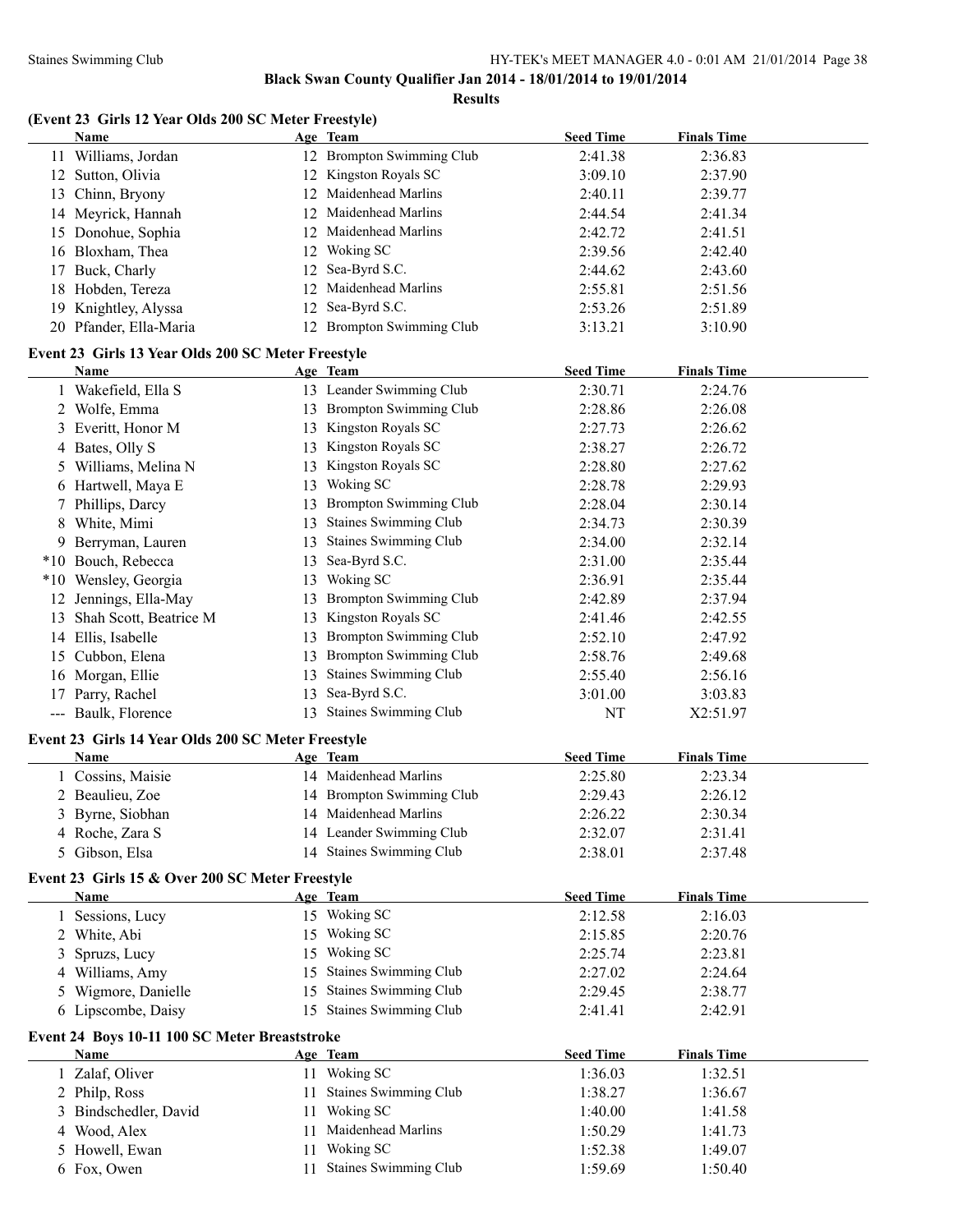|                                                      | Black Swan County Qualifier Jan 2014 - 18/01/2014 to 19/01/2014<br><b>Results</b> |                  |                    |
|------------------------------------------------------|-----------------------------------------------------------------------------------|------------------|--------------------|
| (Event 24 Boys 10-11 100 SC Meter Breaststroke)      |                                                                                   |                  |                    |
| Name                                                 | Age Team                                                                          | <b>Seed Time</b> | <b>Finals Time</b> |
| 7 Calliss, James                                     | 11 Maidenhead Marlins                                                             | 1:46.30          | 1:50.57            |
| 8 Gibson, William                                    | 11 Sea-Byrd S.C.                                                                  | 2:01.00          | 1:56.39            |
| 9 Adams, Kieran                                      | 11 Staines Swimming Club                                                          | 1:54.45          | 2:00.60            |
| 10 Degen, Harry                                      | 11 Staines Swimming Club                                                          | 1:53.84          | 2:02.88            |
| 11 Lennon, Cian                                      | 11 Sea-Byrd S.C.                                                                  | 2:02.00          | 2:11.73            |
| --- Toussaint, Jeremy                                | 11 Swim Excel Esher                                                               | NT               | X1:35.82           |
| --- Smith, Rory                                      | 11 Woking SC                                                                      | NT               | X1:36.21           |
| --- Toussaint, Clement                               | 11 Swim Excel Esher                                                               | NT               | X1:36.37           |
| --- Bedworth, Ollie                                  | 10 Staines Swimming Club                                                          | NT               | X1:41.69           |
| --- Sando, Ciaran                                    | 11 Maidenhead Marlins                                                             | NT               | X1:50.96           |
| Event 24 Boys 12 Year Olds 100 SC Meter Breaststroke |                                                                                   |                  |                    |
| <b>Name</b>                                          | Age Team                                                                          | <b>Seed Time</b> | <b>Finals Time</b> |
| 1 Santos, Avrey                                      | 12 Staines Swimming Club                                                          | 1:21.67          | 1:19.05            |
| 2 Barella, Henry                                     | 12 Godalming SC                                                                   | 1:32.50          | 1:27.01            |
| 3 Lange, Joel                                        | 12 Maidenhead Marlins                                                             | 1:26.90          | 1:27.75            |
| 4 Mcclenn, James                                     | 12 Maidenhead Marlins                                                             | 1:39.00          | 1:33.46            |
| 5 Stearn, Callum                                     | 12 Staines Swimming Club                                                          | 1:37.48          | 1:37.26            |
| 6 Artis, Jacob                                       | 12 Staines Swimming Club                                                          | 1:43.11          | 1:43.66            |
| --- Davies, Charlie                                  | 12 Kingston Royals SC                                                             | NT               | X1:34.69           |
| --- Hands-Heart, Nicholas                            | 12 Kingston Royals SC                                                             | <b>NT</b>        | X1:38.17           |
| Event 24 Boys 13 Year Olds 100 SC Meter Breaststroke |                                                                                   |                  |                    |
| Name                                                 | Age Team                                                                          | <b>Seed Time</b> | <b>Finals Time</b> |
| 1 Smith, Ewan M                                      | 13 Woking SC                                                                      | 1:17.78          | 1:17.37            |
| 2 Blazevic, Filip                                    | 13 Kingston Royals SC                                                             | 1:28.14          | 1:23.72            |
| 3 Edmunds, Blu                                       | 13 Kingston Royals SC                                                             | 1:29.01          | 1:24.15            |
| 4 Bernheim, Paul                                     | 13 Brompton Swimming Club                                                         | 1:29.54          | 1:29.15            |
| 5 Paling, JJ                                         | 13 Woking SC                                                                      | 1:37.95          | 1:35.05            |
| --- Dorrell, Max                                     | 13 Woking SC                                                                      | NT               | X1:16.52           |
| Event 24 Boys 14 Year Olds 100 SC Meter Breaststroke |                                                                                   |                  |                    |
| Name                                                 | Age Team                                                                          | <b>Seed Time</b> | <b>Finals Time</b> |
| 1 Longhurst, Max H                                   | 14 Woking SC                                                                      | 1:21.56          | 1:19.77            |
| 2 Causevic, Liam                                     | 14 Kingston Royals SC                                                             | 1:26.78          | 1:20.81            |
| $2.71 \pm .16$                                       | $11.7$ $12.7$ $13.7$                                                              | 1.10.11          | 1.20.04            |

# 2 Causevic, Liam 14 Kingston Royals SC 1:26.78 1:20.81 3 Bernheim, Max 14 Brompton Swimming Club 1:19.44 1:20.84 4 Campbell, Connor 14 Maidenhead Marlins 1:18.00 1:21.02 5 Taguba, Jose 14 Brompton Swimming Club 1:23.06 1:22.50 **Event 24 Boys 15 & Over 100 SC Meter Breaststroke Name Age Team Seed Time Finals Time** 1 Payne, Kristian 15 Woking SC 1:17.21 1:18.04

| 2 Barella, Oliver                                   | 16 Godalming SC          | 1:16.23 | 1:18.21  |  |
|-----------------------------------------------------|--------------------------|---------|----------|--|
| --- Portat, Morgan                                  | 15 Staines Swimming Club | NT      | X1:14.02 |  |
| --- Hall, Shaun                                     | 15 Staines Swimming Club | NT      | X1:35.53 |  |
| Event 25 Girls 9 Year Olds 50 SC Meter Breaststroke |                          |         |          |  |

| Name                  | Age Team                 | <b>Seed Time</b> | <b>Finals Time</b> |  |
|-----------------------|--------------------------|------------------|--------------------|--|
| Pilling, Imogen       | 9 Brompton Swimming Club | 48.84            | 49.12              |  |
| 2 Donohue, Nicole     | 9 Maidenhead Marlins     | 51.25            | 49.58              |  |
| 3 Johnson, Lily       | 9 Woking SC              | 53.28            | 50.35              |  |
| 4 Benster, Isobel     | 9 Maidenhead Marlins     | 59.10            | 52.00              |  |
| 5 Bloxham, Daisy      | 9 Guildford City SC      | 51.74            | 53.27              |  |
| 6 Ellis, Lucy         | 9 Woking SC              | 59.27            | 53.35              |  |
| 7 Carmichael, Kathryn | 9 Kingston Royals SC     | 56.34            | 54.75              |  |
| 8 Hunt, Sam           | 9 Staines Swimming Club  | 54.00            | 54.80              |  |
| 9 Howley, Anna        | 9 Maidenhead Marlins     | 58.40            | 55.41              |  |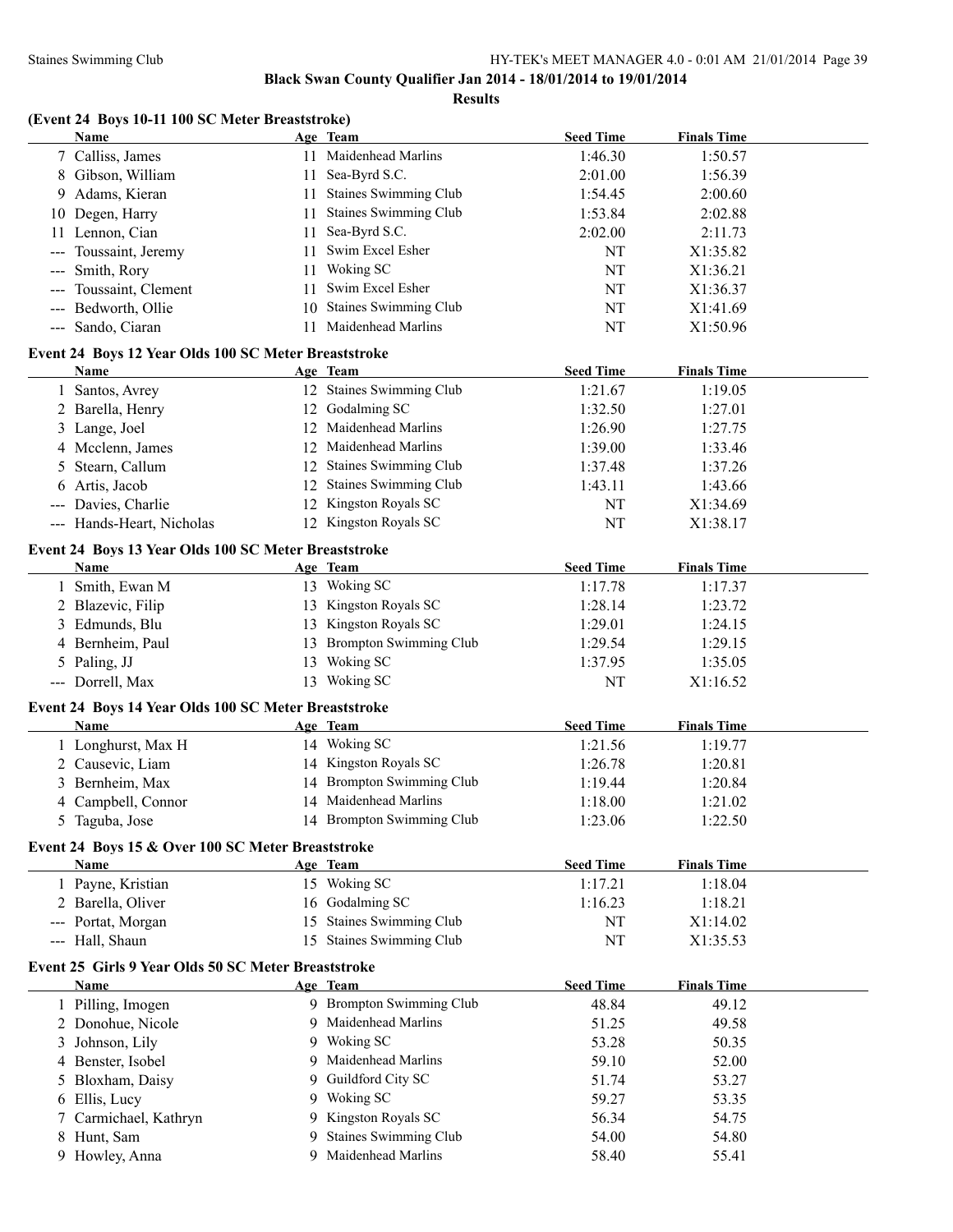**Results**

# **(Event 25 Girls 9 Year Olds 50 SC Meter Breaststroke)**

| Name                | Age Team                     | <b>Seed Time</b> | <b>Finals Time</b> |  |
|---------------------|------------------------------|------------------|--------------------|--|
| 10 Butler, Emily    | <b>Staines Swimming Club</b> | 54.10            | 58.42              |  |
| 11 Golding, Heidi   | Maidenhead Marlins           | 1:07.10          | 59.26              |  |
| 12 Hill, Katie      | 9 Sea-Byrd S.C.              | 1:05.80          | 59.40              |  |
| 13 Augier, Rebecca  | 9 Staines Swimming Club      | 1:08.32          | 1:01.84            |  |
| --- McCall, Mikayla | Kingston Royals SC           | NT               | X54.23             |  |

# **Event 25 Girls 10 Year Olds 50 SC Meter Breaststroke**

|     | Name                  |    | Age Team                      | <b>Seed Time</b> | <b>Finals Time</b> |
|-----|-----------------------|----|-------------------------------|------------------|--------------------|
|     | Comerford, Iris       |    | 10 Brompton Swimming Club     | 46.07            | 45.69              |
|     | 2 Basinger, Alyssa    | 10 | Maidenhead Marlins            | 49.90            | 47.24              |
| 3   | Good, Olivia          | 10 | Maidenhead Marlins            | 50.05            | 47.49              |
|     | Wallrock, Isla        | 10 | <b>Brompton Swimming Club</b> | 49.33            | 48.25              |
|     | 5 Richards, Charlotte | 10 | Maidenhead Marlins            | 50.81            | 48.26              |
|     | 6 Gibbs, Alice        | 10 | Brompton Swimming Club        | 50.67            | 48.70              |
|     | Webb, Izzy            | 10 | Kingston Royals SC            | 48.29            | 49.24              |
|     | 8 Finnegan, Lana      | 10 | Woking SC                     | 48.50            | 49.53              |
|     | 9 Key, Finola         | 10 | Maidenhead Marlins            | 53.31            | 49.61              |
|     | 10 Phillips, Roxy     | 10 | Brompton Swimming Club        | 49.90            | 50.38              |
|     | Harry, Isabel         | 10 | <b>Staines Swimming Club</b>  | 52.14            | 50.47              |
|     | Stuij, Stephanie      | 10 | Maidenhead Marlins            | 57.71            | 50.71              |
| 13  | Williams, Taylor      | 10 | <b>Brompton Swimming Club</b> | 51.87            | 51.35              |
| 14  | Blazevic, Emma        | 10 | Kingston Royals SC            | 55.65            | 53.07              |
| 15  | Hubbard, Caitlin      | 10 | Sea-Byrd S.C.                 | 54.94            | 53.20              |
| 16  | Gill, Maya            | 10 | Kingston Royals SC            | 54.55            | 56.16              |
|     | Degen, Daisy          | 10 | <b>Staines Swimming Club</b>  | 59.35            | 57.09              |
| 18  | Cronin, Aisling       | 10 | Sea-Byrd S.C.                 | 1:02.57          | 1:02.18            |
|     | Sando, Orlagh         | 10 | Maidenhead Marlins            | NT               | X50.33             |
| --- | Moore, Martina        | 10 | Maidenhead Marlins            | 57.40            | DQ                 |

#### **Event 25 Girls 11 Year Olds 50 SC Meter Breaststroke**

|    | <b>Name</b>                                          |    | Age Team                      | <b>Seed Time</b> | <b>Finals Time</b> |  |  |  |  |
|----|------------------------------------------------------|----|-------------------------------|------------------|--------------------|--|--|--|--|
|    | Marcar, Imogen A                                     | 11 | Leander Swimming Club         | 43.50            | 41.27              |  |  |  |  |
|    | George, Zebina                                       | 11 | Maidenhead Marlins            | 43.60            | 43.17              |  |  |  |  |
| 3  | Portat, Ellen                                        | 11 | Staines Swimming Club         | 44.18            | 43.27              |  |  |  |  |
| 4  | Moss, Niamh A                                        | 11 | Kingston Royals SC            | 45.84            | 44.06              |  |  |  |  |
| 5  | Patel, Sahara                                        | 11 | Kingston Royals SC            | 45.20            | 45.76              |  |  |  |  |
| b  | Howley, Liv                                          | 11 | Maidenhead Marlins            | 47.62            | 45.86              |  |  |  |  |
|    | Kent, Lauren                                         | 11 | Staines Swimming Club         | 44.84            | 46.44              |  |  |  |  |
| 8  | Suter, Seren                                         | 11 | Maidenhead Marlins            | 48.24            | 46.61              |  |  |  |  |
| 9  | Shah Scott, Maddy                                    | 11 | Kingston Royals SC            | 49.06            | 46.71              |  |  |  |  |
| 10 | Bryson-Harris, Sabina G                              | 11 | Kingston Royals SC            | 46.87            | 46.88              |  |  |  |  |
| 11 | Crouzier, Lily                                       | 11 | <b>Brompton Swimming Club</b> | 51.07            | 47.43              |  |  |  |  |
| 12 | Shah, Jesal                                          | 11 | Staines Swimming Club         | 49.46            | 48.49              |  |  |  |  |
| 13 | Wilson, Bethany                                      | 11 | Staines Swimming Club         | 49.31            | 49.46              |  |  |  |  |
| 14 | Vincent, Lara                                        | 11 | Woking SC                     | 47.99            | 49.59              |  |  |  |  |
| 15 | Scanlon, Melissa                                     | 11 | Maidenhead Marlins            | 49.35            | 49.91              |  |  |  |  |
| 16 | Hepworth, Emma                                       | 11 | Maidenhead Marlins            | 53.90            | 50.10              |  |  |  |  |
| 17 | Mason, Olivia                                        | 11 | <b>Staines Swimming Club</b>  | 55.13            | 50.22              |  |  |  |  |
| 18 | Akkache, Lydia                                       | 11 | Maidenhead Marlins            | 52.20            | 50.26              |  |  |  |  |
| 19 | Young, Eleanor                                       | 11 | Kingston Royals SC            | 51.50            | 52.11              |  |  |  |  |
|    | 20 Kearney, Laura                                    | 11 | Woking SC                     | 54.49            | 52.12              |  |  |  |  |
|    | Event 25 Girls 12 Year Olds 50 SC Meter Breaststroke |    |                               |                  |                    |  |  |  |  |
|    | Name                                                 |    | Age Team                      | <b>Seed Time</b> | <b>Finals Time</b> |  |  |  |  |
|    | Dean, Nancy                                          | 12 | Maidenhead Marlins            | 41.06            | 37.96              |  |  |  |  |
|    | 2 Hobbs, Georgia                                     | 12 | <b>Staines Swimming Club</b>  | 39.61            | 39.46              |  |  |  |  |
|    |                                                      |    |                               |                  |                    |  |  |  |  |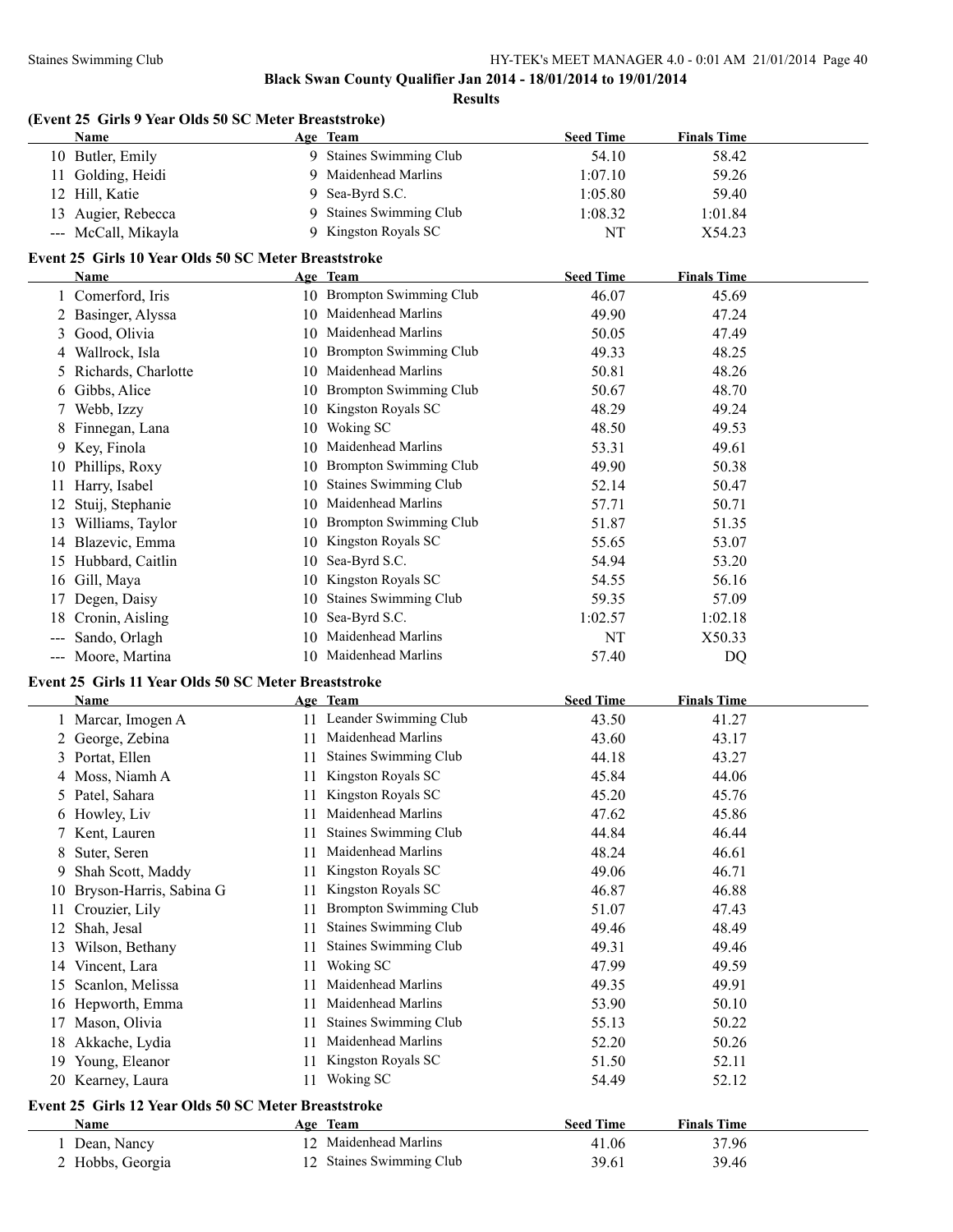#### Staines Swimming Club HY-TEK's MEET MANAGER 4.0 - 0:01 AM 21/01/2014 Page 41

**Black Swan County Qualifier Jan 2014 - 18/01/2014 to 19/01/2014**

**Results**

# **(Event 25 Girls 12 Year Olds 50 SC Meter Breaststroke)**

|    | $\mathbf{u}$ is the text of $\mathbf{v}$ of $\mathbf{v}$ in the present $\mathbf{v}$<br><b>Name</b> |    | Age Team                      | <b>Seed Time</b> | <b>Finals Time</b> |  |
|----|-----------------------------------------------------------------------------------------------------|----|-------------------------------|------------------|--------------------|--|
|    | 3 Olesen, Alexandra                                                                                 |    | 12 Staines Swimming Club      | 41.81            | 39.48              |  |
|    | 4 Lauriot Prevost, Fleur                                                                            |    | 12 Brompton Swimming Club     | 44.49            | 41.54              |  |
|    | 5 Brown, Leila                                                                                      |    | 12 Leander Swimming Club      | 50.19            | 42.46              |  |
|    | 6 Longhurst, Francesca I                                                                            |    | 12 Woking SC                  | 41.95            | 42.58              |  |
|    | 7 Donohue, Sophia                                                                                   |    | 12 Maidenhead Marlins         | 44.62            | 42.75              |  |
| 8  | Ellis, Emily                                                                                        |    | 12 Brompton Swimming Club     | 44.64            | 43.70              |  |
|    | 9 Calvert, Chloe                                                                                    |    | 12 Maidenhead Marlins         | 46.10            | 43.72              |  |
| 10 | Stevenson, Lucia                                                                                    |    | 12 Staines Swimming Club      | 43.99            | 44.07              |  |
|    | 11 Hobden, Tereza                                                                                   |    | 12 Maidenhead Marlins         | 45.12            | 44.46              |  |
|    | 12 Hunter, Abigail                                                                                  |    | 12 Brompton Swimming Club     | 44.68            | 44.66              |  |
|    | 13 Crighton, Savannah                                                                               |    | 12 Staines Swimming Club      | 44.38            | 44.94              |  |
|    | 14 Carmichael, Charlotte                                                                            |    | 12 Kingston Royals SC         | 44.95            | 45.06              |  |
|    | *15 McLarnon, Aoife L                                                                               |    | 12 Kingston Royals SC         | 48.79            | 45.26              |  |
|    | *15 Knightley, Alyssa                                                                               |    | 12 Sea-Byrd S.C.              | 43.71            | 45.26              |  |
|    | 17 Williams, Jordan                                                                                 |    | 12 Brompton Swimming Club     | 44.84            | 46.72              |  |
| 18 | Bloxham, Thea                                                                                       |    | 12 Woking SC                  | 45.17            | 46.96              |  |
|    | 19 MacKenzie, Ella                                                                                  |    | 12 Staines Swimming Club      | 46.54            | 47.97              |  |
|    | 20 Bell, Madison                                                                                    |    | 12 Sea-Byrd S.C.              | 53.12            | 54.17              |  |
|    | --- Bewes, Eleanor                                                                                  |    | 12 Leander Swimming Club      | NT               | X42.35             |  |
|    | Event 25 Girls 13 Year Olds 50 SC Meter Breaststroke                                                |    |                               |                  |                    |  |
|    | <b>Name</b>                                                                                         |    | Age Team                      | <b>Seed Time</b> | <b>Finals Time</b> |  |
|    | 1 Seymour, Bella C                                                                                  |    | 13 Kingston Royals SC         | 38.44            | 38.34              |  |
| 2  | Bouch, Rebecca                                                                                      | 13 | Sea-Byrd S.C.                 | 38.00            | 39.67              |  |
| 3  | Bates, Olly S                                                                                       | 13 | Kingston Royals SC            | 42.15            | 39.71              |  |
| 4  | Wolfe, Emma                                                                                         | 13 | <b>Brompton Swimming Club</b> | 42.04            | 41.50              |  |
| 5  | White, Mimi                                                                                         | 13 | Staines Swimming Club         | 42.25            | 41.66              |  |
| 6  | Ramos-Yamasaki, Akemi A                                                                             | 13 | Staines Swimming Club         | 43.42            | 41.92              |  |
|    | Phillips, Darcy                                                                                     | 13 | <b>Brompton Swimming Club</b> | 43.94            | 41.95              |  |
| 8  | Watkin, Millie K                                                                                    | 13 | Kingston Royals SC            | 42.27            | 43.24              |  |
| 9  | Calliss, Charlotte                                                                                  | 13 | Maidenhead Marlins            | 43.51            | 43.50              |  |
|    | 10 Everitt, Honor M                                                                                 |    | 13 Kingston Royals SC         | 45.42            | 44.24              |  |
|    | 11 Alfonso-Eaton, Cecilia                                                                           |    | 13 Leander Swimming Club      | 45.55            | 44.74              |  |
|    | 12 Ellis, Isabelle                                                                                  |    | 13 Brompton Swimming Club     | 43.76            | 45.58              |  |
| 13 | Shah Scott, Beatrice M                                                                              | 13 | Kingston Royals SC            | 46.55            | 46.21              |  |
|    | 14 Morgan, Ellie                                                                                    |    | 13 Staines Swimming Club      | 49.99            | 51.14              |  |
|    | 15 Parry, Rachel                                                                                    |    | 13 Sea-Byrd S.C.              | 49.52            | 54.41              |  |
|    | --- Lennon, Marianne                                                                                |    | 13 Sea-Byrd S.C.              | 48.68            | <b>DQ</b>          |  |
|    | Event 25 Girls 14 Year Olds 50 SC Meter Breaststroke                                                |    |                               |                  |                    |  |
|    | Name                                                                                                |    | Age Team                      | <b>Seed Time</b> | <b>Finals Time</b> |  |
|    | 1 Cossins, Maisie                                                                                   |    | 14 Maidenhead Marlins         | 34.20            | 34.78              |  |
|    | 2 Beaulieu, Zoe                                                                                     | 14 | <b>Brompton Swimming Club</b> | 35.04            | 36.03              |  |
|    | Znetyniak, Amanda                                                                                   | 14 | Staines Swimming Club         | 41.71            | 42.50              |  |
| 4  | Van Damme, Jessica                                                                                  | 14 | <b>Brompton Swimming Club</b> | 43.11            | 42.61              |  |
| 5. | Vandamme, Emilia                                                                                    | 14 | <b>Brompton Swimming Club</b> | 42.09            | 43.14              |  |
| 6  | De Buchet, Felicite                                                                                 | 14 | <b>Brompton Swimming Club</b> | 47.42            | 45.29              |  |
|    | 7 Byrne, Siobhan                                                                                    |    | 14 Maidenhead Marlins         | 46.85            | 46.81              |  |
|    |                                                                                                     |    |                               |                  |                    |  |

# **Event 25 Girls 15 & Over 50 SC Meter Breaststroke**

| Name                 | Age Team                 | <b>Seed Time</b> | <b>Finals Time</b> |  |
|----------------------|--------------------------|------------------|--------------------|--|
| White, Abi           | 15 Woking SC             | 36.74            | 37.12              |  |
| 2 Spruzs, Lucy       | 15 Woking SC             | 40.03            | 39.22              |  |
| 3 Williams, Amy      | 15 Staines Swimming Club | 43.51            | 43.20              |  |
| 4 Znetyniak, Natasha | 17 Staines Swimming Club | 43.43            | 45.12              |  |
| 5 Lipscombe, Daisy   | 15 Staines Swimming Club | 43.30            | 45.53              |  |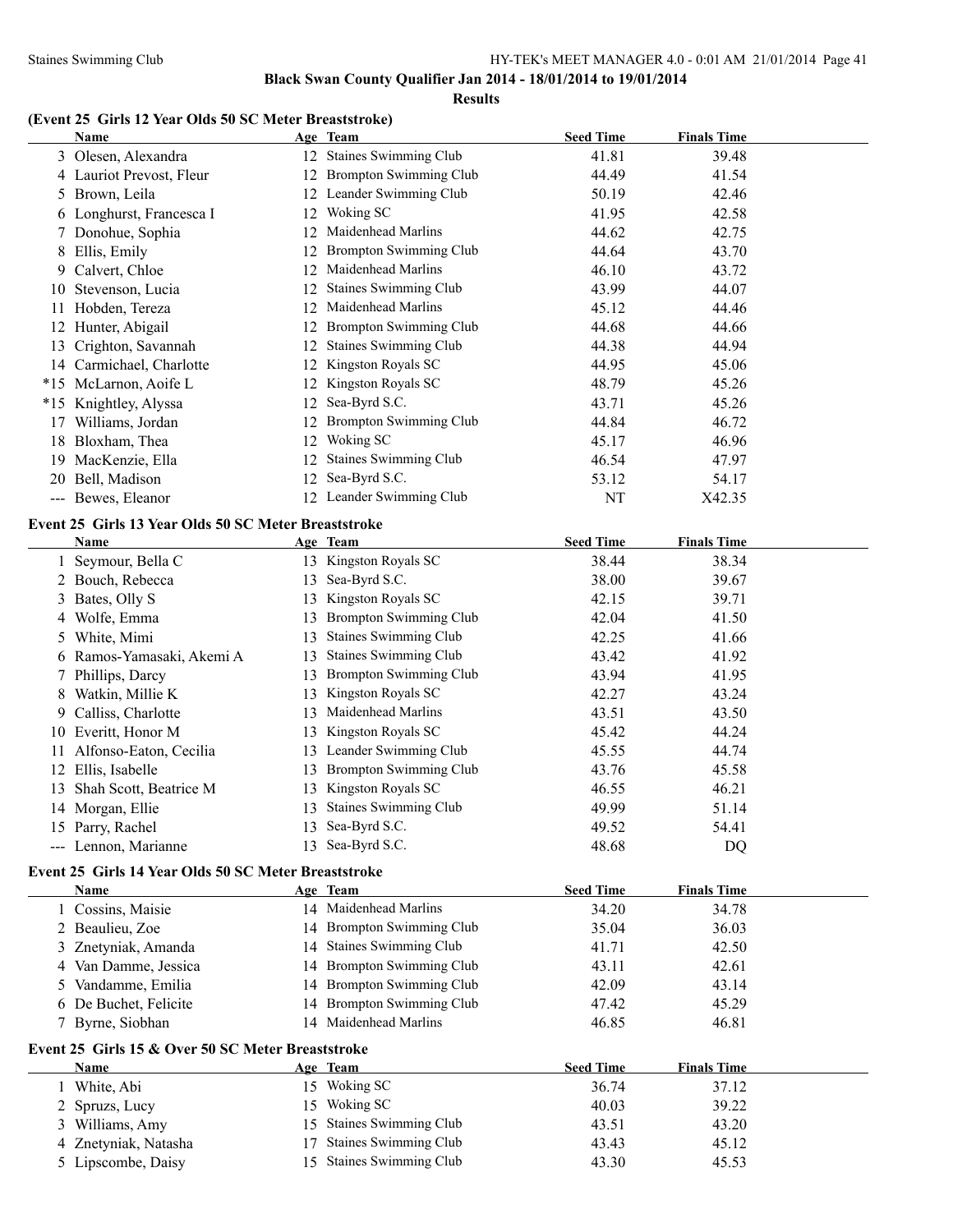|                     | (Event 25 Girls 15 & Over 50 SC Meter Breaststroke)<br>Name |          | Age Team                                          | <b>Seed Time</b>   | <b>Finals Time</b> |  |
|---------------------|-------------------------------------------------------------|----------|---------------------------------------------------|--------------------|--------------------|--|
|                     | 6 Wigmore, Danielle                                         |          | 15 Staines Swimming Club                          | 46.53              | 45.67              |  |
|                     | --- Banks, Emma                                             |          | 15 Staines Swimming Club                          | NT                 | X39.27             |  |
|                     | Event 26 Boys 9 Year Olds 200 SC Meter Backstroke           |          |                                                   |                    |                    |  |
|                     | Name                                                        |          | Age Team                                          | <b>Seed Time</b>   | <b>Finals Time</b> |  |
|                     | 1 Santos, Aljeroe                                           |          | 9 Staines Swimming Club                           | 3:45.81            | 3:46.98            |  |
|                     | --- Cheung, Aaron                                           | 9        | Maidenhead Marlins                                | NT                 | X3:43.04           |  |
|                     | --- Churchill, Joseph                                       | 9        | Staines Swimming Club                             | 3:46.87            | DQ                 |  |
|                     | --- Beard, Alex                                             | 9        | Staines Swimming Club                             | 4:13.59            | DQ                 |  |
|                     | --- White, Jensen                                           | 9        | Staines Swimming Club                             | 4:01.37            | DQ                 |  |
|                     | --- Tadman, Harvey                                          | 9        | Sea-Byrd S.C.                                     | 3:35.42            | DQ                 |  |
|                     | --- Geczy, Imre                                             | 9        | Staines Swimming Club                             | 3:15.28            | DQ                 |  |
|                     |                                                             |          |                                                   |                    |                    |  |
|                     | Event 26 Boys 10 Year Olds 200 SC Meter Backstroke          |          |                                                   |                    |                    |  |
|                     | Name                                                        |          | Age Team                                          | <b>Seed Time</b>   | <b>Finals Time</b> |  |
|                     | 1 Lally, Aarian                                             |          | 10 Sea-Byrd S.C.                                  | 3:02.04            | 2:56.34            |  |
|                     | 2 Bleekendaal, Zack                                         |          | 10 Maidenhead Marlins                             | 3:04.00            | 2:57.76            |  |
| 3                   | Stearn, Oliver                                              |          | 10 Staines Swimming Club                          | 3:09.51            | 2:59.53            |  |
|                     | 4 Lee-Knowles, Billy                                        | 10       | Sea-Byrd S.C.                                     | 3:15.05            | 3:03.52            |  |
|                     | 5 NetherwoodMeek, Hayden                                    |          | 10 Maidenhead Marlins                             | 3:09.86            | 3:04.70            |  |
|                     | 6 Hobbs, Ben                                                | 10       | <b>Staines Swimming Club</b>                      | 3:07.20            | 3:07.26            |  |
| $\overline{7}$      | Colling, Logan                                              |          | 10 Sea-Byrd S.C.                                  | 3:11.96            | 3:07.75            |  |
| 8                   | Rognon, Jules                                               |          | 10 Leander Swimming Club                          | 3:25.00            | 3:09.20            |  |
| 9                   | Baldwin, Alexej                                             |          | 10 Woking SC                                      | 3:15.65            | 3:14.64            |  |
| 10                  | Evans, Aaron                                                | 10       | <b>Staines Swimming Club</b>                      | 3:25.55            | 3:15.50            |  |
| 11                  | Bouyahiaoui, Leith                                          | 10       | Sea-Byrd S.C.                                     | 3:45.00            | 3:28.80            |  |
|                     | 12 Lange, Scott                                             | 10       | Maidenhead Marlins                                | 3:39.73            | 3:31.22            |  |
|                     | 13 Allinson, Henry                                          | 10       | Staines Swimming Club                             | 3:48.36            | 3:42.10            |  |
|                     | Gunn, Dominic                                               |          | 10 Woking SC                                      | 3:23.19            | DQ                 |  |
| $\qquad \qquad - -$ | Manning, Charlie                                            |          | 10 Sea-Byrd S.C.                                  | 3:21.29            | DQ                 |  |
| $---$               | Salman, Lucas                                               |          | 10 Woking SC                                      | 3:57.04            | DQ                 |  |
|                     | Event 26 Boys 11 Year Olds 200 SC Meter Backstroke          |          |                                                   |                    |                    |  |
|                     | Name                                                        |          | Age Team                                          | <b>Seed Time</b>   | <b>Finals Time</b> |  |
|                     | 1 Bindschedler, David                                       |          | 11 Woking SC                                      | 2:53.88            | 2:55.02            |  |
|                     | 2 Taylor, Ewan                                              |          | 11 Staines Swimming Club                          | 2:56.96            | 2:56.07            |  |
|                     | 3 Chitty, Max                                               |          | 11 Woking SC                                      | 3:07.53            | 2:59.08            |  |
|                     | 4 Scanlon, Michael                                          |          | 11 Maidenhead Marlins                             | 3:08.01            | 2:59.27            |  |
| 5                   | Wood, Jake H                                                |          | 11 Leander Swimming Club                          | 3:07.21            | 2:59.52            |  |
|                     | 6 Fox, Owen                                                 |          | 11 Staines Swimming Club                          | 3:11.46            | 3:04.50            |  |
|                     | 7 Howell, Ewan                                              |          | 11 Woking SC                                      | 3:32.38            | 3:08.97            |  |
|                     | El-Hawary, Benjamin                                         |          | 11 Maidenhead Marlins                             | 3:17.92            | 3:17.05            |  |
|                     | 9 Cockin, Eerik                                             | 11       | Woking SC                                         | 3:23.76            | 3:18.44            |  |
| 10                  | Adams, Kieran                                               | 11       | Staines Swimming Club                             | 3:21.84            | 3:21.98            |  |
| 11                  | Makwana, Chahil                                             | 11       | Sea-Byrd S.C.                                     | 3:44.46            | 3:29.11            |  |
| ---                 | Philp, Ross                                                 | 11       | Staines Swimming Club                             | NT                 | X2:40.13           |  |
|                     | Marriott, Daniel                                            | 11       | Swim Excel Esher                                  | NT                 | X2:57.78           |  |
|                     | Houllier, Luke                                              | 11       | Kingston Royals SC                                | NT                 | X3:02.98           |  |
| ---                 | Dorrell, Brin                                               | 11       | Woking SC                                         | 3:27.26            | DQ                 |  |
| ---                 | Oestergaard, Christian                                      |          | 11 Brompton Swimming Club                         | 3:03.62            | DQ                 |  |
|                     |                                                             |          |                                                   |                    |                    |  |
|                     | Event 26 Boys 12 Year Olds 200 SC Meter Backstroke          |          |                                                   |                    |                    |  |
|                     |                                                             |          |                                                   | <b>Seed Time</b>   | <b>Finals Time</b> |  |
|                     | <b>Name</b>                                                 | Age Team |                                                   |                    |                    |  |
|                     | 1 Lange, Joel                                               |          | 12 Maidenhead Marlins                             | 2:35.68            | 2:36.85            |  |
| 2                   | Stearn, Callum                                              |          | 12 Staines Swimming Club                          | 2:42.52            | 2:41.55            |  |
| 3<br>4              | Santos, Avrey<br>Mcclenn, James                             |          | 12 Staines Swimming Club<br>12 Maidenhead Marlins | 2:45.71<br>3:10.00 | 2:43.60<br>2:44.89 |  |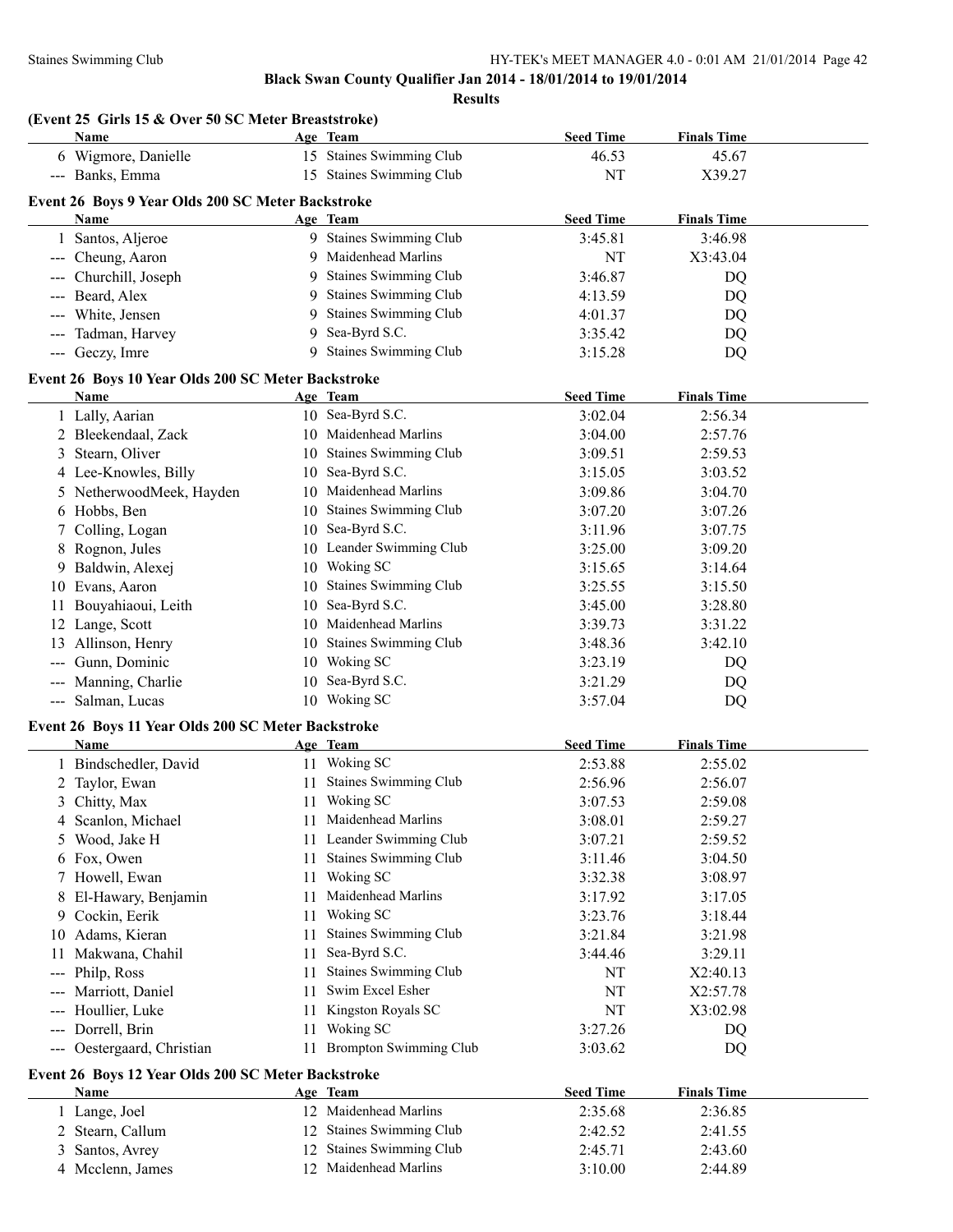|                                                           | (Event 26 Boys 12 Year Olds 200 SC Meter Backstroke)<br><b>Name</b> |     | Age Team                              | <b>Seed Time</b> | <b>Finals Time</b> |  |
|-----------------------------------------------------------|---------------------------------------------------------------------|-----|---------------------------------------|------------------|--------------------|--|
|                                                           | 5 Ferris, Christopher                                               |     | 12 Sea-Byrd S.C.                      | 2:54.66          | 2:48.07            |  |
|                                                           | 6 Tattersdill, Finlay                                               |     | 12 Woking SC                          | 2:53.85          | 2:48.22            |  |
|                                                           | --- Oliver, Ed                                                      |     | 12 Kingston Royals SC                 | NT               | X2:52.13           |  |
|                                                           | --- Uttley, Aidan                                                   |     | 12 Woking SC                          | 2:51.87          | DQ                 |  |
|                                                           |                                                                     |     |                                       |                  |                    |  |
|                                                           | Event 26 Boys 13 Year Olds 200 SC Meter Backstroke<br>Name          |     | Age Team                              | <b>Seed Time</b> | <b>Finals Time</b> |  |
|                                                           |                                                                     |     | 13 Staines Swimming Club              |                  |                    |  |
|                                                           | 1 Metcalfe, Ben                                                     |     |                                       | 2:37.30          | 2:36.35            |  |
|                                                           | 2 Dorrell, Max                                                      |     | 13 Woking SC                          | 2:40.29          | 2:38.27            |  |
|                                                           | 3 Webb, Thomas P                                                    |     | 13 Woking SC                          | 2:40.39          | 2:40.72            |  |
|                                                           | 4 Bernheim, Paul                                                    |     | 13 Brompton Swimming Club             | 2:44.90          | 2:41.81            |  |
| 5.                                                        | Makwana, Zarn                                                       |     | 13 Sea-Byrd S.C.                      | 2:54.93          | 2:53.63            |  |
|                                                           | 6 Downey, Bill J                                                    |     | 13 Kingston Royals SC                 | 2:53.81          | 2:55.31            |  |
|                                                           | 7 Paling, JJ                                                        |     | 13 Woking SC                          | 3:08.17          | 2:58.15            |  |
|                                                           | Event 26 Boys 14 Year Olds 200 SC Meter Backstroke                  |     |                                       |                  |                    |  |
|                                                           | <b>Name</b>                                                         |     | Age Team                              | <b>Seed Time</b> | <b>Finals Time</b> |  |
|                                                           | 1 Boles, Luke                                                       |     | 14 Maidenhead Marlins                 | 2:31.37          | 2:30.98            |  |
|                                                           | 2 Metcalfe, Joseph J                                                |     | 14 Leander Swimming Club              | 2:41.30          | 2:34.71            |  |
|                                                           | 3 Lines, Mariano                                                    |     | 14 Woking SC                          | 2:39.66          | 2:35.10            |  |
|                                                           | 4 Taguba, Jose                                                      |     | 14 Brompton Swimming Club             | 2:37.12          | 2:35.17            |  |
|                                                           | 5 Butler, Jack                                                      |     | 14 Staines Swimming Club              | 2:39.98          | 2:39.78            |  |
|                                                           | 6 Friend, Matthew                                                   |     | 14 Staines Swimming Club              | 2:47.96          | 2:43.54            |  |
|                                                           | 7 Causevic, Liam                                                    |     | 14 Kingston Royals SC                 | 2:51.43          | 2:45.25            |  |
|                                                           |                                                                     |     |                                       |                  |                    |  |
|                                                           | Event 26 Boys 15 & Over 200 SC Meter Backstroke                     |     |                                       | <b>Seed Time</b> |                    |  |
|                                                           | Name<br>1 Tyrie, Sebastian                                          |     | Age Team<br>15 Brompton Swimming Club |                  | <b>Finals Time</b> |  |
|                                                           |                                                                     |     | 15 Staines Swimming Club              | 2:42.45          | 2:44.93            |  |
|                                                           | --- Portat, Morgan                                                  |     |                                       | NT               | X2:20.53           |  |
|                                                           | Event 27 Girls 10 Year Olds 100 SC Meter Butterfly                  |     |                                       |                  |                    |  |
|                                                           | Name                                                                |     | Age Team                              | <b>Seed Time</b> | <b>Finals Time</b> |  |
|                                                           | 1 Tait, Alexandra                                                   |     | 10 Woking SC                          | 1:42.66          | 1:27.98            |  |
|                                                           | 2 Basinger, Alyssa                                                  |     | 10 Maidenhead Marlins                 | 1:37.10          | 1:31.04            |  |
|                                                           | 3 Webb, Izzy                                                        |     | 10 Kingston Royals SC                 | 1:30.97          | 1:33.12            |  |
|                                                           | 4 Key, Finola                                                       |     | 10 Maidenhead Marlins                 | 1:50.00          | 1:46.67            |  |
|                                                           | 5 Harry, Isabel                                                     |     | 10 Staines Swimming Club              | 1:53.70          | 1:51.79            |  |
|                                                           | Event 27 Girls 11 Year Olds 100 SC Meter Butterfly                  |     |                                       |                  |                    |  |
|                                                           | <b>Name</b>                                                         |     | Age Team                              | <b>Seed Time</b> | <b>Finals Time</b> |  |
|                                                           | 1 Stevenson, Irene                                                  |     | 11 Staines Swimming Club              | 1:29.52          | 1:26.23            |  |
| 2                                                         | Portat, Ellen                                                       | 11  | Staines Swimming Club                 | 1:28.50          | 1:26.77            |  |
| 3                                                         | George, Zebina                                                      | 11  | Maidenhead Marlins                    | 1:43.80          | 1:31.21            |  |
|                                                           |                                                                     |     | Kingston Royals SC                    |                  | 1:35.97            |  |
| 4                                                         | Shah Scott, Maddy                                                   | 11  | Maidenhead Marlins                    | 1:37.60          |                    |  |
|                                                           | Hepworth, Emma                                                      | 11  |                                       | NT               | X1:26.39           |  |
| $\hspace{0.05cm}$ - $\hspace{0.05cm}$ - $\hspace{0.05cm}$ | Howley, Liv                                                         | 11  | Maidenhead Marlins                    | NT               | X1:30.70           |  |
| $\hspace{0.05cm} \ldots \hspace{0.05cm}$                  | Sammes, Molly                                                       | 11. | Maidenhead Marlins                    | NT               | X1:51.75           |  |
|                                                           | Event 27 Girls 12 Year Olds 100 SC Meter Butterfly                  |     |                                       |                  |                    |  |
|                                                           | Name                                                                |     | Age Team                              | <b>Seed Time</b> | <b>Finals Time</b> |  |
|                                                           | 1 Olesen, Alexandra                                                 |     | 12 Staines Swimming Club              | 1:15.78          | 1:16.21            |  |
| 2                                                         | Cheung, Anthea                                                      | 12  | Maidenhead Marlins                    | 1:21.10          | 1:19.60            |  |
| 3                                                         | Ellis, Emily                                                        | 12  | <b>Brompton Swimming Club</b>         | 1:19.29          | 1:20.33            |  |
| 4                                                         | Carmichael, Charlotte                                               | 12  | Kingston Royals SC                    | 1:26.02          | 1:24.48            |  |
| 5                                                         | Reeves, Amy-Rose                                                    | 12  | Staines Swimming Club                 | 1:29.23          | 1:24.85            |  |
| 6                                                         | Stevenson, Lucia                                                    | 12  | Staines Swimming Club                 | 1:27.42          | 1:26.21            |  |
|                                                           |                                                                     |     | 12 Brompton Swimming Club             | 1:30.51          | 1:26.84            |  |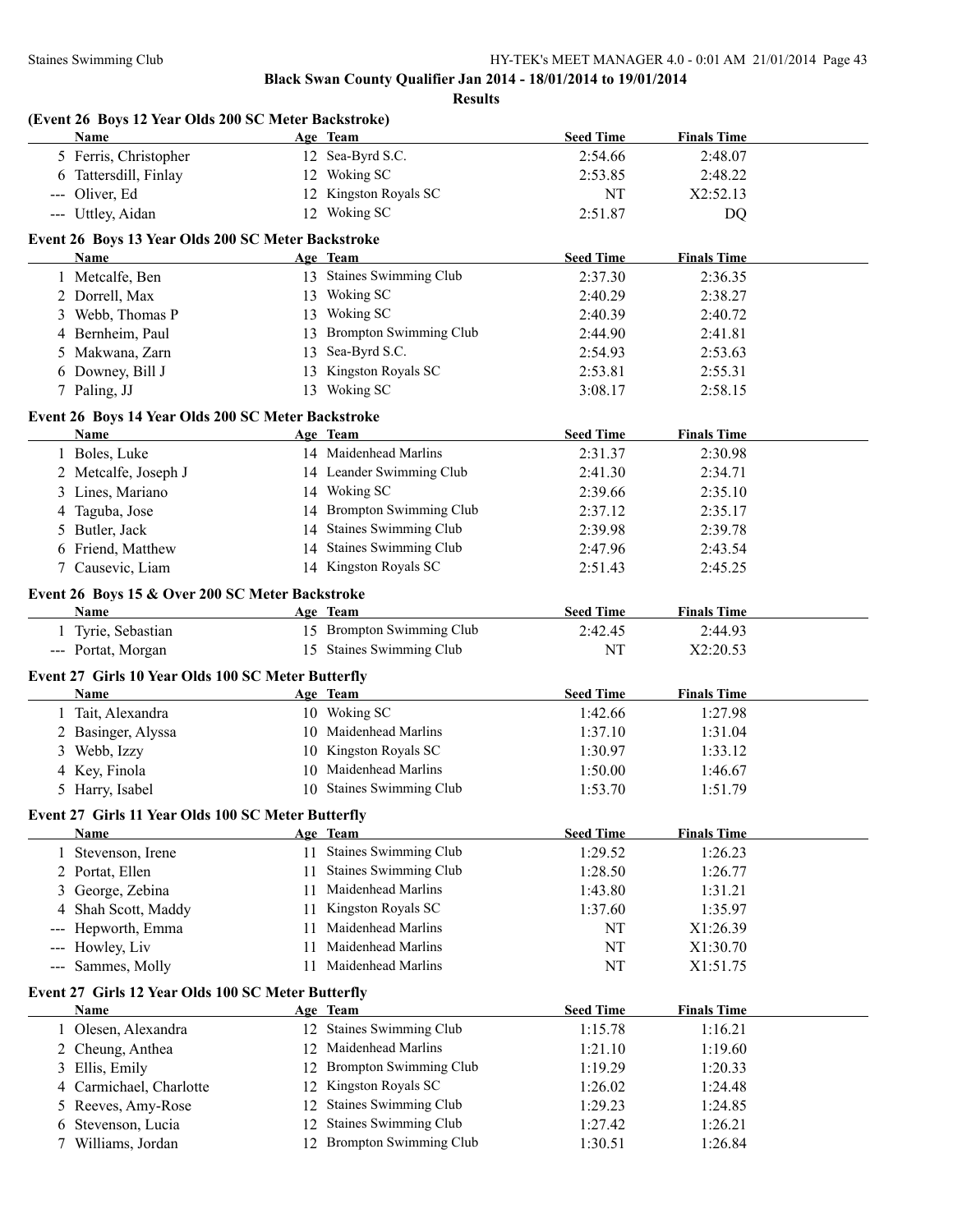| Name        | (Event 27 Girls 12 Year Olds 100 SC Meter Butterfly) |    | Age Team                     | <b>Seed Time</b> | <b>Finals Time</b> |  |
|-------------|------------------------------------------------------|----|------------------------------|------------------|--------------------|--|
|             | 8 Meyrick, Hannah                                    |    | 12 Maidenhead Marlins        | 1:32.70          | 1:34.97            |  |
|             | 9 Knightley, Alyssa                                  |    | 12 Sea-Byrd S.C.             | 1:35.60          | 1:36.03            |  |
|             | --- Deadman, Laura                                   |    | 12 Maidenhead Marlins        | 1:18.80          | DQ                 |  |
|             | --- Bell, Madison                                    |    | 12 Sea-Byrd S.C.             | 1:36.00          | DQ                 |  |
|             | Event 27 Girls 13 Year Olds 100 SC Meter Butterfly   |    |                              |                  |                    |  |
| Name        |                                                      |    | Age Team                     | <b>Seed Time</b> | <b>Finals Time</b> |  |
|             | 1 Ramos-Yamasaki, Akemi A                            |    | 13 Staines Swimming Club     | 1:15.43          | 1:14.74            |  |
|             | 2 Williams, Melina N                                 |    | 13 Kingston Royals SC        | 1:19.32          | 1:18.99            |  |
|             | 3 Calliss, Charlotte                                 |    | 13 Maidenhead Marlins        | 1:29.10          | 1:30.43            |  |
|             | --- White, Mimi                                      |    | 13 Staines Swimming Club     | NT               | X1:32.45           |  |
|             | Event 27 Girls 14 Year Olds 100 SC Meter Butterfly   |    |                              |                  |                    |  |
| Name        |                                                      |    | Age Team                     | <b>Seed Time</b> | <b>Finals Time</b> |  |
|             | 1 Beaulieu, Zoe                                      |    | 14 Brompton Swimming Club    | 1:19.54          | 1:20.77            |  |
|             | 2 Znetyniak, Amanda                                  |    | 14 Staines Swimming Club     | 1:18.54          | 1:21.29            |  |
|             | --- De Buchet, Felicite                              |    | 14 Brompton Swimming Club    | NT               | X1:21.11           |  |
|             | Event 27 Girls 15 & Over 100 SC Meter Butterfly      |    |                              |                  |                    |  |
| <b>Name</b> |                                                      |    | Age Team                     | <b>Seed Time</b> | <b>Finals Time</b> |  |
|             | 1 Williams, Amy                                      |    | 15 Staines Swimming Club     | 1:18.21          | 1:16.09            |  |
|             | 2 Znetyniak, Natasha                                 |    | 17 Staines Swimming Club     | 1:19.84          | 1:21.05            |  |
|             | 3 Wigmore, Danielle                                  |    | 15 Staines Swimming Club     | 1:18.67          | 1:22.73            |  |
|             | Event 28 Boys 9 Year Olds 50 SC Meter Freestyle      |    |                              |                  |                    |  |
| <b>Name</b> |                                                      |    | Age Team                     | <b>Seed Time</b> | <b>Finals Time</b> |  |
|             | 1 Geczy, Imre                                        |    | 9 Staines Swimming Club      | 36.96            | 35.88              |  |
|             | 2 Hill, Tom W                                        | 9  | Kingston Royals SC           | 40.81            | 38.00              |  |
|             | 3 Tadman, Harvey                                     | 9  | Sea-Byrd S.C.                | 41.07            | 39.36              |  |
|             | 4 Churchill, Joseph                                  | 9  | <b>Staines Swimming Club</b> | 38.98            | 39.37              |  |
|             | 5 Santos, Aljeroe                                    | 9  | Staines Swimming Club        | 41.86            | 39.54              |  |
|             | 6 Beard, Alex                                        | 9  | Staines Swimming Club        | 43.47            | 41.51              |  |
|             | 7 Cheung, Aaron                                      | 9  | Maidenhead Marlins           | 47.38            | 41.85              |  |
|             | 8 Houllier, Jake                                     | 9  | Kingston Royals SC           | 43.75            | 44.40              |  |
|             | 9 White, Jensen                                      | 9  | <b>Staines Swimming Club</b> | 43.22            | 44.56              |  |
|             | 10 Silvestri, Angelo                                 |    | 9 Staines Swimming Club      | 51.90            | 47.69              |  |
|             | Event 28 Boys 10 Year Olds 50 SC Meter Freestyle     |    |                              |                  |                    |  |
| <b>Name</b> |                                                      |    | Age Team                     | <b>Seed Time</b> | <b>Finals Time</b> |  |
|             | 1 Lee-Knowles, Billy                                 |    | 10 Sea-Byrd S.C.             | 34.71            | 32.92              |  |
|             | 2 Bleekendaal, Zack                                  | 10 | Maidenhead Marlins           | 33.90            | 33.30              |  |
|             | 3 Lally, Aarian                                      | 10 | Sea-Byrd S.C.                | 34.94            | 34.34              |  |
|             | 4 Bedworth, Ollie                                    | 10 | <b>Staines Swimming Club</b> | 35.77            | 34.55              |  |
| 5           | Sutton, Charlie                                      | 10 | Kingston Royals SC           | 37.26            | 34.98              |  |
| 6           | Rognon, Jules                                        | 10 | Leander Swimming Club        | 38.24            | 35.47              |  |
|             | 7 NetherwoodMeek, Hayden                             | 10 | Maidenhead Marlins           | 35.00            | 35.51              |  |
| 8           | Stearn, Oliver                                       | 10 | Staines Swimming Club        | 36.44            | 35.75              |  |
|             | 9 Meyrick, James                                     | 10 | Maidenhead Marlins           | 37.86            | 35.76              |  |
|             | 10 Richards, Elliot                                  | 10 | Maidenhead Marlins           | 38.37            | 35.79              |  |
| 11          | Hobbs, Ben                                           | 10 | Staines Swimming Club        | 36.27            | 36.08              |  |
| 12          | Colling, Logan                                       | 10 | Sea-Byrd S.C.                | 35.63            | 36.20              |  |
|             | 13 Brooker, Max                                      | 10 | Maidenhead Marlins           | 40.44            | 36.54              |  |
| 14          | Gunn, Dominic                                        | 10 | Woking SC                    | 37.06            | 36.74              |  |
| 15          | Bouyahiaoui, Leith                                   | 10 | Sea-Byrd S.C.                | 37.01            | 36.94              |  |
| 16          | Dilley, Matthew                                      | 10 | Maidenhead Marlins           | 36.80            | 38.00              |  |
| 17          | Salman, Lucas                                        | 10 | Woking SC                    | 39.81            | 38.32              |  |
|             | 18 Evans, Aaron                                      |    | 10 Staines Swimming Club     | 40.47            | 38.37              |  |
|             |                                                      |    |                              |                  |                    |  |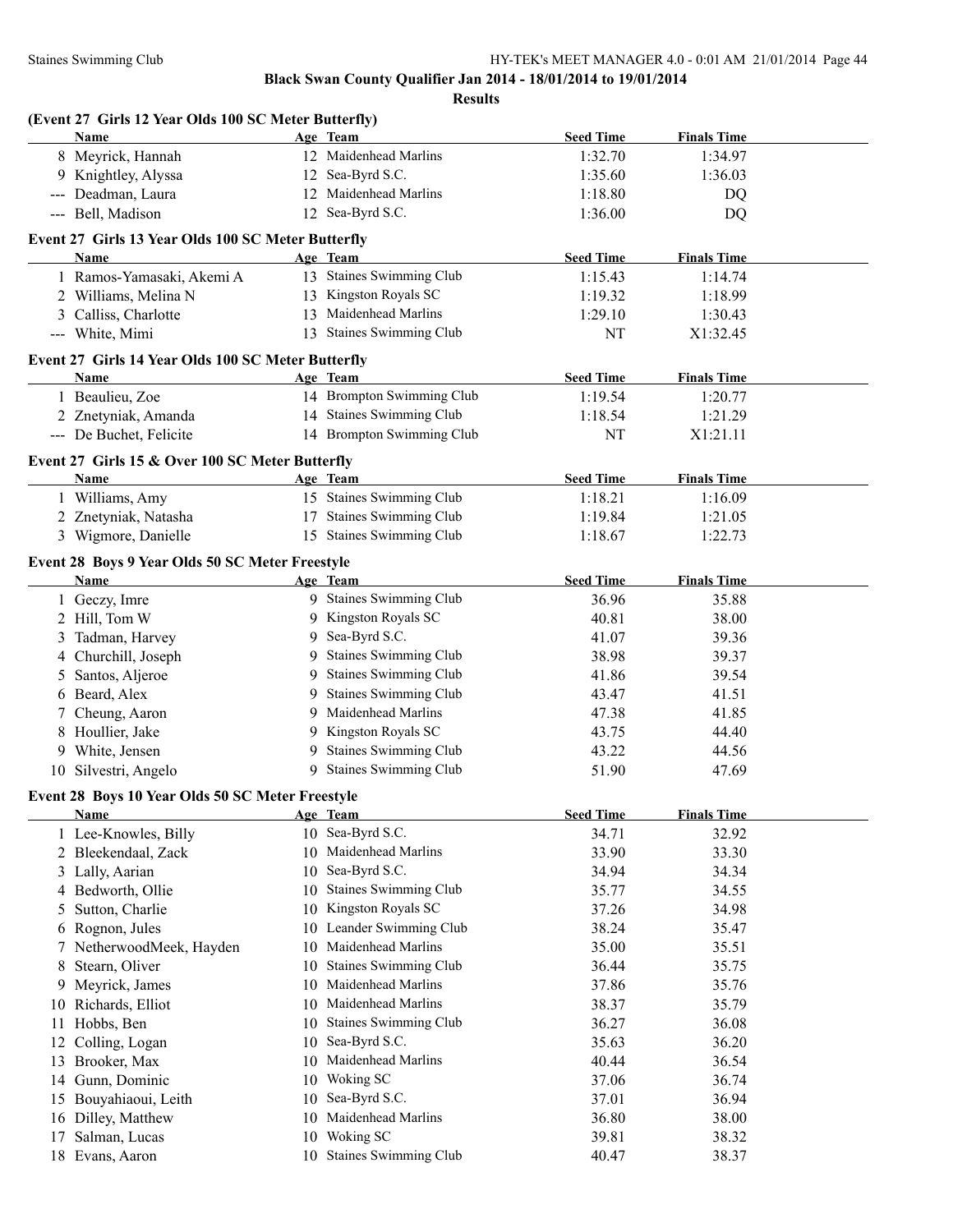#### Staines Swimming Club HY-TEK's MEET MANAGER 4.0 - 0:01 AM 21/01/2014 Page 45

**Black Swan County Qualifier Jan 2014 - 18/01/2014 to 19/01/2014**

**Results**

# **(Event 28 Boys 10 Year Olds 50 SC Meter Freestyle)**

|                     | <b>Name</b>                                      |     | Age Team                      | <b>Seed Time</b> | <b>Finals Time</b> |  |
|---------------------|--------------------------------------------------|-----|-------------------------------|------------------|--------------------|--|
|                     | 19 Manning, Charlie                              |     | 10 Sea-Byrd S.C.              | 38.78            | 38.95              |  |
|                     | 20 Baldwin, Alexej                               |     | 10 Woking SC                  | 40.51            | 40.28              |  |
|                     | 21 Bennett, Henry                                |     | 10 Maidenhead Marlins         | 41.00            | 40.32              |  |
| 22                  | Allinson, Henry                                  | 10  | Staines Swimming Club         | 42.37            | 41.47              |  |
|                     | 23 Lange, Scott                                  |     | 10 Maidenhead Marlins         | 42.00            | 42.01              |  |
|                     | 24 Falconer, Iain                                |     | 10 Woking SC                  | 42.41            | 42.16              |  |
|                     | 25 Sweeney, Jevon                                | 10  | <b>Staines Swimming Club</b>  | 41.78            | 43.07              |  |
|                     | 26 Scott, Alister                                | 10  | Staines Swimming Club         | 44.87            | 43.17              |  |
|                     | Clark, Sam                                       |     | 10 Staines Swimming Club      |                  |                    |  |
| 27                  |                                                  |     |                               | 49.29            | 46.39              |  |
|                     | --- Findley, Ben                                 |     | 10 Leander Swimming Club      | NT               | X36.92             |  |
|                     | Event 28 Boys 11 Year Olds 50 SC Meter Freestyle |     |                               |                  |                    |  |
|                     | Name                                             |     | Age Team                      | <b>Seed Time</b> | <b>Finals Time</b> |  |
|                     | 1 Zalaf, Oliver                                  |     | 11 Woking SC                  | 32.33            | 32.33              |  |
|                     | 2 Bindschedler, David                            |     | 11 Woking SC                  | 33.98            | 32.61              |  |
| 3                   | Chitty, Max                                      |     | 11 Woking SC                  | 34.26            | 32.97              |  |
| 4                   | Oestergaard, Christian                           | 11  | <b>Brompton Swimming Club</b> | 33.39            | 33.08              |  |
|                     | 5 Wiking, Oscar                                  | 11  | Maidenhead Marlins            | 38.67            | 33.38              |  |
|                     | 6 Redgewell, Daniel                              | 11  | Staines Swimming Club         | 37.78            | 33.46              |  |
|                     | Wood, Jake H                                     | 11. | Leander Swimming Club         | 36.41            | 34.35              |  |
|                     | 8 Wood, Alex                                     | 11  | Maidenhead Marlins            | 34.98            | 34.41              |  |
|                     | 9 Fox, Owen                                      | 11  | Staines Swimming Club         | 35.68            | 34.48              |  |
|                     | 10 Howell, Ewan                                  | 11  | Woking SC                     | 37.29            | 36.02              |  |
|                     |                                                  |     | Staines Swimming Club         |                  |                    |  |
|                     | 11 Adams, Kieran                                 | 11  |                               | 37.08            | 36.64              |  |
|                     | 12 El-Hawary, Benjamin                           | 11  | Maidenhead Marlins            | 36.72            | 37.01              |  |
|                     | 13 Cockin, Eerik                                 | 11  | Woking SC                     | 38.25            | 38.72              |  |
|                     | 14 Sando, Ciaran                                 | 11  | Maidenhead Marlins            | 40.90            | 38.91              |  |
|                     | 15 Degen, Harry                                  | 11  | Staines Swimming Club         | 39.88            | 38.92              |  |
|                     | 16 Makwana, Chahil                               | 11  | Sea-Byrd S.C.                 | 40.46            | 41.10              |  |
|                     | 17 Lennon, Cian                                  | 11  | Sea-Byrd S.C.                 | 46.56            | 44.57              |  |
|                     | --- Philp, Ross                                  | 11  | Staines Swimming Club         | NT               | X31.86             |  |
|                     | Dorrell, Brin                                    | 11  | Woking SC                     | NT               | X32.73             |  |
|                     | Marriott, Daniel                                 | 11  | Swim Excel Esher              | NT               | X34.01             |  |
| $\qquad \qquad - -$ | Toussaint, Clement                               | 11  | Swim Excel Esher              | NT               | X34.11             |  |
|                     | --- Smith, Rory                                  |     | 11 Woking SC                  | NT               | X36.18             |  |
|                     | Event 28 Boys 12 Year Olds 50 SC Meter Freestyle |     |                               |                  |                    |  |
|                     | Name                                             |     | Age Team                      | <b>Seed Time</b> | <b>Finals Time</b> |  |
|                     | 1 Mcclenn, James                                 |     | 12 Maidenhead Marlins         | 34.54            | 29.81              |  |
|                     |                                                  |     | Staines Swimming Club         |                  | 29.94              |  |
|                     | 2 Santos, Avrey                                  | 12  |                               | 31.67            |                    |  |
|                     | 3 Lange, Joel                                    | 12  | Maidenhead Marlins            | 30.54            | 30.40              |  |
|                     | 4 Ferris, Christopher                            | 12  | Sea-Byrd S.C.                 | 31.63            | 32.25              |  |
|                     | 5 Tattersdill, Finlay                            | 12  | Woking SC                     | 32.11            | 32.27              |  |
|                     | 6 Uttley, Aidan                                  | 12  | Woking SC                     | 32.29            | 32.85              |  |
| 7                   | Stearn, Callum                                   | 12  | <b>Staines Swimming Club</b>  | 34.08            | 33.19              |  |
|                     | 8 Hands-Heart, Nicholas                          | 12  | Kingston Royals SC            | 34.21            | 35.57              |  |
|                     | 9 Woodford, Gabriel                              | 12  | <b>Brompton Swimming Club</b> | 35.77            | 35.65              |  |
|                     | 10 Kenyon-Reyero, Javier                         | 12  | Kingston Royals SC            | 40.66            | 38.47              |  |
| 11                  | Artis, Jacob                                     | 12  | Staines Swimming Club         | 38.59            | 39.80              |  |
|                     | --- Portbury, Thomas                             |     | 12 Swim Excel Esher           | NT               | X31.99             |  |
|                     | Event 28 Boys 13 Year Olds 50 SC Meter Freestyle |     |                               |                  |                    |  |
|                     | <b>Name</b>                                      |     | Age Team                      | <b>Seed Time</b> | <b>Finals Time</b> |  |
|                     | 1 Smith, Ewan M                                  |     | 13 Woking SC                  | 26.95            | 26.41              |  |
|                     | 2 Metcalfe, Ben                                  |     | 13 Staines Swimming Club      | 29.46            | 28.82              |  |
|                     | 3 Trundle, Noah                                  |     | 13 Woking SC                  | 30.66            | 30.14              |  |
|                     |                                                  |     |                               |                  |                    |  |